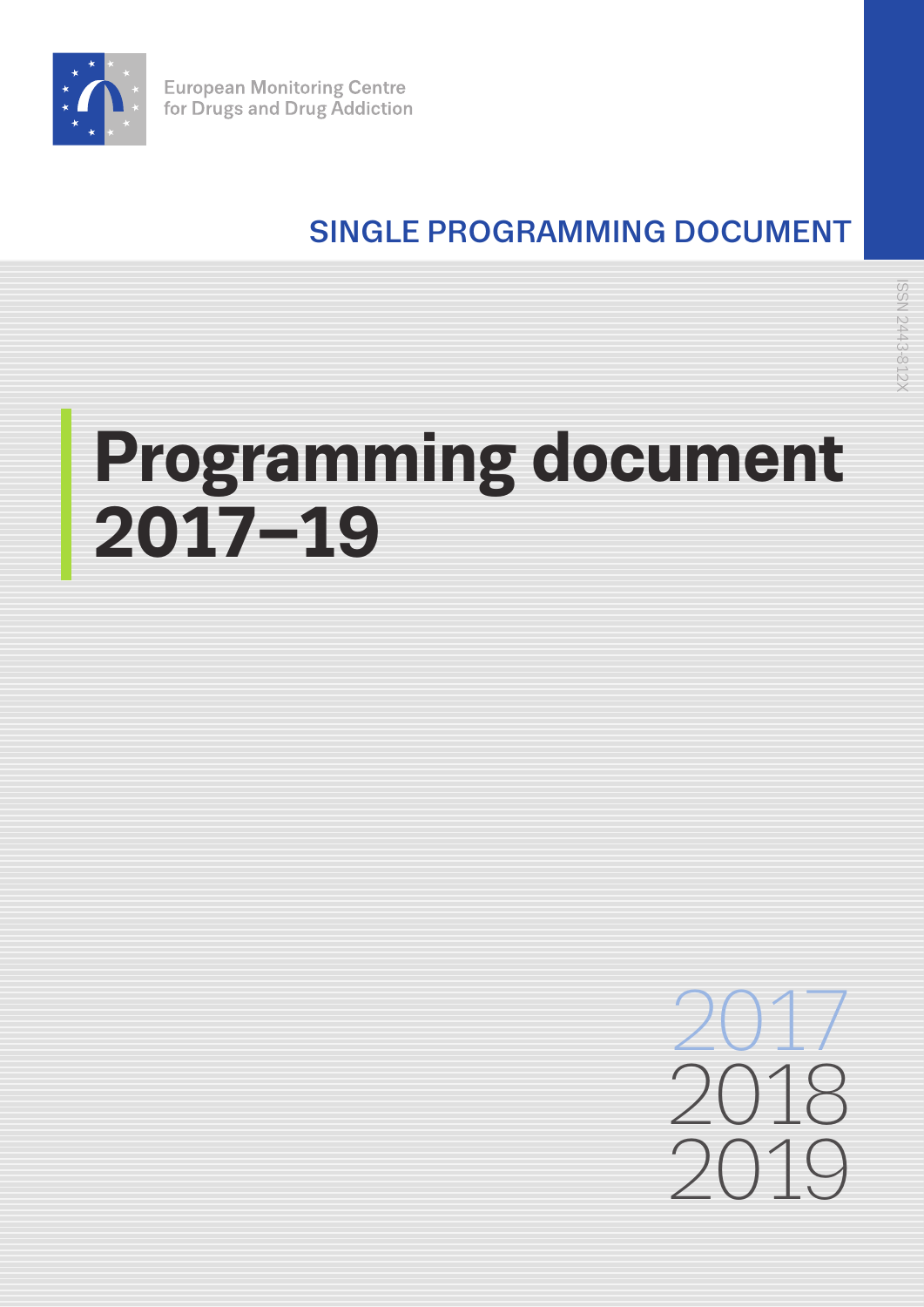## **Contents**

- 3 [Foreword by the EMCDDA Director](#page-2-0)
- 4 **[List of abbreviations](#page-3-0)**
- 6 [Mission statement](#page-5-0)

## 8 | SECTION |

**8 [General context](#page-7-0)**

## 13 | [SECTION II](#page-12-0)

- **13 [Multiannual programming 2017–19](#page-12-0)**
- 13 Introduction: the EMCDDA's value chain transforming information into state-of-the-art analysis for decision-making
- 15 1. [Multiannual objectives](#page-14-0)
- 16 2. [Multiannual programme](#page-15-0)
- 28 [3. Human and financial resources outlook for 2017–19](#page-27-0)

## 32 | [SECTION III](#page-31-0)

## **32 [Work programme 2017](#page-31-0)**

- 32 1. [Executive summary](#page-31-0)
- 32 2. [Activities](#page-31-0)
- 32 [2.1 Key area 1: Communicating evidence and knowledge exchange](#page-31-0)
- 37 2.2 [Key area 2: Early warning and threat assessment](#page-36-0)
- 41 [2.3 Key area 3: Situation, responses and trend analysis](#page-40-0)
- 45 [2.4 Cross-cutting area A: Information collection and management](#page-44-0)
- 49 2.5 [Cross-cutting area B: Quality assurance](#page-48-0)
- 51 2.6 [Cross-cutting area C: Cooperation with partners](#page-50-0)
- 53 2.7 [Corporate area Governance](#page-52-0)
- 55 2.8 [Corporate area Administration and ICT](#page-54-0)

## 58 [ANNEXES](#page-57-0)

- [58 Annex I. Estimated budget allocation for the implementation of the EMCDDA 2017 work programme](#page-57-0)
- [61 Annex II. Human and financial resources \(tables 2017–19\)](#page-60-0)
- [65 Annex III. Human resources outlook and staff evolution](#page-64-0)
- [67 Annex IV. Human resources policies](#page-66-0)
- [74 Annex V. Buildings](#page-73-0)
- 75 [Annex VI. Privileges and immunities](#page-74-0)
- 76 [Annex VII. Evaluations](#page-75-0)
- 77 [Annex VIII. Risks 2017](#page-76-0)
- 80 [Annex IX. Procurement plan 2017](#page-79-0)
- 81 [Annex X. Organisation chart 2017](#page-80-0)
- 82 [Annex XI. List of the beneficiaries of Reitox grants \(national focal points\)](#page-81-0)
- 83 [Annex XII. Template of the 2017 Reitox grant agreement](#page-82-0)
- 84 [Annex XIII. Technical assistance projects IPA 5 2017 implementation plan](#page-83-0)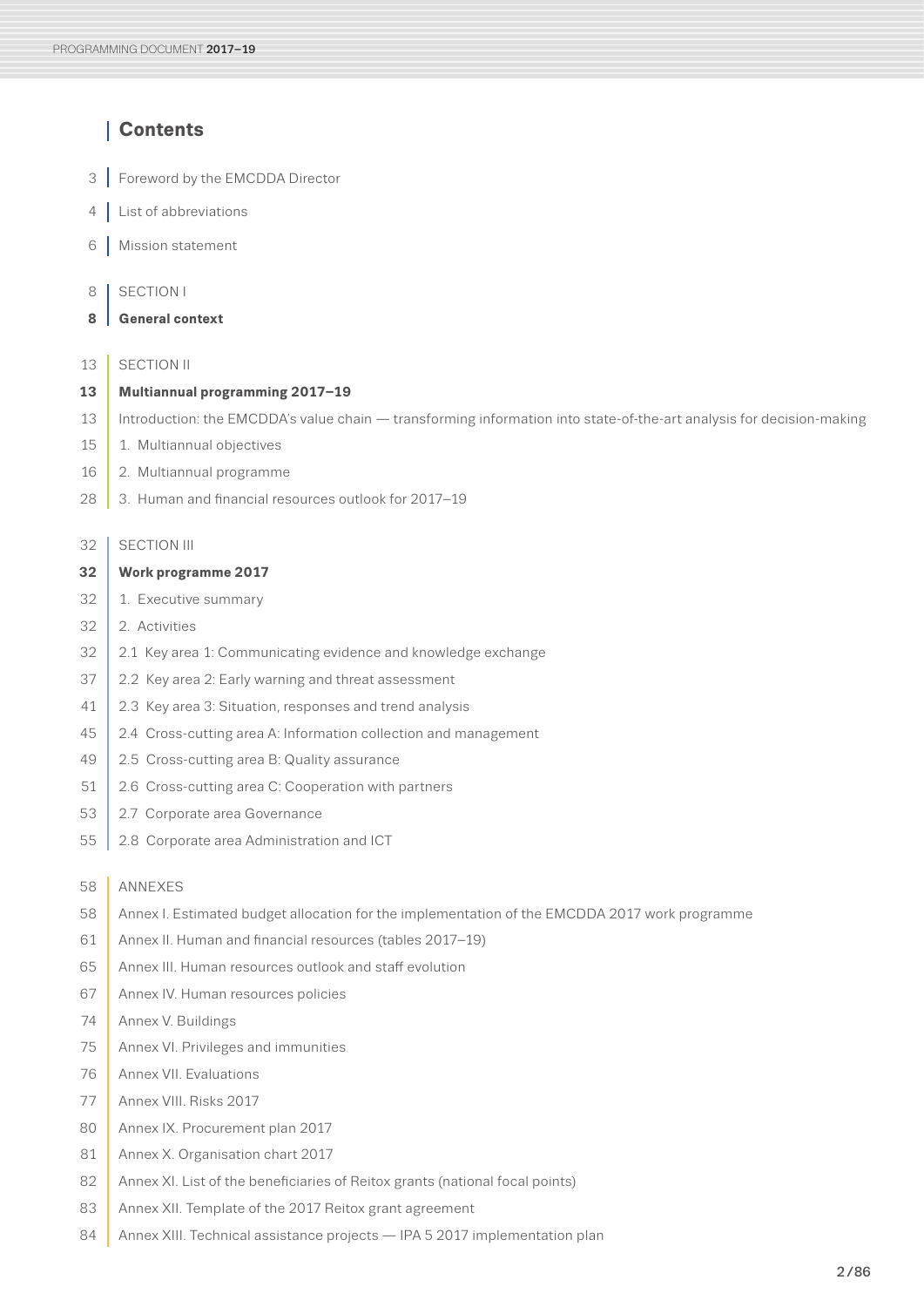## <span id="page-2-0"></span>**<sup>I</sup> Foreword by the EMCDDA Director**

The document I present here is crucial for the life of the European Monitoring Centre for Drugs and Drug Addiction (EMCDDA) and it reflects the important changes that the organisation is undergoing. Not only is this the agency's first multiannual single programming document (SPD), it is also the first one to be implemented under the new long-term strategy that, at the start of my mandate as EMCDDA Director, I have committed myself to developing and implementing.

We have derived this new strategy and the SPD from the 2016–18 strategy and work programme, which was adopted in December 2016 and set out an ambitious vision for the EMCDDA: to contribute to a more secure and healthier Europe.

The document reflects our focus on becoming a valuable and reliable service provider to our customers, particularly policymakers within the EU institutions and the Member States. Our mission is to provide them with information and analysis that can make a difference to the drugs situation and can ultimately contribute to the security and the health of European citizens.

To this end, the solid core EU monitoring system that we have built up over the past 20 years will continue to play a key role in collecting the data we need, in close collaboration with our Reitox partners. However, as the drugs phenomenon is increasingly complex and its implications are global, greater emphasis will be placed on capturing information from new data sources, and on better linking EU findings with international developments. This forms part of our strategic analysis capability, one of the agency's main assets.

Our analysis is of little value, however, unless we deliver it in a timely manner using means that are most suitable for our customers. With this in mind, we will continue to refine our communication channels to provide faster and more targeted services. We aim not only to respond to demands, but also to anticipate them. As an EU agency with a monitoring system that is unique in the world, which includes complex networks of experts and partners, we are best placed to understand drug trends and advise our stakeholders promptly on the implications they may have.

At organisational level, during 2017–19 we will also develop a new internal structure; this structure will be designed to meet the needs of the long-term strategy and to ensure that its goals are fulfilled.

I could not conclude this first Foreword as EMCDDA Director without expressing my gratitude to our partners in the Member States, particularly to the Reitox network of national focal points, as well as to our EU and international partners, who, together with my staff, will make possible the successful implementation of this programming document.

## **Alexis Goosdeel**

Director, EMCDDA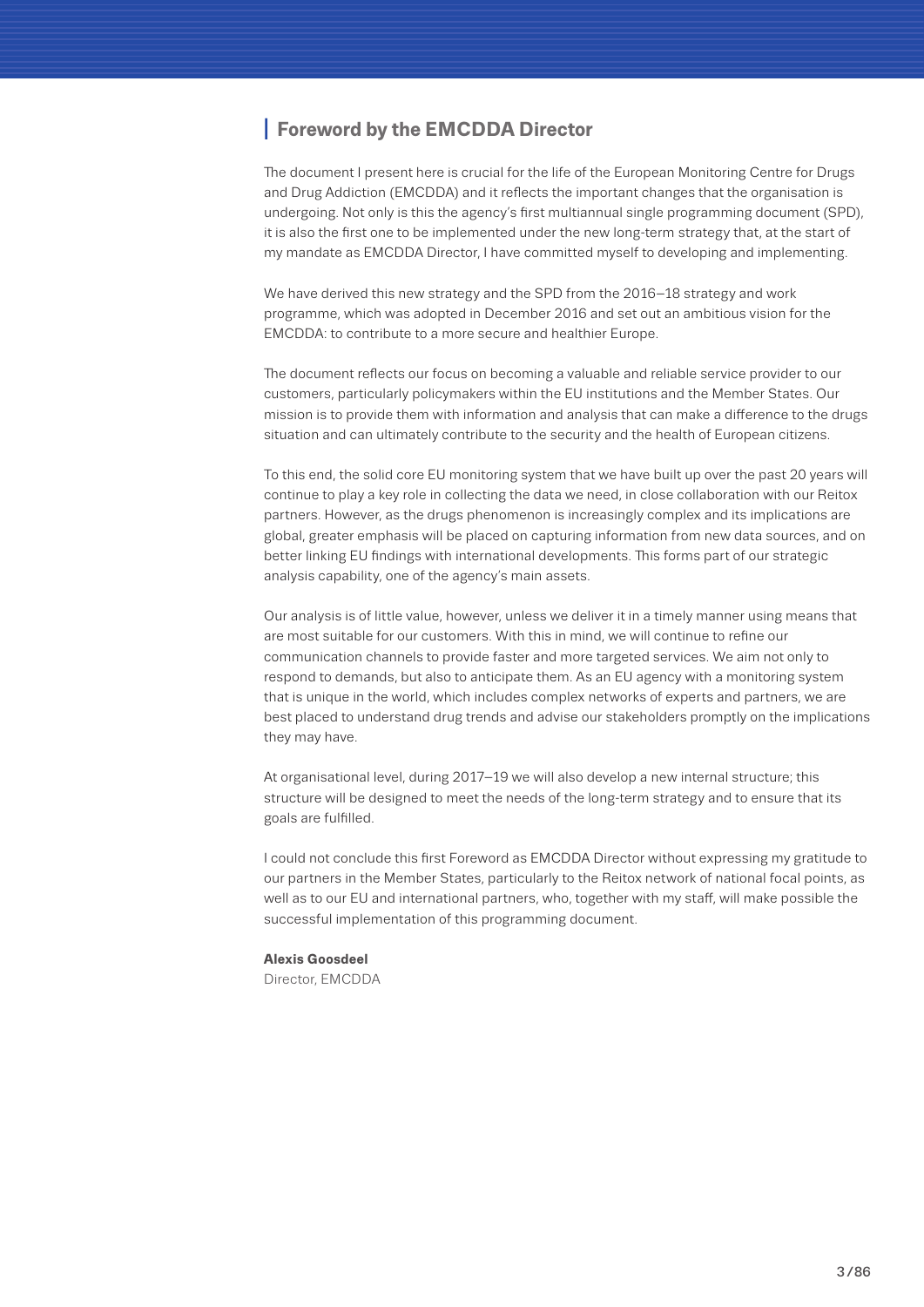## <span id="page-3-0"></span>**<sup>I</sup> List of abbreviations**

| AHCC              | authority authorised to conclude contracts                                                 |  |
|-------------------|--------------------------------------------------------------------------------------------|--|
| AP                |                                                                                            |  |
| BCP               | action plan<br>Business continuity plan                                                    |  |
| <b>BPP</b>        |                                                                                            |  |
|                   | Best practice portal                                                                       |  |
| СA                | Contract agent                                                                             |  |
| CADAP             | Central Asia Drug Action Programme                                                         |  |
| <b>CARDS</b>      | Programme of Community assistance to the countries of South-Eastern Europe                 |  |
| CС                | candidate countries                                                                        |  |
| <b>CCA</b>        | cross-cutting area                                                                         |  |
| <b>CEOS</b>       | Conditions of Employment of Other Servants of the EU                                       |  |
| CEPOL             | European Union Agency for Law Enforcement Training                                         |  |
| <b>CHAFEA</b>     | Consumer, Health, Agriculture and Food Executive Agency                                    |  |
| <b>CICAD</b>      | Inter-American Drug Abuse Control Commission                                               |  |
| <b>COM</b>        | Communication unit                                                                         |  |
| <b>COPOLAD II</b> | Cooperation Programme between Latin America, the Caribbean and the EU on Drugs<br>Policies |  |
| COSI              | Standing Committee on Operational Cooperation on Internal Security                         |  |
| DG                | Directorate-General                                                                        |  |
| <b>DG HOME</b>    | Directorate-General for Migration and Home Affairs                                         |  |
| DG NEAR           | Directorate-General for Neighbourhood and Enlargement Negotiations                         |  |
| DG SANTÉ          | Directorate-General for Health and Food Safety                                             |  |
| <b>DRD</b>        | drug-related deaths                                                                        |  |
| DRID              | drug-related infectious diseases                                                           |  |
| EC                | European Commission                                                                        |  |
| <b>ECDC</b>       | European Centre for Disease Prevention and Control                                         |  |
| <b>EDMR</b>       | European Drug Markets Report                                                               |  |
| <b>EDND</b>       | European Database on New Drugs                                                             |  |
| <b>EDPQS</b>      | European Drug Prevention Quality Standards                                                 |  |
| <b>EDR</b>        | European Drug Report                                                                       |  |
| <b>EDRR</b>       | European Drug Responses Report                                                             |  |
| <b>EEAS</b>       | European External Action Service                                                           |  |
| EFCA              | European Fisheries Control Agency                                                          |  |
| <b>EFSQ</b>       | European facility survey questionnaire                                                     |  |
| <b>EMA</b>        | European Medicines Agency                                                                  |  |
| <b>EMCDDA</b>     | European Monitoring Centre for Drugs and Drug Addiction                                    |  |
| <b>EMPACT</b>     | European Multidisciplinary Platform against Criminal Threats                               |  |
| EMQ               | European Model Questionnaire                                                               |  |
| <b>EMSA</b>       | European Maritime Safety Agency                                                            |  |
| ENP               | European Neighbourhood Policy                                                              |  |
| EPI               | Prevalence, data management and content coordination unit                                  |  |
| <b>EPSO</b>       | European Personnel Selection Office                                                        |  |
| <b>ESPAD</b>      | European School Survey Project on Alcohol and Other Drugs                                  |  |
| EU                | European Union                                                                             |  |
| EU-ANSA           | EU Agencies Network for Scientific Advice                                                  |  |
| Euro-DEN          | European Drug Emergencies Network                                                          |  |
| Eurojust          | the European Union's Judicial Cooperation Unit                                             |  |
|                   |                                                                                            |  |
| Europol<br>EWS    | European Union's law enforcement agency                                                    |  |
|                   | Early Warning System                                                                       |  |
| FG                | function group                                                                             |  |
| FTE.              | full-time equivalent                                                                       |  |
| GOV               | Governance unit                                                                            |  |
| GPS               | general population survey(s)                                                               |  |
| <b>HDG</b>        | Horizontal Drugs Group, Horizontal Working Party on Drugs                                  |  |
| <b>HFPs</b>       | heads of national focal points                                                             |  |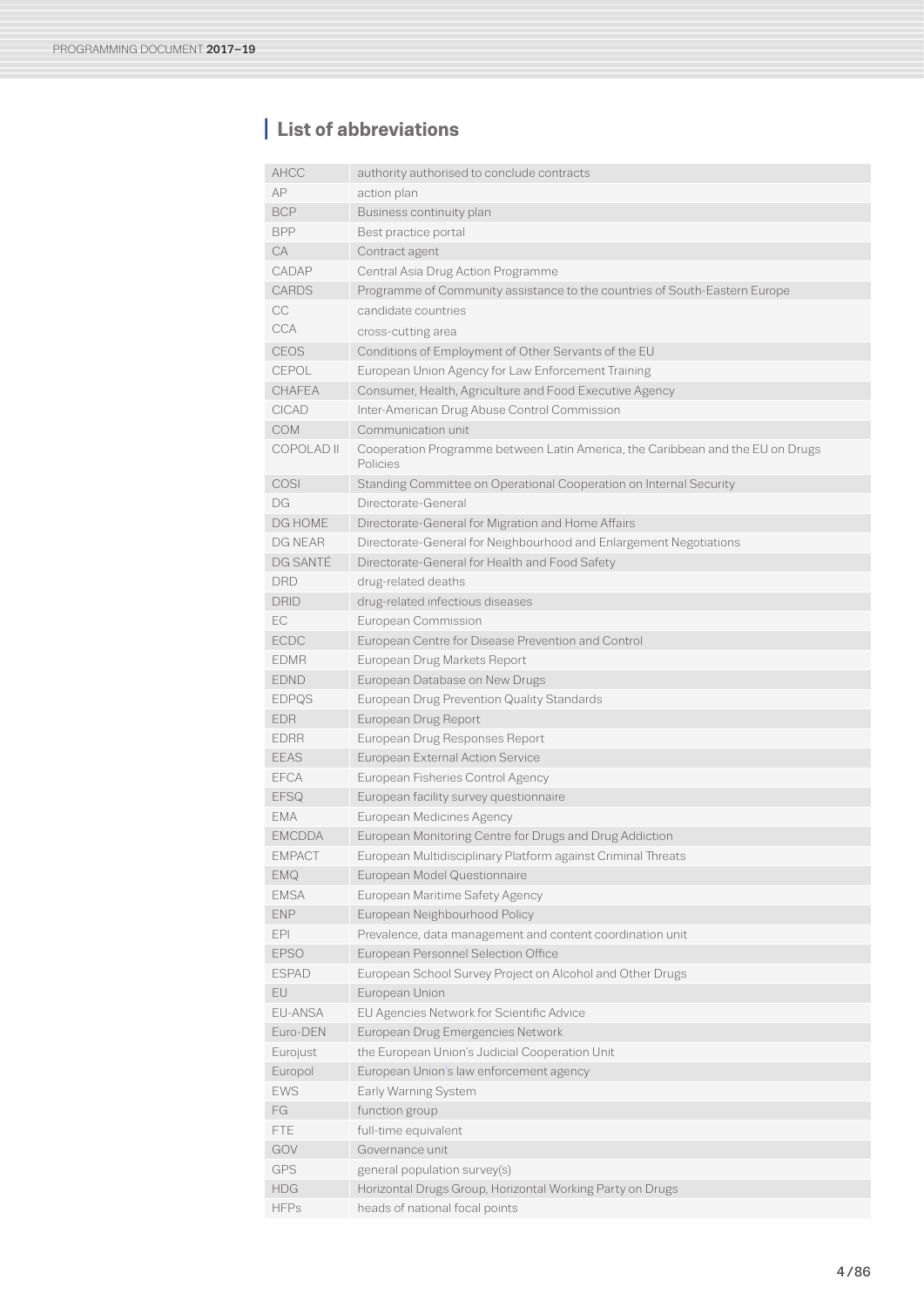| <b>HIV</b>    | human immunodeficiency virus                                              |
|---------------|---------------------------------------------------------------------------|
| <b>HR</b>     | human resources                                                           |
| IA.JM         | Inter-agency job market                                                   |
| <b>IBS</b>    | Consequences, responses and best practices unit                           |
| <b>ICT</b>    | information and communication technology                                  |
| <b>IPA</b>    | Instrument for Pre-Accession Assistance                                   |
| JHA           | Justice and Home Affairs                                                  |
| KA            | key area                                                                  |
| KI            | key epidemiological indicator                                             |
| KPI           | key performance indicator                                                 |
| M&E           | monitoring and evaluation                                                 |
| <b>MIS</b>    | management information system                                             |
| MoU           | Memorandum of Understanding                                               |
| <b>MSPP</b>   | Multi-annual staff policy plan                                            |
| <b>NFP</b>    | national focal point                                                      |
| <b>NPS</b>    | new psychoactive substances                                               |
| OAP           | operational action plan                                                   |
| <b>OSI</b>    | open source information                                                   |
| PCC           | potential candidate countries                                             |
| PDU           | problem drug use                                                          |
| PHARF         | Programme of Community aid to the countries of Central and Eastern Europe |
| PhV           | pharmacovigilance                                                         |
| POD           | Perspectives on Drugs                                                     |
| <b>PWID</b>   | people who inject drugs                                                   |
| RA            | risk assessment                                                           |
| Reitox        | European Information Network on Drugs and Drug Addiction                  |
| <b>SAT</b>    | Supply reduction and new drugs unit                                       |
| <b>SCORE</b>  | Sewage Biomarker Analysis for Community Health Assessment                 |
| <b>SDI</b>    | Scientific division                                                       |
| <b>SNE</b>    | seconded national expert                                                  |
| <b>SOCTA</b>  | Serious and Organised Crime Threat Assessment                             |
| <b>SPD</b>    | Single Programming Document                                               |
| <b>SR</b>     | Staff regulations                                                         |
| <b>SWP</b>    | strategy and work programme                                               |
| TA            | temporary agent                                                           |
| <b>TAIEX</b>  | Technical Assistance and Information Exchange                             |
| TDI           | treatment demand indicator                                                |
| UN            | <b>United Nations</b>                                                     |
| <b>UNAIDS</b> | Joint United Nations Programme on HIV/AIDS                                |
| <b>UNGASS</b> | United Nations General Assembly Special Session                           |
| <b>UNODC</b>  | United Nations Office on Drugs and Crime                                  |
| VAT           | Value-added tax                                                           |
| WHO           | World Health Organization                                                 |
| WP            | work programme                                                            |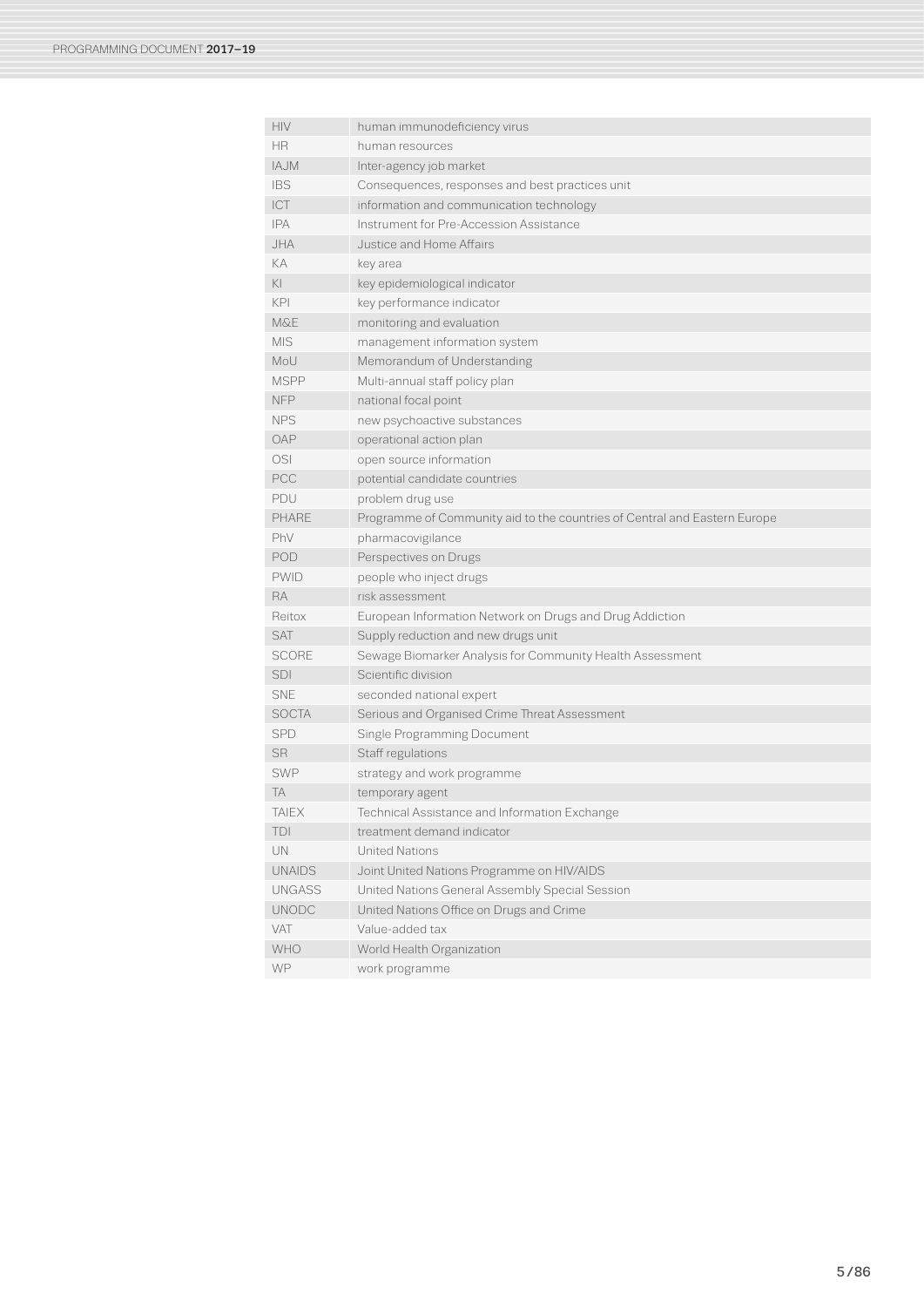## <span id="page-5-0"></span>**<sup>I</sup> Mission statement**

Independent, science-based information is a vital resource to help Europe understand the nature of its drug problems and better respond to them. It was upon this premise, and in the face of an escalating drugs phenomenon, that the European Monitoring Centre for Drugs and Drug Addiction (EMCDDA) was established in 1993. Inaugurated in Lisbon in 1995, it is one of the European Union's (EU's) decentralised agencies.

The agency's founding regulation was recast in 2006 and defined the role of the EMCDDA as being to provide the EU and its Member States with a factual overview of European drug problems and with a solid evidence base to support the drugs debate. The agency offers policymakers the data and analysis they need for drawing up informed drug laws and strategies, and it helps professionals and practitioners working in the field pinpoint best practice and new areas of research.

The priorities in the recast regulation, which form the bedrock of this new strategy and work programme, are (a) monitoring the state of the drugs problem, in particular using epidemiological indicators, and monitoring emerging trends; (b) monitoring the solutions applied to drug-related problems, providing information on best practices in the Member States and facilitating information exchange among them; (c) assessing the risks of new psychoactive substances and maintaining a rapid information system; and (d) developing tools and instruments to help Member States to monitor and evaluate their national policies, and the European Commission (EC) to monitor and evaluate EU policies.

In fulfilling its tasks, the agency relies on a large number of partners and, in particular, the European Information Network on Drugs and Drug Addiction — the Reitox network of national focal points (NFPs). The NFPs exercise the critical role of providing national data from the 30 countries that report to the EMCDDA, namely the 28 EU Member States, Norway and Turkey. Together with the information collected from other networks of experts and partners, these data feed the European and global analyses performed by the EMCDDA, thereby forming the basis of its world-renowned knowledge and its reputation as a centre of excellence on drugs in Europe.

The EMCDDA approaches the drugs problem from a range of different disciplines and perspectives. This is necessary because the drugs issue has an impact on society, public health, security and crime. This multidisciplinary and holistic approach is one of the core strengths of the agency's work. It also underpins the EMCDDA's long-term vision, which is to contribute to a more secure and healthier Europe. The agency's mandate, as well as its knowledge, expertise and the strategic partnerships it has developed over the 20 years of its existence, places it in a privileged position to achieve this.

As an organisation, the agency is guided by a core set of values to ensure that its work is of the highest standard. These values are:

- scientific rigour;
- neutrality and independence; and
- service orientation.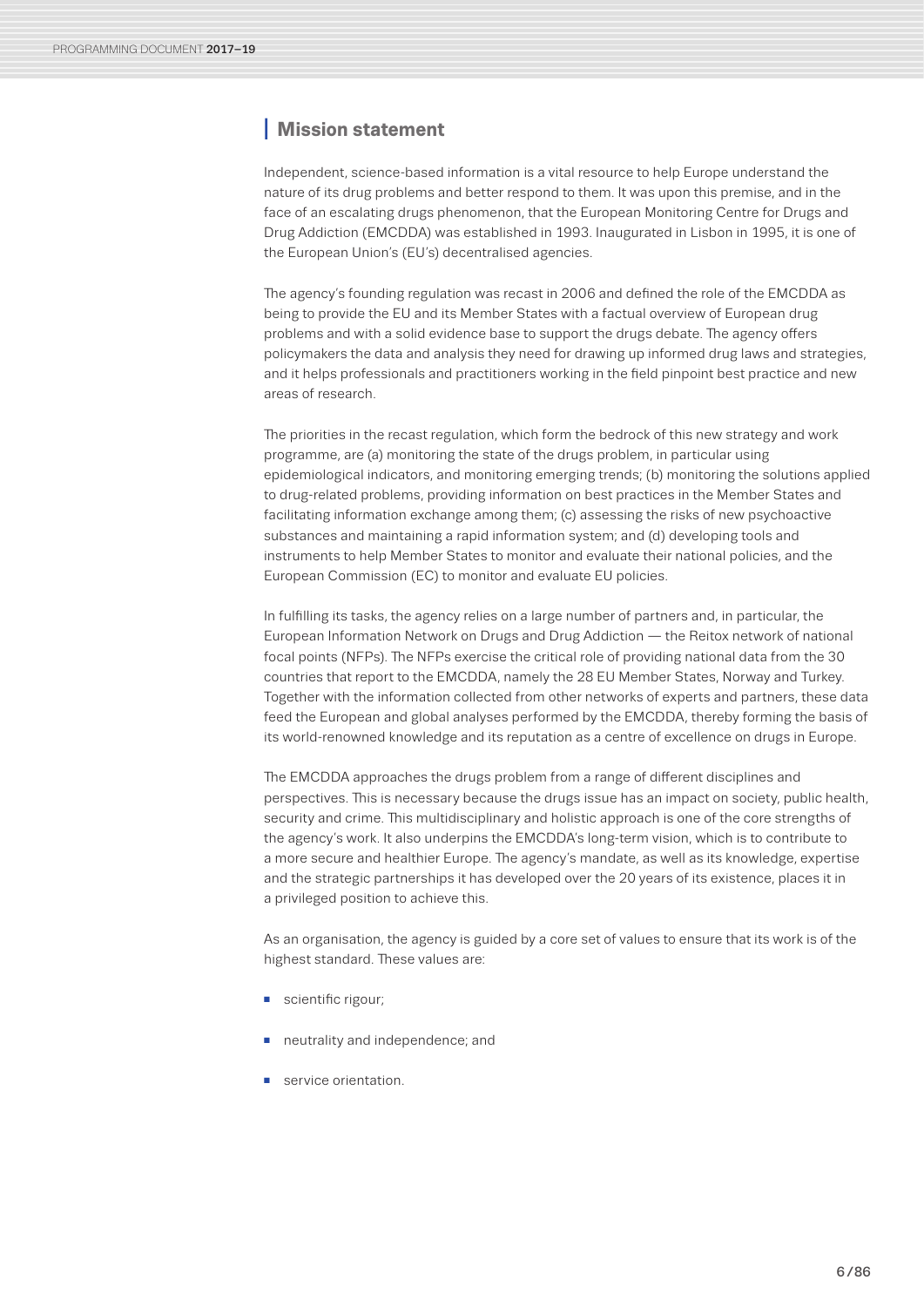The specific business principles that sustain these values include:

- maintaining the relevance and timeliness of the reporting system to allow a responsive analysis of the drugs situation;
- capitalising on established partnerships and building new ones, with a view to further developing synergies;
- maximising the impact of communication activities: getting the right information to the right people at the right time using the right medium;
- implementing a state-of-the-art performance measurement system, to ensure that work is on track and that it delivers its intended outcome and meets the expectations of the agency's stakeholders.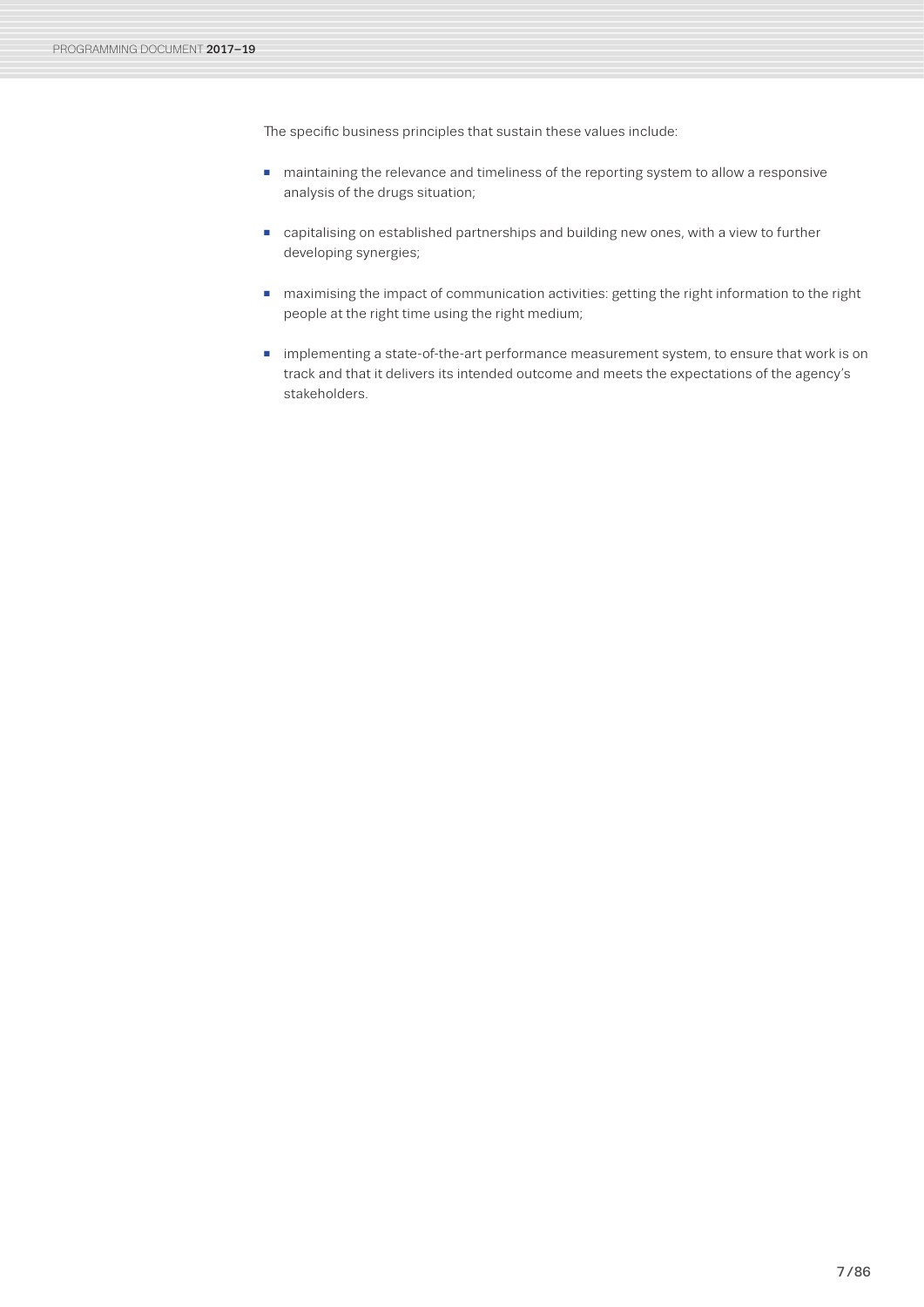## <span id="page-7-0"></span>SECTION I **General context**

**Example 18 Continuity and change: building on the 2016–18<br>
strategy and work programme, towards a more<br>
integrated programming approach** integrated programming approach

This is the first EMCDDA Single Programming Document (SPD) and it covers the period 2017–19. The document presents, for the first time under one umbrella, the agency's integrated multiannual strategic planning perspective. It links the core components of the planning process, namely the operational planning and the planning of resources (human and financial), within one common programming framework.

In compliance with the new timeline defined by the EMCDDA's Financial Regulation, the drafting of the SPD was carried out in parallel with the finalisation of the new three-year strategy and work programme (SWP) for 2016–18, which was adopted by the Management Board in December 2015. Therefore, the SPD is very much grounded in the SWP; it capitalises on its core principles, which allow the EMCDDA to build further blocks towards accomplishing its ambitious vision to contribute to a more secure and healthier Europe. It also follows the same structure (which has been adjusted to comply with the template imposed by the EC on the agencies) and a similar intervention logic.

## **<sup>|</sup>** Meeting the growing needs and expectations of key stakeholders and partners

The EMCDDA has always been in close contact with its key stakeholders and partners, especially with the EU institutions and the Member States, in particular with the Reitox network, but also with other EU agencies, international organisations active in the field of drugs and relevant third countries. This has allowed the agency to create and maximise synergies, to drive the exchange of knowledge on the drugs situation in Europe and to contribute to global developments.

Another benefit of pursuing a close collaborative approach is to be able to better understand the needs and expectations of our key stakeholders and partners.

We conducted an extensive external consultation exercise, which involved the Member States, the agency's Scientific Committee, EU bodies, international organisations and third countries, and the general public, prior to the preparation of the 2016–18 SWP, on which this document is based.

Furthermore, when drafting this SPD, we have taken into account the recommendations formulated by the EC and the Scientific Committee through their formal opinions on the 2016–18 SWP.

Further consultation of key stakeholders took place in 2016, when the EMCDDA was preparing its long-term strategy to 2025. One of the key priorities of the new strategy will be to serve the needs of the EMCDDA's primary stakeholders, which are the EU institutions, the national decision-/policymakers in the Member States and the professionals working in the drugs field.

## **|** Responding to EU needs in 2017–19

For more than 20 years now, the EMCDDA has demonstrated its ability to act as a catalyst for data collection and strategic analysis in a complex policy area that cuts across crime, health and security issues, both within European countries and in the international context. The agency is seen as a credible partner by the European institutions, national policymakers and experts working in its technical areas, and it is an internationally recognised centre of excellence.

This capacity for impartial scientific expertise provides additional value to the future work of the EC, especially to the Directorate-General for Migration and Home Affairs (DG HOME), the partner DG of the EMCDDA, to the Directorate-General for Health and Food Safety (DG SANTÉ) and to the Directorate-General for Neighbourhood and Enlargement Negotiations (DG NEAR). Furthermore, by scaling up partnerships with other agencies and institutions, the EMCDDA's proven technical and analytical capacity can deliver new opportunities for European policy and interventions.

In 2017–19, the EMCDDA will enhance its contribution to a more secure and healthier Europe, taking advantage of its evidence-based, multidisciplinary approach. It will do this by being more proactive and giving greater emphasis to knowledge transfer, strategic analysis and threat assessment.

In terms of security, the agency will fulfil the obligations arising from the EU Agenda on Security 2015–20. The EMCDDA will contribute its information and analysis to tackling the three priorities set up by the policy document, namely terrorism,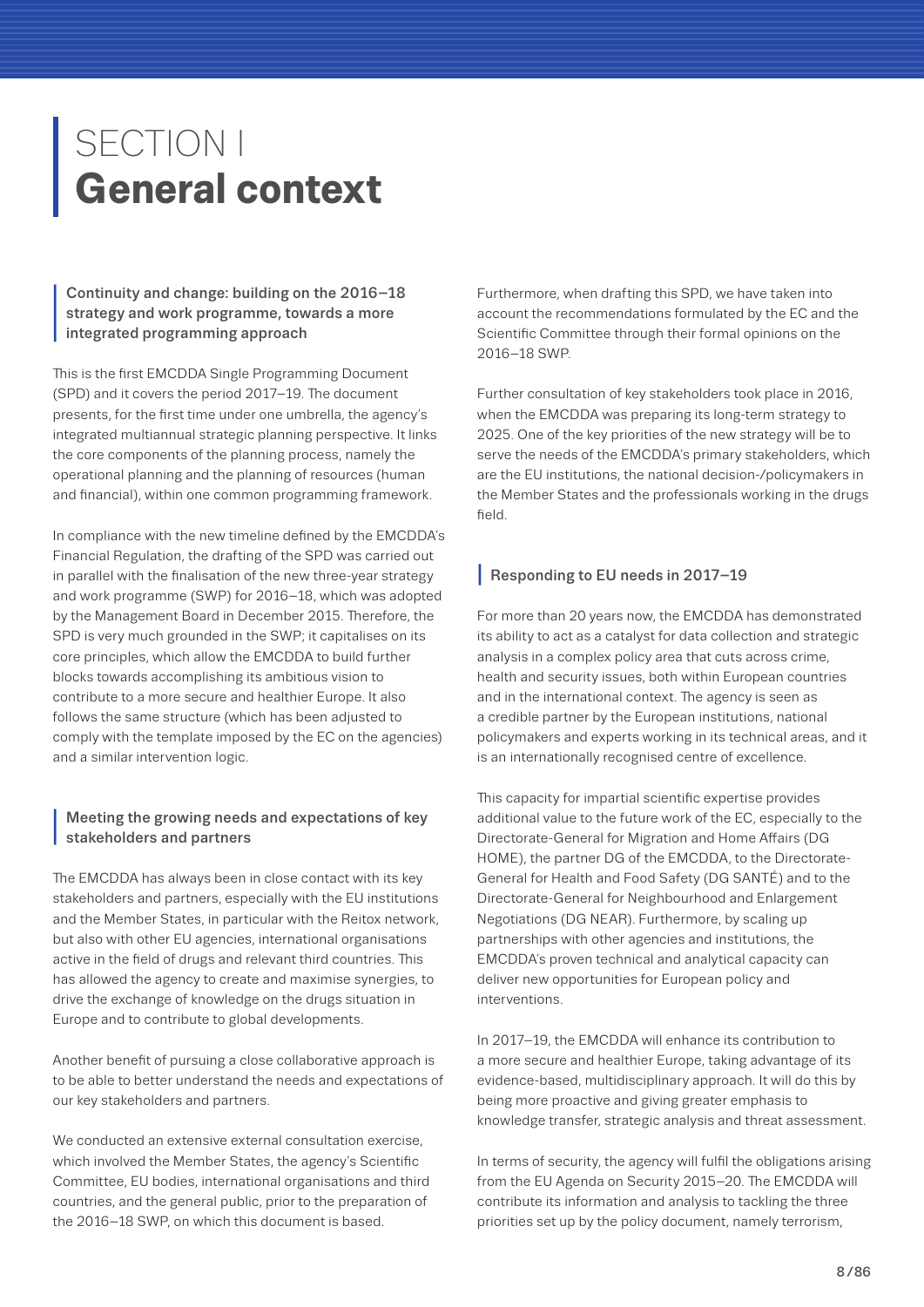serious and organised cross-border crime, and cybercrime. The document highlights the weight of drug-related criminal activities within the overall EU security threats and states that 'organised crime also feeds terrorism and cybercrime through channels like the supply of weapons, financing through drug smuggling, and the infiltration of financial markets'. The document also notes that 'the market for illicit drugs remains the most dynamic of criminal markets, with a recent trend being the proliferation of the new psychoactive substances (NPS)'. Illicit online trade in drugs is also pointed out as one of the key components of the 'ever-growing threat' of cybercrime.

Cooperation with other EU agencies, in particular with the European Union's Law Enforcement Agency (Europol), the European Union Agency for Law Enforcement Training (CEPOL) and Eurojust, will be further strengthened in 2017– 19, in order to contribute effectively to addressing the priorities of the EU Agenda on Security. This cooperation is already well established within the EU policy cycle for organised and serious international crime (the policy cycle), which represents the framework within which the EU Member States coordinate common priorities and operational action. The Standing Committee on Operational Cooperation on Internal Security (COSI) steers this process and brings together law enforcement officials from the Member States, the Commission and specialised EU agencies. Two of the priorities in the 2014–17 policy cycle specifically concern drugs: reducing the production and trafficking of cocaine/ heroin; and synthetic drugs, including NPS. A new Serious and Organised Crime Threat Assessment (SOCTA) report will be published by Europol in 2017 as part of the EU policy cycle on organised and serious international crime. The SOCTA will define the main threats to the EU, and from among these, the Member States will define the priorities for 2018–19. It is fully expected that drugs will feature among these priorities and that the EMCDDA will have a more prominent role in contributing to the operational action plans, particularly in producing threat assessments, providing expertise and delivering training.

Furthermore, in 2017 the EMCDDA will take over the chairmanship of the Justice and Home Affairs Agencies Network (JHA network) from the EU Agency for Fundamental Rights (FRA). This will provide the EMCDDA with an opportunity to present and highlight its expertise, knowledge and competences in the EU security area and its complementarity with the activities and mandates of other JHA agencies.

To this end, working closely with Europol, and where appropriate Eurojust and other JHA agencies, the EMCDDA will strive to strengthen and enhance its capacity for strategic analysis. The most representative example is the joint EMCDDA–Europol European Drug Markets Report, which offers a state-of-the-art strategic analysis of the drug markets

in the European Union. The second edition of this key report was published in 2016 and the third edition will be drafted in 2018, for publication in 2019. To better understand the importance of this strategic output, it is worth mentioning that its first edition, published in 2013, has become a key reference document for EU policymakers. For example, it supported the Council conclusions on improving the monitoring of drug supply in the EU, adopted at the Economic and Financial Affairs Council meeting in November 2013, and it was factored into the policy cycle priorities of the COSI and the corresponding operational action plans (OAPs) 2014 and 2015 of the cocaine/heroin and synthetic drugs priority areas.

Furthermore, as emerging threats and trends are identified, rapid joint analyses and more detailed threat assessments will be conducted with Europol in order to enhance responses. Such threat assessments will be done both in the context of the EMCDDA–Europol cooperation as well as through the OAPs when this approach is agreed by the Member States. Furthermore, the EMCDDA will focus on providing technical expertise in support of EU-wide capacity-building exercises for law enforcement, such as training activities organised by the CEPOL.

The period 2017–19 will be a time for bedding down and enhancing the monitoring of drug supply in the European Union, in line with the EU drug strategy 2013–20, which sets a priority for the EU to 'work towards more effective policy in the field of drug supply reduction by reinforcing policy evaluation and analysis to improve the understanding of drug markets, drug-related crimes and effectiveness of drug-related law enforcement responses'. The EMCDDA plays a key role in meeting this challenge; our information model, informed by both supply- and demand-side data, provides critical situation analysis and timely threat assessments. The agency will further develop and progressively implement key indicators (KIs) on drug supply and drug supply reduction as outlined in the 2013 Council conclusions on improving the monitoring of drug supply in the EU.

A holistic approach is needed, as drug markets can be properly understood only if we look at drug-related crime and drug supply reduction activities as well as drug use and drug-related harms. Through a combination of structured monitoring and analysis, the EMCDDA will provide a better understanding of the nature and scale of the online market and of new developments, at both consumer and supply levels, and also provide early identification of new trends and threats.

As far as security of the EU is concerned, there is an obvious link to the area of international cooperation. Here the EMCDDA has a long tradition in supporting the EC in implementing its technical assistance projects in priority third countries especially candidate countries (CC), potential candidate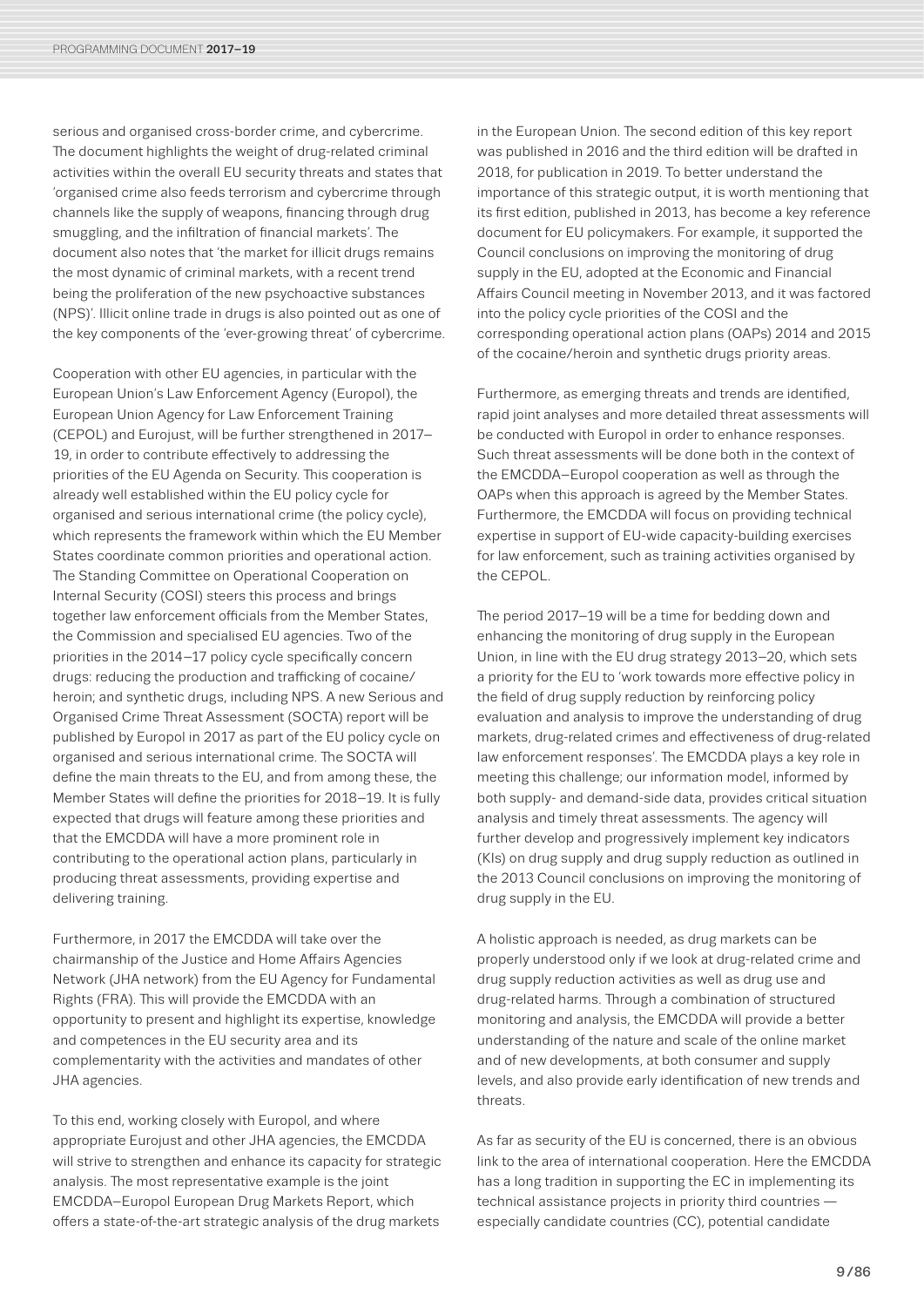countries (PCC) and countries of the European Neighbourhood Policy (ENP) area. In 2017, the agency will complete the implementation of the fifth Instrument for Pre-Accession Assistance (IPA) project with seven beneficiary CC and PCC, which started in 2015. The sixth IPA, with the Western Balkans, may also start in 2017. Further to the successful completion of the first ENP project for seven beneficiary countries in 2016, the agency submitted to the EC a proposal to continue to provide technical assistance activities with ENP countries. The agency brings to these countries the EU's balanced approach to and knowledge about drug monitoring, which supports the improvement of national data, in line with EU standards and for later integration into EMCDDA analyses.

These activities, together with data collected from other international partners, help improve our global understanding of the drugs phenomenon, which translates into a more complete perspective for our EU stakeholders, providing them with a better capacity to react to  $-$  and even anticipate  $$ external threats.

So the EMCDDA, with the help of its partners, will make a significant contribution to the security of EU citizens over the next few years. However, fulfilling the agency's vision for 2017–19 also means contributing to their health.

To this end, the agency will continue the successful collaboration with its partners, in particular with the European Centre for Disease Prevention and Control (ECDC), the World Health Organization (WHO) and the Consumer, Health, Agriculture and Food Executive Agency (CHAFEA), in the prevention of infectious diseases among people who inject drugs (PWID), with a major focus on human immunodeficiency virus (HIV) and hepatitis C, which remain important public health concerns with a significant burden on the life of individuals and society overall. We have planned some new initiatives (joint events and publications) including the co-organisation of two major events in 2017, on hepatitis C and on prison, with the ECDC and the WHO respectively.

Furthermore, in recent years the EMCDDA has strengthened its capacity to react promptly to emerging threats and provide its expert advice. The assessment missions carried out jointly with the ECDC to support Member States are probably the best example in this area. These activities will continue in 2017–19 as part of the overall EMCDDA strategy to scale up the early warning and threat assessment component of its work (see Key area 2).

We will also pursue collaboration with other partners with a view to enhancing the measurement of, understanding of and responses to drug-related deaths, which claim the lives of thousands of people every year.

Activity in the prevention area will be further developed in 2017–19. This is an important task for the agency, as it allows the identification and promotion of factors that can potentially reduce drug uptake at an early stage, or at least reduce its intensification or prevent escalation into high-risk drug use. In addition to helping diminish other societal costs, there is an obvious link between drug prevention and crime prevention. With this in mind, we will pilot and gradually implement a training programme for professionals jointly with partners and we will collect new evidence on effective prevention practice and disseminate it through the EMCDDA's Best practice portal (BPP). We will also produce further analysis of contextual, cultural and systemic determinants of implementing drug prevention.

Within the framework of the recently adopted Council conclusions on the implementation of the EU Action Plan (AP) on Drugs 2013–16 regarding minimum quality standards in drug demand reduction in the EU (CORDROGUE 70 (SAN 279)), the EMCDDA will refine its approach to gathering evidence on effective interventions in the Member States, and it will promote this evidence to support EU decision-making.

Moreover, the agency will launch a new strategic analysis, the European Drug Responses Report. This report, the first edition of which will be published in 2017, aims to provide a state-ofthe-art overview of the responses to drug use across the EU and their effectiveness as well as recommendations for action. It will serve as the 'companion' to the European Drug Markets Report. Together with the annual European Drug Report, these two reports will provide the complete picture of the drugs phenomenon and comprise the essential information and analysis package for policymakers from the EU and beyond (see Key area 1). The second edition of the Responses Report will be drafted in 2019, for publication in 2020.

NPS pose one of the most rapidly growing threats for the health and security of EU citizens (see Key area 2). Since 1997, the EMCDDA has played a central role in Europe's response to NPS. Its main responsibilities in this field are to operate the EU Early Warning System (EWS), with our partner Europol, and to undertake risk assessments of new substances when necessary. The EWS works by collecting information on the appearance and spread of new substances from the 30 national early warning systems reporting to the EMCDDA and then monitoring them for signals of harm, allowing the EU to respond rapidly to emerging threats. In the past few years, the importance of this work has grown following a dramatic increase in the number, type and availability of NPS in Europe.

In 2017, it is expected that the new proposed legislation (Regulation of the European Parliament and of the Council amending Regulation (EC) No 1920/2006 as regards information exchange, early warning system and risk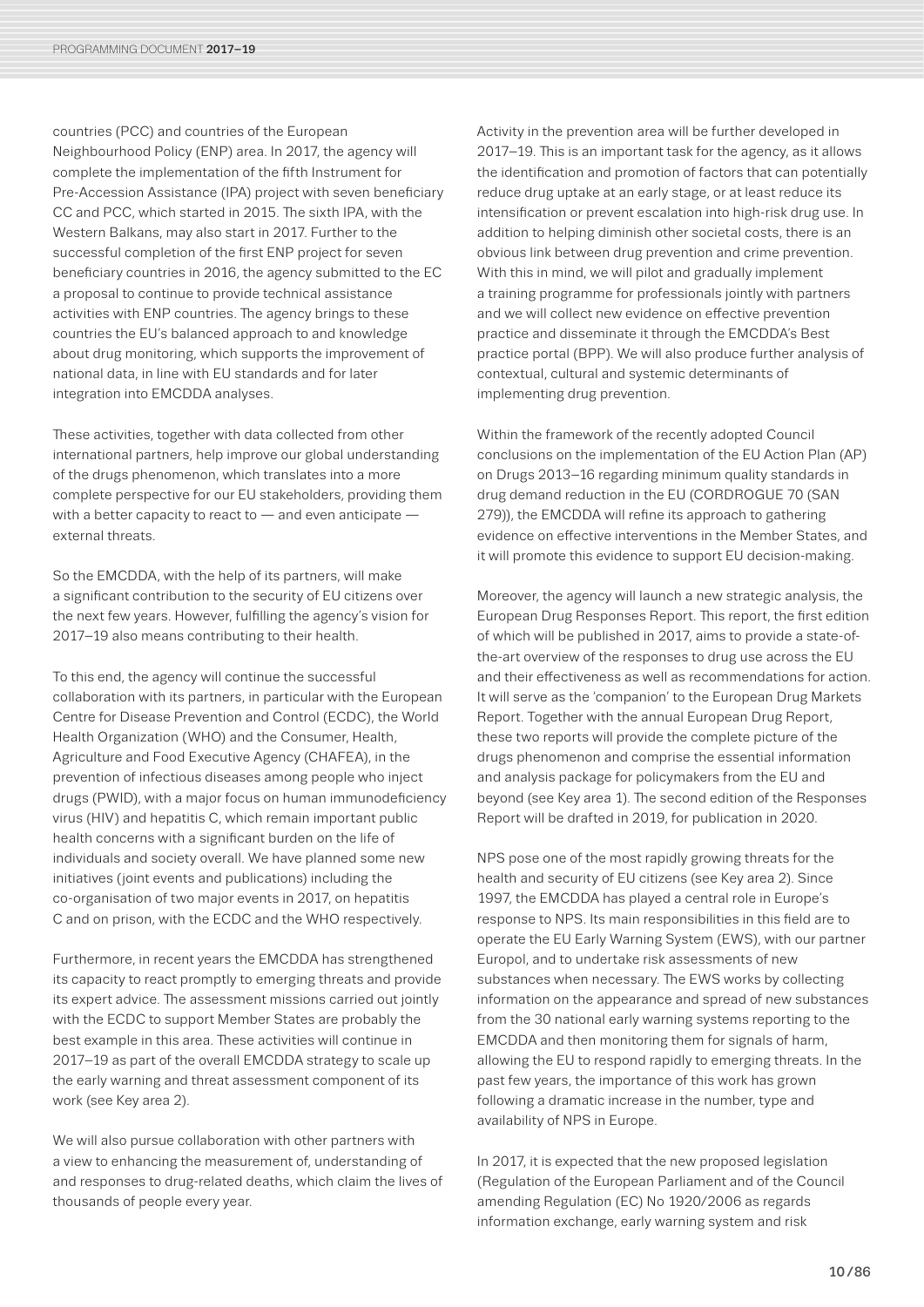assessment procedure on new psychoactive substances (COM/2016/0547 final — 2016/0261 (COD)) will enter into force. This will entail new tasks for the EMCDDA, as well as shorter deadlines for the already existing ones (see Section II.3, 'Human and financial resources outlook for 2017–19').

There were 98 NPS detected on the EU drug market for the first time in 2015 (the last year for which complete data were available at the time of drafting this document); together with the NPS notified in 2014, this represents 40 % of the total number of NPS monitored by the EWS since 1997. This brings the total number monitored by the EMCDDA to more than 600 — more than double the number of substances controlled under the United Nations (UN) international drug control conventions — and more than half of these were reported in the last three years alone.

The growth in the market is also responsible for the increase in serious harms reported to the EMCDDA in recent years. Most of these concern non-fatal intoxications and deaths, but they also include broader social harms, such as those caused by high-risk drug users switching from injecting heroin to synthetic cathinones. Since 2014, serious harms that required urgent attention have led the EMCDDA to set up a signal management and a toxicovigilance system. This has resulted in more and better public health alerts being issued. Since 2014, eight new substances have required risk assessment by the EMCDDA's Scientific Committee at the request of the Council of the EU (almost three times as many as during the entire period 2010–13, and over one third of the total number of risk assessments ever conducted).

It is likely that the growth of the market in new psychoactive substances will continue to pose a range of challenges for public health and drug policy over the next few years. The major drivers of many of these are the speed at which they appear, their open sale, and the fact that there is little or no information on their effects and harms. There is a need, therefore, for a strong EU EWS, which is able to provide a timely response to protect public health. In this regard, the EMCDDA will continue to play a critical role, together with its partners, in ensuring that the EU EWS meets the growing challenges ahead and fulfils its critical role in protecting the health of EU citizens.

The EMCDDA will make an important contribution to implementing EU policy objectives and to providing ongoing high-quality expertise to its stakeholders, especially to the EC, other EU institutions, and the EU Member States (see Key area 1). This will be especially important in 2017–19 because the period falls in a particularly important phase in the field of drugs, which will shape the policy landscape around us and will bring new requirements, but also new opportunities, for the agency. At European level, 2017 is the starting date of the new EU AP 2017–20, and the EMCDDA will contribute to its

implementation, as required. The agency may also be required to provide support to the EC in the final evaluation of the EU drug strategy 2013–20. Internationally, in 2016, the UN General Assembly Special Session (UNGASS) on drugs reviewed the world drug situation; in 2019, the UN Member States will review progress made through the implementation of the UN political declaration and plan of action on drugs adopted in 2009. It is likely that these events will generate increased attention on the drugs situation in all regions of the world, including Europe, and will increase the number of requests to the EMCDDA for technical support.

A key element for the implementation of this three-year programming document will be the amount of resources available to the EMCDDA during this period, and also to our national data providers in the Member States. The Communication of the European Commission to the European Parliament and the Council on the programming of human and financial resources for decentralised agencies for 2014–20 (COM (2013) 519 final of 10 July 2013) provided a first estimate of the EU subsidy planned for the EMCDDA. Pursuant to this information and without prejudice to the actual decision to be taken by the EU budget authority for the adoption of the EU annual subsidy to the EMCDDA and the establishment plan of the latter, it is estimated that by 2019 the EMCDDA will operate with an annual subsidy from the EU of EUR 15 *million*. Without prejudice to the possible allocation of supplementary resources to cope with new tasks, this would reflect the status quo compared with the amount of EU annual subsidy received in 2015 and 2016.

Finally, the fourth external evaluation of the EMCDDA will be carried out by the EC in 2018. The purpose of this exercise is to evaluate the agency's success in implementing the threeyear strategy and work programme for 2016–18, as well as the previous strategy and work programme for 2013–15. This will be complemented by the EMCDDA's annual monitoring effort set up to measure progress achieved in the implementation of each of the upcoming annual work programmes derived from this SPD, of which the first one will be for 2017. Key performance indicators (KPIs) have been set up for each of the objectives defined in the 2017 work programme.

## **|** Structure of the document

This SPD has been prepared in line with the provisions of Article 32 of the EMCDDA Financial Regulation and in full compliance with the template provided by the EC ('the template') in the Guidelines for programming document for decentralised agencies (Communication from the Commission C(2014) 9641 final).

The document therefore incorporates the information contained in four different programming documents, which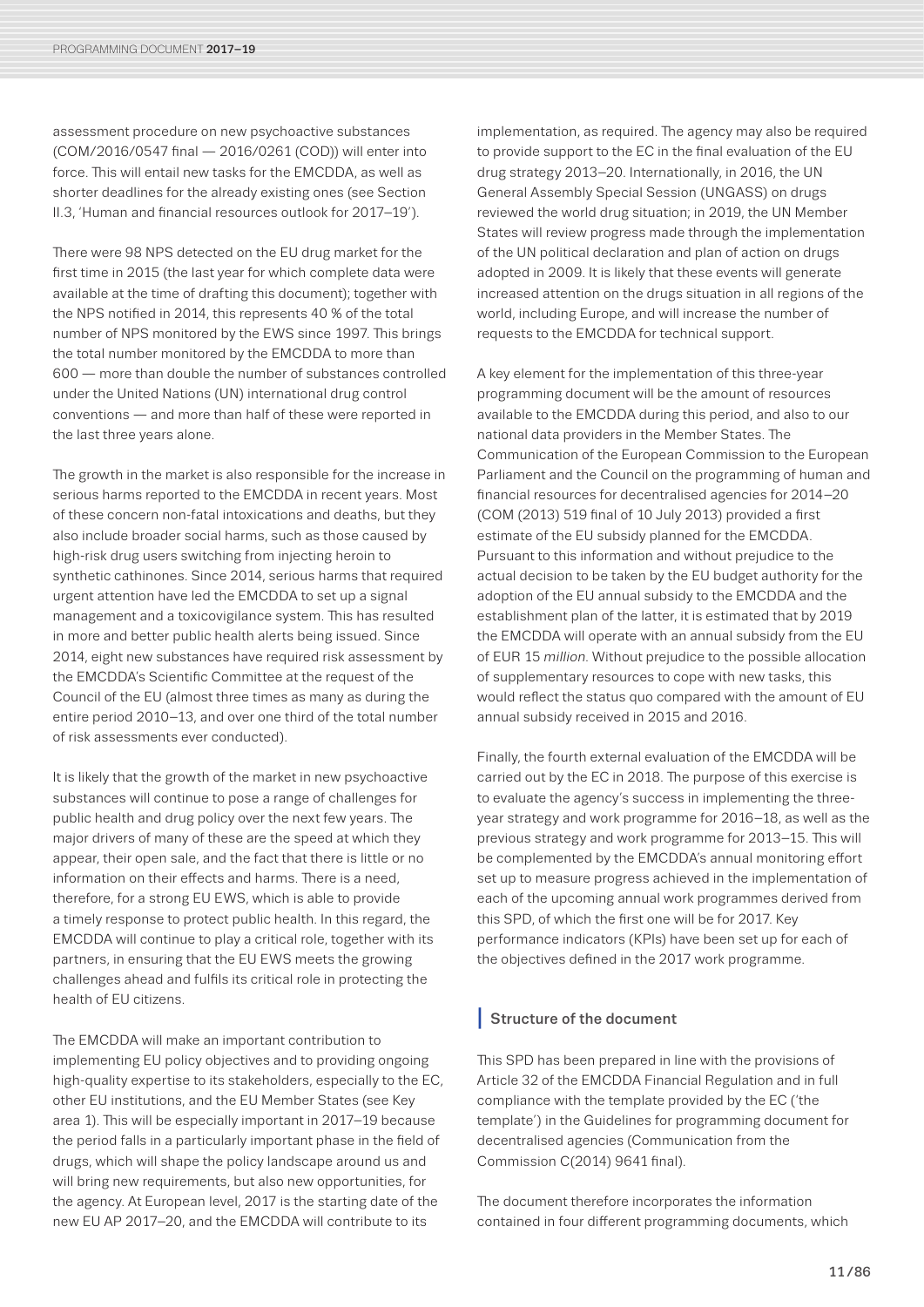used to be provided separately, as follows: the multiannual work programme, the relevant annual work programme, the applicable multiannual staff policy plan and the financial statement.

The SPD will need to be updated each year, on a rolling basis.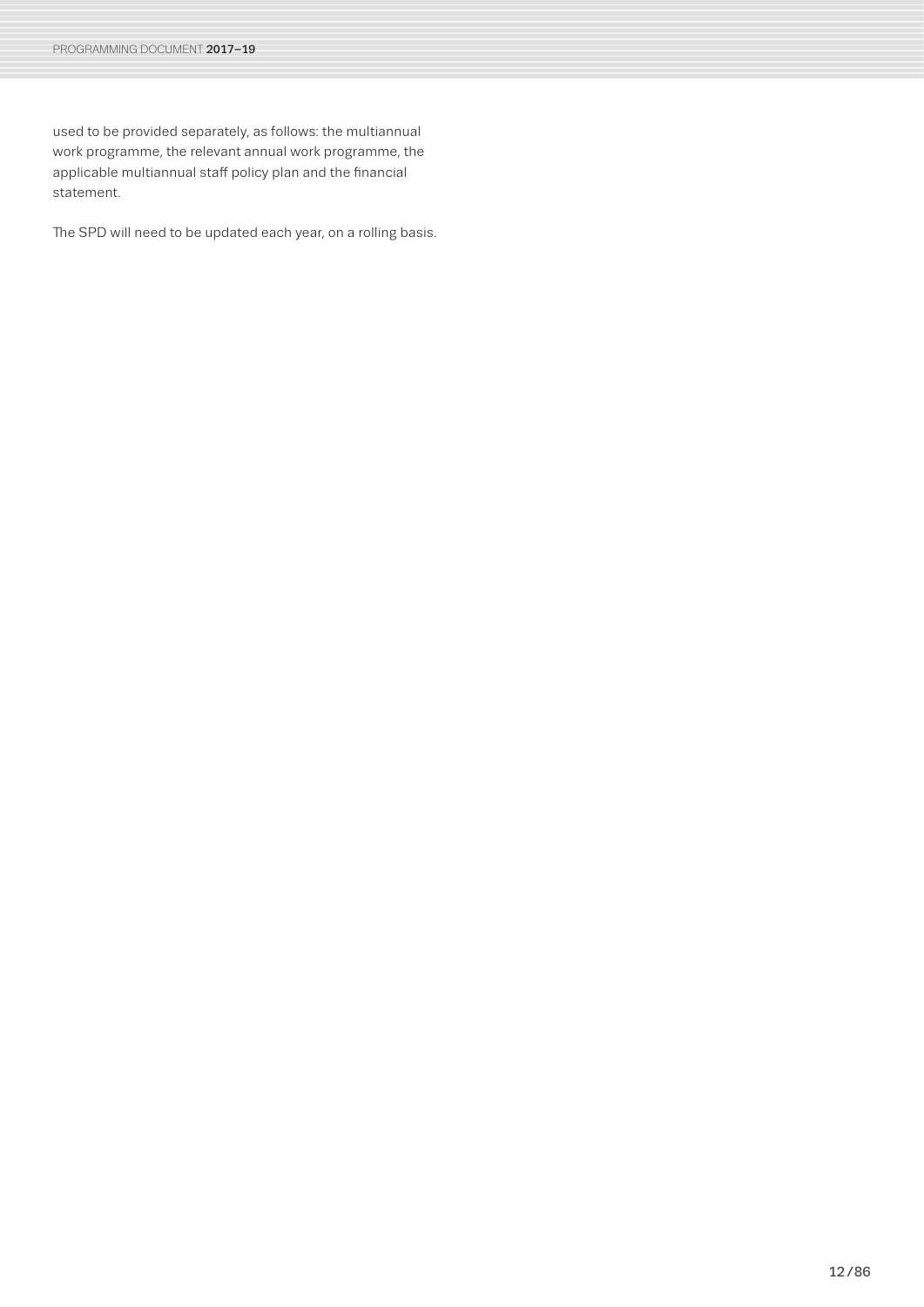## <span id="page-12-0"></span>**SECTION II Multiannual programming 2017–19**

**Introduction: the EMCDDA's value<br>chain — transforming information i<br>state-of-the-art analysis for decision<br>making chain ― transforming information into state-of-the-art analysis for decisionmaking**

The substantive part of this SPD is structured around the areas defined in the recently adopted EMCDDA 2016–18 strategy and work programme. The document is built around six strategic areas. Three of them are key areas (KAs): communicating evidence and knowledge exchange; early warning and threat assessment; and situation, responses and trend analysis. The other three are cross-cutting areas (CCAs): information collection and management; quality assurance;

and cooperation with partners. Together, these areas cover the agency's core tasks and form the conceptual building blocks needed to assemble a comprehensive understanding of the European drugs phenomenon.

This structure reflects the EMCDDA's production flow as an information agency, from inputs to outputs, through monitoring and analysis processes (Figure 1).

In addition, two corporate areas ― Governance, and Administration and information and communication technology (ICT) ― present the management and support activities which are key to ensuring that the work planned within the strategic areas can be successfully performed.

## FIGURE 1

EMCDDA production flow

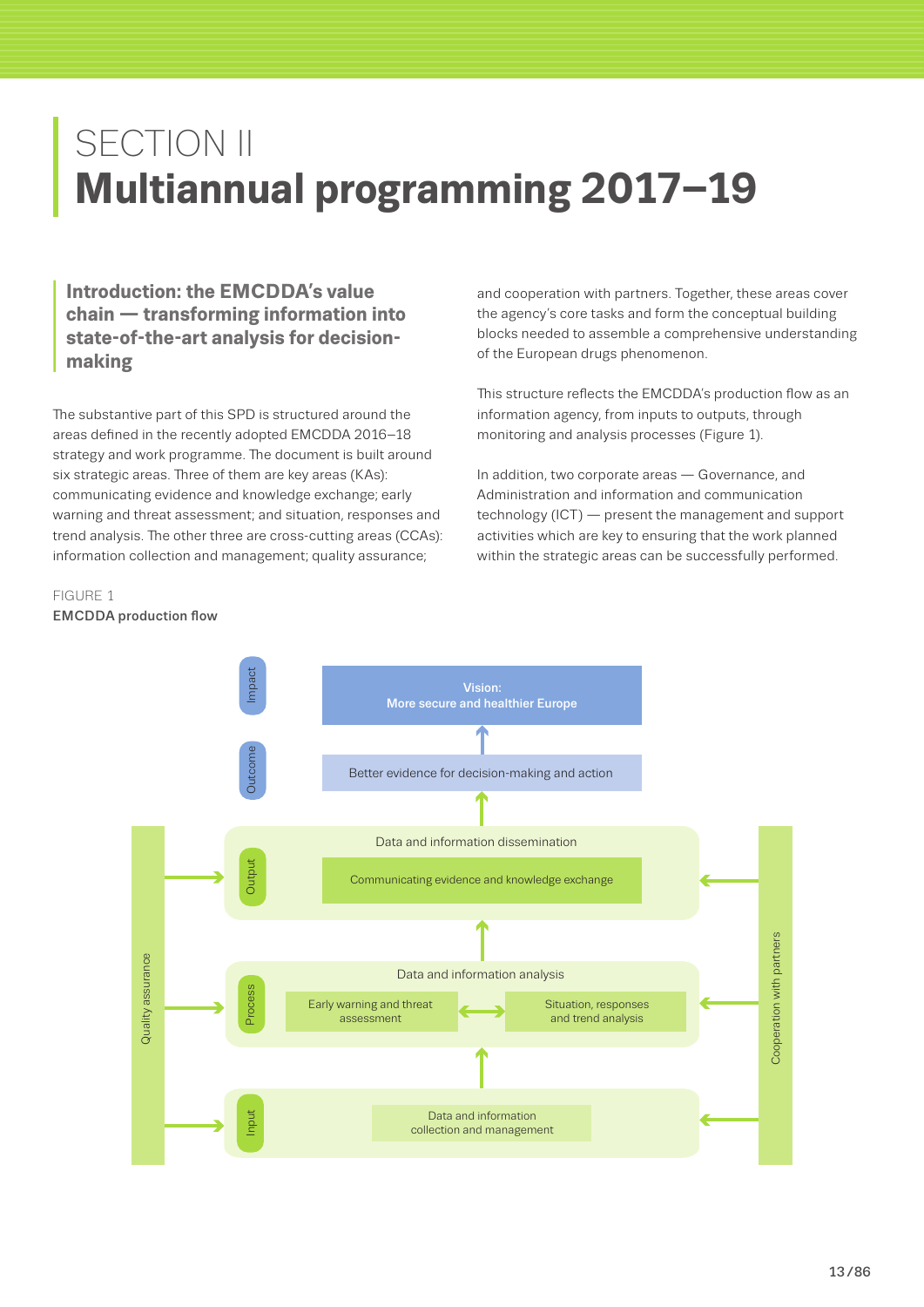## **|** Key areas

These three areas are the pillars of the EMCDDA's information and analysis chain.

The first area, communicating evidence and knowledge exchange (KA 1), incorporates the key outputs (products and services) that the EMCDDA will provide to its customers (audiences) during 2017–19. This area also includes capacity building and training activities, which are an integral part of the knowledge transfer that the agency instigates each year for the benefit of its customers: stakeholders and partners, as well as other audiences (such as academia and professionals).

However, these outputs are just the end result visible to our audiences and are derived from complex monitoring and analysis processes, which our highly specialised staff perform on a daily basis. These critical processes are presented in the other two key areas.

Early warning and threat assessment (KA 2) includes the rapid monitoring component of the EMCDDA's overall monitoring system. It is composed of two main parts: the EWS and the risk assessment of NPS; and emerging trends and threats. Both of these rapid-response components detect new trends in the drugs phenomenon, assess the threats and issue alerts in a timely manner. Because of the very dynamic nature of these emerging trends and their threats to EU citizens, routine monitoring is not sufficient to capture, analyse and report on them quickly. Special rapid-response mechanisms are necessary and they are all included in this key area.

Situation, responses and trend analysis (KA 3) encompasses the core monitoring and analysis activities of the EMCDDA, which provide an annual state-of-the-art overview of drug demand and supply, together with the responses to tackle them and the core trends in these domains. These activities are based on established tools and processes, which are regularly assessed to ensure that they are fit for purpose. These tools are complemented by the development of new ones that allow the monitoring of novel areas, as necessary. Together, these methodological activities ensure the relevance and efficiency of the EMCDDA's core monitoring system. Moreover, it is of utmost importance that this system provide valid, reliable and accurate information, to inform sound decisions for policy and practice.

## **|** Cross-cutting areas

Activities in these areas are horizontal in that they feed, and thus significantly contribute to, the key areas.

The first cross-cutting area (CCA A), information collection and management, encompasses all the activities related to data collection and management at the EMCDDA. This is the entry point (input) into the EMCDDA's monitoring systems, for rapid monitoring (KA 2) and for core monitoring (KA 3). This area includes both the tools for data collection and storing (Fonte, the agency's online data collection system; the Data warehouse; and the European Database on New Drugs, EDND) and the processes for managing these data (checking and validation). This area also includes management of the Reitox network of NFPs, the EMCDDA's main data providers.

The second cross-cutting area (CCA B), quality assurance, comprises all the activities which ensure that the agency's core business inputs, processes and outputs meet the quality standards in place at the EMCDDA. Activities related to the Scientific Committee and scientific coordination tasks are included in this area.

The third cross-cutting area (CCA C), cooperation with partners, presents the activities carried out by the EMCDDA together with and/or for the benefit of its key partners, at EU level (Member States, the institutions and other agencies) and at non-EU level (international organisations and third countries).

## **|** Corporate areas

The corporate area Governance encompasses the activities related to the EMCDDA's Management Board and to the overall management and leadership of the agency, including internal control, corporate planning and performance measurement.

The corporate area Administration and ICT comprises the tasks related to the management of resources (human, financial, material) and the management of the ICT services and infrastructure.

KPIs are defined within each area for each specific objective set up in the annual work programme (see Section III, 'EMCDDA work programme 2017'). These specific objectives are clearly linked to the strategic objectives presented above.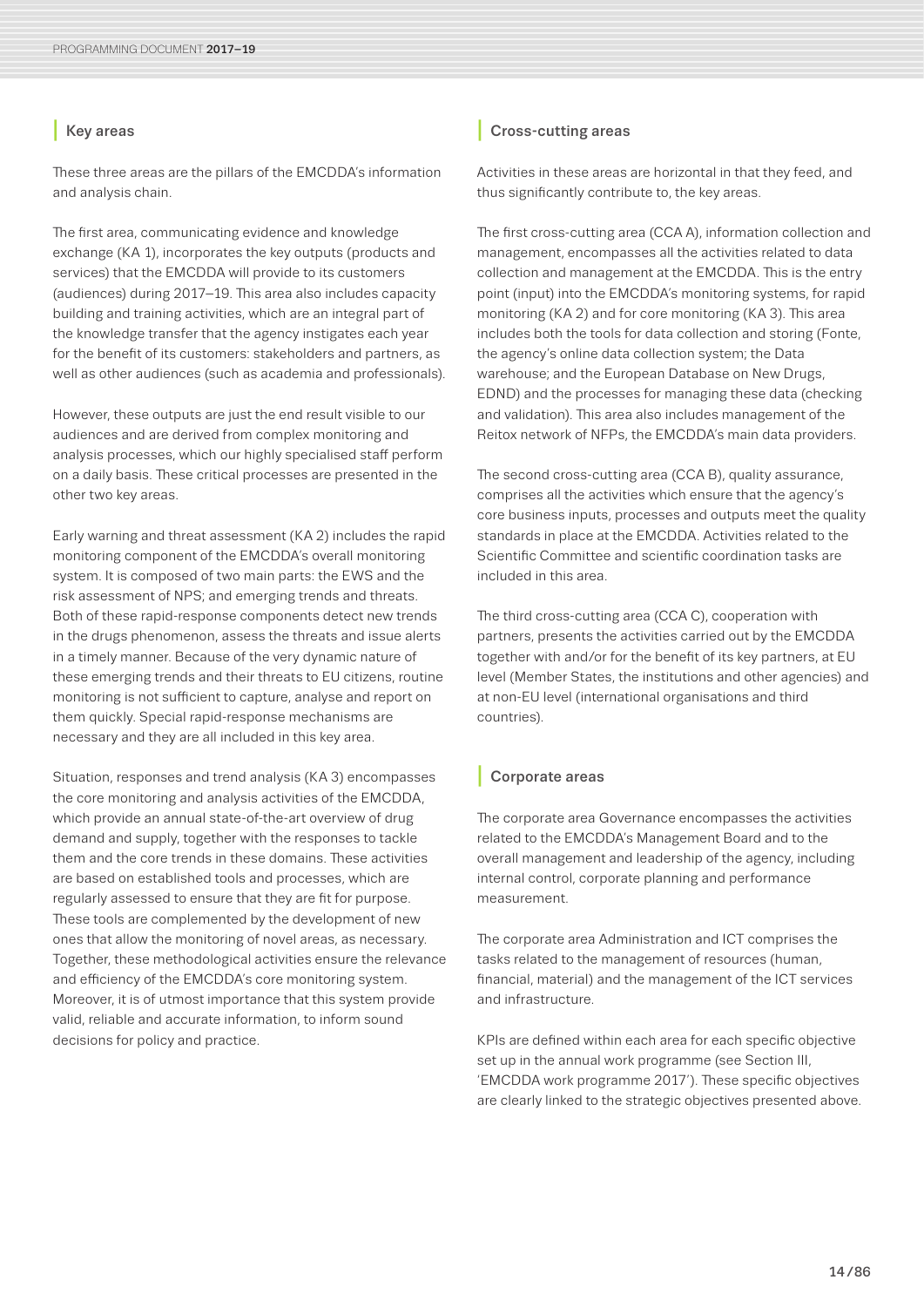## <span id="page-14-0"></span>**<sup>|</sup> 1. Multiannual objectives**

| Area                                                   | <b>Strategic objective</b>                                                                                                                                                                                                                                                                                                                                                                                                                                 |
|--------------------------------------------------------|------------------------------------------------------------------------------------------------------------------------------------------------------------------------------------------------------------------------------------------------------------------------------------------------------------------------------------------------------------------------------------------------------------------------------------------------------------|
| KA 1: Communicating evidence<br>and knowledge exchange | Serve as European central reference point for drug-related information and analysis, and by<br>doing so provide policy and practice with better evidence for decision-making and action                                                                                                                                                                                                                                                                    |
| KA 2: Early warning and threat<br>assessment           | Support rapid EU response to new threats by providing EU institutions and Member States<br>with prompt and scientifically sound information for action on new psychoactive substances<br>and emerging drug trends                                                                                                                                                                                                                                          |
| KA 3: Situation, responses and<br>trend analysis       | Provide a holistic picture of the drugs phenomenon, through an integrated and coherent core<br>monitoring system                                                                                                                                                                                                                                                                                                                                           |
| CCA A: Information collection and<br>management        | Maintain the EMCDDA data collection and reporting system and ensure its validity,<br>consistency, reliability and timeliness, including through the efficient management of, and<br>support to, the Reitox network of NFPs                                                                                                                                                                                                                                 |
| <b>CCA B: Quality assurance</b>                        | Ensure that the EMCDDA's tools, processes and outputs remain of high quality and fit for<br>purpose through a process of continuous improvement and evaluation of efforts                                                                                                                                                                                                                                                                                  |
| CCA C: Cooperation with partners                       | Enhance the EMCDDA's strategic understanding of the drugs phenomenon, by maintaining<br>and further developing our strong partnership with key players at European and global levels,<br>as well as continuing our successful knowledge exchange with EU priority third countries and<br>regional programmes. Ultimately, this will result in high-quality services (information and<br>analysis) provided to EU and Member States stakeholders (see KA 1) |
| Corporate area Governance                              | Function as a modern, efficient and forward-looking EU administration, which is committed to<br>providing high-quality services to its stakeholders and to the EU's citizens in general; in<br>achieving this, the agency will be guided by good governance, steered by sound management<br>and leadership and operated by a highly motivated and well-performing workforce                                                                                |
| Corporate area Administration<br>and ICT               | Ensure sound allocation and management of financial and human resources and assets, and<br>management of the ICT services and infrastructure, by further rationalising and automating<br>relevant processes, enhancing efficiency and synergies, and developing the quality of<br>services and support                                                                                                                                                     |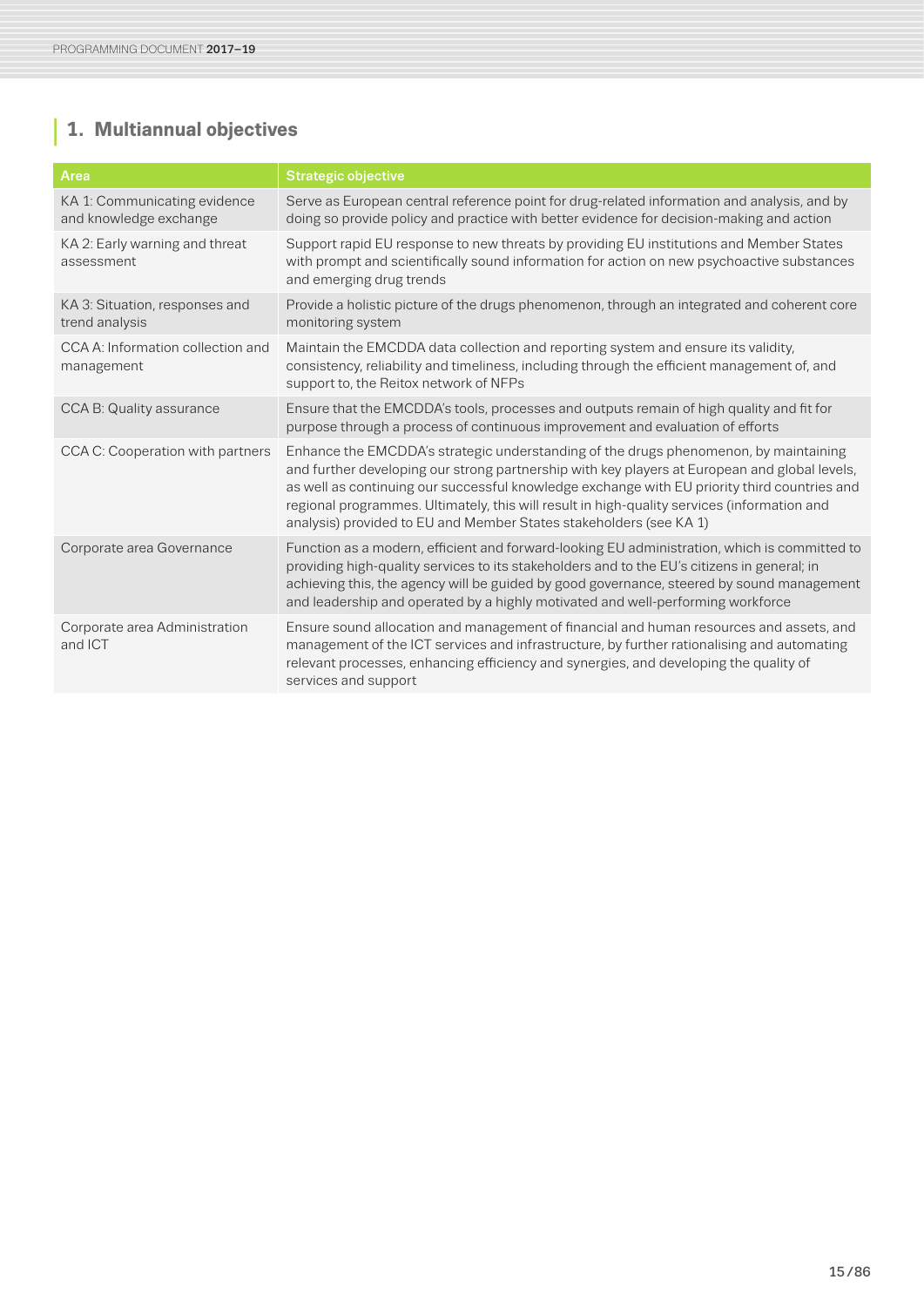## <span id="page-15-0"></span>**<sup>|</sup> 2. Multiannual programme**

## **<sup>|</sup>** 2.1 Key area 1: Communicating evidence and knowledge exchange

The ultimate purpose of the work performed by the EMCDDA is to inform sound decisions in the field of drugs at the level of the EU and its Member States. The results of the data collection, monitoring and analysis process provide the evidence that policymakers and professionals from across the EU need in order to tackle the drugs phenomenon effectively.

This evidence is communicated by the EMCDDA by different means, depending on the needs of its audiences. The agency regards its audiences as its customers and assimilates their needs. The most important means are the outputs ― products and services ― that the agency provides to its customers. These outputs are complemented by a range of knowledge exchange activities, which include the dissemination of best practice as well as capacity building and training initiatives.

The EMCDDA's main customers are its key stakeholders: the EU institutions (the European Parliament, the Council of the EU, the EC) and the European External Action Service, and the Member States. Key partners also include relevant EU agencies, as well as other international partners.

Furthermore, in line with the recommendations received from the EC and building on the work already started in 2015 with the publication of a report on drug policies at city level, the EMCDDA will explore expanding the exchange of information with local authorities, keeping the respective NFPs informed, as appropriate; this would allow the agency to gain a further insight into regional approaches to established and emerging drug problems and to improve its understanding of best practices at this level.

EMCDDA stakeholder relations will be proactive and based on cooperation models aimed at generating mutual benefit. They will have their roots in the agency's communication core values, namely relevance, quality, efficiency, transparency and consistency. This will be guided by the EMCDDA's new long-term strategy, which was developed in 2016. As part of this strategic exercise, the agency will seek to gain a better understanding of the needs of its key customers, namely the EU institutions and the Member States, and the most effective means to address these needs.

In recent years, the EMCDDA has streamlined its product range with a view to improving timeliness and offering better access to higher-quality information while reducing production costs. This work will be continued in 2017–19, taking on board developments in digital publishing when defining products and their formats.

The agency produces timely and high-quality information, together with strategic and situational analyses and threat assessments to inform policy and practice. A comprehensive annual situation assessment of trends and developments in drug use in Europe will continue to be provided by the European Drug Report (EDR) package, the annual flagship publication of the EMCDDA. The package includes the multilingual Trends and Developments report, the Statistical Bulletin and the new Country Drug Reports. The Statistical Bulletin, one of the pillars of the EDR, underwent a major transformation to distinguish better between reported data and data analysed by the EMCDDA. The main four components of the Statistical Bulletin were identified as (a) a data bank containing the data reported to the EMCDDA in an easy-access format; (b) methods and definitions, harmonised where possible, and including general information related to the indicator and country-level information; (c) factsheets, providing short analyses of the data and supporting the content of the Trends and Developments report; and (d) data visualisation of the main data sets. Work will continue within 2017–19 to develop and populate this structure. The EDR package will be launched every year and its content and format will continue to be improved to meet the changing and growing needs of its audiences.

The EDR will be complemented by two triennial state-of-theart strategic analyses of established and emerging challenges. These are the European Drug Markets Report (EDMR), produced jointly with Europol, and the new European Drug Responses Report (EDRR).

The first two editions of the EDMR were launched in 2013 and 2016. The document combines the EMCDDA's ongoing monitoring and strategic analysis of the drugs phenomenon with Europol's operational understanding of trends and developments. Following its publication, the report has become an essential reference tool for policymakers and law enforcement professionals in the EU and beyond. The third edition of the EDMR is now planned for production in 2018 and publication in 2019.

The first EDRR will be published in 2017. This new comprehensive strategic analysis aims to provide a state-ofthe-art overview of the responses to drug use across the EU and their effectiveness as well as implications for actions. It is designed as the companion to the EDMR; together with the annual EDR, these reports will provide the complete picture of the drugs phenomenon and will represent the essential information and analysis package for policymakers in the EU and beyond. The periodicity of the EDRR is planned to coincide with the beginning and end of the new EU action plan 2017–20 (first edition in 2017 and second edition in 2020).

In addition to the three major outputs described above, in 2017–19 the EMCDDA will produce and publish smaller and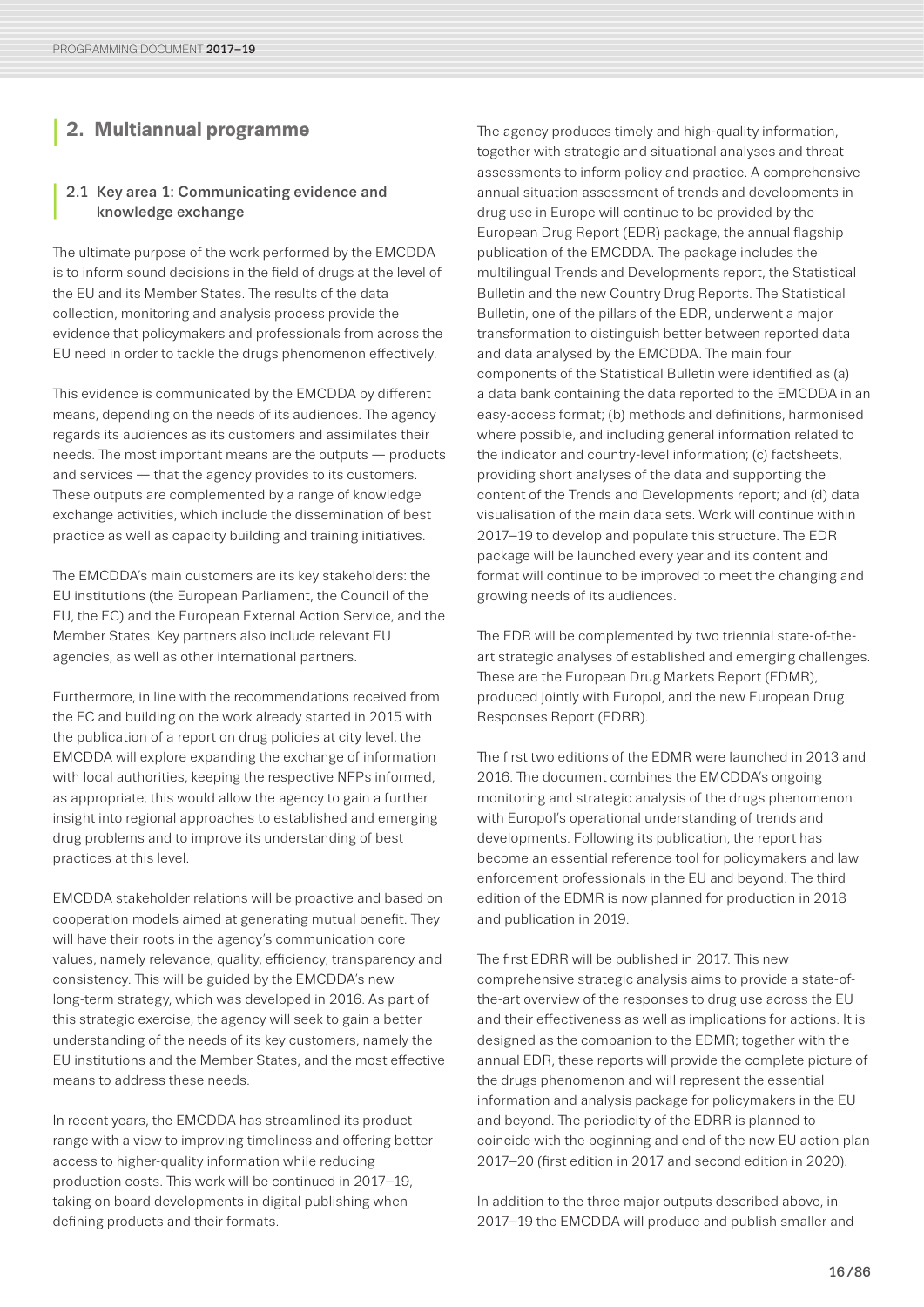focused strategic analyses based on emerging topics, geographical developments and the information needs of different stakeholder groups, in accordance with policy requests.

Furthermore, in line with the agency's commitment to further develop its rapid monitoring system (see KA 2), the EMCDDA will produce prompt and focused products to immediately disseminate critical information relevant to safeguarding public health and safety (threat assessment reports). They will include (as appropriate) outputs related to the implementation of the applicable legal framework on NPS, in particular the EMCDDA–Europol Joint Reports and the EMCDDA Risk Assessments; trendspotting case studies/reports; and joint analyses (with Europol and the ECDC). Other joint products will be produced, as appropriate, based on the most relevant topics and following a synergistic approach.

The agency will also publish thematic outputs on topical developments and emerging issues in all areas. Examples include analyses on specialised drug law enforcement, treatment, harm and harm reduction in the EU, emergency rooms and polydrug use (including the misuse of medicines).

Online communication will remain the agency's preferred channel for disseminating up-to-date knowledge on all facets of the drugs problem, with the EMCDDA's website at its core. A new website launched in 2016 offers the EMCDDA's audiences easier access to more interactive products, tools and multilingual elements. In 2017–19, the website will be regularly updated and further developed. Online top overviews and updates on emerging issues will be published for all the substantive areas. Furthermore, the EMCDDA will provide improved access to its data to interested third parties, mainly through improved presentation of the country data provided by the NFPs (see CCA A). Social media and multimedia channels will be used to communicate events and findings and engage more actively with our audiences in real time.

At EU level, the agency will continue to support sound policymaking through its high-quality technical input. As required, the EMCDDA will contribute to the implementation of the new EU AP that starts in 2017, and will provide support to the EC for the final evaluation of the EU drug strategy 2013–20. Furthermore, the agency will fulfil the obligations arising from the EU Agenda on Security 2015–20. Specifically, the EMCDDA will contribute its information and analysis to tackling the three priorities set up by the document, namely terrorism, serious and organised cross-border crime, and cybercrime (see Section I, 'General context').

Internationally, in 2016 the UNGASS on drugs reviewed the world drugs situation and in 2019 the UN Member States will review achievements made by implementing the UN political declaration and plan of action on drugs adopted in 2009.

Upon request, the EMCDDA must be prepared to offer the necessary technical support to the EU and its Member States to ensure follow-up on the conclusions of the 2016 UNGASS and in the preparatory work for the 2019 assessment of the political declaration.

The EMCDDA has extensive expertise in relations with third countries, especially those that are a priority for the EU, namely the CC and PCC and the neighbouring countries (see CCA C). The agency will continue to provide technical support to the EC in this area. Furthermore, the information collected from the partner countries in this cooperation will feed into the strategic and threat assessments produced by the EMCDDA.

Knowledge exchange will be an ongoing task in 2017–19. Among other work, it will involve the dissemination of best practice, in line with needs and available resources, as well as the design and implementation of capacity building and training activities.

Identifying and disseminating information on best practice and the effectiveness of interventions across the EU and beyond is a key area for the EMCDDA. The main dissemination channel is the BPP. Targeted at practitioners and professionals working in the drugs field, this essential tool is designed as a practical and reliable source of information on what works, and what does not, in the areas of drug-related prevention, treatment, harm reduction and social reintegration. In 2017–19, the new-look portal will continue to help users identify tried and tested interventions quickly; allocate resources to what is effective; evaluate and improve interventions, by applying practical tools, quality standards and guidelines; and make better decisions, gaining from experience and expertise across Europe. The existing modules will be updated regularly and new modules on emerging topics will be added (as appropriate).

Furthermore, the Council conclusions on the implementation of the EU AP on Drugs 2013–16 regarding minimum quality standards in drug demand reduction in the EU, which were issued in September 2015 (CORDROGUE 70 (SAN 279)), invite the agency to 'continue gathering evidence on effective interventions and services in drug demand reduction and provide Member States with technical support and expertise in the implementation of these standards, in line with available resources and information available from Member States'.

Another effective means of disseminating knowledge is training activities. In 2017–19, these activities will include training for professionals and law enforcement officers in the EU Member States and third countries, through Reitox Academy training programmes and other training initiatives carried out in cooperation with partners, such as JHA agencies or academia.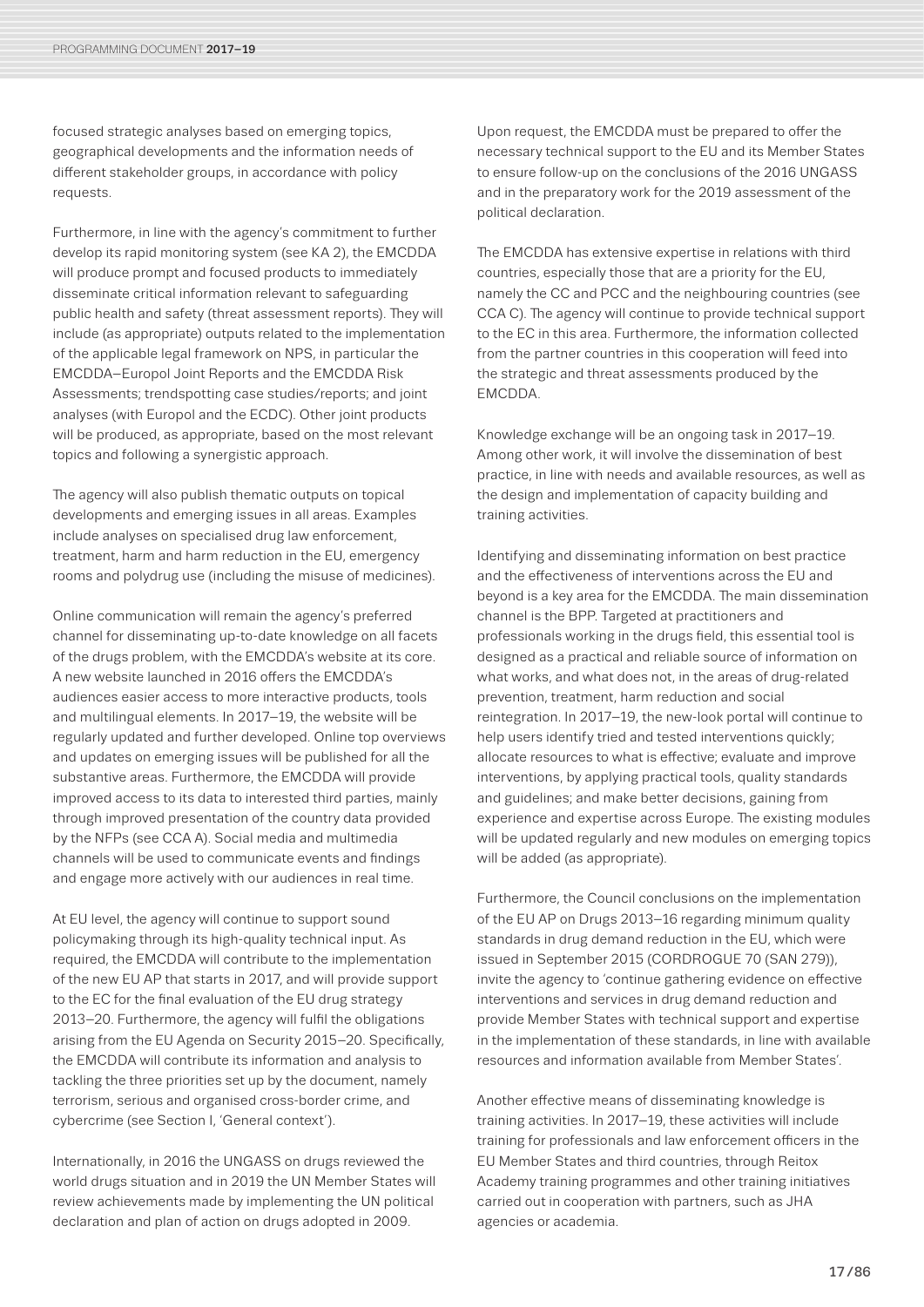As the EMCDDA is an information agency, a core aspect of its work involves disseminating its knowledge in the field by face-to-face communication at institutional events, conferences, seminars and expert meetings as well as receiving visits to the agency. These events allow focused messages to be delivered to a specialised audience; they also provide excellent multiplier potential.

The EMCDDA targets the media as a prime conduit of information to its target audiences and is committed to providing journalists with a high-quality, timely and balanced information service about drugs. Through its professional approach to media relations, the agency aims to increase its reputation and visibility, disseminate the results of its work and raise awareness among its key stakeholders. In 2017–19, continuous effort will be made to sustain strong and positive media relations with drug-specialised journalists in Europe, who act as effective multipliers.

## **|** 2.2 Key area 2: Early warning and threat assessment

## Responding to NPS ― EU EWS and risk assessment

Strengthening the EMCDDA's capacity to identify, assess, prioritise and respond to new threats as part of its core activity of monitoring emerging trends will continue as a top priority for the 2017–19 programming period. Activities conducted in support of the EU mechanism to monitor and respond to NPS represent a key component in this area. This mechanism, established by the Joint Action from 1997 concerning the information exchange, risk assessment and the control of new synthetic drugs, and currently operating under the Council Decision 2005/387/JHA, provides Europe with an EU EWS. In 2017, it is expected that the new proposed legislation (Regulation of the European Parliament and the Council amending Regulation EC No 1920/2006) will replace the Council Decision of 2005. Whereas the 2005 legal instrument entailed tight deadlines for all the tasks covered therein, the schedules stipulated by the proposed new regulation are no more than half as long.

The EWS is implemented by the EMCDDA and its partners in the Member States (the Reitox network) in cooperation with Europol, and with the active contribution of the European Medicines Agency (EMA) and the EC. The strength of the EWS is derived in part from the fact that the events-based data reported through the system sit within, and benefit from, the broader framework of indicator-based data that the agency has established.

Over the past few years, the importance of this work has grown following a dramatic increase in the number, type and availability of NPS in Europe. There were 98 NPS detected for the first time in 2015 (the last year for which complete data were available at the time of drafting this document). Together with the NPS notified in 2014, these represent 40 % of the total number of NPS monitored by the EWS since 1997. Alongside information on the appearance of NPS on the market, a key function of the EWS is to identify signals of serious harms and respond as necessary. This requires monitoring each of the over 600 substances that have been reported so far. A growing number of reports of serious harms, often related to acute toxicity leading to hospitalisation and deaths, have been processed by the EWS in recent years. Since 2005, the EMCDDA has issued over 130 public health alerts, of which close to 75 % were in the last six years. Of great concern in this respect is that during the past two years a record number of eight risk assessments (RAs) were requested by the Council of the EU (more than one third of the total number of RAs ever conducted). However, currently there is no provision for the EMCDDA to commission experimental (in vitro or in vivo) studies, which would greatly enhance the risk assessments.

The number and type of NPS reported each year is critical to understanding the development and growth of the market. These numbers, however, fail to convey the enormous amount of work undertaken in real time by the EWS network at national and EU levels. Furthermore, all the signs appear to indicate that future information needs in this area will increase; consequently, the demands placed on the EMCDDA in this respect are likely to grow.

It is clear from recent developments that the early identification of and response to emerging threats will increasingly benefit from more proactive data collection systems. As a result, the EMCDDA is working to improve the ability of the EWS to detect signals relevant to public health from open source information (OSI) by developing and implementing OSI monitoring and analysis systems that can provide new data on areas such as the online drug markets, epidemiology and reports of serious adverse events.

The toxicovigilance component of the EWS is the mechanism that permits early detection of an emerging toxicological problem related to a new substance at both national and EU levels. This allows public health alerts to be issued to the EWS network and the substance to be placed under intensive monitoring. For the EMCDDA to meet the increased needs and demands arising from the phenomenon at both national and EU levels, identification, reporting and monitoring of serious adverse events need to be scaled up. To this end, work started in previous years will be enhanced during the 2017–19 period, when a framework for strengthening the toxicovigilance component of the EWS will be gradually put in place. The system will facilitate the identification and reporting of serious events as well as optimise the reported data in order to best analyse these signals. It will be strengthened by drawing on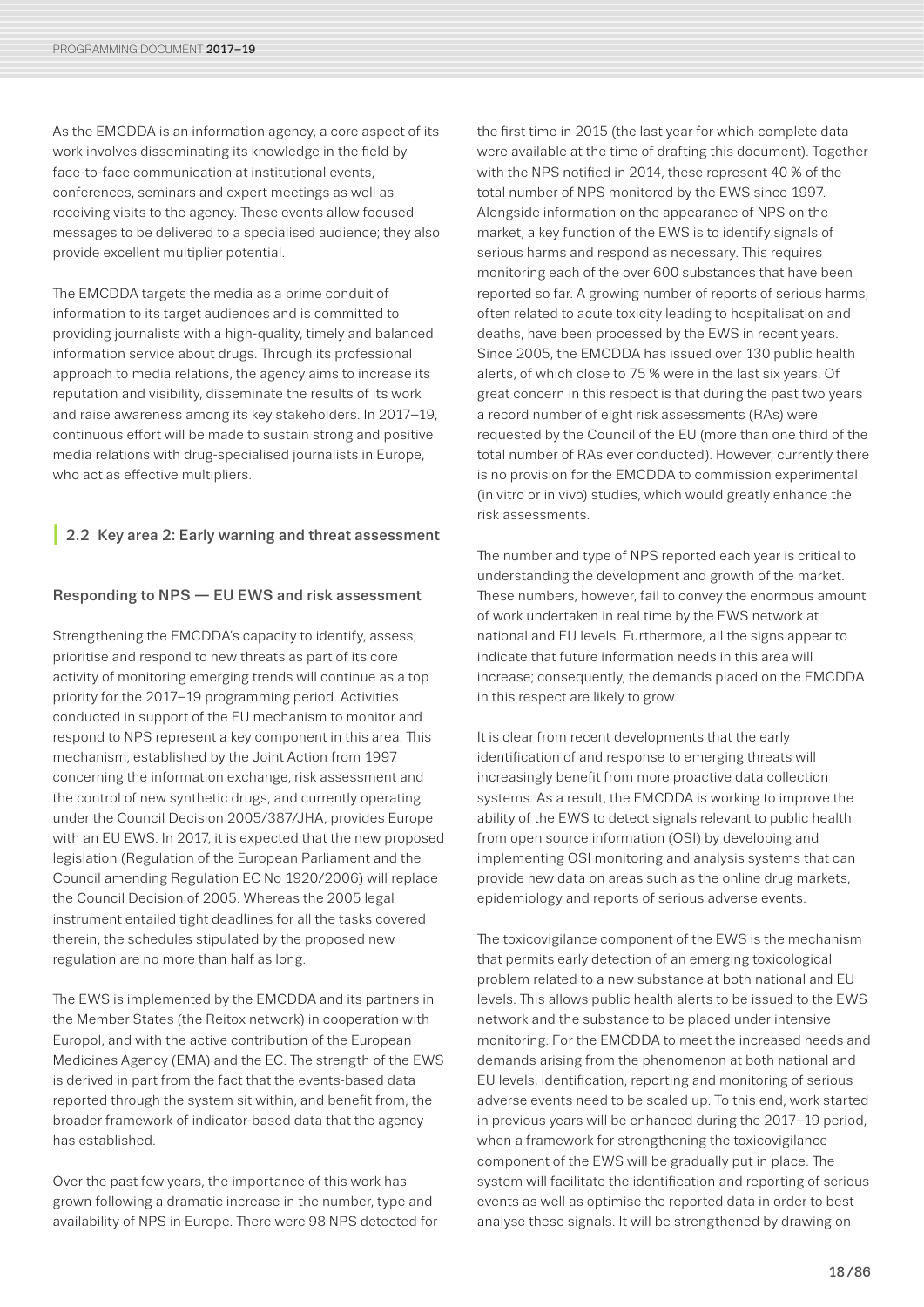data from the new systems being developed for monitoring OSI on serious adverse events (mentioned above). Ultimately, this will allow the Member States and the EU to respond earlier to emerging harms.

As part of its EWS, the agency will also gradually develop and implement a technical and procedural framework for risk communication.

Improving our understanding of the phenomenon requires our monitoring of new drug laws and policies, and health and social responses to NPS to be strengthened. Epidemiological surveillance of NPS and other emerging drug trends also needs to be developed and integrated into core monitoring procedures (see KA 3).

In addition, a new legislative framework on new psychoactive substances is expected to enter into force. The associated information exchange and risk assessment mechanism and related data collection tools and guidelines will need to be developed.

Reflecting the globalised nature of the NPS phenomenon, international cooperation with third countries will be strengthened (see also CCA C). Among other work, support will be provided to CC and PCC in establishing and developing an EWS at national level, as requested in Chapter 24 of the negotiation package for enlargement.

Furthermore, cooperation with the United Nations Office on Drugs and Crime (UNODC) and the WHO will be stepped up in 2017–19 with a view to enhancing data sharing and exchange of experience in the field of NPS. This will contribute to a better understanding of the global phenomenon while avoiding double reporting by the Member States and will also ensure efficiency.

## Emerging trends and threats

The dynamic nature of drug use requires an equally dynamic monitoring response. The detection and monitoring of new trends therefore remains one of our key tasks, of which the EWS is but one element. We will work, therefore, to strengthen the EMCDDA's system for monitoring and understanding new and emerging trends in drug use and drug markets. Cooperation with key partners such as Europol, ECDC and EMA will be enhanced.

The EMCDDA will follow a three-tiered approach for reaching the goals of this new strategy: (1) strengthen existing rapid information assessment tools, (2) integrate new methods and tools into existing monitoring routines and (3) explore new data sources for the timely identification of emerging threats.

During the 2017–19 period, the EMCDDA will build on past successes and improve the existing rapid information assessment tools. A Rapid Information Assessment manual will be prepared in order to improve analysis and assessment in this area (including systematised trendspotter methodology). Using knowledge gained from previous trendspotter studies, the trendspotter methodology will be piloted, completed and published. Equally important is the close collaboration between the EMCDDA and ECDC on monitoring incoming information on the evolution and epidemiology of drug-related infectious diseases. Furthermore, existing expert networks will continue their role as alert platforms for early warnings in the field of drug-related harm and related responses (infections, deaths and other acute problems).

As emerging threats in the supply area are identified, rapid joint analyses and more detailed threat assessments will be conducted with Europol in order to enhance law enforcement responses.

The integration of new methods and tools into existing monitoring routines is of crucial importance here. One example is the need for rapid and efficient inclusion of new substances or new patterns of use in routine monitoring tools once their significance is established. This will be done based on an annual systematic review of new drugs and behaviours and an analysis of the implications for routine monitoring tools. In addition, new sensitive and timely monitoring tools need to be integrated into routine monitoring systems. Wastewater-based epidemiology, for example, has demonstrated its potential as an important complement to established monitoring tools and has moved from being an experimental technique to being a new method in the epidemiological toolkit. Another example will be the use of hospital emergencies data as a new sensitive monitoring tool, the European Drug Emergencies Network (Euro-DEN) project (see KA 3). A project for the integration of data from wastewater and hospital emergencies in local and city-level monitoring will be set up. In addition, the EMCDDA will continue its support for innovative methods such as pooled urine analysis and analysis of syringes to improve timely identification and reporting of new trends.

Equally important for this area is the exploration of new data sources for timely identification and reporting on emerging threats. One example here is the development of systematic tools for monitoring online drug markets and drug user forums. The EMCDDA will also investigate the potential of innovative online information collection methods such as crowdsourcing.

Through a combination of structured monitoring and analysis of the internet, the EMCDDA will provide a better understanding of the nature and scale of the online market and of new developments, at both consumer and supply levels, as well as early identification of new trends and threats.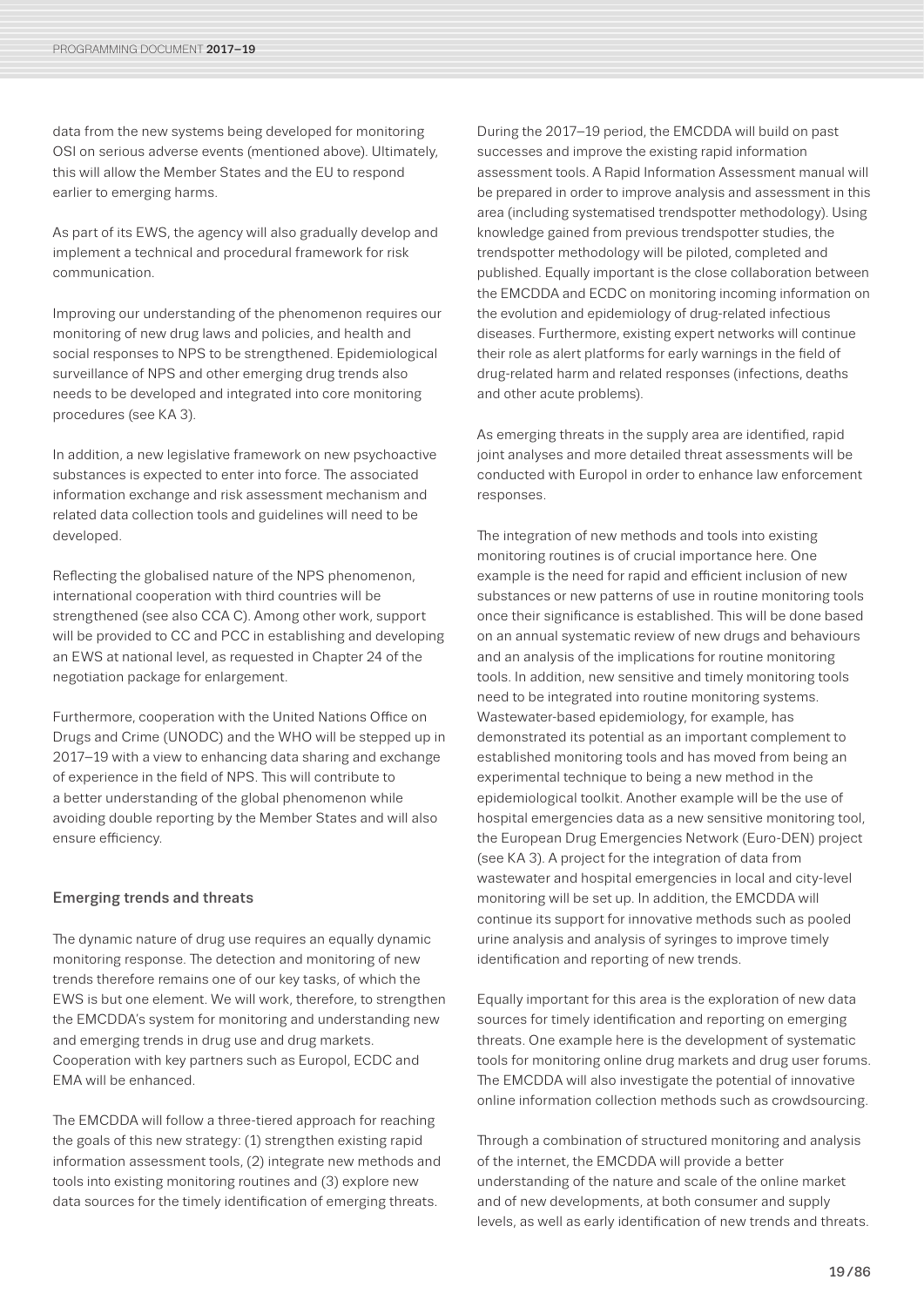Identifying and responding to emerging trends in a timely fashion relies critically on event-based data. In recent years, the internet has become a vast source of such data. The EMCDDA will develop tools that allow OSI to be collected and analysed on a range of indicators from the internet on NPS use. This includes systems to monitor the online market, as well as other epidemiological indicators, and reports of serious adverse events.

The identification of new developments requires an appropriate dissemination approach. The EMCDDA will continue to issue alerts when these are required through the EU EWS network and other expert information networks and channels.

## **<sup>|</sup>** 2.3 Key area 3: Situation, responses and trend analysis

Core monitoring activities provide the foundation for the EMCDDA's work. Throughout the more than 20 years of drug monitoring in Europe, this foundation has become more solid, as the number of tools developed by the agency with support from its networks has grown and their usefulness for collecting reliable and comparable data from across the EU has increased. It is worth noting that at present the EMCDDA's data on core monitoring accounts for most of the data available in Europe on the prevalence of drug use as well as on its health and social consequences.

The monitoring work is focused on two core dimensions: the drugs situation and the responses to tackle it. Together they address both the demand for and the supply of drugs. These two dimensions are interlinked and they feed multiarea and cross-indicator analyses. This integrated, holistic approach allows the agency to provide an accurate diagnosis of the drugs phenomenon at EU level, as well as — on the basis of the evidence drawn through scientific research and presented as best practice — the best possible assessment of the effectiveness of responses to the different forms of drug use and supply, and their consequences.

These dimensions are complemented by the rapid information collected and analysed as part of the early warning and threat assessment component (see KA 2). Together they form the basis of the comprehensive knowledge that the EMCDDA disseminates via state-of-the art outputs and high-quality services (see KA 1), as its critical contribution to informed and evidence-based action in drug policy and practice.

In terms of monitoring the demand side of the drugs situation, the agency relies on its well-established key epidemiological indicators (KIs), which include the prevalence and pattern of drug use in the general population (general population survey, GPS); the prevalence and patterns of high-risk drug use

(problem drug use, PDU); the number and characteristics of drug users contacting drug services, in particular treatment services (treatment demand indicator, TDI); the number of drug-induced deaths and mortality among drug users (drugrelated deaths, DRD); and the infectious diseases related to drug use (drug-related infectious diseases, DRID). Although these indicators are now conceptually stable, some further development and methodological improvements will be needed in order to ensure they remain fit for purpose.

This work will be steered by the findings of the last triennial assessment exercise, which was carried out in 2015 in all 30 countries reporting to the EMCDDA (the 28 EU Member States plus Norway and Turkey). Although the results of the assessment are generally positive and show that overall the European data set continues to progress, they do not provide grounds for complacency. In addition to specific problems related to the data available from some countries, the overall timeliness of reporting remains a general issue that needs addressing, especially given the increasingly dynamic nature of the contemporary drugs problem. The compatibility of data across countries is also a problem in some areas, particularly in the assessment of prevalence of PDU and in some other areas, such as parts of the data on DRD. Since the previous assessment was carried out (in 2012), worsening economic conditions appear to have become more evident in terms of their negative knock-on effect on data collection in some countries. Finally, there is a clear ongoing need to adjust guidelines and methods to reflect changing conditions.

To this end, measures to address the issues identified will be developed and implemented; work remains challenging, however, from both a resource and a technical perspective. The EMCDDA is committed to ensuring that the KIs remain fit for purpose, and at times this requires the introduction of new codes, methods and even data sources. With this in mind, a review of the medium-term and long-term strategy for the KIs within the overall framework of the EMCDDA's data collection activities is being planned. Reflections in this area will be extended to include how some of the ongoing work to develop rapid assessment and reporting methodologies can complement the KI approaches and how significant blind spots in the current reporting system — such as the lack information on acute drug-related harms — can be addressed.

Details will be provided in the annual work programmes (see Section III, 'EMCDDA work programme 2017'). Results will be monitored via annual assessments, and a new comprehensive triennial review is planned for 2018.

Furthermore, in 2017–19 the focus on increasing analysis and quality control will remain, while expanding the range of sources and methods. In parallel, it will be necessary to increase the quality and comparability of our information regarding the different types of responses that aim to prevent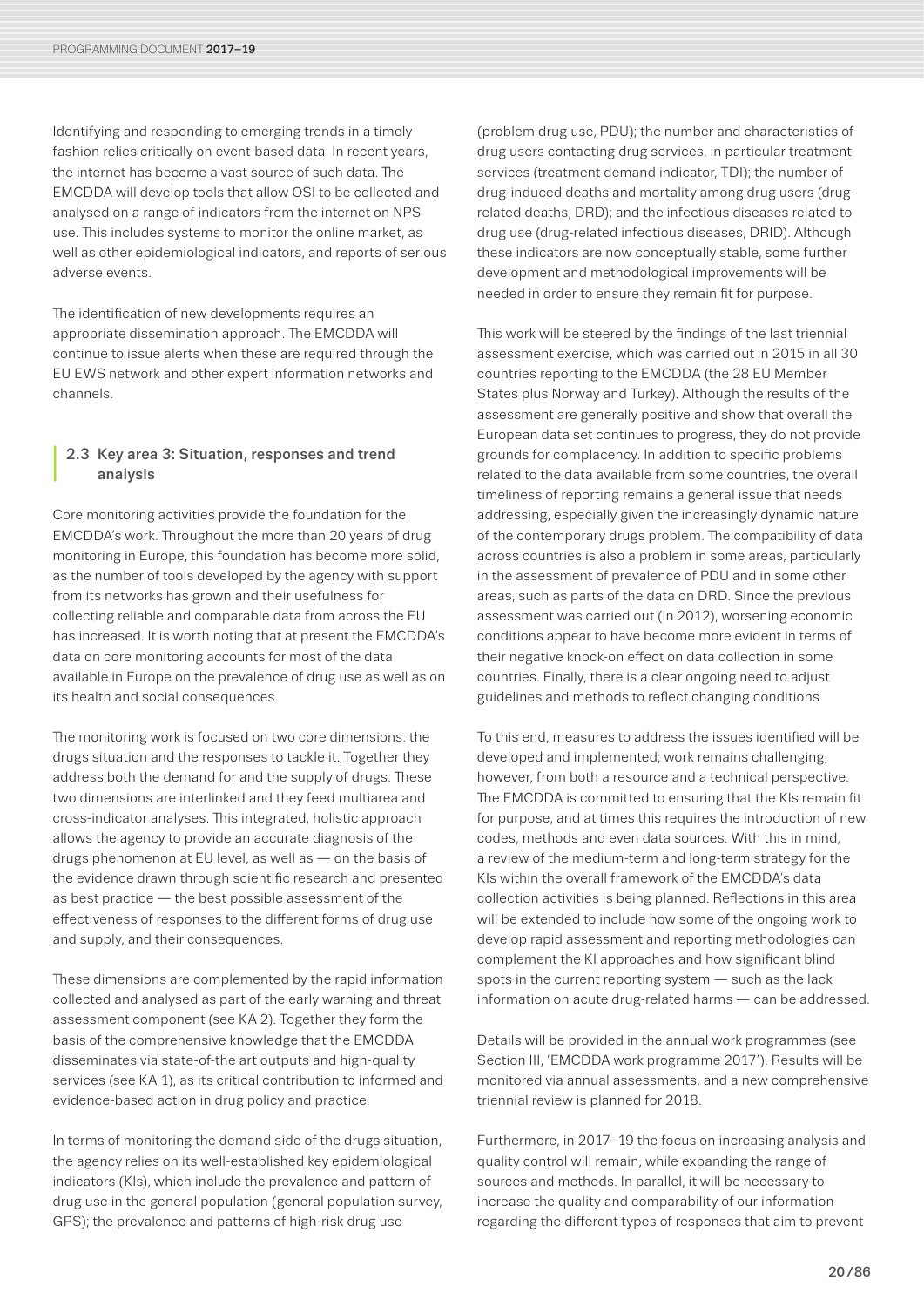use, reduce harms, or treat and help the recovery and social reintegration of drug users with problems. Monitoring polydrug use, namely the consumption of illicit drugs in combination with licit substances or medication, is an area that requires strengthening. Considerable policy concern exists in Europe and beyond in this area, especially with regard to the interaction between alcohol and drug use.

As a step towards developing this part of its mandate, the EMCDDA has significantly enhanced its collaboration with European School Survey Project on Alcohol and Other Drugs (ESPAD) activities. ESPAD provides useful and harmonised information on long-term patterns of substance use, including polydrug use, in many EU countries and neighbouring countries. The EMCDDA Management Board, the Swedish Government and the EC have acknowledged that the agency is an appropriate institutional home for the study; hence, they have stressed the need for ESPAD, while maintaining its individual entity, to be progressively anchored in the EMCDDA. Further to the formal request received from the Swedish Government in 2015, the EMCDDA, in close cooperation with the EC, will look for options to ensure that the other future ESPAD coordination tasks can be assumed fully by the agency. To this end, the EMCDDA provided the production support for the 2015 ESPAD report, expanding the website and supplementary materials, and has committed itself to supporting ESPAD through the next round of data collection in 2019, with the subsequent report in 2020.

The monitoring of the misuse of medicines is a developmental area for the EMCDDA, with tasks defined in Regulation 1920/2006 (the agency's recast Regulation), Council Decision 2005/387/JHA and Regulation 1235/2010. Work in this area will be linked and integrated with the other activities related to polydrug use, the work of the EU EWS and the monitoring of emerging trends (see KA 2). The aim of the EMCDDA will be to contribute to the protection of public health by reducing the risks to the citizens of the EU posed by the misuse of medicines. This will be achieved through fulfilment of the tasks defined in Regulation 1920/2006, Council Decision 2005/387/JHA and Regulation 1235/2010 (Pharmacovigilance) (see also KA 2).

In 2017–19, the EMCDDA will continue to provide technical support to the discussions held among the Member States within the framework of the HDG. The outcome of these discussions will inform the activities of the EMCDDA towards improving data collection in this area, in close cooperation with the Reitox partners. Using multi-indicator analysis and literature reviews, specific medicines will be identified as relevant topics that can also serve as case studies.

A complete picture of the drugs situation cannot be provided without appropriate monitoring of drug supply, as the demand and supply indicators together provide the building blocks

necessary for describing the drugs situation and for tracking trends and developments.

Improving the measurement of drug markets and of the effectiveness of drug supply reduction responses requires enhanced supply indicators and data, for which timely investment will be required. In line with Action 16 of the EU action plan 2013–16, the EMCDDA will further develop and progressively implement KIs on drug supply and drug supply reduction as outlined in the 2013 Council conclusions on improving the monitoring of drug supply in the EU.

During 2017–19, work on the tools to improve the comparability and quality of data available will have reached maturity and the agency will now work towards the full implementation of the supply indicators (drug seizures, drug law offences, drug purity and tablet content, drug prices, dismantled drug production facilities, perceived availability of drugs in population surveys, and market size estimates); this will be complemented by an ongoing review and assessment of the relevance of these data sets/sub-indicators. A framework for monitoring drug supply reduction will be conceptualised. Moreover, the EMCDDA is planning to develop the areas of monitoring drug-related crime and drug precursors, progressively and in line with available resources. To this end, an important element of EU-level drug-monitoring efforts is the collection and analysis of data on drug precursor seizures and stopped shipments by the EC. Although this information is not yet systematically analysed alongside the data collected by the EMCDDA from other areas, collaboration is already well under way and such pooling of knowledge will be a priority for cooperation with the Commission in the period 2017–19.

Central to the work of the EMCDDA in the area of drug supply and drug supply reduction is the EMCDDA Reference Group on drug supply indicators. This group is composed of representatives from each Member State, who ensure the link to national expertise in this field. Key partners such as the EC, Europol and Eurojust are also represented, enhancing coordination at EU level. Ensuring continuity and stability while improving efficiency will be essential for the functioning of the Reference Group in 2017–19.

The health and social responses dimension of drug monitoring completes the picture of the phenomenon. Data related to the range and coverage of interventions are naturally linked to information about the situation and trends in drug use and drug-related harm. These data are integrated and analysed together and the results of these analyses support sound assessment of the effectiveness of responses. Ultimately, this provides the evidence-based information, which supports sound actions in both policy and practice.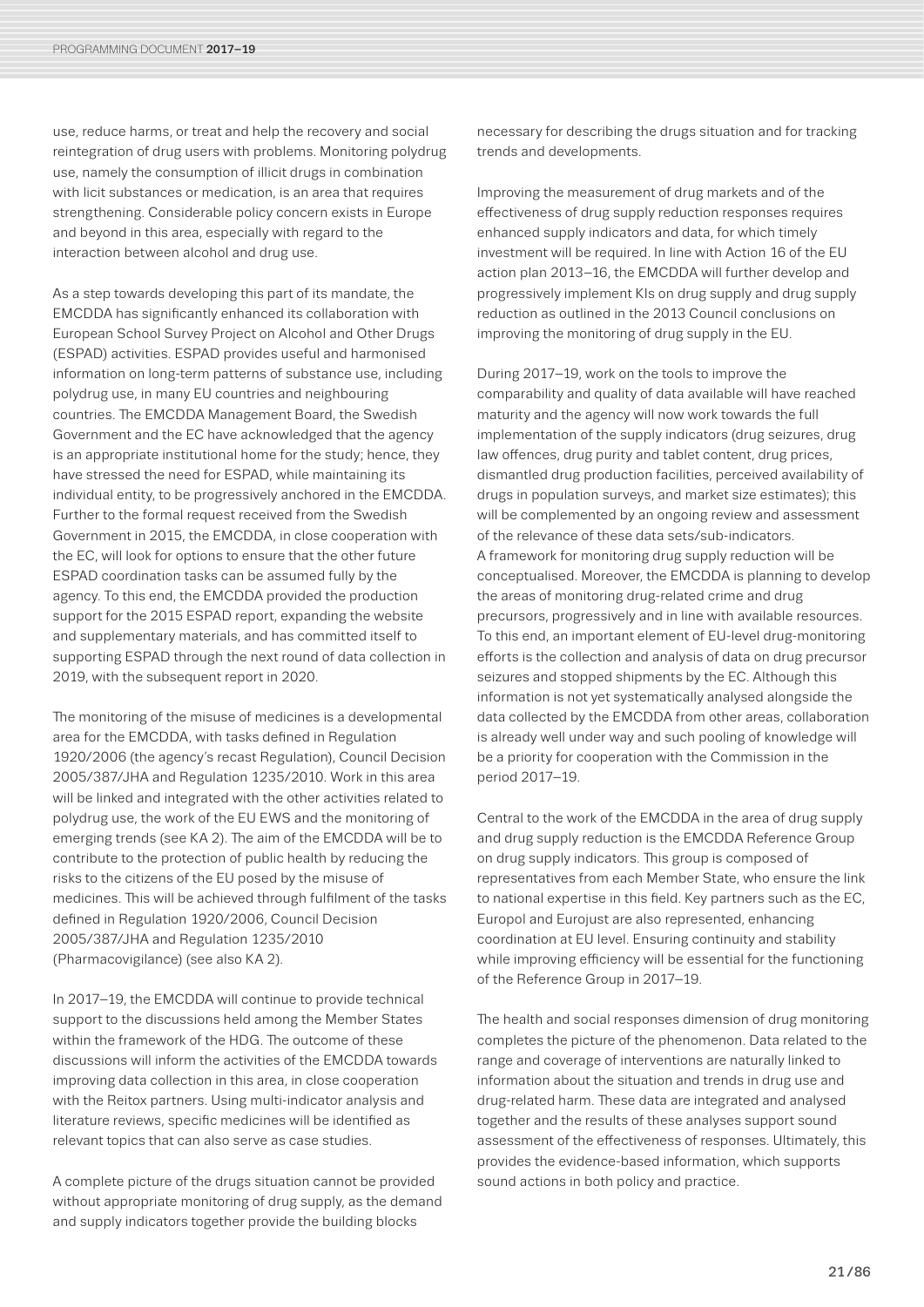In this area, continuity will be ensured in implementing the existing tools and methodologies while regular assessments will be carried out to ensure that they remain efficient and relevant. In recent years, the completeness and internal consistency of the reported data and the level of comparability both between countries and over time have substantially improved; however, some important information gaps still exist and the level of data coverage is partial in some countries. Overall, a clearer picture of the drug treatment system is necessary to allow a better contextualisation of TDI data. Coverage issues exist in some countries and need addressing; this applies both to the number of centres reporting and in some cases where important types of treatment providers, such as general practitioners, are not covered. To this end, with a view to allow the national estimates of the total number of people in treatment to be improved, and ultimately the gaps in the coverage of the different treatment systems across the EU to be assessed, the analysis of the treatment facilities will continue in 2017–19. Particular attention will be given to primary care (general practitioners) and specialised treatment agencies, which, although representing a very important element of the treatment systems, often escape routine monitoring.

Knowledge on the total number in treatment and on the availability of interventions will be improved through the implementation of other instruments such as the European facility survey questionnaire (EFSQ) and the integration of the TDI Prevalence module. Based on needs, workshops with groups of countries will be run to support implementation. The results will allow collection of reliable information on the total treated population and, together with other tools, will help provide a complete national picture of the treatment provision.

Other measures aimed at supporting the treatment systembased monitoring in the Member States will include support for implementing treatment prevalence and estimation methods; consolidation of treatment system mapping for each country; and developing monitoring of treatment outcome as a means to inform policy measures to increase effectiveness of interventions. Cross-indicator analysis of data on treatment provision (TDI) and treatment needs (PDU, DRD, emergency cases) will be used to better understand accessibility of treatment for major user groups.

In the area of drug-related infectious diseases and harm reduction, monitoring the prevalence of HIV and hepatitis B and C among PWID will be further enhanced. Data collection in this area will be sustained through measures aiming mainly to support the monitoring capacity in the Member States. This sustainable approach will include maintaining the monitoring of behavioural/risk data (injecting, sharing) as well as supporting the national experts in critically assessing the notification data reported for their country.

Prevalence studies in PWID and drug users at risk of sexual transmission will also be promoted with Member States.

Furthermore, the EMCDDA will continue to contribute to European and international efforts in this area. Among other tasks, this will involve the co-organisation of the 'Drug-related infectious diseases — Hepatitis 2017' conference, jointly with ECDC.

Cooperation with other institutions will be pursued in the area of prison. This will include finalisation and dissemination of the data collection tools on drug use among prisoners and on drug services in prison with WHO, and of the first module of Prison guidance on communicable diseases, with ECDC.

Responding to EU needs, and to the extent that resources allow, the EMCDDA will continue to develop and/or refine its drug monitoring system. In 2017–19 the agency will review its approach to collecting information on effective interventions and services in drug demand reduction. This is to ensure that relevant information on EU minimum quality standards is included in its annual reporting exercise. This is in line with the Council conclusions on the implementation of the EU action plan on drugs 2013–16 regarding minimum quality standards in drug demand reduction in the European Union (see also KA 1).

One important developmental area is the responses to NPS. This phenomenon has rapidly increased in recent years and, even though a world-class EWS has been implemented to monitor the growing number of NPS identified and their risks to users (see KA 2), information on the responses to this dynamic phenomenon are still scarce. There is a significant need, therefore (confirmed by the outcome of the external consultation exercise which was conducted to inform this document), to develop this area, which has become increasingly important for policy and practice.

A methodological framework for monitoring health-related responses to NPS will be implemented, with a view to becoming part of the EMCDDA's routine monitoring system.

The internet is a rapid and easy means of procuring information. In recent years, however, it has also become a convenient vehicle for the purchase and sale of drugs, which has motivated the EMCDDA to monitor it (see KA 2). The internet is also a way to seek and provide interventions on drug use. A methodological framework for monitoring internetbased interventions will be implemented.

In 2017–19, the EMCDDA will continue to monitor national drug strategies, coordination mechanisms and policy evaluations. In addition, the EMCDDA will monitor the core aspects of drug legislation that define and penalise offences relating to drug use and supply, including national approaches to legislation on NPS. This activity will be improved by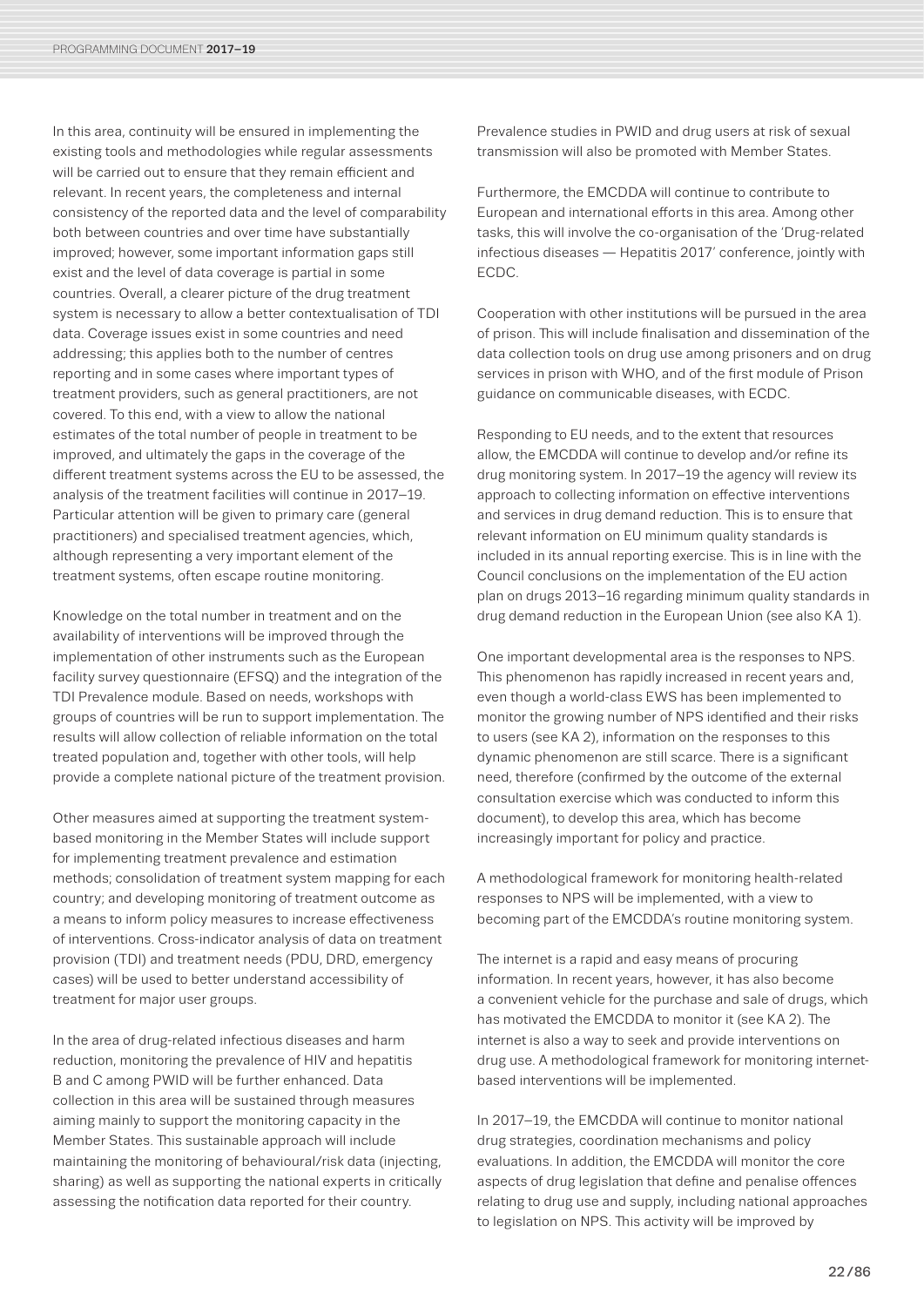combining more closely information from Reitox and other sources, verified by the Legal Correspondents network, with a view to moving towards more focused and rapidly updated online dissemination of current laws and trends. In line with recent events, there will be increased focus on collecting and disseminating legislation controlling cannabis and NPS, while the agency will remain responsive to requests received from stakeholders.

Where possible, the EMCDDA will also continue to design and promote tools for comparing legislation applicable in third countries or regions, with the aim of building on exchange of information and good practice.

Moreover, the agency will increase its cross-indicator analysis, which will allow a better understanding of how laws are implemented, combining these analyses with other data sets and innovative studies if required to fill information gaps.

## **<sup>|</sup>** 2.4 Cross-cutting area A: Information collection and management

To fulfil its mandate, the EMCDDA has developed an integrated and detailed reporting package. The reporting system consists of a range of different data inputs. A major component of this package is the reporting of primarily numeric data through Standard Tables and primarily textual data through Structured Questionnaires. Both these types of data are collected through a set of standard instruments via Fonte.

Firstly, Fonte will be maintained and will continue to act as the principal data collection instrument and data repository for the EMCDDA during 2017–19. Secondly, new tools for constructing templates will be used with the aim of improving the interface for data input, primarily to aid the NFPs. Work will also progress on the cleaning of data in the database as well as on rationalising and harmonising variable names. This may involve further investment into correcting or developing parts of the underlying software to redress existing problems. Thirdly, in the longer term (up to 2019), forward planning will be undertaken to assess the future of Fonte and its supporting software. This will imply developing a map of the underlying data structure and processes, including a mapping of the various data inputs. This will support the preparation for the replacement of Fonte and the development of a framework for a new data collection, storage and extraction system.

Furthermore, during the 2013–15 period the national reports, the second major information input to the agency, were thoroughly reviewed and revised to improve their utility. Workbooks were piloted and introduced as a key reporting

tool. These new tools provide information that is complementary to the data collected via Fonte. In addition, there is scope for reducing the burden of reporting by further coordinating the Structured Questionnaires and the Workbooks. During 2017–19, priority will be given to ensuring the stability of the Workbooks, defining and producing web-based outputs, and developing an online Workbooks submission platform to support reporting from the countries (subject to resources). The dialogue and feedback processes between the NFPs and the EMCDDA will be put in place. At a broader level, the coordination between the various types of input information ― quantitative, qualitative, rapid response, regular monitoring and ad hoc collection ― will be improved. In addition to harmonising the data reported in Fonte and the Workbooks, the possibility of incorporating additional and more rapid sources of information into the system will be investigated.

A key output from the data collection activities is the Statistical Bulletin (see also KA 1). This essential product provides access to the data on the drugs situation collected by the EMCDDA. In addition, key information is presented in a graphical format and short analyses are provided as appropriate. In 2017–19 the Statistical Bulletin will be further developed to improve the data visualisation and the countrylevel methods. The possibility of including new data sets (e.g. on wastewater or hospital emergencies) will be explored. Links with other external data sources will be also developed.

An important component of the EMCDDA's information collection work is the data collection mechanism within the EU EWS on NPS (see KA 2). The EDND plays a critical role in this mechanism, by providing round-the-clock access to the latest information on new substances including chemistry, pharmacology, toxicity, law enforcement seizures, epidemiology and legal status to the EWS network. Given the huge increase in both the amount and the types of data now being reported, the EDND needs significant investment. A core part of this work requires the development of a new infrastructure that will allow secure electronic submission of data through standard web-based structured forms and that will facilitate the central analysis of data and production of reports. Alongside being able to provide real-time information on a new drug (or a specific aspect of a new drug such as its detection in a particular 'legal high' product or reports of serious adverse events), the system should be able to provide an overview of the phenomenon as a whole to stakeholders. In addition, a new legal framework on NPS is expected to enter into force in 2017; the EDND will need to be aligned accordingly. Work will therefore continue in this three-year programming period to ensure that the EDND can meet the needs of the EU in the near future as well as the longer term.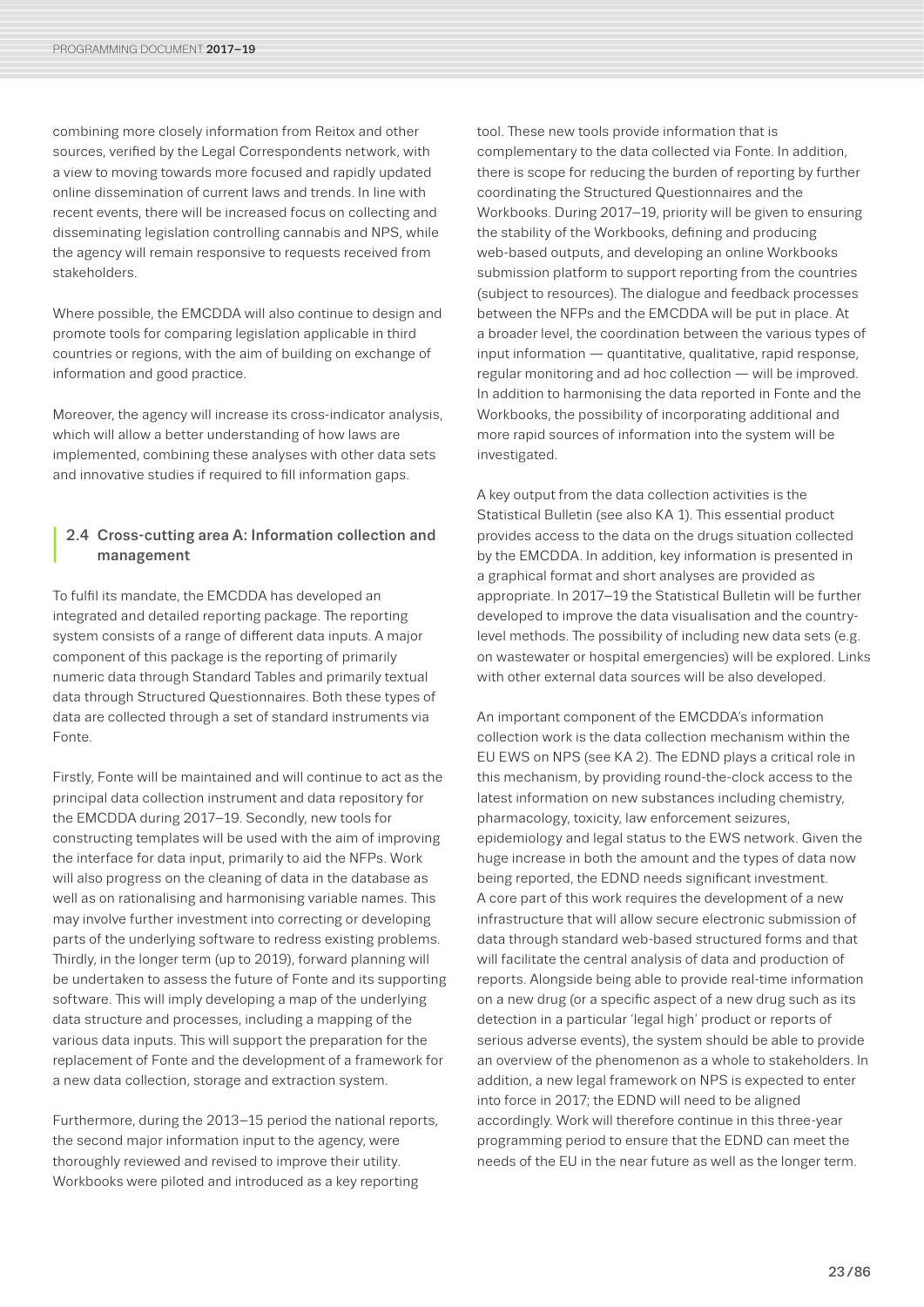## Management of the Reitox network of national focal points

The European information network on drugs and drug addiction (Reitox) is the main data provider of the EMCDDA. This network of 30 NFPs allows the agency to collect and analyse information on drugs and drug addiction, as well as on policies and solutions applied, bringing together experience and expertise from different sectors — health, justice, law enforcement — and from all EU countries, Norway and Turkey.

The main priorities for the EMCDDA in its work with the Reitox network during 2017–19 will be to:

- a) Support the NFPs in the implementation of the new reporting package described above. This will be done by providing feedback and quality reports (see CCA area B), through the Reitox Academy training programme (see KA 1), as well as by ongoing technical support.
- b) Strengthen the institutional capacity of the NFPs, in order to enhance their performance, both as core data providers for the EMCDDA but also as reference points on drugs at national level. This will involve consolidation of the Reitox grant system in order to ensure quality deliverables along with financial transparency of the EU funds used to that end. Furthermore, an accreditation system for NFPs will be developed and implemented; work started in previous years will be carried out in line with the needs of the network, and with a view to enhancing their added value at both national and EU levels.
- c) Enhance knowledge exchange among the Reitox community and between Reitox and other partners, with a view to further developing synergies and improving overall communication. This will be done mainly by means of the annual meetings and the online communication platform (forum).

Guided by the EMCDDA Strategy 2025, a new Reitox Development Framework, which will define the main priorities for the network and guide its future work, will be developed by the EMCDDA jointly with the NFPs. Once it has been adopted, the EMCDDA will support the NFPs in its implementation.

## **|** 2.5 Cross-cutting area B: Quality assurance

Ongoing commitment to improving the scientific quality of our work is a prerequisite for fulfilling our role as a centre of excellence for the collection, analysis and dissemination of drug-related information. This is a process rather than an event. The pursuit of quality, and establishing systems and processes to ensure quality, are prominent features of the 2017–19 strategy, and a range of initiatives will be undertaken.

The EMCDDA is an information-intensive organisation, which bases its core tasks on adding value to data through an information value chain. Data quality management at the EMCDDA follows this model. The approach encompasses the EMCDDA's raw material (the data that are collected from different information sources) and the way it is collected, stored, analysed and transformed for use in different types of information products (paper-based publications, web pages, reports, articles, presentations, etc.) for the different target groups defined in the agency's regulation.

The outcomes of an Internal Audit Service audit of data management at the EMCDDA in early 2017 will inform actions to ensure the continued quality of the data published by the EMCDDA. Measures to document and harmonise processes will continue in 2017–19.

The work towards implementing an overall data quality framework, including for non-statistical data, will continue in 2017–19 and be integrated into the routine EMCDDA core data processes. The different elements of this framework will be developed under the relevant key and cross-cutting areas.

Two main aspects are particularly important for the data quality assurance CCA: developing and piloting indicators for the principles set out in the Internal statistical code of practice and ensuring that data flow core processes, including for non-statistical data/information, are further systematised/ standardised and documented.

Collaboration with Member States and international partners (including training activities covered under KA 1 and relevant activities under CCAs A and C) will focus, respectively, on consolidating the current reporting system and on complying with EMCDDA standards for data collection and monitoring.

The national quality report provided to NFPs as part of the mutual obligations set out in the Reitox grant agreement took into account the reorganisation of the national reporting package and its implementation for the first time in 2015–16. Quality feedback on the new national reporting package was piloted in 2016 and will be progressively adjusted and adapted, to better address the needs and potential challenges of national reporting.

The EMCDDA's integrated communication approach privileges multidisciplinary work to ensure coordinated and efficient use of resources to produce pertinent and cost-effective results. A number of processes aimed at quality assurance in the definition and production of outputs support the overall framework set up in this area. This includes the development of a staff handbook for production of scientific output, the documentation of core output processes, including content and production workflows for scientific publications and website content. A long-term digital content roadmap will be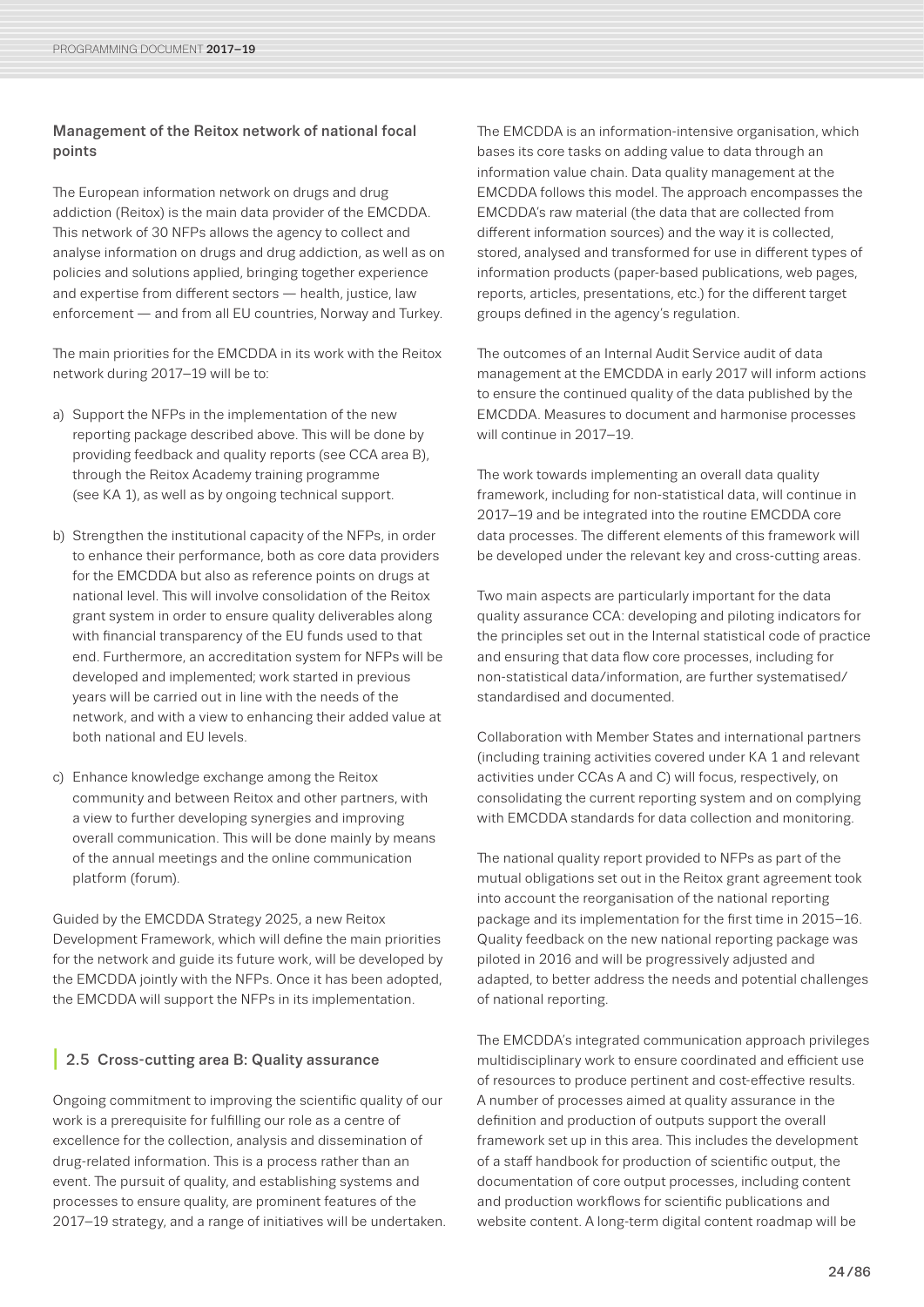drafted, training will be offered and an overall web governance mechanism will be further developed.

As guardian of the EMCDDA's scientific excellence, the Scientific Committee plays a key role in assuring and improving the quality of our work. Ongoing support will be provided by the agency in order to ensure that the Committee's work and regular meetings are successful and efficient.

## **|** 2.6 Cross-cutting area C: Cooperation with partners

This area presents the activities to be carried out by the EMCDDA in order to strengthen its ongoing cooperation with key partners, as well as to develop new partnerships with a view to maximising opportunities for synergies and enhancing the value of these synergies. This area reflects one of the key business principles of the EMCDDA and has the ultimate aim of increasing the quality (relevance, timeliness) and broadening the scope of services provided to our European and national stakeholders (see KA 1).

During its more than 20 years of existence, the EMCDDA has built strong, collaborative relations with an array of EU and global partners. As the EMCDDA's objective is to provide information to the EU and its Member States, priority has been given to strengthening the partnership with EU institutions, with national policymakers in the Member States and with other EU agencies working in the drugs field. By further scaling up these partnerships, the EMCDDA's proven technical and analytical capacity can deliver new opportunities for informed European policy and interventions.

The EMCDDA has been working increasingly closely with the European Parliament, the Council of the EU and the EC within the context of its mandate to provide technical support, information and analysis. In 2017–19 the agency will further develop its role of service provider to EU institutions, through contributions to EU policy documents, key drug-related events, other activities and initiatives, as requested and in line with the available resources (for details, see KA 1).

Another highlight will be to work towards enhancing cooperation with the EU Member States and in particular with key national policymaking bodies, such as national parliaments and governments. The ultimate aim here is to improve the quality and relevance of EMCDDA service provision (information and analysis) to the national authorities, in close collaboration with the NFPs.

In 2017–19 existing synergies with other EU agencies will be strengthened and new ones pursued, delivering greater value from the work of all agencies involved and providing the EC with an invaluable holistic analysis of the complex and interlinked

issues in this area. In line with the EMCDDA's vision to contribute to a more secure and healthier Europe, this will mainly concern other EU agencies working in the JHA area (particularly Europol, Eurojust and CEPOL) and in the health field (namely CHAFEA, EMA and the ECDC). The objective of the cooperation is to use the existing expertise and know-how of the agencies in order to provide operational and technical support to the Member States and the EU institutions, and deliver cross-agency and evidencebased input to the policy- and decision-making processes at EU level. Concrete areas for cooperation are identified within each of the concerned substantive areas of the work programme (namely KAs 1, 2 and 3). In addition, the EMCDDA will explore options to identify areas of strategic and common interest (e.g. money flows and migration) for collaboration and joint outputs with other agencies, such as FRA and the European Agency for the Management of Operational Cooperation at the External Borders of the Member States of the European Union (Frontex).

The role of the EMCDDA within the JHA area will be strengthened, further to the chairing by the agency of the JHA network in 2017 (see details in Section III, 'EMCDDA work programme 2017').

To understand and forecast possible EU developments, it is necessary to put the European situation/responses/markets in a broader perspective. Therefore, in 2017–19 the EMCDDA will pay increased attention to monitoring international developments and trends, using a more integrated and focused approach.

Information and knowledge exchange with global partners (mainly the UN family — UNODC, WHO and the Joint United Nations Programme on HIV/AIDS, UNAIDS — but also other partners, such as the Pompidou Group) will be enhanced in line with, and guided by, the strategy for international cooperation adopted by the EMCDDA's Management Board in 2007. This cooperation will mainly involve providing data and sound analysis to the international reporting systems, and supporting the development of coherent information standards and data collection systems.

Furthermore, as a centre of excellence on drugs and a key partner worldwide, the EMCDDA will contribute with its know-how to important European and international events, publications and scientific initiatives in the drugs field (e.g. participating as keynote speaker in conferences, producing joint publications with partners, attending expert meetings and technical/advisory groups, organising external visits to the EMCDDA).

An essential part of the EMCDDA's work in this area is cooperation with non-EU countries that have been identified as a priority for the EU, namely the CC and PCC and the countries covered by the ENP. Transferring the agency's know-how to these countries, and in particular assisting them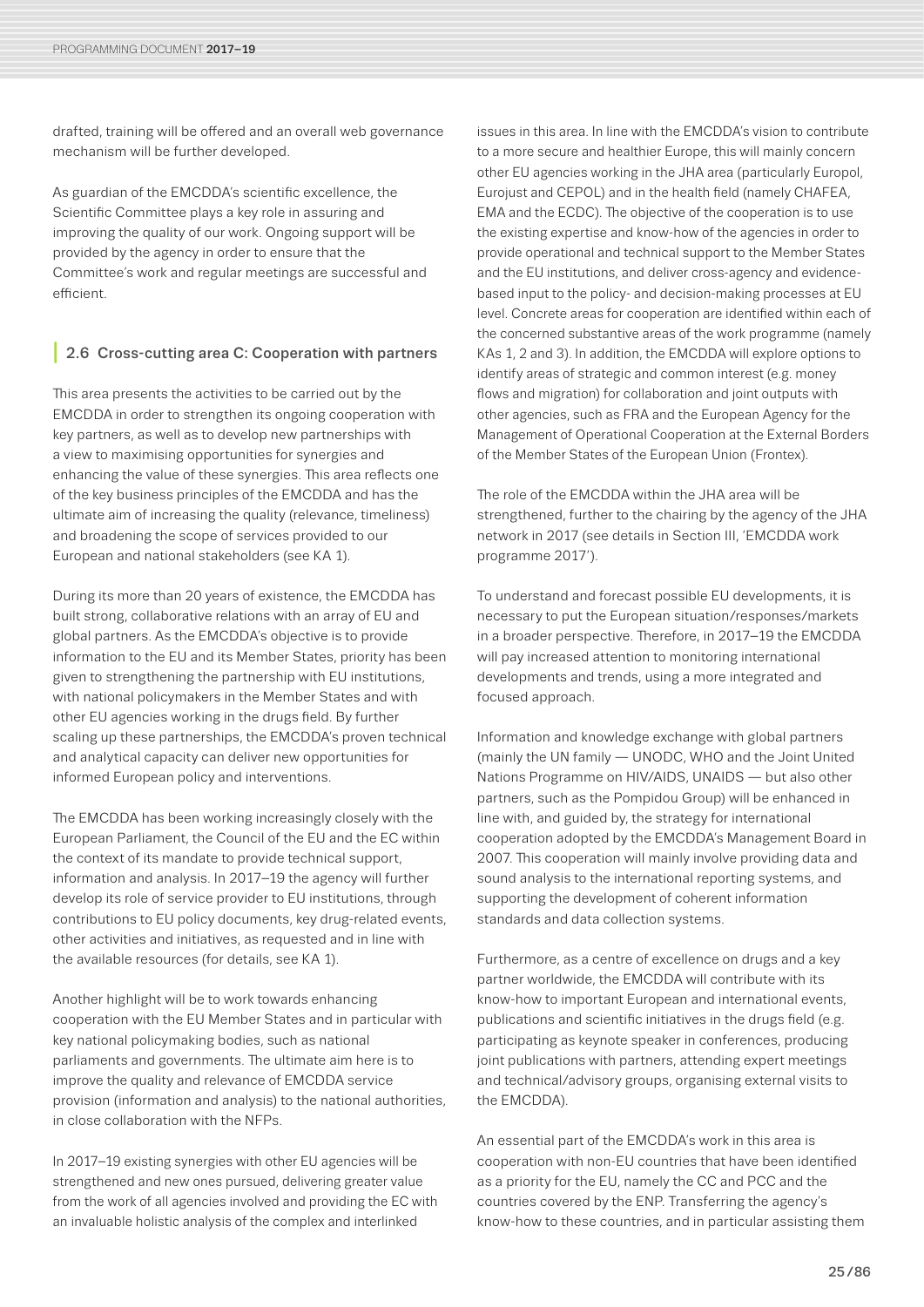in setting up their national drug observatories based on the successful EU model of the Reitox NFPs, is one of the tasks defined in the EMCDDA's mandate. This task was highlighted and the work of the EMCDDA greatly valued by the EC in its formal Opinion on the recently adopted 2016–18 strategy and work programme, which is the basis for this SPD.

During the 2017–19 period, the agency will continue to support the EC in preparing CC and PCC for their accession to the EU. By making use of dedicated IPA funds, the EMCDDA will build on its previous work to develop the capacity of these countries in the field of drug monitoring. The agency will successfully complete the implementation of its fifth IPA project, which started in 2015, and it will develop a new project proposal (IPA 6) to run until 2019. Furthermore, following the finalisation in 2016 of the first project addressed to seven ENP beneficiary countries, the EMCDDA submitted to the EC a proposal to continue to provide technical assistance activities to ENP countries.

This cooperation will promote the EU balanced approach and will ultimately contribute to:

- sound EU drug policies with third countries, including those in the EU Enlargement and European Neighbourhood programmes; and
- enhanced capacity to address drug threats in EU priority countries.

Together with the expected outcomes presented in the other strategic action areas of this document, this will be a key dimension of the EMCDDA's contribution to a more secure and healthier Europe.

Based on successful past experience, further input into EC regional programmes (e.g. the Cooperation Programme between Latin America, the Caribbean and the EU on Drugs Policies, COPOLAD II, and Central Asia Drug Action Programme, CADAP) will be provided on request and in line with our mandate, priorities and available resources. Data produced by these programmes will feed into the EMCDDA reporting and assessments on an ad hoc basis, depending on their quality and relevance.

Also subject to the availability of resources, new partnerships will be pursued. These will include sound information providers (organisations and networks) which could support the EMCDDA in providing a more comprehensive analysis of the drugs phenomenon. Participation in new networks and obtaining access to established complementary data sources in the agency's developmental areas of work (crime, supply, medicines, alcohol) will be particularly beneficial. Further cooperation with scientific and civil society networks will also be sought.

In addition, as recommended by the EC in its formal Opinion on the 2016–18 strategy and work programme, the EMCDDA will explore opportunities for cooperation with the Committee of the Regions and with local authorities, keeping the respective NFPs informed, as appropriate. This will allow the agency to gain further insight into regional approaches to drug problems (see also KA 1). On the technical side, work already started in 2015 with the release of a well-received publication on drug policies at city level. In 2017, a pilot project aimed at integrating data from wastewater and hospital emergencies in local and city-level monitoring will be implemented (see KA 2). This technical cooperation could be taken forward at institutional level, by creating/facilitating partnerships with/ among cities confronted with drug problems with a view to enhancing exchange of knowledge and expertise and supporting a sustainable approach to tackling drugs.

## **|** 2.7 Corporate area Governance

The period 2017–19 marks the first EMCDDA SPD three-year cycle. This will also be the first multiannual planning exercise to be implemented under the new EMCDDA long-term strategy to 2025 ('the strategy'). Hence, it is expected to bring some important changes for the agency, which will carry out its work under a new strategic direction.

The strategy to 2025 was developed throughout 2016, the first year under the leadership of the new EMCDDA Director, Alexis Goosdeel, for adoption by the Management Board in December 2016.

The effective implementation of the new strategy will require the setting up of a new organisational structure, which will improve how the agency allocates the available resources to enable it to better meet the needs of a modern organisation that needs to keep pace with the developments in the drugs phenomenon in Europe. This new organisational structure will enter into force from 1 January 2017.

On the basis of the available resources, and supported by the results of a competency-mapping exercise, a staff development programme will be designed and gradually implemented. This programme is aimed at strengthening potential staff weaknesses and filling possible skill gaps detected. Strengthening the managerial capacity at middlemanagement level will be of particular relevance and will constitute a priority for the new Director. Management training, together with appropriate internal communication measures and other supplementary actions intended to highly motivate the staff and increase their performance, will contribute to ensuring that the EMCDDA has the capacity to reach its long-term objectives, within the challenging context of an increasingly dynamic drugs situation and the resource constraints expected.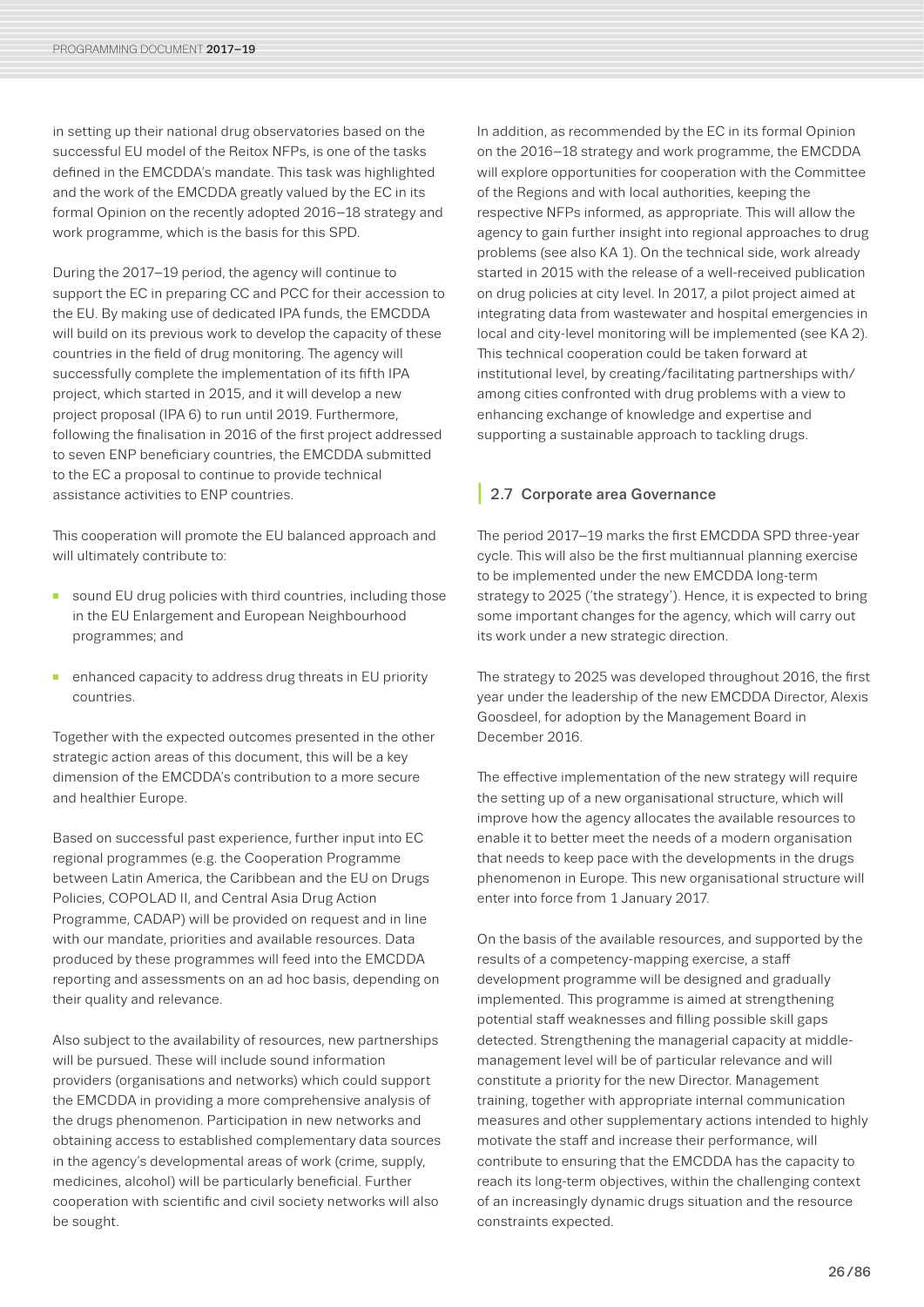In addition, the commitment to efficiency will be stepped up. The process to rationalise work processes and tools initiated in previous years will be continued and strengthened with a view to maximising value from the investments made. Further efficiency gains will be pursued by searching for new synergies for corporate services with our partners. This will build on the successful model already established with our neighbouring agency the European Maritime Safety Agency (EMSA), acknowledged by the EC as an example to be followed. Last, but not least, the EMCDDA will seek to find additional resources with a view to making full use of its potential to provide services to the EU and its Member States. The agency's values and business principles will underpin this work.

One crucial element for scaling up corporate performance is the existence of a reliable planning, performance measurement and reporting system. This function will play the fundamental role of ensuring that the core elements of the new strategy will be implemented at operational level by fully aligning the programming documents to the new vision, mission, values and long-term goals. Documents such as the SPDs will serve as operational action plans for the strategy, allowing its concrete implementation and monitoring of results.

This is already partially reflected in this first SPD 2017–19; however, given the fact that the adoption of the new strategy by the EMCDDA Management Board took place in December 2016, at the same time as the adoption of the SPD 2017–19 and of the preliminary draft SPD 2018–20, there will be a transition period during which the programming documents will be gradually aligned with the Strategy 2025.

Further developing a sound performance management system will be another priority for the Governance area. The important steps made in previous years will be intensified in the period 2017–19. This will involve improvements to the quality of the KPIs and to the monitoring and evaluation (M&E) plan, which supports their measurement, and the development of the new management information system (MIS), among other actions. These actions will be complemented by the necessary enhancement of the agency's staff project management skills, including risk identification and management. It is expected that these coordinated measures will lead to improved timeliness and reliability of corporate performance information and analysis, with the ultimate purpose of supporting sound management decision-making for the agency.

Finally, the EMCDDA will continue to strengthen its internal control measures in line with the internal standards for

effective management and control adopted by the Management Board in 2010.

The recommendations arising from the audits performed at the EMCDDA will be closely followed up on and implemented in line with the action plans adopted by the Management Board.

## **|** 2.8 Corporate area Administration and ICT

## **Administration**

In 2017–19 the EMCDDA administration function will continue to make a significant contribution to the overall organisational performance of the agency. The purpose of this function is to ensure that the implementation of activities planned across the different areas of this multiannual programming document is supported by effective and efficient management of available resources. At the same time, the administration function has the critical role of providing those involved in the EMCDDA's governance and executive management with appropriate information and instruments to support sound decisions. The better integration between operational and resource planning now facilitated by the SPD exercise will facilitate this.

At the heart of the EMCDDA's activities are its human resources. The agency employs some 100 staff from 16 EU countries with wide-ranging and highly qualified professional backgrounds. Ensuring that appropriate processes and tools are in place to allow efficient management of these resources is therefore a key objective and will encompass the following priorities:

- a) Ensure the smooth implementation of the relevant management processes (e.g. rules of employment, individual rights and obligations, recruitment and personnel planning, work-related entitlements).
- b) Implement effective measures for professional development of the staff, with a focus on enhancing managerial skills at middle-management level. In particular, these measures will be designed to support the implementation of the new EMCDDA long-term strategy (see also corporate area Governance).
- c) Streamline and optimise the human resources (HR) management processes. Depending on the resources available, this will involve maintaining and further developing appropriate ICT solutions.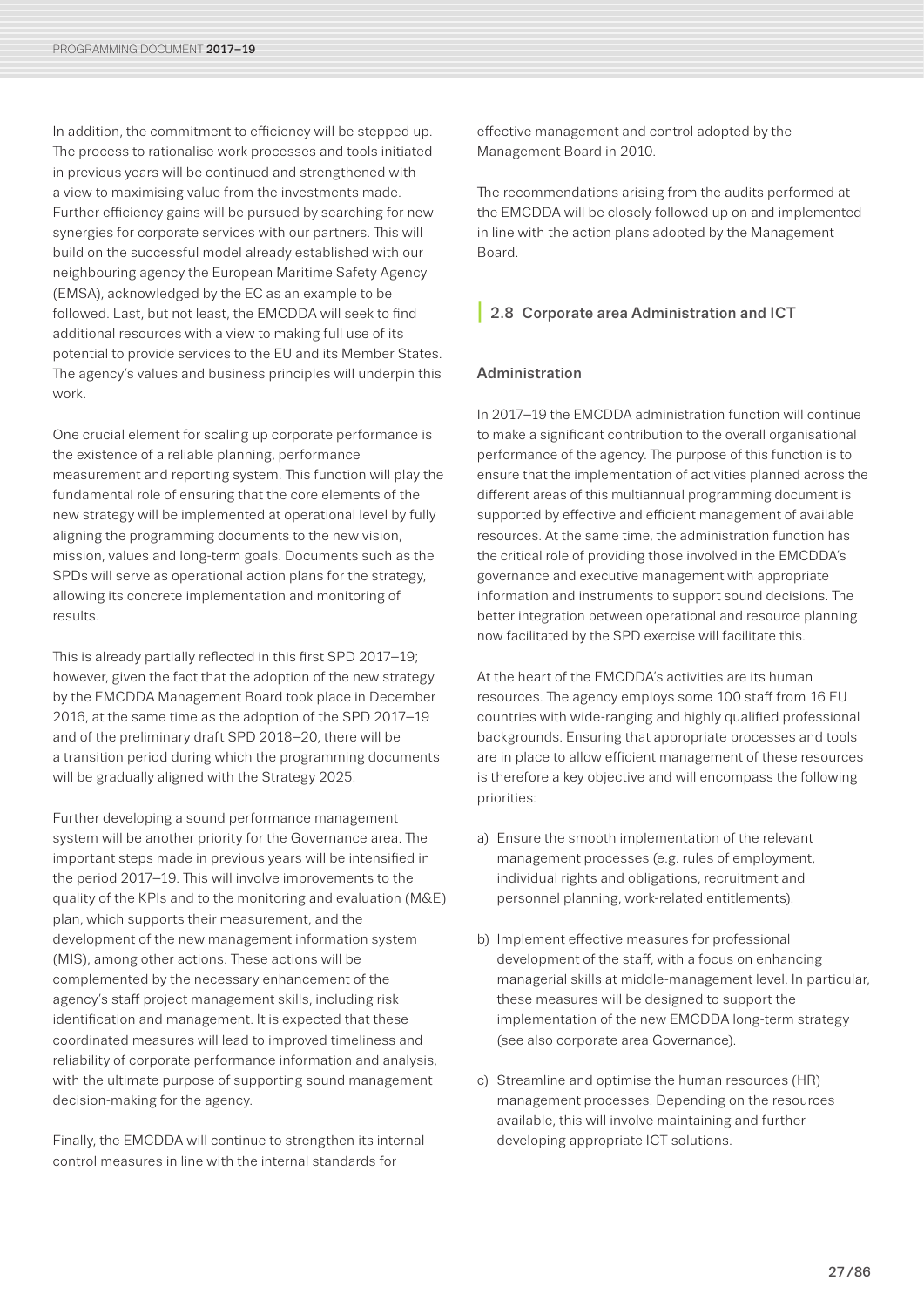<span id="page-27-0"></span>As far as the management of financial resources is concerned, the objective will be to ensure effective and timely planning, monitoring and execution of the EMCDDA budget, in line with the organisational priorities and the existing constraints, and pursuant to activity-based management (ABM) and activitybased budgeting (ABB) principles. A key target will be to maintain the excellent level of performance achieved in the budget execution in previous years, and improve it where still possible. Efficiency of all related processes will be pursued, namely by making increased use of digital solutions.

Safety at work is paramount for staff wellbeing, and hence organisational performance. In 2017–19 the agency will implement further measures to ensure a safe work environment. Furthermore, efficient use of the EMCDDA infrastructure will continue to be a priority, with special attention paid to controlling utilities-related costs over the next three years. In line with the policy in place at the EMCDDA, this will be complemented by environmentally friendly measures, including promoting the use of renewable energy.

## Information and communication technology (ICT)

ICT programmes and services are planned to support the agency's core developmental objectives and to guarantee the smooth operation of all up-and-running services. In line with the overall EMCDDA strategic development framework for 2017–19, the priorities in the ICT area will be to:

- a) Implement and support core business and corporate projects and processes: this component will support the core work processes of the agency, including data collection and analysis, development and dissemination of EMCDDA outputs, and corporate processes, including business planning and monitoring and other corporate support practices and tools.
- b) Provide a continuously stable environment that supports existing basic and advanced services: ongoing service and infrastructure management which ensures business continuity and allows the EMCDDA to operate in a stable and protected ICT environment.

Applying best practice in management, including project management, and technology will be a transversal priority that will cut across the entire work carried out in this area.

In setting up annual priorities, work will be guided by the internal ICT Steering Committee, which fulfils the role of a governance mechanism for this important area.

## **<sup>|</sup> 3. Human and financial resources outlook for 2017–19**

## **3.1 Overview of the past and current situation**

Significant growth of some of the existing tasks can be expected in the three-year period concerned, particularly in the area of monitoring NPS (see KA 2). New tasks might be added, due to the formal request addressed by the Swedish Government to the EMCDDA in 2015 to fully assume the coordination of ESPAD (see KA 3).

Nevertheless, the EMCDDA has complied with the requested reduction of its staff as per its Establishment Plan, cutting one post from those authorised in the Establishment Plan 2016 (80 posts authorised in 2015, 79 posts in 2016). Pursuant to the decision of the EU budget authority, the posts authorised in the EMCDDA's Establishment Plan 2017 should be further reduced by two posts (i.e. from 79 to 77).

The EMCDDA has redeployed resources to adapt to the growing demand for additional tasks, although they have not been formalised in its founding regulation. This has been done to try to maximise the existing limited resources to provide the best output possible.

For further information on the allocation of human resources, please refer in particular to Table 1 in Annex II and to Table 1 in Annex III.

## **|** 3.2 Resources programming for 2017–19

## 3.2.1 Financial resources

The outlook for the budget/financial resources over the period in question reflects, as a reference, the scenario resulting from the EC Communication to the European Parliament and the Council on the programming of human and financial resources for decentralised agencies for 2014–2020 (COM(2013) 519 of 10/07/2013). This is without prejudice to the possible needs for supplementary resources, as required to cope effectively with additional and new tasks (see below).

In this context, on 29 August 2016 the Commission adopted a proposal for a regulation which amends the founding regulation of the EMCDDA by introducing among its tasks the EWS and risk assessment on NPS. The proposal provides for the EMCDDA to receive the necessary financial and human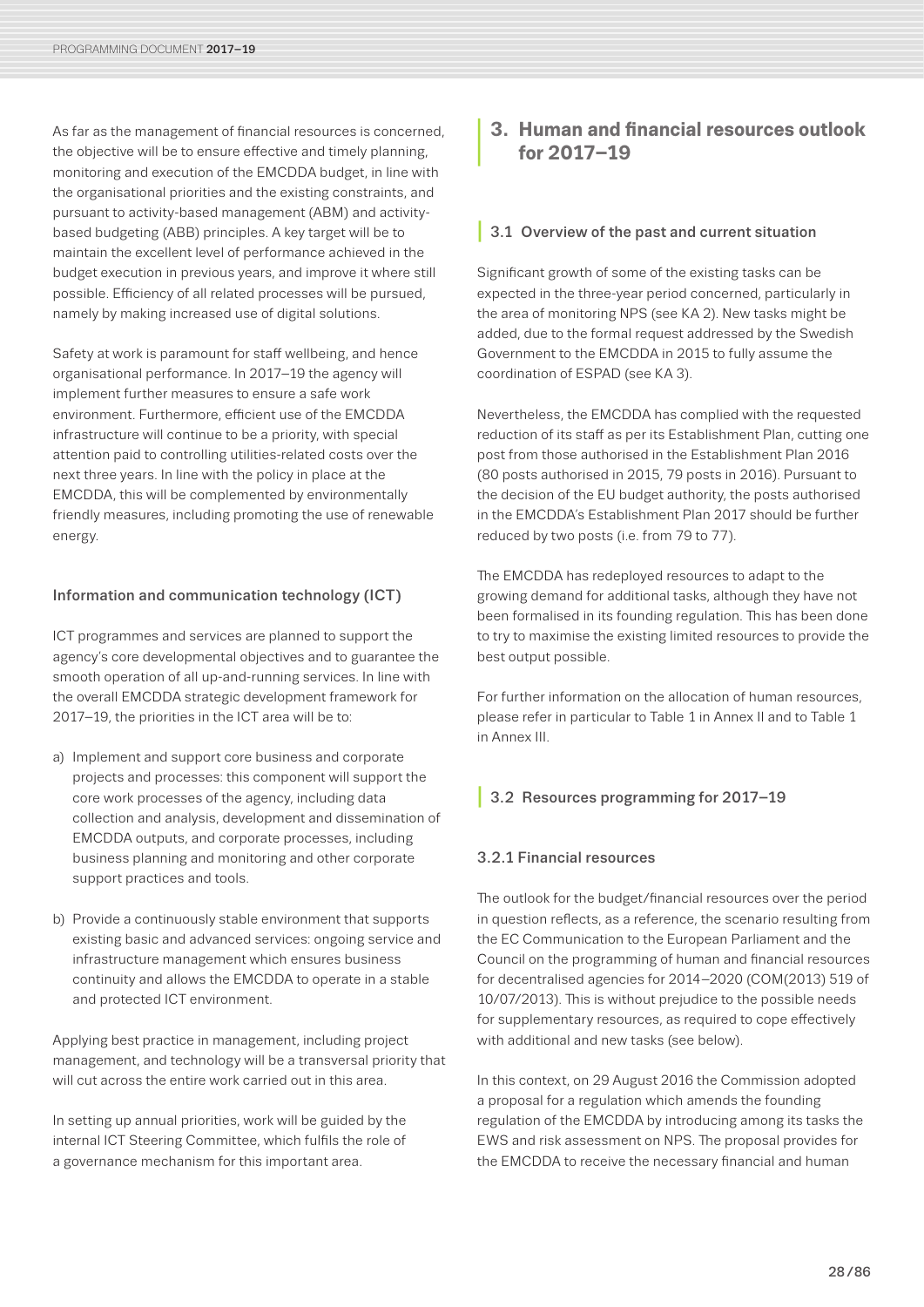resources and in this context it envisages supplementary funding to the EMCDDA of about EUR 1 million over the 2017–20 period.

More detailed data can be found in the tables in Annex II.

## 3.2.2 Human resources

## New tasks

An important development has been the scaling up of the support provided by the EMCDDA to the ESPAD group. This is the world's largest cross-national research project on adolescent substance use; it covers more than 40 European countries and provides a valuable source of longitudinal data on drug and alcohol trends. Following an agreement endorsed by the EMCDDA Management Board in December 2011, the agency has been hosting ESPAD coordination since January 2013 and a joint EMCDDA–ESPAD work programme was developed in 2014.

In 2015, however, the Swedish Government addressed a formal request to the EMCDDA to fully assume the coordination of the project. Although the EMCDDA Management Board and the EC have acknowledged that the agency is an appropriate institutional home for the study, the EMCDDA does not currently have the financial means to ensure that. In 2016, the agency could allocate resources only for the necessary coordination activities, for hosting the website and the database and for the publication of the 2015 ESPAD Report. The needs of ESPAD go far beyond that, however, particularly as far as the sustainability of the study is concerned; to this end, additional resources, both human and financial, are required in order to ensure coordination of the forthcoming ESPAD cycle, culminating in the 2019 data collection round and the production of the subsequent 2020 ESPAD report (see KA 3). Furthermore, there is a need to develop further analysis of both new and historical data, which is not yet fully exploited.

## Growth of existing tasks and additional tasks

The most dynamic and rapidly growing area of work for the EMCDDA is monitoring and responding to new psychoactive substances (see KA 2 for details and most recent figures). Most of this work is focused on the development, management and coordination of the EU EWS and risk assessments — legal tasks which the EMCDDA has been responsible for since 1997. These two major activities, along with EU-level control measures, represent the three pillars (Council Decision 2005/387/JHA) which underpin Europe's response to these new substances, allowing the EU and the

Member States to rapidly identify, understand, monitor, and react to the public health and social harms that they can cause.

The workload in this area has increased dramatically in the past few years due to the massive increase in the number and availability of new psychoactive substances appearing on the market. This has led to an increase in data being reported to the EMCDDA through the EU EWS and identified from OSI. This includes large increases in reports of seizures by law enforcement, and in acute poisonings, deaths and chronic harms reported by health agencies. As part of the EU EWS signal management system, these reports have to be collated, validated, assessed and prioritised in a timely manner, in order to produce a recommendation for action with respect to early warning activities, such as public health alerts and Joint Reports, as well as risk assessment.

It is important to note that preparation for a risk assessment of a new psychoactive substance has important financial and human resource implications, especially given the tight legal deadline of 12 weeks in which to complete this work. Given that the number of new substances requiring risk assessment is likely to continue to increase in the next few years, this may have implications in the near future, in particular where a lack of adequate resources would affect the EMCDDA's capacity to fully meet the abovementioned operational needs and obligations.

The EMCDDA is also likely to face additional pressure once the new legislative framework on NPS that replaces Council Decision 2005/387/JHA comes into force, particularly given the expected shorter deadlines and additional work required for risk assessments. To this end, it is expected that the new proposed legislation (Regulation of the European Parliament and of the Council amending Regulation (EC) No 1920/2006 as regards information exchange, early warning system and risk assessment procedure on new psychoactive substances (COM/2016/0547 final — 2016/0261 (COD)) will enter into force, thus replacing Council Decision 2005/387/JHA. The 2005 legal instrument entails well-defined and tight deadlines for all the tasks covered therein. The legal deadlines stipulated by the proposed new regulation, however, are no more than half the length, e.g. two weeks for collecting data from the Reitox NFPs, five weeks for drafting the initial report and six weeks for preparing a requested risk assessment. In addition, the new regulation foresees the inclusion of new tasks, additional information and new working procedures in the operation of the EWS and RA.

Significant resources are also required to ensure the replacement of the ageing EDND — Europe's information hub on new substances (see CCA A) — with a next-generation information system that can meet the growing needs of the EU.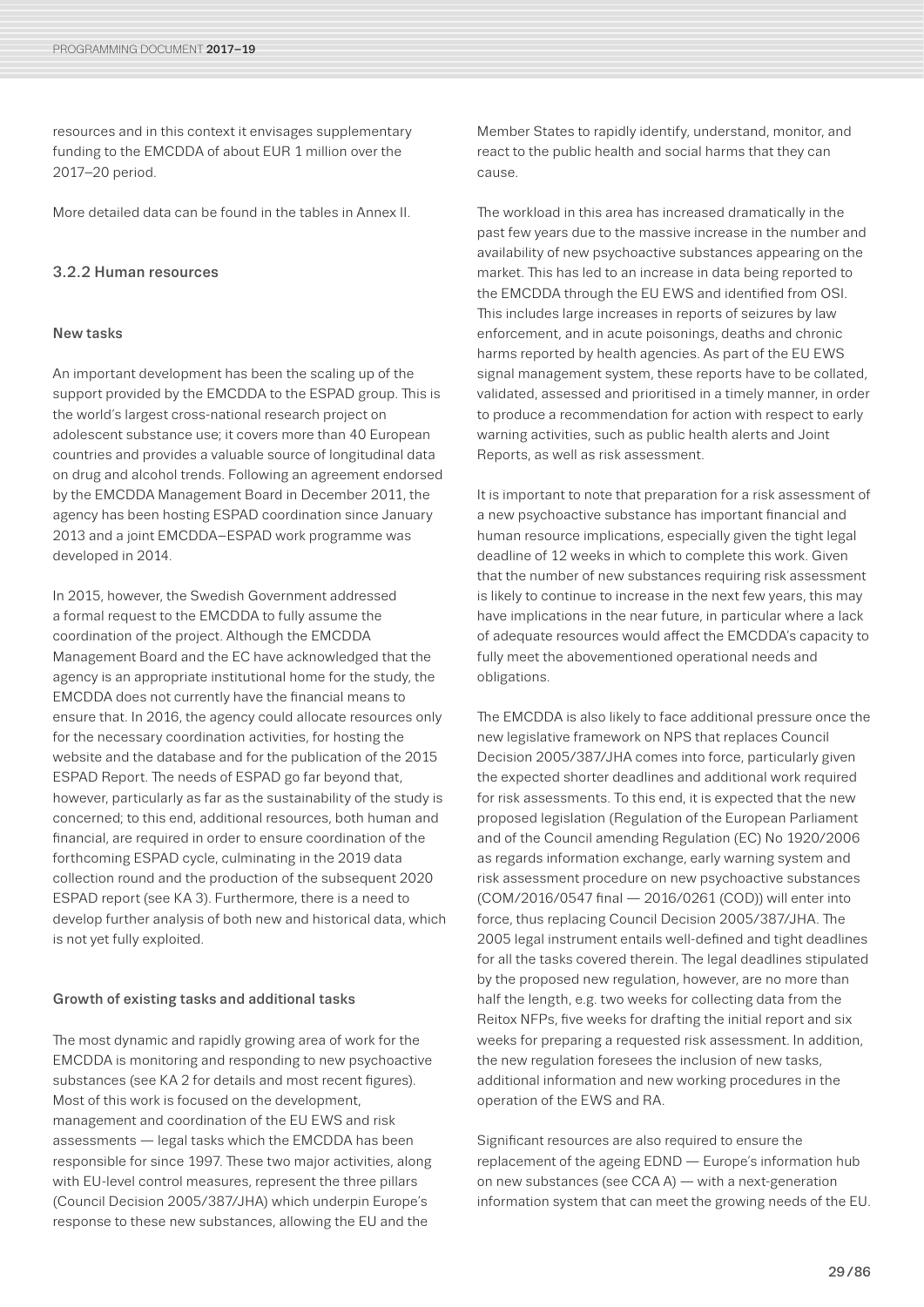Last but not least, with the new Director taking up his post in 2016, the EMCDDA Management Board approved in December 2015 a temporary reorganisation. The Director wishes the agency to further develop the quality and efficiency of the services and information it delivers to its main stakeholders and partners, in order to be recognised as the 'EU's leading provider of evidence for decision-making and action on drugs'.

To this end, he presented for adoption to the Management Board in December 2016 a long-term strategy for EMCDDA activities and operations up until 2025 — EMCDDA Strategy 2025. The strategy will be based on an analysis of the information needs of two key groups of customers to be treated on an equal footing by the agency — the EU institutions and the national policymakers — while exploring how to better address the needs of professionals working in the field.

Together with the EMCDDA Strategy 2025, he presented a new organisational structure for the agency that will support the implementation of the strategy and ensure delivery of the expected results. To this end, the new organisational chart has been prepared with the objective of maximising the use of the agency's human and financial resources, while allowing economies of scale where possible.

Before the new EMCDDA strategy and organisational structure are adopted by the Management Board, and with a view to ensuring continuity of services while anticipating some potential changes, the Director Elect temporarily merged the former 'Governance' unit with the 'Reitox and international cooperation' unit under a new 'Reitox and external partners' unit with effect from 1 January 2016. The aim was to group under the same umbrella the activities related to relations between the EMCDDA and its external partners: the Reitox network, the EU institutions and agencies, international organisations and partner countries.

To support the Director in drafting and implementing the strategy, and in monitoring and reporting on the execution of the three-year and annual work programmes, including the key performance indicators, financial analysis and budgetary monitoring, the Director Elect created a small office, the 'Executive office'. This small team now coordinates and monitors the implementation of the agency's strategy in close cooperation with middle management, and reports directly to the Director.

The final organisational structure was defined in the second half of 2016 taking due account of the contribution of key stakeholders to the drafting of the EMCDDA Strategy 2025.

## Efficiency gains

As far as efficiency gains are concerned, and based on the EMCDDA's past and present performance in the use of assigned resources, the EMCDDA is committed to constantly improving the effectiveness and efficiency of its activities and to maximising the use of its resources.

In this context the EMCDDA worked to further rationalise and reduce the running costs of its premises, namely by means of measures aimed at reducing energy consumption in order to offset the impact entailed by the extension of staff working time pursuant to the entry into force of the revised Staff regulations (e.g. installation of solar shading on glass areas; A/C switches in windows; intelligent lighting system; optimisation of heating and cooling cycles of EMCDDA premises). These measures have resulted in a reduction in consumption of about 10 % compared with previous years (at the end of 2015), which has entailed savings of about EUR 16 000 in utilities-related costs.

Furthermore, the optimisation of costs related to services (namely for security, maintenance and cleaning of shared premises) through joint tenders with EMSA allowed substantial efficiency gains and savings of about EUR 70 000 (in 2014).

The cooperation and synergies with EMSA have been intensified beyond those resulting from the implementation of the agreement in force between the EMCDDA and EMSA to share the use of common areas in the compound where their headquarters are seated (namely canteen, underground parking and conference facilities). Further cooperation and synergies have been developed, in a common effort to proactively exploit the opportunities provided by the geographical proximity of the two agencies, while safeguarding the autonomous legal personality and capacity assigned to each agency by the EU legislator. These developments concern in particular the joint procurement of shared services to increase critical mass and get better conditions (e.g. for canteen and cafeteria, travel agency, interim staff and medical services), the joint organisation of training activities of common interest for the staff of both agencies, and the sharing of some services/bodies, such as the EMCDDA medical officer and the invalidity and disciplinary committees.

Further EMCDDA–EMSA synergies have been put in place in the ICT area, namely to share infrastructures and costs for telecommunications and internet-based services. This has brought efficiency gains and savings of around EUR 35 000.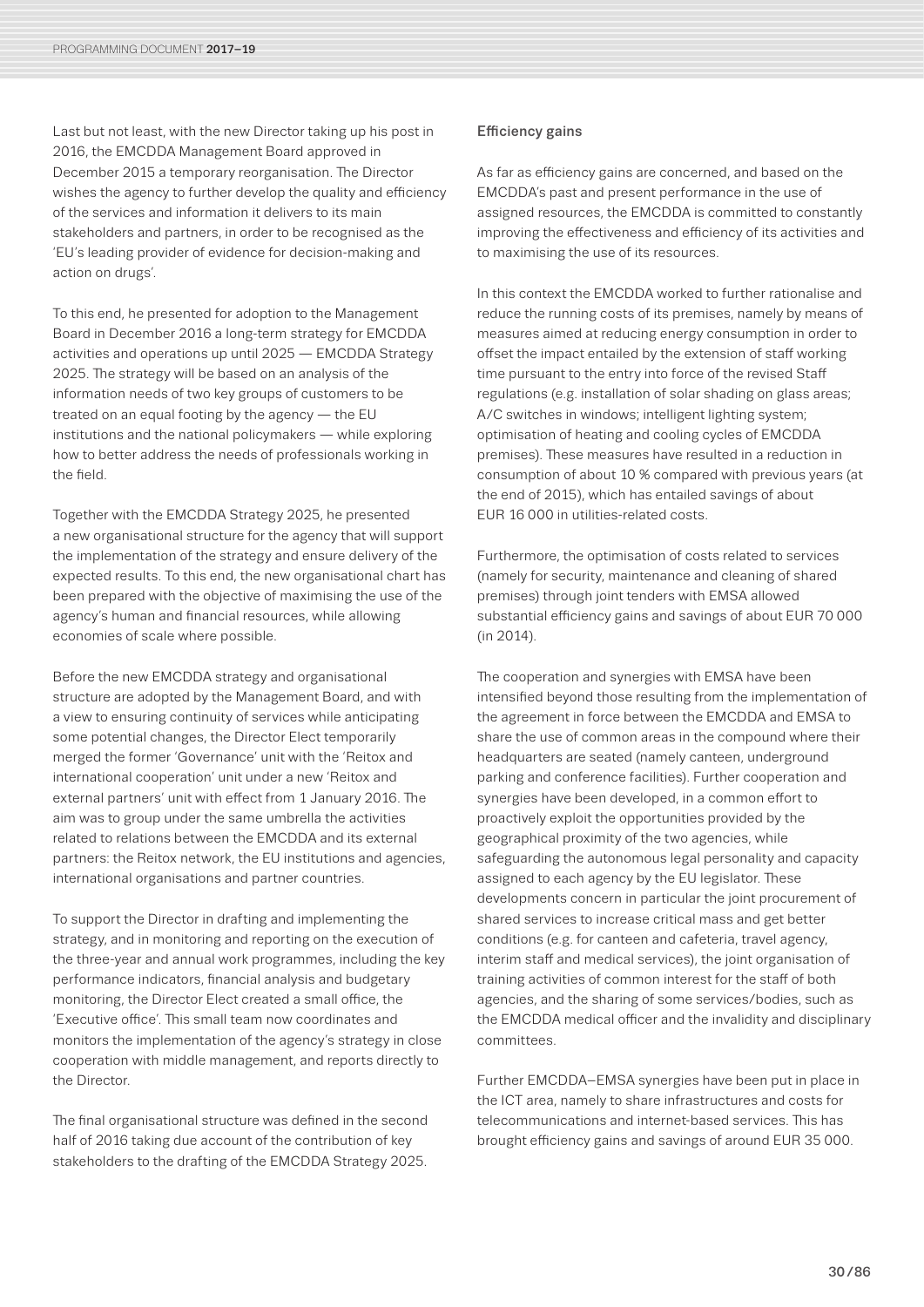## Negative priorities/decrease of existing tasks

Starting in its 2014 work programme, the EMCDDA has introduced a complex prioritisation exercise, which is carried out annually in the context of the planning exercise. This is based on the classification of activities in the work programme across three priority levels, from level 1 (L1), the highest priority ('must do'), to level 3 (L3), the lowest priority (see Section III.1, 'Executive summary'). The work programme also sets out different targets for these different levels, as follows: 100 % for L1 results, 80 % for L2 results and 50 % for L3 results.

## Conclusion on changes in resources compared with the Commission Communication 2014–2020

The EMCDDA considers that it has fully met the goals set in the Commission Communication 2014–2020 (in line with the Budget circular 'Establishing the Draft Budget for 2017', BUDG A01/JB/D(2015)6341893).

The EMCDDA will do its best to deal with the growth of existing tasks and needs described above by maximising the use of available resources and by giving priority, as much as possible, to internal redeployment. Any possible request for supplementary resources will target needs that cannot be met through redeployment of existing resources.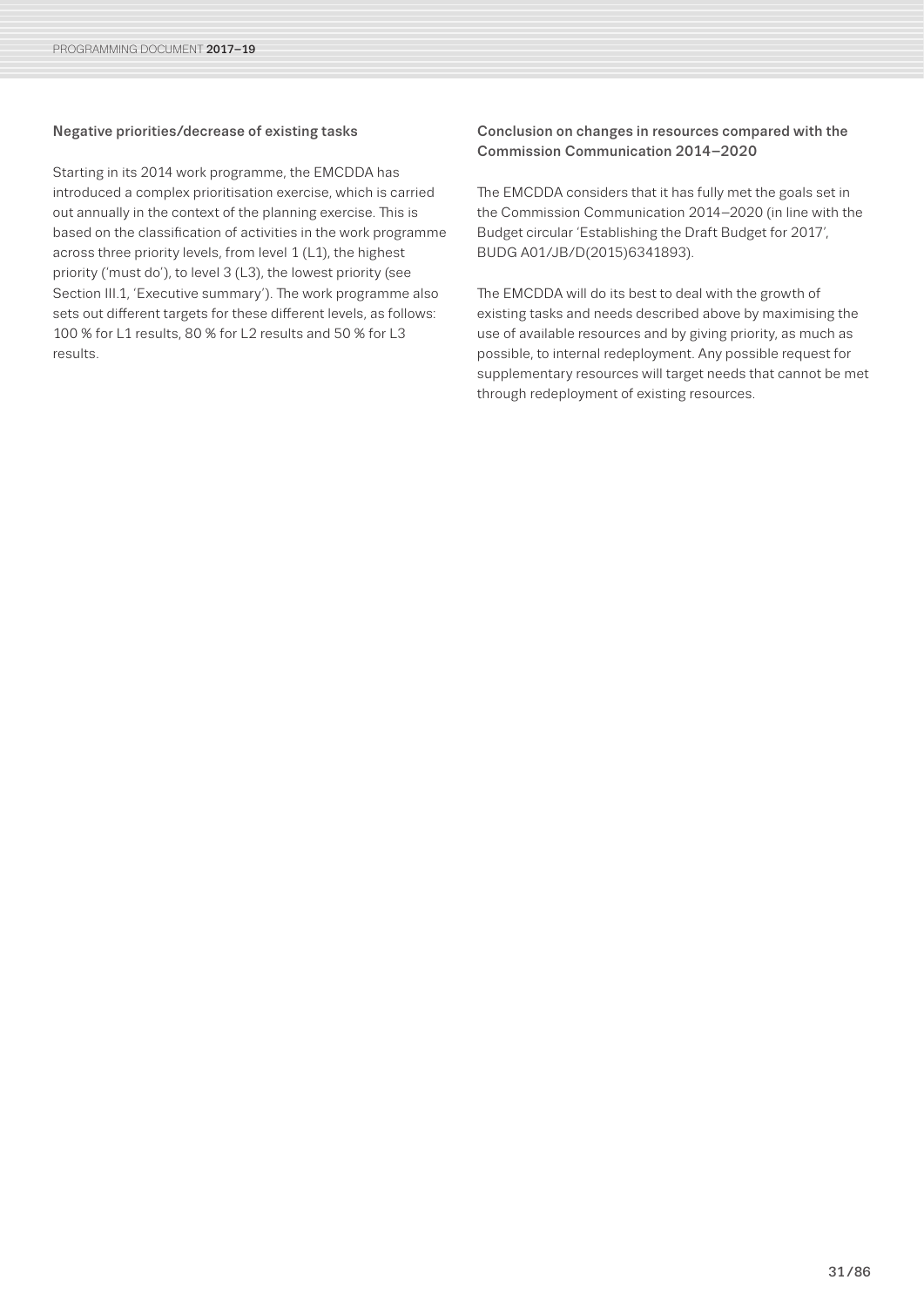## <span id="page-31-0"></span>SECTION III **Work programme 2017**

## **<sup>|</sup> 1. Executive summary**

This is the first annual work programme from the EMCDDA's SPD for 2017–19. This section mirrors the multiannual programme 2017–19; for each area of work, specific objectives which contribute to the achievement of the strategic multiannual objectives are set up; in line with the SPD template, expected outcomes/results, outputs and KPIs are defined to reflect and track progress in the attainment of these objectives.

The financial resources required for this work programme will be provided by the EMCDDA budget for 2017. In accordance with the relevant provisions the EMCDDA budget becomes definitive when adopted by the Management Board and after final adoption of the general budget of the EU, in which the amount of the agency's subsidy will be fixed. For planning purposes, the 2017 work programme has been drafted based on the parameters of the 2017 EMCDDA draft budget, as adopted by the Management Board in December 2016. This budget foresees an amount of EUR 15 135 600 for the EU 2017 subsidy to the EMCDDA.

The 2017 work programme applies the prioritisation approach based on three levels (L1, L2 and L3) that was first introduced in 2014 and was further refined for the 2016 work programme. The definitions for these priority levels are presented below:

- L1: These are 'must do' tasks which are time bound and critical for the agency to fulfil its institutional obligations. These tasks cannot be scaled down, removed from the work programme or postponed to future years without compromising the core performance of the agency.
- L2: These tasks are necessary to achieve the key commitments and fulfil the strategic objectives set out in the 2016–18 work programme. In the event of resources constraints generated by external or internal factors, however, these tasks could potentially be scaled down or delayed without affecting the ability of the agency to deliver its L1 results in the current work programme.
- L3: These are mostly developmental tasks, or new analyses, which are necessary for the agency to maintain an up-to date understanding of the European drugs situation in the medium term; however, in the event of resources constraints, they could potentially be scaled down or postponed without a significant impact on the ability of the agency to deliver its

L1 and L2 results in the current work programme. Some L3 tasks also refer to desirable and valuable activities such as joint initiatives with third parties; these appear viable within the current planning framework, but could be postponed or cancelled if resources prove to be insufficient.

The target for the EMCDDA is to achieve 100 % of the L1 expected outputs/results, at least 80 % of the L2 expected outputs/results and a minimum of 50 % of the L3 expected outputs/results (see KPI GOV.2.1).

## **<sup>|</sup> 2. Activities**

## **<sup>|</sup>** 2.1 Key area 1: Communicating evidence and knowledge exchange

In 2017, the EMCDDA will publish two key comprehensive analyses, the annual EDR package and the first triennial EDRR.

The EMCDDA will publish the annual EDR package. The 2017 EDR will include the now established Trends and Developments report and the repository of data for the regular monitoring of illicit drugs, the Statistical Bulletin. 30 Country Drug Reports will be produced for the first time in 2017, to provide individual country information which forms the national companion to the Trends and Developments report. This new country product will be primarily a graphic-rich online output. Developed in collaboration with the NFPs, it will enhance the country-level information provided by the EMCDDA and contribute to the development of the EMCDDA website.

The first EDRR will provide an overview of responses to drug use and drug-related problems across the EU and their effectiveness, as well as implications for action based on identified examples of best practice. The multidisciplinary report will have a public health and intervention focus; hence it will be designed to complement the EDMR. It will cover key drug response topics (e.g. prevention, treatment, harm reduction, responses in prison); it will also explore new areas and look ahead to the new challenges in the responses field, such as responses to NPS. Potential contributions from partners will also be considered.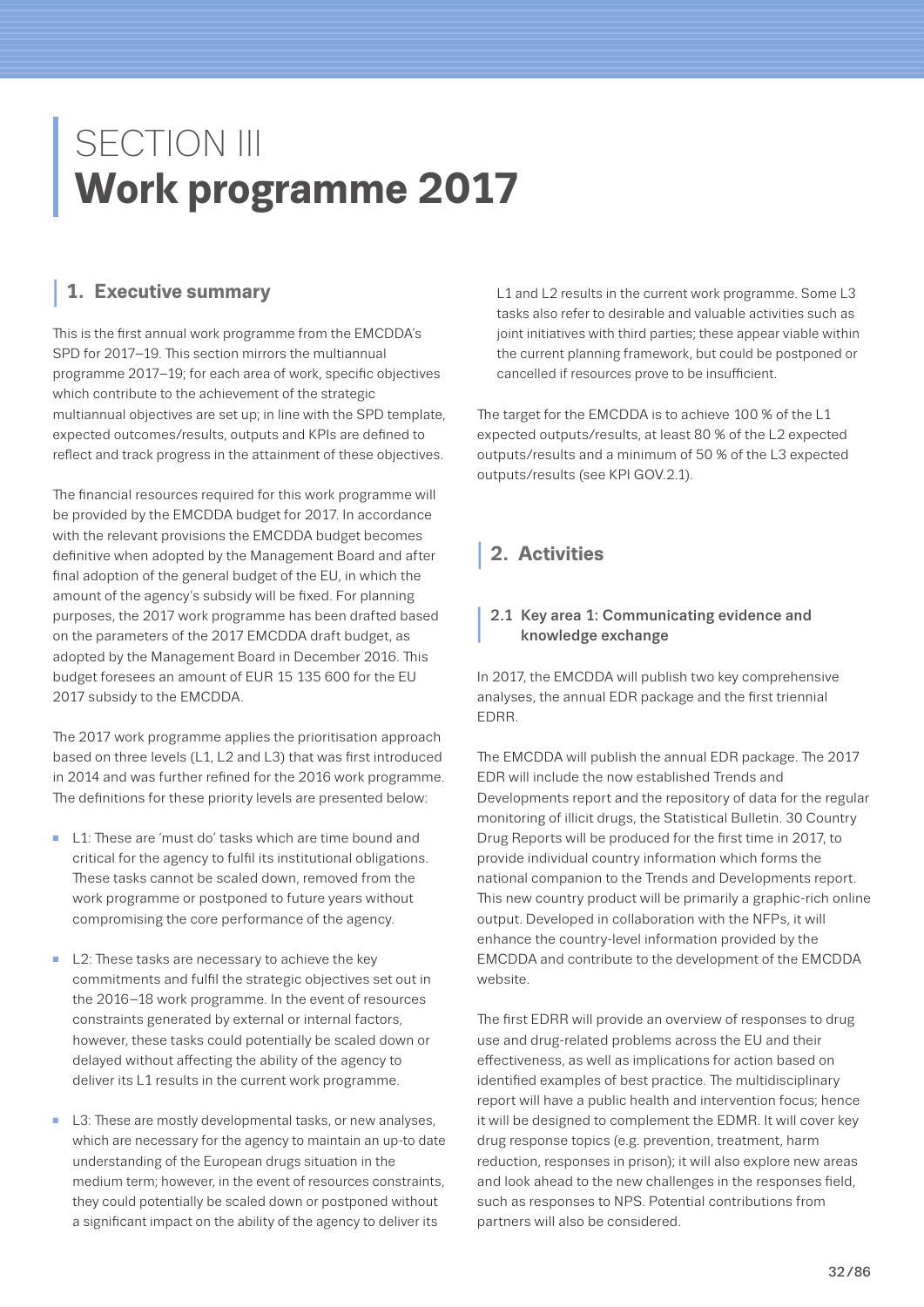In addition to the major outputs described above, in 2017, in line with policy requests and needs, the EMCDDA may produce other smaller and focused strategic analyses based on emerging topics and geographical developments. Threat assessment reports and alerts, designed as rapid and focused products that provide immediate dissemination of critical information relevant to safeguarding public health and safety, will also be prepared. These will include (as appropriate) joint analyses (with Europol and/or the ECDC), an update on latest developments in infectious diseases and health risks through drug use, a trendspotting case study/report and outputs related to the implementation of the applicable legal framework on NPS (see KA 2).

In addition, the agency will produce thematic outputs on topical developments and emerging issues, and updates, in all areas (online or printed). Examples include overviews on internet-based interventions to drug use and harms; prison and drugs; prevention approaches; patterns in polydrug use; policy developments; and gender-oriented interventions (possibly in collaboration with partner agencies). In the field of drug supply reduction, in 2017 a report will be published on European specialist drug law enforcement, which will be the second analysis of its type (the first having been published in 2013). Furthermore, there will be a new joint EMCDDA– Europol publication on darknet and drugs.

Social and multimedia channels will be increasingly used for giving information on EMCDDA activities and results. As well as these, for the more sensitive areas of our work, restrictedcirculation alerts and analyses will be produced for certain customer groups.

In terms of services, the main EMCDDA institutional customers are its key stakeholders and partners: EU Member States and the institutions (European Parliament, the Council of the EU and the EC), as well as relevant EU agencies, and other international partners.

At EU level, in 2017 the agency will continue to support sound policymaking through its high-quality technical input. Concerning the EC, this will mainly involve providing support to DG HOME and DG SANTÉ in the field covered by the agency's mandate. Highlights here include the contribution to the implementation of the new EU AP for 2017–20 (as required). The EMCDDA will continue to support the Policy Cycle on Organised Crime and provide expertise on the European Multidisciplinary Platform against Criminal Threats (EMPACT) drug priority areas as well as highlighting overlaps with other key areas such as migration and firearms.

The EMCDDA will continue to contribute to the work of the Council's working groups, such as the Horizontal Working Party on Drugs (HDG). Furthermore, the agency will fulfil the obligations arising from the EU Agenda on Security 2015–20.

Collaboration with local authorities will be strengthened. As a first step, the agency will seek to identify major cities in the EU facing different drug problems/conceptual problems (sharing best practices), with a view to initiating dialogue and improving knowledge exchange. Contingent on resources, a meeting on city-level policies will be organised and follow-up ensured as appropriate; as a next step, a draft concept paper will be prepared. Strengthening local capacity through facilitating knowledge exchange will ensure a sustainable approach to tackling drug issues at city level in the future (see also KA 2).

Another area where the EMCDDA has extensive expertise is in relations with third countries, especially those which are a priority for the EU, namely the CC, PCC and neighbouring countries (see CCA C). To this end, the agency will continue to provide its technical support to the EC as far as relations with these countries are concerned. This will include the successful completion of the technical assistance project funded by the EC through IPA 5. Further to the successful completion of the first ENP project for seven beneficiary countries in 2016, the agency has submitted to the EC a proposal for a project to continue providing technical assistance activities to ENP countries. The EMCDDA project entitled Inter-LINK aims to strengthen the capacity of these countries by creating an analysis and response platform to tackle the dynamic links between drugs, security and health threats. Furthermore, the agency will continue to support the EC (as requested) in the implementation of EU drug-related regional programmes, such as CADAP and COPOLAD II.

Enhancing knowledge exchange will be an ongoing task in 2017. Among other work, it will involve the further dissemination of best practice, in line with needs and available resources, and the delivery of capacity building and training activities to our different audiences.

Identifying best practice and effectiveness of interventions across the EU and beyond is a key area for the EMCDDA, the main dissemination channel of which is the BPP. In 2017, existing modules will be updated regularly and new modules will be added as appropriate (e.g. in the areas of drug testing in schools and law enforcement interventions in communities, schools and nightlife settings).

The EU's approach to drug monitoring and best practice dissemination will continue to be effected through translating key EMCDDA methodological documents for non-EU countries. Another effective means of disseminating best practice is through training activities. These will include courses for professionals, including Reitox Academies in EU Member States and third countries, and training activities carried out in cooperation with other partners, such as institutional partners, e.g. academia or CEPOL. To this end, an important task will be the contribution to the capacity-building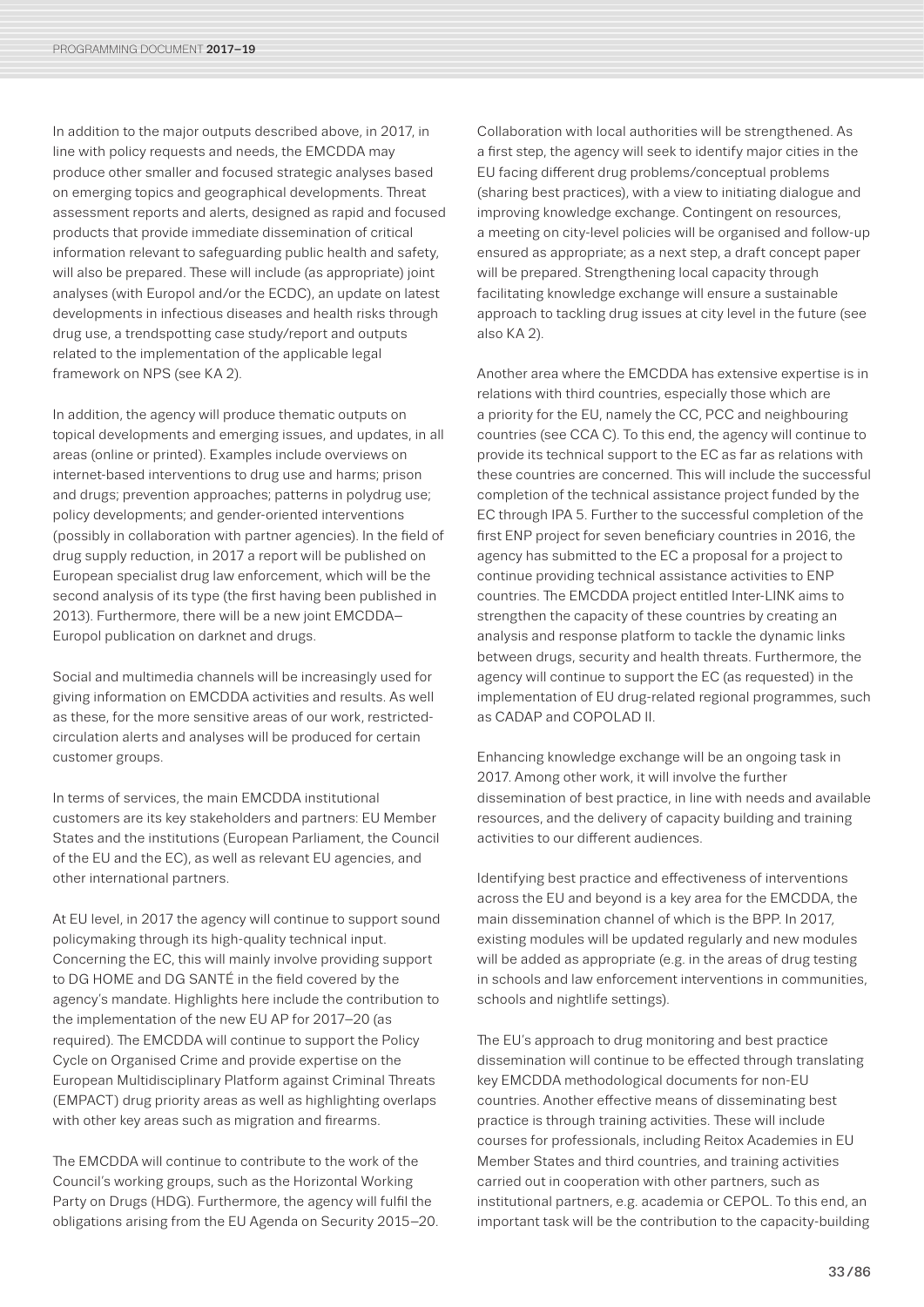activities contained in the 2017 EMPACT Operational Action Plans.

Furthermore, a European training module for prevention providers developed in 2016 by a partnership involving the European Drug Prevention Quality Standards (EDPQS) project, the UNODC, the Colombo Plan for Cooperative Economic and Social Development in Asia and the Pacific and the EMCDDA will be piloted in 2017 in nine countries, where training of trainers will be implemented.

In 2017, the EMCDDA will continue to disseminate its findings via a range of direct communication channels. This includes attendance at key events, such as conferences, technical meetings, professional networking events, on-demand external visits, etc.

#### Strategic objective:

Serve as European central reference point for drug-related information and analysis, and through doing so provide policy and practice with better evidence for decision-making and action

## Specific objective 1.1:

Inform policy and practice by providing timely and high-quality data, strategic and situational analyses and threat assessments

#### Expected outcomes:

Better and more informed policy and practice through the provision of timely and high-quality data, strategic and situational analyses and threat assessments (L1)

### Outputs/results:

Comprehensive annual situation assessment of trends and developments in drug use in Europe:

- 2017 EDR package:
- Trends and Developments Report published (L1)
- Statistical Bulletin published online (L1)

30 Country Drug Reports 2017 published (L2)

State-of-the-art strategic analyses on established and emerging challenges:

- First edition of the EDRR published, integrating findings from topic overviews (L1)
- Focused strategic analyses (short and policy-oriented, topics defined by need) (L2)

Threat assessment reports (event generated):

- EMCDDA–Europol Joint Report(s) on NPS (L1)
- Risk Assessment Report(s) on NPS (L1)
- Joint threat assessments and alerts (e.g. with Europol, ECDC) (L2)
- Trendspotting case study (L2)
- Topic overviews and updates on important established or emerging issues (online or printed), e.g.:
- Prison and drugs (L2)
- Misuse of benzodiazepines among high-risk drug users (L2)
- Methods to estimate the costs of drug treatment (L2)
- National drug strategies (L2)
- Prevention systems: drug specific and generic (L3)
- Specialised drug law enforcement (L3)
- Patterns of polydrug use (including alcohol and misuse of medicines) (L3)
- EMCDDA–Europol Annual Report on the implementation of Council Decision 2005/387/JHA (or applicable legal framework) on NPS (L1)

Other joint publications (subject to agreement):

- EMCDDA–Europol joint publication on darknet and drugs (L2)
- Gender-sensitive interventions (with United Nations Interregional Crime and Justice Research Institute and/or UNODC) (L3)
- Cooperation with ECDC on guidance (drug-related communicable diseases in prison) (L3)

Scientific articles in high-impact journals (L2)

Country overviews for CC, PCC, ENP partner countries and other third countries depending upon availability of information and of resources (L2)

| <b>KPIs</b>                                                            | Targets 2017                                                                                                                           |
|------------------------------------------------------------------------|----------------------------------------------------------------------------------------------------------------------------------------|
| KPI 1.1.1. Timely production of major EMCDDA outputs                   | Launched as planned:<br>■ 2017 EDR package<br>■ First edition EDRR                                                                     |
| KPI 1.1.2. Efficiency in delivering key outputs                        | Key milestones defined and used for monitoring and follow-up actions<br>(as appropriate)                                               |
| KPI 1.1.3. Publishing of scientific articles in peer-reviewed journals | Impact score 20 or higher (impact score $=$ the journal impact factor $\times$<br>the number of scientific articles published in 2017) |
| KPI 1.1.4. Use of the EMCDDA's key online resources                    | Targets for accessing key resources set up based on 2016 baseline<br>data, and met                                                     |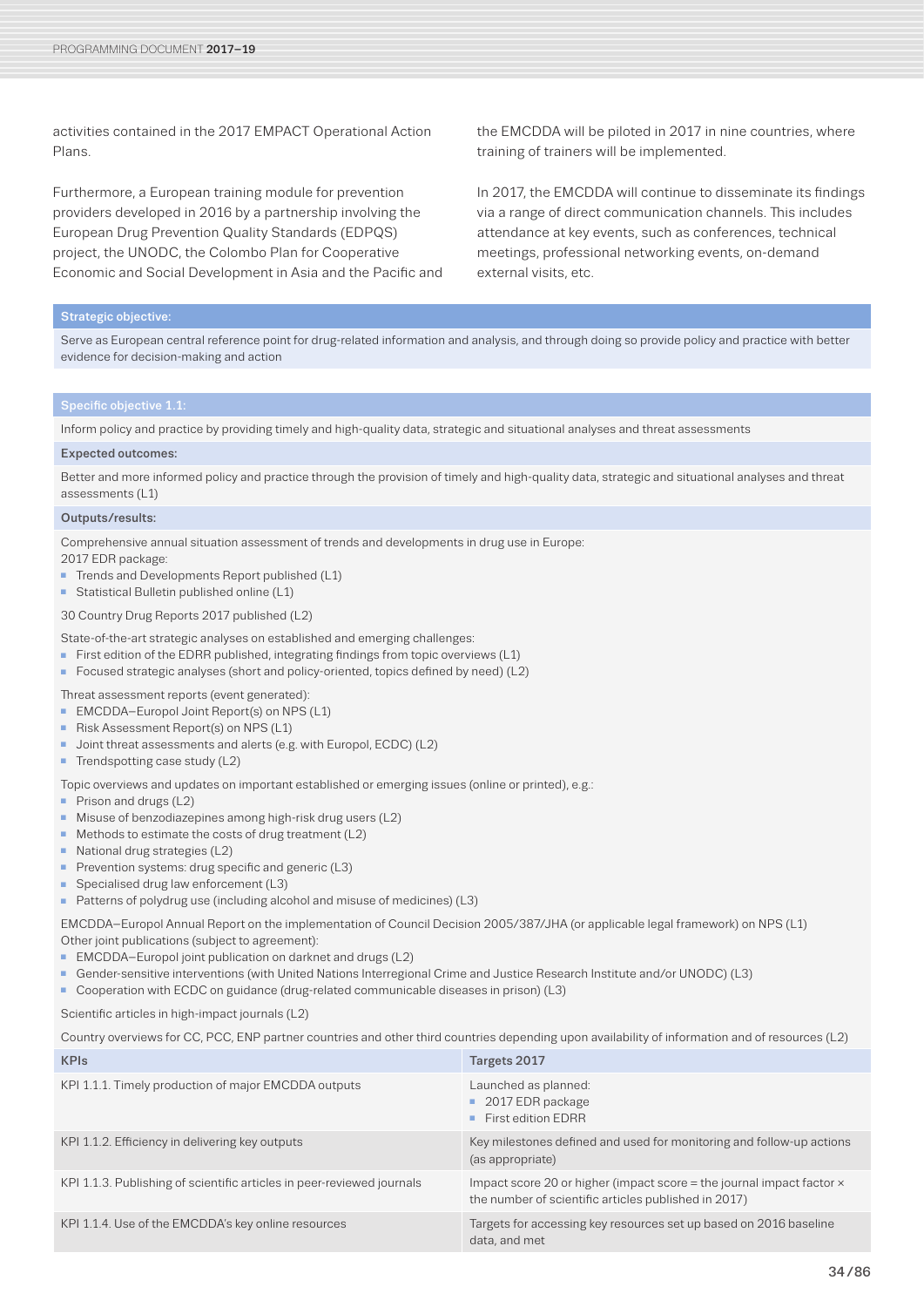Provide support for relevant European and national-level policy and technical activities and meetings (knowledge exchange, institutional support, technical backstopping) (request and resource dependent)

#### Expected outcomes:

EU institutions-related activities supported by the EMCDDA within the context of its mandate and available resources, including:

- Implementation of the 2017–20 EU drug AP (L1)
- European Agenda on Security 2015-20 (L1)
- Support for the EU Policy Cycle on Organised Crime, in particular through appropriate tasks with the Operational Action Plans on drug priorities and the development of multiannual strategic plans, as well as through contribution to the SOCTA (L2)
- Activities with third countries (L2)
- Other policy initiatives within areas relevant to the EMCDDA (e.g. infectious diseases including HIV/AIDS prevention, alcohol and behavioural addictions, misuse of medicines etc.) (L2)
- Support for EU-funded research including input to the Annual dialogue on research of the HDG and the dissemination of findings (L2)
- Data exchange and technical cooperation with the UN System and appropriate technical backstopping to support the EU in external dialogues with international bodies and third countries (L2)

EU Member States supported by the EMCDDA within the context of its mandate and available resources (L1)

#### Outputs/results:

- Input to EU institutions-related activities (e.g. reports, briefings, analyses) (L1/L2 depending on the policy area see Outcomes above)
- Input to Member State-related activities (e.g. information requests and technical input to national initiatives) (L1)
- Presentations at and/or input to key drug-related events (L2) KPI Targets 2017 KPI 1.2.1. Responsiveness of the EMCDDA to the needs of key institutional stakeholders (EU institutions and Member States) a) List of institutional meetings established and minimum 90 % of events attended b) 100 % of the requests for input/advice from key institutional stakeholders assessed and responded to within three weeks c) 100 % of the requests to visit the EMCDDA received from EU institutions and national authorities from EU Member States fulfilled

## Specific objective 1.3:

Identify, promote and monitor evidence-based responses and best practice

### Expected outcomes:

Better and more informed policy and practice on effectiveness of interventions in drug demand reduction within the EU (L1)

#### Outputs/results:

- BPP kept up to date and enhanced with new modules introduced (as appropriate) (L1)
- Appropriate follow-up to Council conclusions on minimum quality standards in drug demand reduction in the EU endorsed in September 2015  $(L2)$

| <b>KPI</b>                                                          | Target 2017                                                                                  |
|---------------------------------------------------------------------|----------------------------------------------------------------------------------------------|
| KPI 1.3.1. Increase in the coverage of evidence provided by the BPP | BPP regularly updated in all the required areas and new modules<br>introduced as appropriate |

#### Specific objective 1.4:

Provide training and support capacity-building activities in the Member States and priority third countries (needs based and resource dependent)

#### Expected outcomes:

■ Increased capacity for drug monitoring in the Member States and priority third countries through high-quality training provided by the EMCDDA  $(1, 2)$ 

#### Outputs/results:

- Reitox Academies and workshops with EU countries and third countries (within the framework of the technical assistance projects) (L2)
- European training module for prevention providers piloted in 9 countries (in cooperation with EDPQS, UNODC and Colombo Plan) (L3)
- Input on request to activities with partners (e.g. with CEPOL, WHO, Pompidou Group) (L3)

| <b>KPI</b>                                                                                                                                                                   | Target 2017                    |
|------------------------------------------------------------------------------------------------------------------------------------------------------------------------------|--------------------------------|
| KPI 1.4.1. Level of satisfaction with the training provided by the<br>EMCDDA via Reitox Academies (average score calculated based on all<br>the training evaluation reports) | Minimum 80 % satisfaction rate |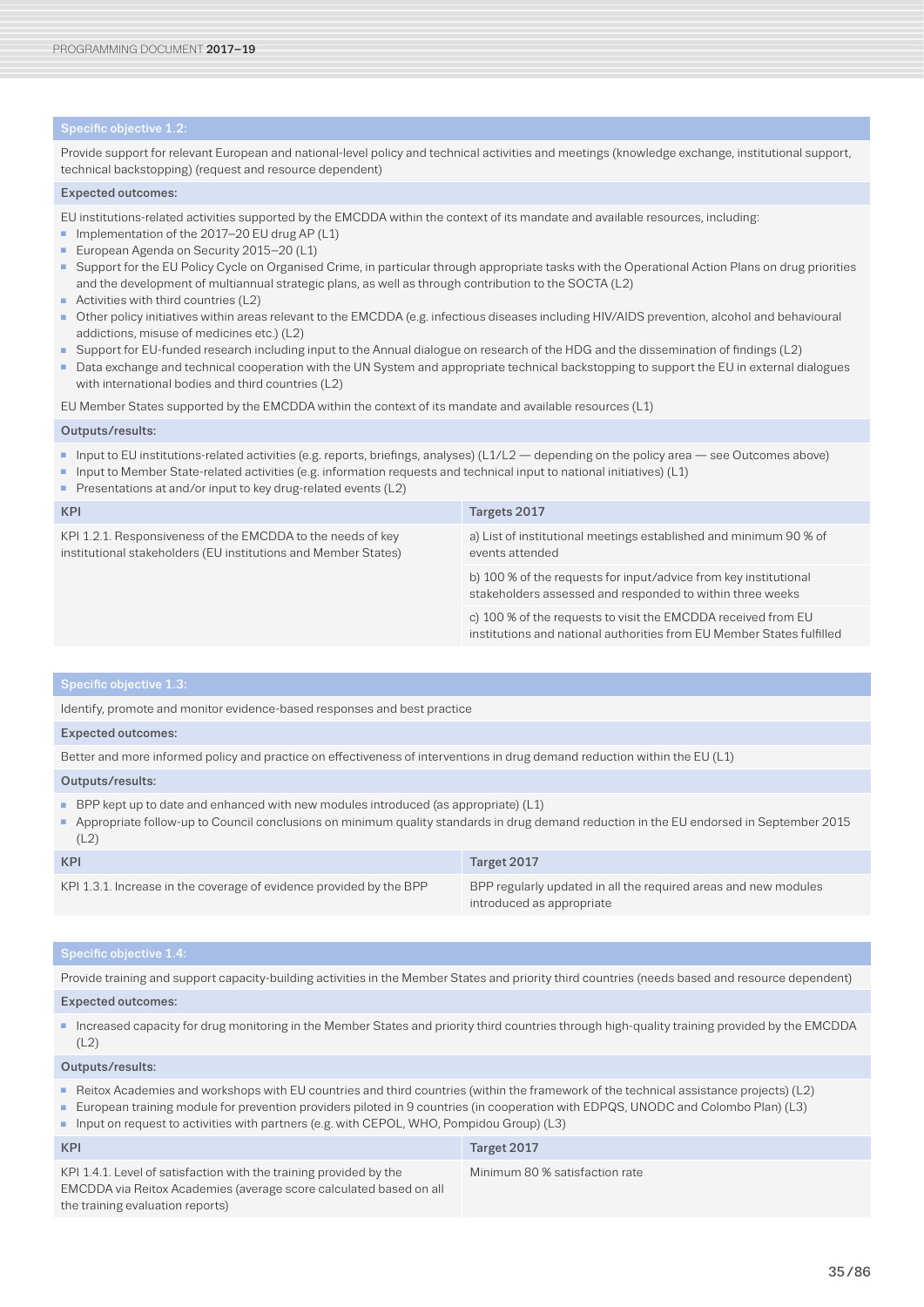Promote better understanding of and response to the European drugs problem through engagement with policymakers and practitioners, scientists and civil society

### Expected outcomes:

Better and more informed audience through direct communication (e.g. presentations at scientific and technical events, visits to the EMCDDA, social media, public enquiries) (L2)

## Outputs/results:

- Presentations at scientific and technical events (L2)
- Lisbon Addictions 2017, the major European-focused scientific conference in this area, including satellite events, successfully organised with support from the EMCDDA (L2)
- European Drug Summer school organised in collaboration with the University Institute of Lisbon (L2)
- Increased use of social and multimedia communication channels for immediacy and wider reach (compared with 2016) (L2)
- Efficient public enquiry service (according to European Ombudsman guidelines) in the context of resource availability and operational priorities (L2)
- Tailored information provided to visitors to the EMCDDA (L3)

| <b>KPIs</b>                                                                        | Targets 2017                                                                                          |
|------------------------------------------------------------------------------------|-------------------------------------------------------------------------------------------------------|
| KPI 1.5.1. Contribution to major scientific and practice drug events               | EMCDDA presentations delivered at minimum 70 % of the relevant<br>events                              |
| KPI 1.5.2. Responsiveness to public requests                                       | 100 % of the public enquiries received are answered in line with the<br>European Ombudsman guidelines |
| KPI 1.5.3. Audience reached through social and multimedia channels<br>and products | a) Increased reach of multimedia products (e.g. videos) (compared with<br>2016)                       |
|                                                                                    | b) Increased social media reach (compared with 2016)                                                  |

## Communicate successfully with media Expected outcomes: Well-paced news products resulting in news coverage of the EMCDDA's activities and results (L2) Outputs/results: ■ Responses to media enquiries (written and oral) (L2) ■ Articles in media citing the work of the agency for key product launches (L2) KPI Target 2017 KPI 1.6.1. Responsiveness to media requests 100 % of media enquiries received responded to within 2 working days

Resources necessary for the implementation of the activities in this area

| <b>Budget (EUR)</b> | Human resources (FTE)' |
|---------------------|------------------------|
| 3904752.55          | 23                     |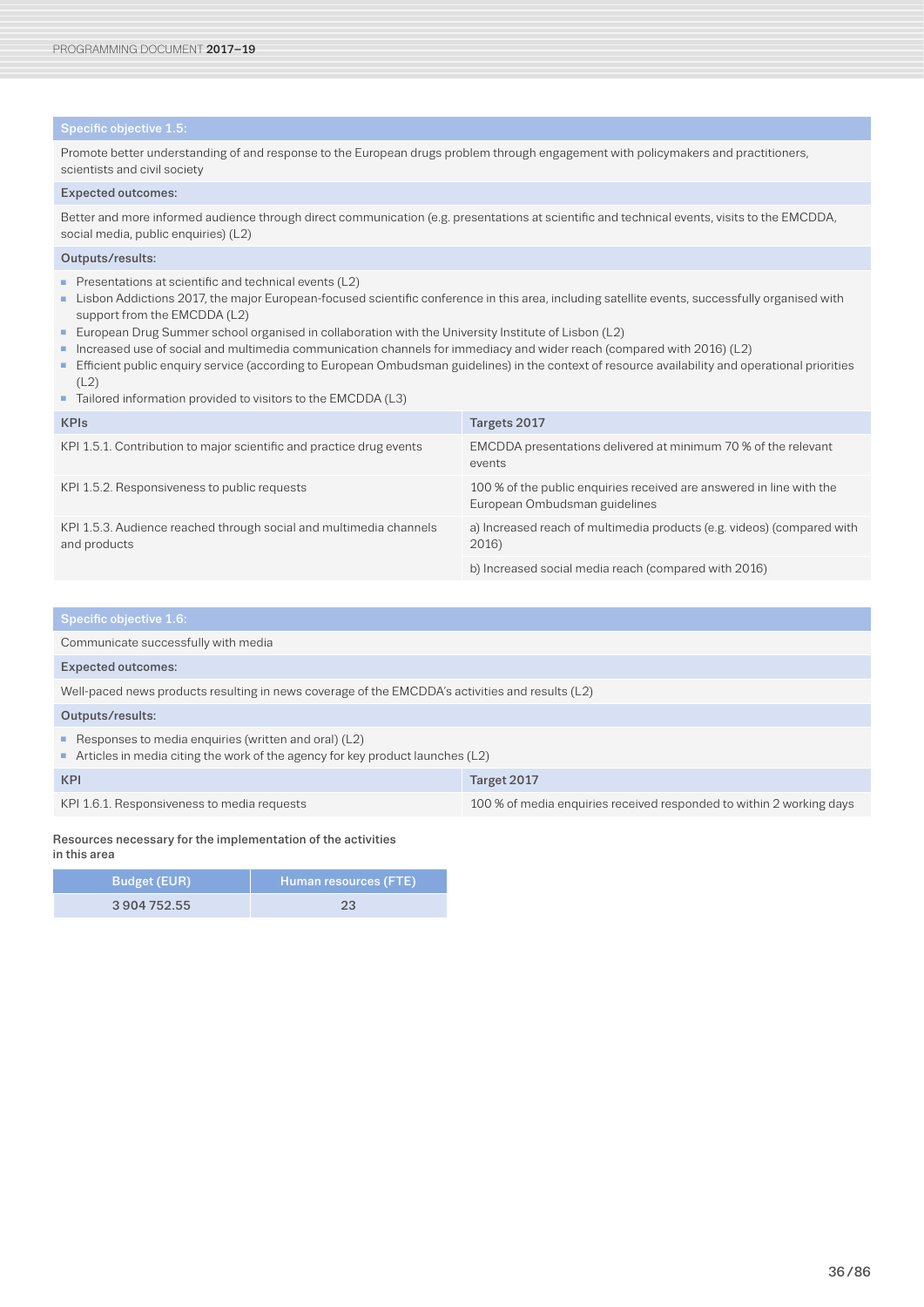# **|** 2.2 Key area 2: Early warning and threat assessment

# Responding to NPS ― EU Early Warning System and risk assessment

In 2017 the EMCDDA, together with its partners in the Member States (the Reitox network of EWS correspondents), Europol and the EMA, will carry on ensuring continuous and robust implementation of the EWS as provided for by Council Decision 2005/387/JHA or by the new legislative framework that is expected to replace it. Key outputs of the system will remain rapid notifications and public health alerts on NPS, the exchange of forensic and toxicological analytical data, longer-term monitoring and analysis of health and social risks, monitoring and analysis of illicit and 'legal highs' markets, and a report on legal developments.

Depending on the entry into force of the new legal framework, the reporting and monitoring tools and instruments necessary for implementing the information exchange mechanism including the Reporting Forms, the EWS progress and final reports, and the Joint Report questionnaires — will need to be automated, interlinked and aligned. This will involve close cooperation with Europol. As a result of having structured data available, new trends analyses will be undertaken to inform the community and, in particular, international organisations. Adaptation to the new legislative instrument will also entail adaptation of the risk assessment operating guidelines.

A key task will be to have an implemented and fully operational EMCDDA EDND, which is the main working tool of the EWS (see CCA A).

In 2017, a new framework to strengthen the toxicovigilance component of the EWS will be implemented. This allows both public health alerts and non-urgent information to be issued to the EWS network and specific substances to be placed under intensive monitoring. In some cases this may also lead to formal action through a Joint Report, and, where necessary a risk assessment. For the EMCDDA to meet the increased needs and demands arising from the phenomenon, at both national and EU levels, the identification, reporting and monitoring of serious adverse events will continue to be strengthened. This entails full implementation of the Reporting Forms on suspected adverse events.

In addition, building on the activities started in 2016, during 2017 the EMCDDA will pilot OSI monitoring and analysis systems relevant to proactive early detection of new trends and threats of public health relevance, including NPS markets, serious adverse events reported through the media, drug user forums, social media, and the scientific and medical literature.

Where requested, a risk assessment on a new psychoactive substance will be carried out under the auspices of the EMCDDA's Scientific Committee. This activity always carries resource implications and risks associated with the lack of such resources. This concern is becoming more relevant than ever with the growing amount of information and evidence gathered not only about the increased number of substances monitored, but also about the increased number of reported health harms.

A risk communication system to transmit public health-related information on NPS by the EMCDDA to the EU EWS Network and, where appropriate, to the public, will be piloted in 2017.

Further activities will be undertaken to improve the understanding and visibility of EU actions in the field of NPS. The web pages related to the EMCDDA's action on new drugs will be kept updated to provide customised information to the growing number of diverse stakeholders and the general public.

Provisions of Article 28c of the pharmacovigilance (PhV) legislation will continue to be implemented in close cooperation with the EMA, and the information exchange and cooperation between the two agencies will be further strengthened.

The multiannual strategic plan of the COSI Policy cycle on organised crime 2014–17 identifies as a priority the production and trafficking of synthetic drugs (including NPS). In line with this plan, in 2017 the coordination between the EWS and the forensic and toxicological laboratory networks will be strengthened to increase sharing of information on NPS. A technical and procedural framework for sharing forensic data will be developed.

Where possible, active participation of the EMCDDA in EU-funded projects on NPS will ensure timely access to project results.

The mainstreaming of NPS work within the overall reporting and analysis framework of the EMCDDA will continue in 2017. A priority here will be to follow up on epidemiological information on the use of NPS and developments in the responses area, including legal responses (see KA 3). Some ongoing technical work will also be required in order to adjust current reporting tools to the demands of reporting on NPS topics.

The activities linked to the proposed new legislation that will replace Council Decision 2005/387/JHA are subject to the publication/adoption of the proposed new legislative framework. Furthermore, some activities are conditional on the EMCDDA's legal obligations under the Council Decision, for example requirements to undertake Joint Reports and requests for risk assessments, the number of which cannot be foreseen.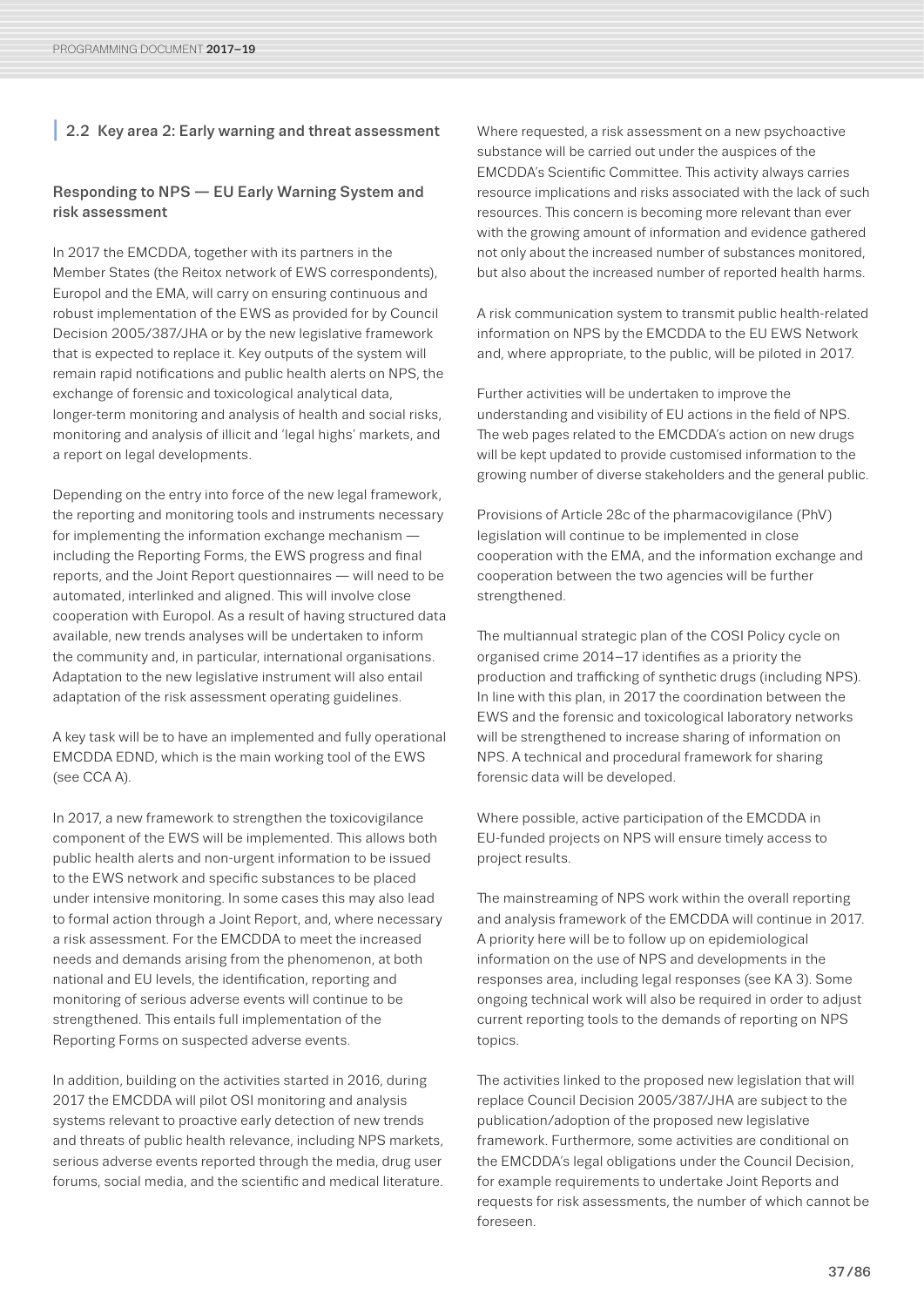# Emerging trends and threats

In 2017, the EMCDDA's system for monitoring and understanding new and emerging trends in drug use and drug markets will be further developed, building on activities started in 2016. A Rapid Information Assessment manual will be drafted in order to improve analysis and assessment in this area (including systematised trendspotter methodology).

The trendspotter studies are one example of the EMCDDA's threat assessment tools. Equally important are the EMCDDA's joint risk assessments on emerging threats, including its close collaboration with Europol and with the ECDC on the monitoring of all incoming information on the evolution and epidemiology of drug-related infectious diseases and outbreaks.

In 2017, the EMCDDA will further develop the mechanisms for early warnings/threat assessments in the fields of drug use, harm reduction and responses. One example of these expert networks for rapid information collection and exchange is the trendspotter forum, which will be fully operational in 2017.

The EMCDDA will continue key activities for better integrating new methods and tools within existing monitoring routines. New substances and new patterns will be systematically reviewed with the purpose of rapidly and efficiently including them in routine monitoring tools once their significance is established. The EMCDDA will continue its successful collaboration with the Sewage Biomarker Analysis for Community Health Assessment (SCORE) group with the objective of strengthening the existing epidemiological toolkit by integrating wastewater analysis into routine monitoring tools.

Equally important is the exploration of new data sources for timely identification and reporting on emerging threats. One example here is the development of systematic tools for monitoring online drug markets and drug user websites. Through a combination of structured monitoring and analysis of the internet, the EMCDDA will provide a better understanding of the nature and scale of the online market and of new developments, at both consumer and supply levels, as well as providing early identification of new trends and threats.

# Strategic objective:

Support a rapid EU response to new threats by providing EU institutions and Member States with prompt and scientifically sound information for action on NPS and emerging drug trends

# Responding to NPS ― EU Early Warning System and Risk assessment

### Specific objective 2.1:

Implement the provisions of the legislative framework on EWS and Risk Assessment in place in 2017

### Expected outcomes:

- Operational EWS and information exchange mechanism:
	- NPS appearing on the EU market are detected, notified in a timely manner and systematically monitored, and action is taken as necessary (e.g. public health alerts are issued) (L1)
	- NPS trends are identified and analysed (L1)
	- EWS network is operational and supported by the EMCDDA (L1)
- Scientific evidence on the health and social risks posed by the use of NPS provided to the Council and the Commission, on the basis of which further action on measures to control these substances at EU level may be taken (EU-level risk assessment procedure is implemented, as required) (L1)
- Strengthened capacity to identify emerging toxicological problems associated with the use of NPS (toxicovigilance) (L2)
- Signal identification and prioritisation: risk communication, including formal notifications, public health alerts, advisories and briefings (L2)
- Strengthened proactive approach to the early detection and response to emerging threats through the development of OSI monitoring and analysis capacity (L2)
- Improved knowledge of the NPS market (L2)

# Outputs/results:

- EMCDDA–Europol Annual Report on the implementation of Council Decision 2005/387/JHA (or applicable legal framework) on NPS (L1)
- Joint Reports prepared as appropriate (L1)
- Risk Assessment Reports prepared as appropriate (L1)
- Annual meeting of the EWS network (L1)
- Guidelines, procedures, processes and tools progressively adapted to the new legislative framework and implemented (as required) (L1)
- EU EWS publication series (updates and issues in focus) (L2)
- Technical support to national early warning systems, forensic and toxicological networks (L2)
- Expert meetings in the area of NPS (if required) (L2)
- Framework documents (risk communication, toxicovigilance and open source monitoring) developed (L3)
- 5th International Conference on Novel Psychoactive Substances (L3)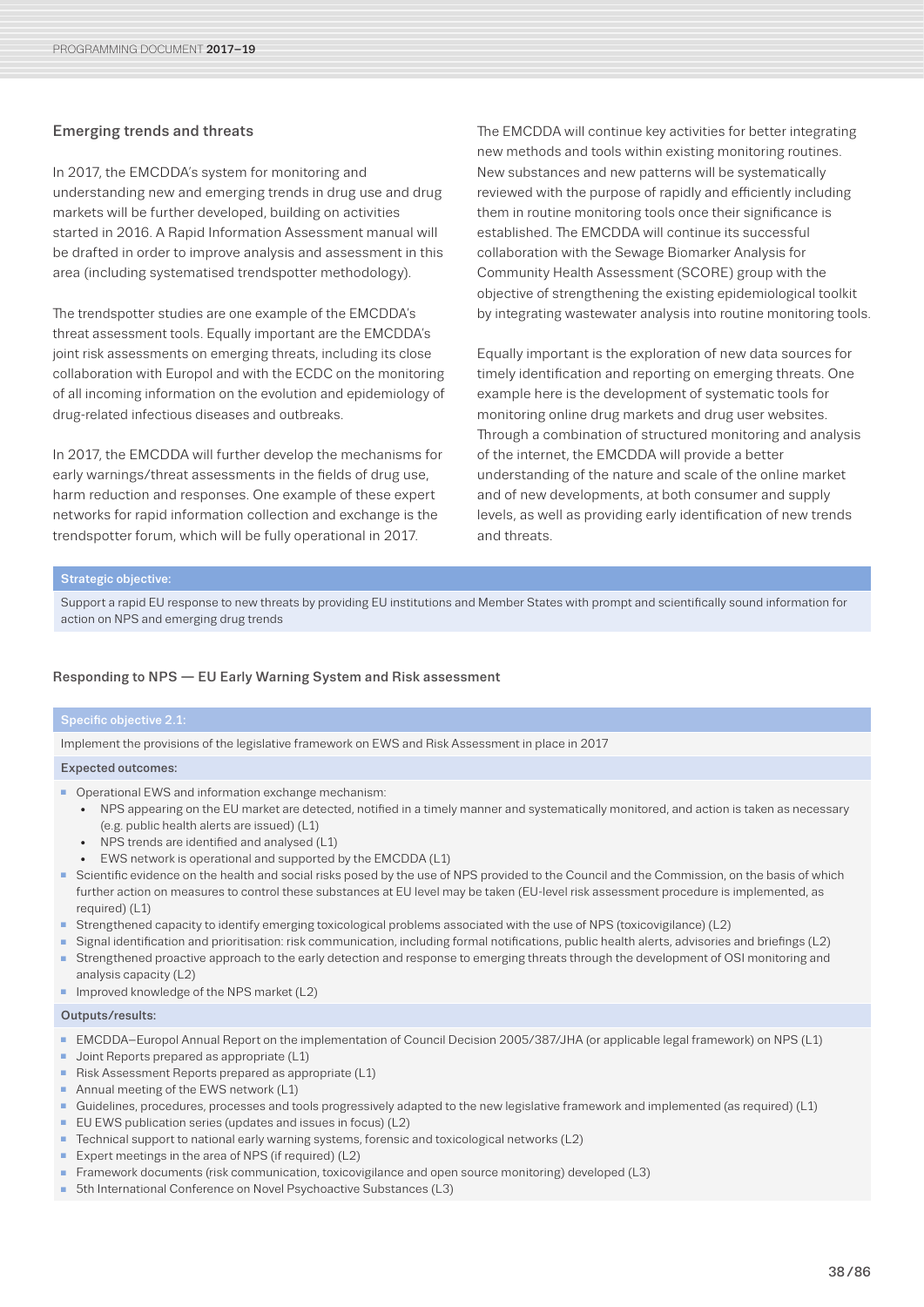| <b>KPIs</b>                                                                                                                                                                                                                                                                           | Targets 2017                                                                                                                       |
|---------------------------------------------------------------------------------------------------------------------------------------------------------------------------------------------------------------------------------------------------------------------------------------|------------------------------------------------------------------------------------------------------------------------------------|
| KPI 2.1.1. Timely and high-quality implementation of the EWS and risk<br>assessment mechanism on NPS, in line with the deadlines and quality<br>criteria defined by Council Decision 2005/387/JHA (or applicable legal<br>framework) and the applicable Standard Operating Procedures | a) Formal notifications on NPS and public health-related warnings<br>issued to the EWS network                                     |
|                                                                                                                                                                                                                                                                                       | b) Annual implementation reports submitted to the EP, the Council and<br>the EC, and published                                     |
|                                                                                                                                                                                                                                                                                       | c) Formal reports (EMCDDA-Europol Joint Reports on NPS, and Risk<br>Assessment Reports) submitted to stakeholders (as appropriate) |
| KPI 2.1.2. Contribution of the EMCDDA to policy decisions with impact<br>on the public health of EU citizens                                                                                                                                                                          | Decisions concerning the control of NPS made by the Council of the EU<br>in 2017 informed by the evidence provided by the EMCDDA   |
|                                                                                                                                                                                                                                                                                       |                                                                                                                                    |

Implement the provisions of Article 28c of the EU PhV legislation

### Expected outcomes:

Effective information exchange with EMA and the EU PhV system (L1) including timely identification and transmission of signals of public health relevance in response to NPS which are medicines (L1)

### Outputs/results:

| Formal notifications and public health-related risk communications (L1)                                    |                                                                                                                  |
|------------------------------------------------------------------------------------------------------------|------------------------------------------------------------------------------------------------------------------|
| KPI                                                                                                        | Target 2017                                                                                                      |
| KPI 2.2.1. Timely and quality implementation of the provisions of Article<br>28c of the EU PhV legislation | Timely issue of formal notifications and public health-related risk<br>communications on NPS which are medicines |

Support the use of EU data and analysis on NPS in activities at international level (in line with reporting obligations and existing Memoranda of Understanding, MoUs), and support third countries in building national EWS (contingent upon resources)

# Expected outcomes:

- Synergies at international level and reduced reporting burden on the EU Member States (L3)
- Enhanced capacity of third countries (mainly CC and PCC) to design and operate an EWS at national level and to meet EU standards and requirements when applicable (L3)

# Outputs/results:

- Data exchange with international bodies (e.g. UNODC, WHO Geneva) to support prioritisation, scheduling discussions and information exchange activities (L2)
- Technical support for third countries (L3)

| KPI                                                                                     | Targets 2017                                                                                                                                                    |
|-----------------------------------------------------------------------------------------|-----------------------------------------------------------------------------------------------------------------------------------------------------------------|
| 2.3.1. Timely and quality contribution to the WHO and UNODC expert<br>meetings and fora | a) WHO Geneva: data on serious adverse events and seizures made<br>available to the WHO's Expert Committee on Drug Dependence annual<br>risk assessment meeting |
|                                                                                         | b) UNODC Global Synthetics Monitoring: Analyses, Reporting and<br>Trends Programme:<br>List of newly notified NPS transmitted twice a year                      |

• Aggregated data on NPS seizures transmitted once a year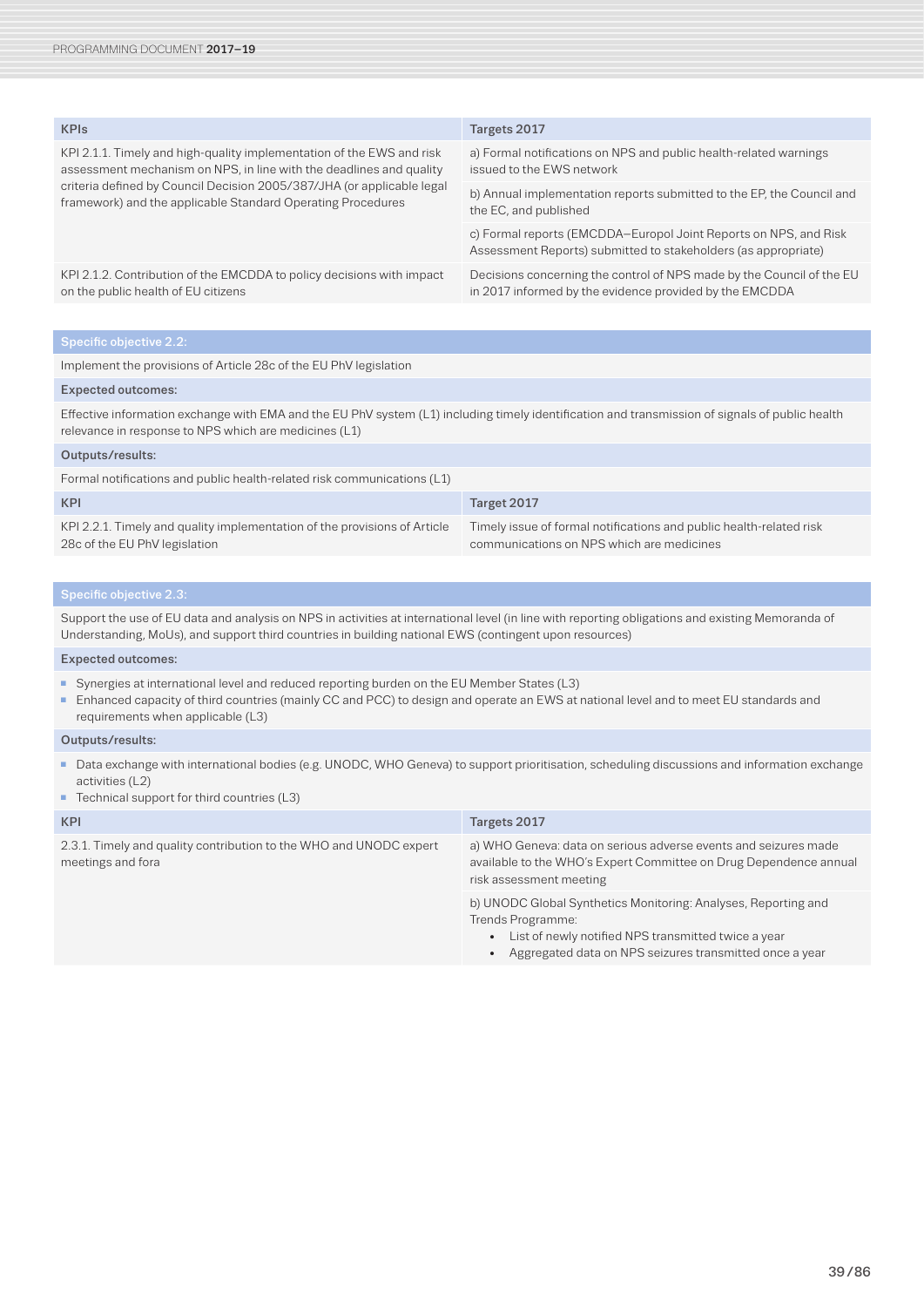# Emerging trends and threats

Timely identification of emerging threats through the use of rapid information assessment methods and systems

### Expected outcomes:

Emerging trends and threats captured and reported in a timely matter:

- Rapid and in-depth assessment of new threats as required (trendspotter study) (L2)
- Targeted and joint risk assessments on emerging threats (as required; e.g. with ECDC, Europol) (L2)
- Improved rapid information collection and exchange in the field of drug use, harm and responses implemented (L3)

### Outputs/results:

- Trendspotter forum, including online key informants, up and running (L3)
- Trendspotter studies prepared as required (L2)
- Rapid information assessment manual prepared (systematised trendspotter methodology) (L2)
- Joint risk assessments on emerging threats prepared as required (L2)
- Expert network platform for rapid information collection and exchange in place (L3)

### KPI Target 2017 KPI 2.4.1. Timely identification and reporting of emerging trends and threats Rapid assessment and communication of new threats (when triggered)

### Specific objective 2.5:

Develop and further systematise new methods and tools for timely and sensitive identification and reporting of new threats

### Expected outcomes:

- Findings from wastewater analysis incorporated into EMCDDA reporting in collaboration with the SCORE group (L2)
- New patterns of use and new analytical methods better incorporated into routine data collection methods and tools (L2)
- Report from the pilot project 'European Web Survey on Drugs: patterns of use' (L2)
- Development of OSI monitoring and analysis systems for monitoring online markets and drug user forums (L3)
- New online information collection methods for identification and monitoring of new trends and developments explored (L3)

### Outputs/results:

- Findings from the 2016 wastewater monitoring campaign published (if available) (L2)
- Pilot exercise for the integration of data from wastewater and hospital emergencies in local and city-level monitoring (L3)
- Expert meeting(s) on new monitoring methods (need and resource dependent) (L3)

# KPI Target 2017 KPI 2.5.1. Availability of new methods and tools for rapid monitoring Roadmap for improving sensitivity of reporting tools for new threats and developments implemented

### Resources necessary for the implementation of the activities in this area

| Budget (EUR) | Human resources (FTE) |
|--------------|-----------------------|
| 1340468.69   |                       |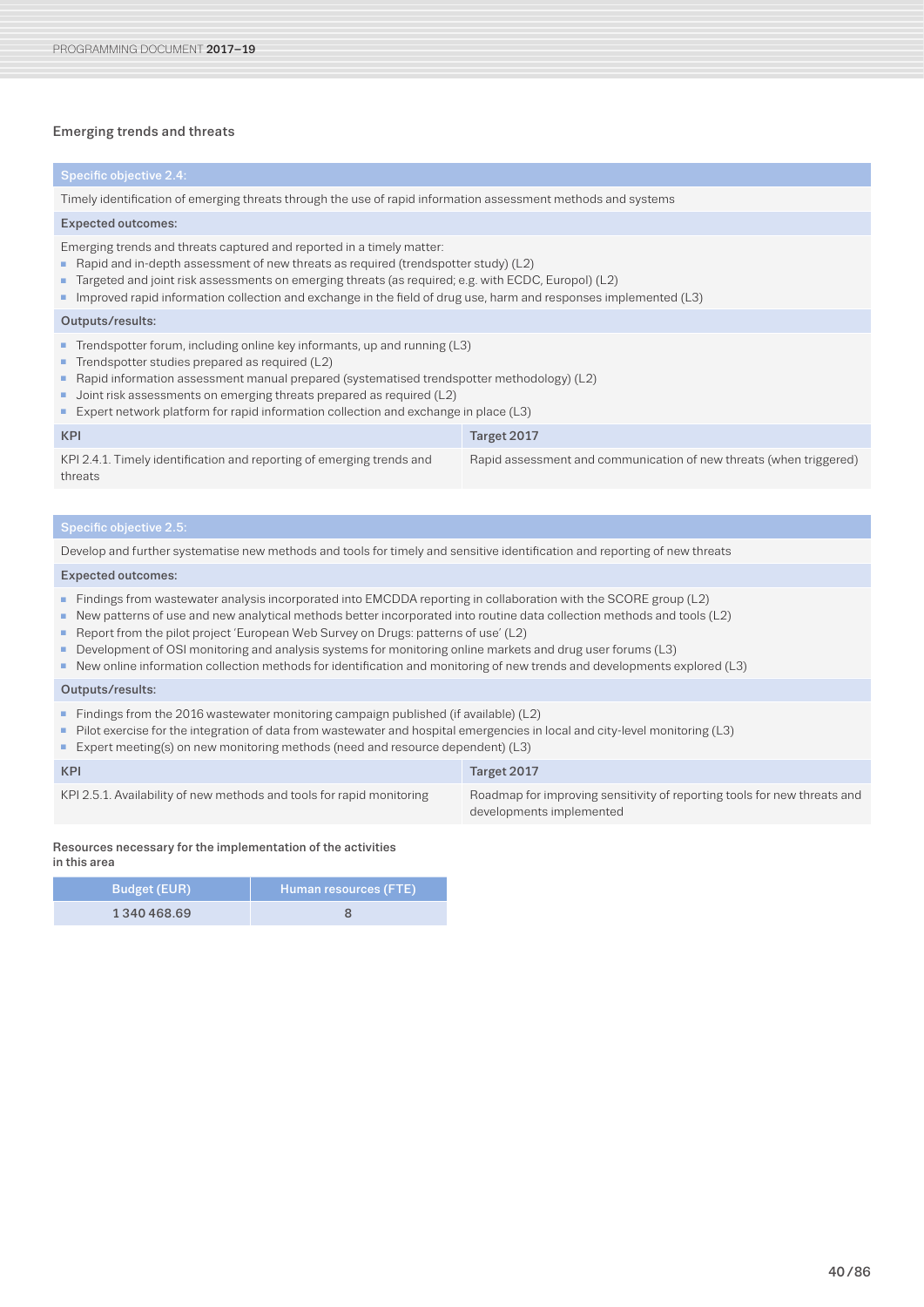# **<sup>|</sup>** 2.3 Key area 3: Situation, responses and trend analysis

Ongoing monitoring and analytical work will be carried out throughout the year and this will feed into the key outputs produced by the agency in 2017 (presented under KA 1).

The EMCDDA has a distinctive, holistic and multidisciplinary approach to monitoring the drugs phenomenon. This includes the monitoring of drug demand (use in its different patterns) and of the harms associated with aspects of use, supply and availability, and also the monitoring of the measures taken to decrease demand and associated harms, as well as to reduce drug supply.

A comprehensive triennial review of the implementation of the EMCDDA epidemiological indicators (KIs) in the 30 reporting countries was conducted in 2015. The overall level of implementation was relatively high, although specific problems with data availability exist in some countries. In some areas, problems still exist with respect to comparability, which can limit the data's utility and result in considerable uncertainty, particularly when constructing numeric estimates at the European level. The timeliness of data remains a general problem, and one that is becoming more significant within the context of an increasingly dynamic situation.

These issues were discussed in 2016 with the networks of nominated national experts and focal points. Continuous support will be provided for all KIs in order to extend the data collection template to emerging areas (for GPS); increase the number of countries submitting individual estimates and improve comparability across countries, including the estimation of cannabis PDU; better integrate TDI data within an overall concept of treatment systems and capacity within Member States in order to address coverage issues still existing in some countries; support, where possible, the efforts of the national experts and focal points to address systematic under-reporting in some countries (DRD); and improve the availability and quality of estimates on prevalence of, incidence of and burden of disease resulting from HIV, hepatitis B virus and hepatitis C virus infection among problem drug users at national level (DRID).

As before, the knowledge base provided by the KIs will be supported by the EMCDDA's Reitox NFPs and other networks of experts that contribute their national expertise to the European drug information and analysis system of the agency. Interaction with these networks is ongoing, through regular collaboration, including annual expert meetings organised by the agency at its premises in Lisbon. Defined quality criteria will be observed (see CCA B) to ensure that maximum value is obtained from these meetings. Rapid communication outputs will be produced to disseminate results. Furthermore, based on the successful approach initiated in recent years, the

agency will continue to explore ways to organise the annual expert meetings in conjunction with other major drug events (e.g. DRID expert meeting close to the 'Hepatitis 2017' conference, see below; to be confirmed). This will facilitate exchange of expertise while increasing efficiency.

In 2017, the EMCDDA will have the opportunity to join efforts with traditional EU and international partners to organise two major events for the area:

- 'Drug-related infectious diseases Hepatitis 2017' joint event with ECDC. The event will bring together for the first time international experts from the EMCDDA DRID expert network and the ECDC hepatitis network.
- 'EMCDDA/WHO Health in Prisons Programme (HIPP)' conference. The conference will be held at the EMCDDA and will focus on drug addiction, with EMCDDA contributions addressing the data collection package and the joint ECDC–EMCDDA prison guidance.

Smaller technical meetings on established or developmental topics will take place (based on needs and resources).

Following the publication of the ESPAD study report in 2016, the EMCDDA will work closely with ESPAD principal investigators to exploit the current survey results and to coordinate the activities necessary in 2017 for the next round of ESPAD planned for 2019. The EMCDDA will continue to support the development of ESPAD's web presence. Activities envisaged in 2017 will include an initial review of the survey instruments and the establishment of a protocol for the new round of the study.

In the area of responses, further steps will be made towards improving our understanding of the coverage of treatment services across the EU. As part of the treatment data collection strategy, this will include an analysis of primary care (general practitioner) facilities and specialised treatment agencies, and implementation of the EFSQ, whose findings will be presented in a report.

In the prison area, the results of the pilot survey completed in 2016 will be disseminated and the use of the tool will be promoted among further countries. The second part of the data collection package, namely an adaptation of the EFSQ for prison health services, will be developed. Work on the joint prison guidance with ECDC will continue in 2017, including at a meeting of the expert panel to be hosted by the EMCDDA.

Depending on the most effective way of reaching our audiences, all these findings will be either integrated in the first EDRR (see KA 1) or presented as stand-alone outputs (online or printed).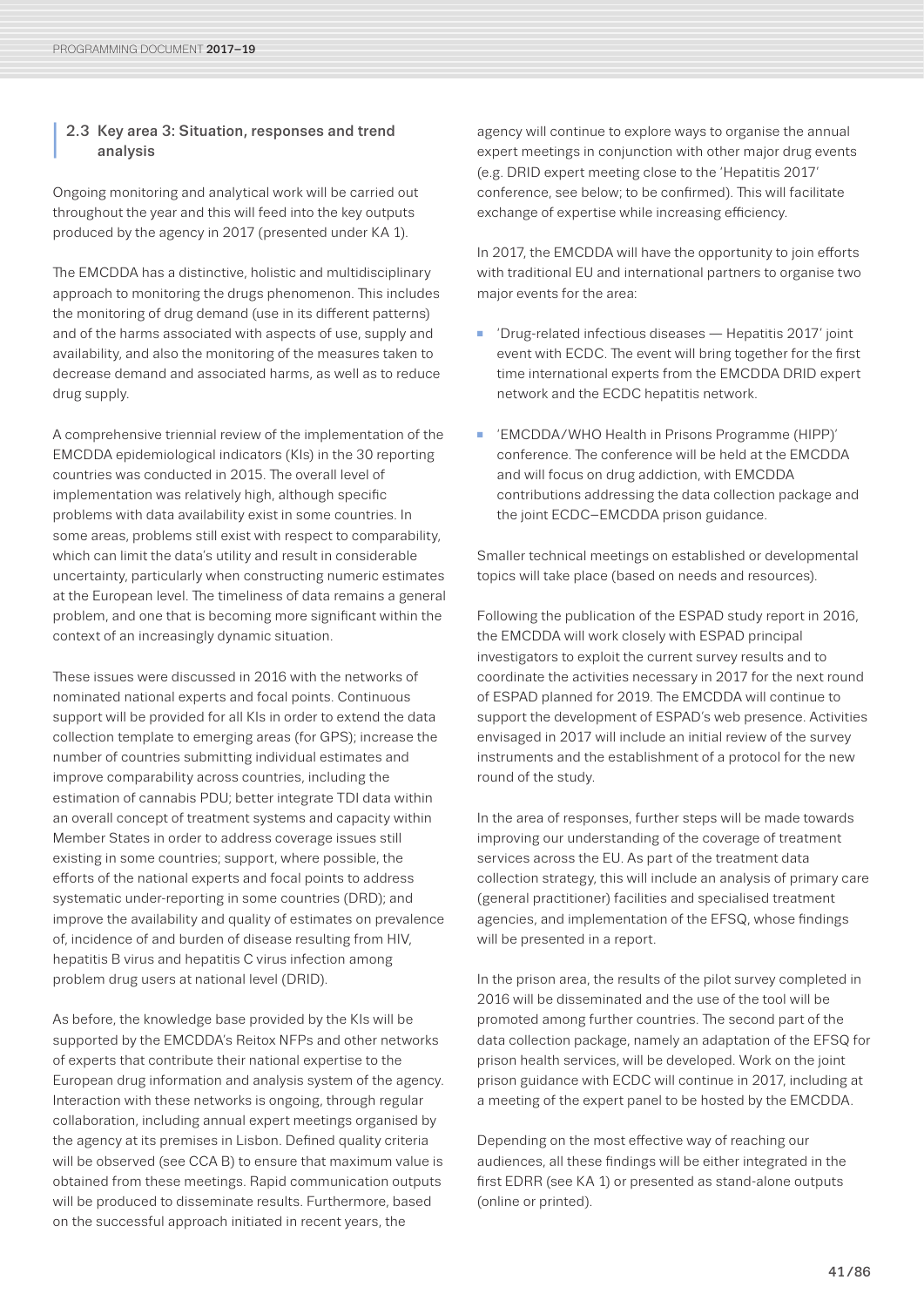The internet provides a convenient means for obtaining services. A mapping of e-health and m-health (mobile health) applications for social and health responses to drugs will be carried out, and a methodological framework for monitoring internet-based interventions will be developed in 2017, allowing collection of more systematic information on this rapidly developing area.

Another rapidly expanding area which requires the development of a systematic monitoring approach is NPS. Effort was invested in 2016 to improve monitoring; in 2017, a review and fine-tuning of the data collected will be carried out.

In the area of drug supply, full implementation of the reporting instruments on drug seizures and drug law offences is planned. A review of the data on drug purity, potency and tablet content as well as on drug prices, which were collected through the pilot exercises implemented in 2016, will be carried out, which will allow these instruments to be finetuned for full implementation in 2017.

The developmental work on the reporting instruments for drug availability will be finalised, and the draft instrument will be subject to consultation with and endorsement by the Reference Group and subsequent adoption by the Reitox focal points. The data collection on drug production facilities (synthetic drug production sites, cannabis cultivation and cocaine secondary extraction labs) will be reviewed and any process improvements will be implemented in consultation with Europol. The results of the conceptualisation exercise in the area of drug-related crime will also lead to actions in this area in 2017.

To support the EC and Europol, the EMCDDA will further enhance the joint analysis of existing data on drug precursors and will continue to include data on precursor seizures and stopped shipments in the agency's main publications such as the EDR. The EMCDDA will propose the establishment of a trilateral annual technical meeting to discuss the collection and exchange of data and to improve analysis and monitoring practices. Depending on the results of the 2016 pilot project on market size estimation, a proposal for a targeted web-

based survey might be presented to the NFPs with the objective of broadening participation in the methodology within the following five years.

The recommendations arising from the review of the EMCDDA European Reference Group on drug supply indicators, completed in 2016, will be implemented and the annual meeting of the group convened.

Ongoing monitoring of drug laws will be carried out in 2017 with a focus on emerging issues (e.g. cannabis, NPS, etc.).

The European Legal Database on Drugs (ELDD) will be maintained and the annual meeting of the Legal Correspondents will be organised, as a way of further improving the sharing of knowledge and expertise among Member States.

In the area of monitoring the misuse of medicines in the context of polydrug use, progress will be achieved in cooperation with our Reitox partners, in line with the outcome of the discussions held among the Member States within the framework of the HDG and where necessary in consultation with EMA. Any follow-up work suggested in the review of benzodiazepines prepared in 2016 will be initiated. Furthermore, work will focus on a study examining the emerging concerns related to misuse of the prescribed opioid tramadol within the context of polydrug use. This will result in a technical report (for publication in 2018) and an expert meeting organised to discuss the findings of the study and methodological aspects related to monitoring and analysis of misuse of medicines. The collaboration between the EMCDDA and EMA may result in a joint publication on tramadol (depending on the agreement between the two agencies), and will inform future EMCDDA work in the area of misuse of medicines.

Monitoring emergency rooms data will also be developed. This will mainly involve the consolidation and enlargement of the sentinel network Euro-DEN; making best use of the data provided by the Workbooks; and carrying out cross-indicator analyses with DRD.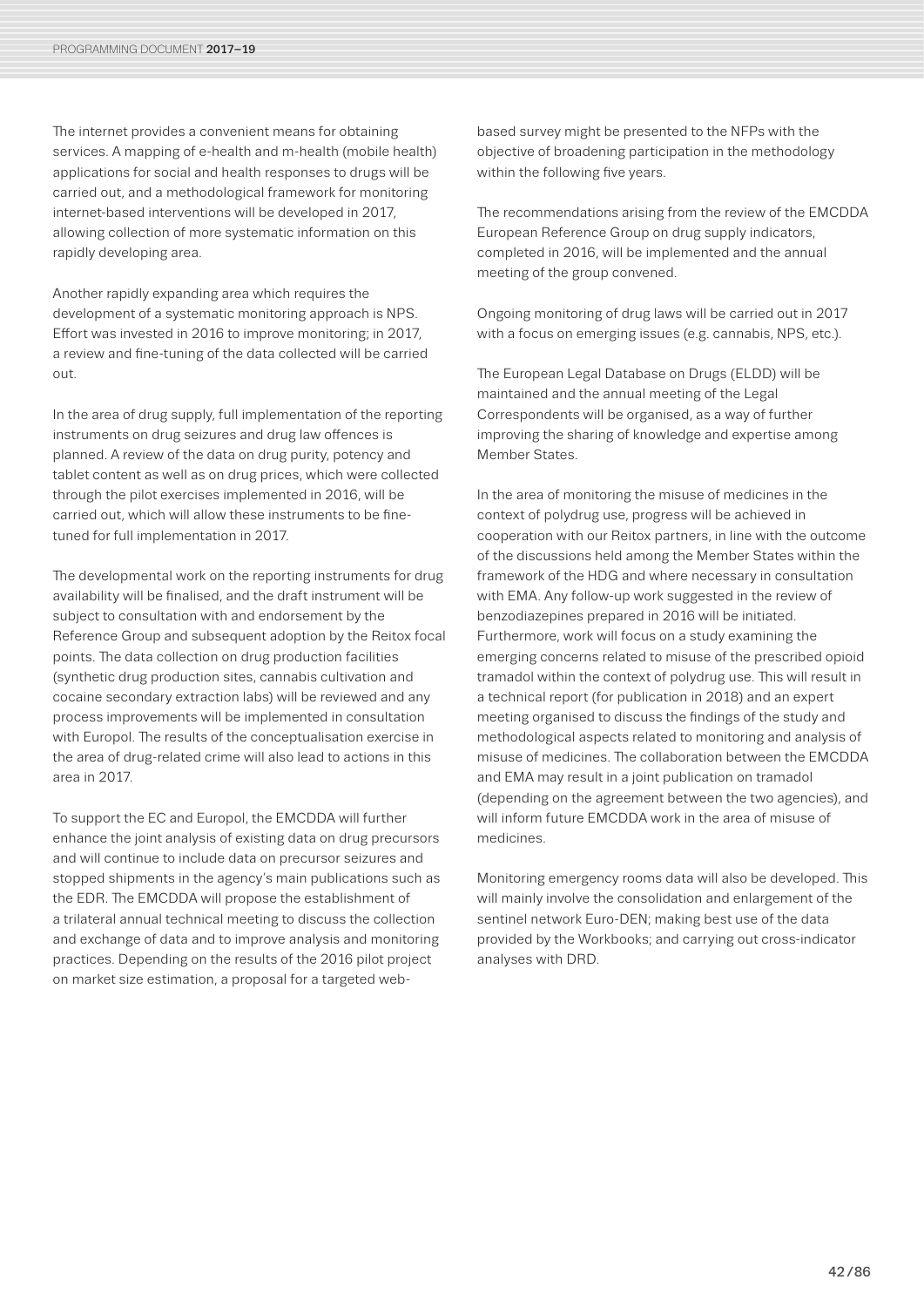# Strategic objective:

Provide a holistic picture of the drugs phenomenon, through an integrated and coherent core monitoring system

### Specific objective 3.1:

Perform state-of-the-art monitoring necessary for European-level assessment of the drugs situation (core trends and developments in use, consequences and responses)

### Expected outcomes:

- Data interrogation, taking into account relevant research and source material, to conduct situational and strategic analysis necessary for European-level assessment of the drugs situation (core trends and developments in use, consequences and responses) (L1)
- Improved understanding of country-level data (contextual factors, methodological issues, configuration of responses) (L2)
- Implementation of monitoring tools optimised (L2)
- Maximised value obtained from expert meetings, through greater focus on surveillance, cross-indicator analysis and rationalisation of methodological and tool development activities (L2)
- Knowledge exchange and improved data quality through the maintenance of expert networks (L2)
- Sustainability of the ESPAD study ensured; better understanding of and availability of data on long-term drug trends among European school students (L2)
- Improvements to quality, granularity and comparability of drug supply data (L2)
- Increasingly relevant description of drug laws and national and international policies, including information on evaluations and impact (L2)
- Data from third countries better integrated into the EMCDDA's analyses (L3)

## Outputs/results:

- Quality monitoring and analytical work to inform key outputs (see KA 1) (L1)
- Results of Workbooks data collection and projects completed in 2016 disseminated (L2)
- Multi-indicator analysis to allow cross-checking of findings and more sensitive detection of trends (L2)
- Consolidated European Model Questionnaire (EMQ), including new modules, where required (L2)
- Incremental progress in implementing the reporting instruments on drug supply and supply reduction (L2):
	- Drug seizures and drug law offences fully implemented
	- Drug purity, potency and tablet content, and drug prices reporting instruments reviewed and fine-tuned
	- Drug production facilities dismantled (contingent upon the data provided by Europol) synthetic drugs sites, cocaine secondary extraction labs and cannabis cultivation sites: analysis of the data collected by Europol through European Reporting on Illicit Synthetic Substances Production Sites and European Reporting Instrument for Cocaine Extraction Sites (contingent upon the data provided by Europol), pilot implementation of cannabis monitoring tool
- Results of the EMCDDA Reference Group on drug supply review implemented (L2)
- ESPAD website maintained, analysis of existing data undertaken, coordination activities (including meeting), list of preparatory activities necessary to support new data collection round developed and agreed (L2)
- Report on mapping of existing studies on Nightlife Settings. (L3)Expert meetings on established and developmental topics (resource dependent) (L3)
- Joint events and/or outputs with EU and international partners (e.g. ECDC, WHO) (resource dependent) (L3)
- EFSQ module for prison available for the Member States and IPA partner countries (L3)
- Analysis of coverage provided by national drug treatment systems, with a focus on primary care and specialised treatment agencies (L3)
- TDI Prevalence module in treatment coverage further developed and integrated (L3)

| <b>KPIs</b>                                                             | Targets 2017                                                                                                                                                                              |
|-------------------------------------------------------------------------|-------------------------------------------------------------------------------------------------------------------------------------------------------------------------------------------|
| KPI 3.1.1. Relevance and consistency of reporting tools and instruments | Efficient follow-up of the review of the key epidemiological indicators<br>(KIs) with the EMCDDA reporting countries (28 Member States, Norway<br>and Turkey)                             |
| KPI 3.1.2. Level of progress in the implementation of supply indicators | Indicators on drug seizures and drug law offences fully implemented;<br>indicators on drug purity, potency and tablet content, and drug prices<br>ready for full implementation from 2018 |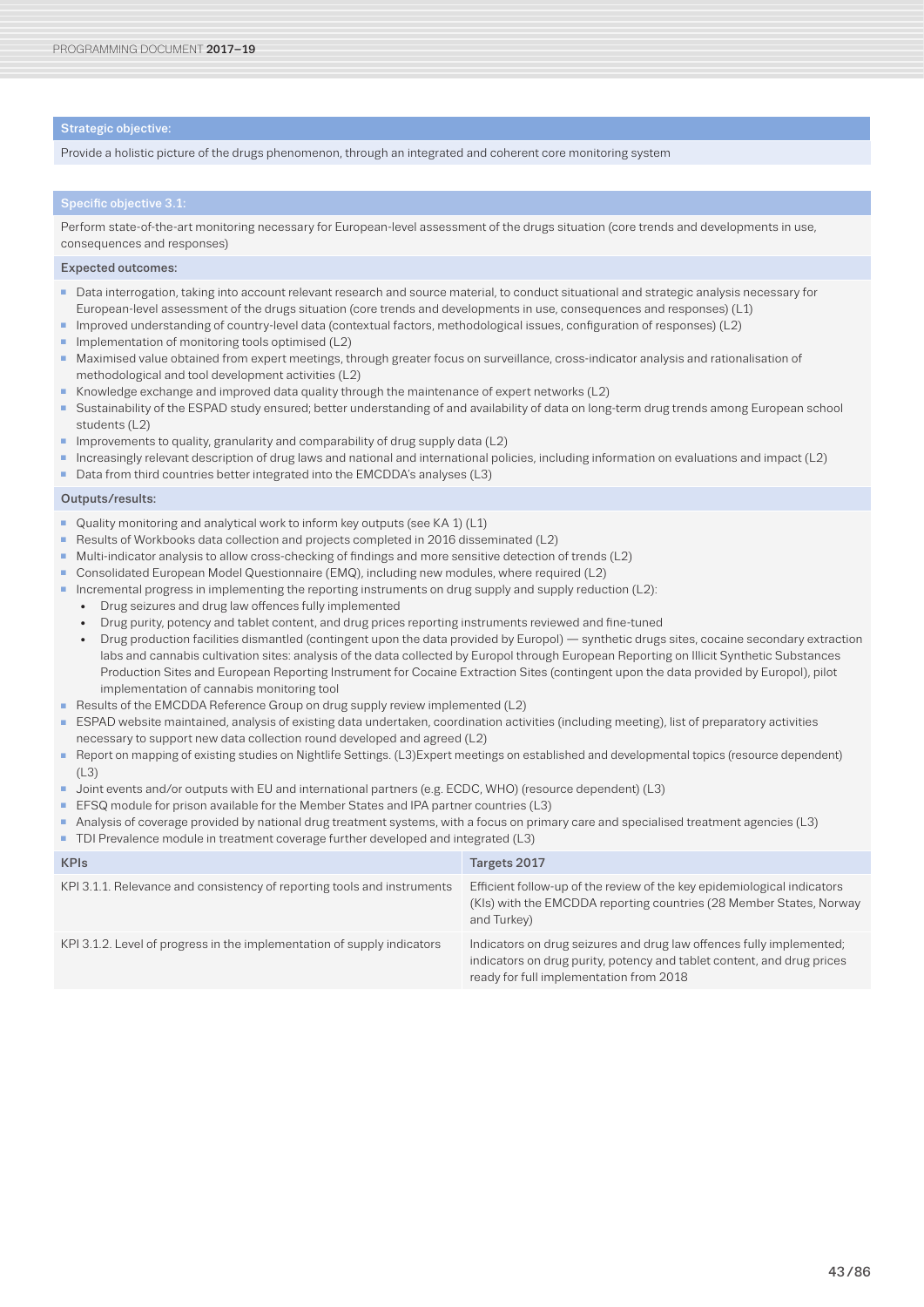Develop new tools and processes for drug demand and supply: situation and responses/interventions to ensure that monitoring capacity remains fit for purpose (developmental areas)

# Expected outcomes:

■ Improved reporting in the areas of:

• Health-related responses to NPS (L2)

- Internet market (L2)
- Crime and supply reduction (L3)
- Polydrug use (including misuse of medicines, alcohol) (L3)

## Outputs/results:

- Methodological framework for monitoring internet-based interventions implemented (L2)
- Methodological framework for monitoring responses to NPS implemented (L2)
- Expert meetings on developmental topics (resource dependent) (L3)
- Conceptual framework for monitoring implementation of minimum quality standards (L3)
- Concepts on drug crime and supply reduction areas explored for potential routine monitoring (conditional upon resources) (L3)
- Proposal for a targeted web-based survey presented to the NFPs (contingent on outcome of 2016 pilot exercise) (L3)
- Framework for monitoring misuse of medicines in the context of polydrug use implemented (contingent on the outcome of the discussions within the HDG) (L3)

# KPI Target 2017

KPI 3.2.1. Availability of new methods and tools to monitor drug areas where information is currently insufficient (e.g. health-related responses to NPS, internet)

New frameworks for drug monitoring implemented as required in the areas of responses to NPS, internet-based interventions and misuse of medicines (in the context of polydrug use)

Resources necessary for the implementation of the activities in this area

| Budget (EUR) | Human resources (FTE) |
|--------------|-----------------------|
| 2626675.89   | 16.9                  |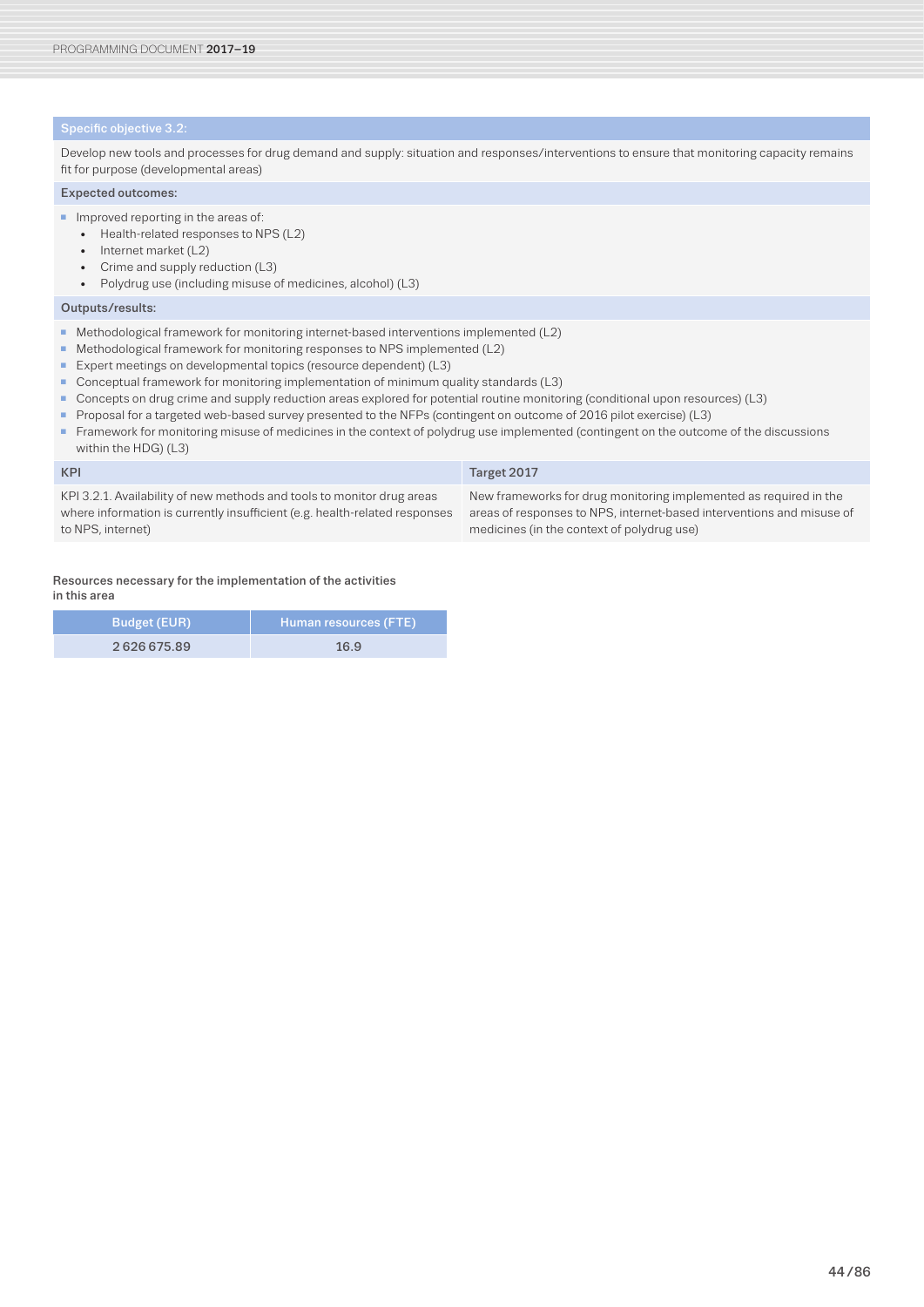# **<sup>|</sup>** 2.4 Cross-cutting area A: Information collection and management

# The annual information collection exercise

A major component of the EMCDDA's reporting system is the national reporting package developed and implemented in close collaboration with the NFPs. This reporting package incorporates data delivered through a set of standard instruments (the Standard Tables and the Structured Questionnaires) reported via Fonte, the main online data collection system of the agency, and a structured commentary on the drugs situation (the Workbooks), reported via the Reitox Extranet.

In 2017, Fonte will continue to act as the principal data collection instrument and data repository for the EMCDDA, but efforts will be made to improve data collection and management. A map of the underlying structure and processes will start to be developed, with a view to preparing the ground for the later replacement of Fonte and a new data collection, storage and extraction system.

The reporting package was thoroughly revised to strengthen its overall coherence and efficiency; the Workbooks were introduced and piloted as a key reporting tool in 2015 and they were reviewed in 2016. In 2017, a review of the Workbook questions will be initiated, and the Workbooks and the structured questionnaires coordinated. This may extend into 2018, and an assessment of the Workbook review process will be implemented. The work on establishing the nature and form of a web-based output which commenced in 2016 will be continued.

Another key task in this area will be to further develop and maintain a fully operational EMCDDA EDND, which is the main working tool of the EU EWS (see KA 2). The technological redevelopment of the EDND is being undertaken in different phases in order to include advanced technical functionalities

and to allow secure electronic submission of information by relevant expert users at national level. By the end of 2017, it is expected that both the event-based data which are routinely collected by the EMCDDA from the EWS network, the bi-annual progress reports and the final reports, and the Joint Report questionnaires will be submitted to the EMCDDA and validated by the agency through the secure electronic system. This system will allow implementation of an audit trail for the data along the entire submission chain; it will therefore minimise the risks of errors and will lead to significant improvements in the quality of data. At the same time, automatic data manipulation will support rationalisation of work procedures and processes. with an obvious decrease of the burden both at the level of the national data providers and at the level of the EMCDDA.

Ultimately, the more efficient and quality-assured data collection and management processes will result in better identification and prioritisation of the signals with a public health impact, more rapid and reliable information transmitted to decision-makers, and ultimately better health for EU citizens.

# Management of the Reitox network of national focal points

The activities in 2017 will follow the main priorities for the EMCDDA in its work with the Reitox network which were set up in the three-year work programme, namely to (a) support the NFPs in the implementation of the new reporting package; (b) strengthen the institutional capacity of the NFPs, to enhance their performance; and (c) enhance knowledge exchange among the Reitox community and between Reitox and other partners, with a view to further developing synergies and improving overall communication. An important outcome in 2017 will be the adoption of a new Reitox Development Framework, defining the main priorities for the network and guiding its future work. This will be developed by the EMCDDA jointly with the NFPs in line with the EMCDDA Strategy 2025.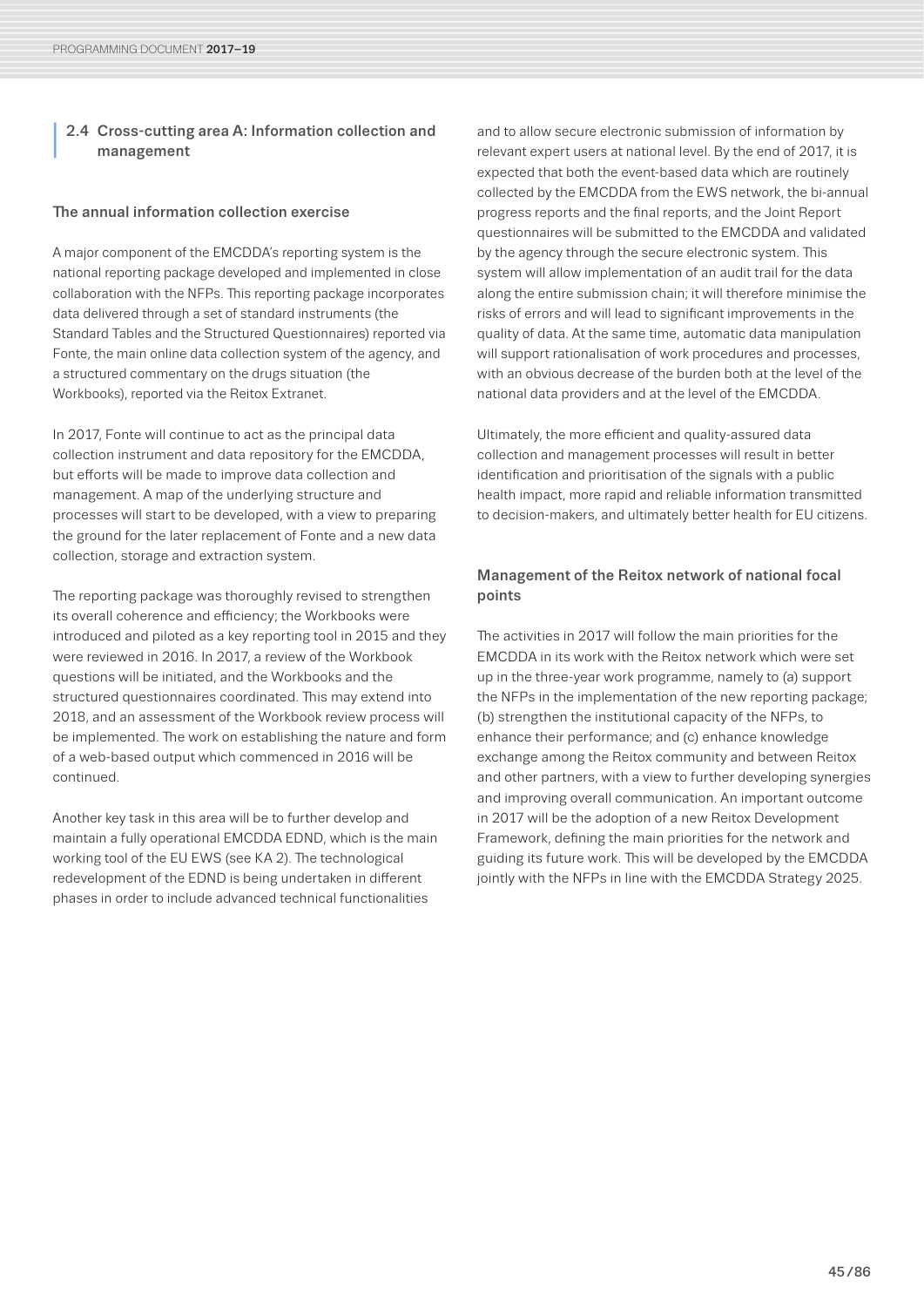# Strategic objective:

Maintain the EMCDDA data collection and reporting system and ensure its validity, consistency, reliability and timeliness, including through the efficient management of, and support to, the Reitox network of NFPs

# The annual information collection exercise

### Specific objective A.1:

Maintain and develop the computing tools to support the collection of data and information

### Expected outcomes:

Systems for data collection operational (L1)

### Outputs/results:

Fonte reporting system and Data warehouse maintained and further developed, including work on cleaning of the data and new tools for constructing templates (L1)

| <b>KPI</b>                                       | Targets 2017                                                                                  |
|--------------------------------------------------|-----------------------------------------------------------------------------------------------|
| KPI A.1.1. Efficiency of the data flow processes | a) Collection of data provided by the NFPs into Fonte completed using<br>current templates    |
|                                                  | b) Transfer of data from Fonte to the Data warehouse completed                                |
|                                                  | c) Extraction of data to populate the Statistical Bulletin on the EMCDDA<br>web page complete |

Maintain and develop the collection of data and information

### Expected outcomes:

- National reporting package consolidated and operational (L1)
- Effective management of data received from the NFPs and support for its incorporation into the outputs of the EMCDDA (L1)

### Outputs/results:

- Processing of the data into outputs (tables, graphs and infographics) to support EMCDDA publications and populate the main repository of monitoring data, the Statistical Bulletin (L1)
- Workbook data collection evaluated and adapted for next submission (L1)
- Web-based output from the Workbook input, including the Country Drug Reports (L2)
- Structured Questionnaires and Standard Tables reviewed and updated in line with the information demands of the agency (L2)
- Progressive review of Workbook questions initiated(L2)
- Assessment of the Workbook review process (L2)
- Analysis of the data collection needs of the agency in the medium term (L2)

| KPI                                                              | Targets 2017                                                                                                                  |
|------------------------------------------------------------------|-------------------------------------------------------------------------------------------------------------------------------|
| KPI A.2.1. Effective revision of the data collection instruments | a) Consultations between EMCDDA and NFPs on the revision of the<br>data collection instruments concluded                      |
|                                                                  | b) Agreed changes implemented within the Fonte templates by April<br>2017, and within the Workbook templates by December 2017 |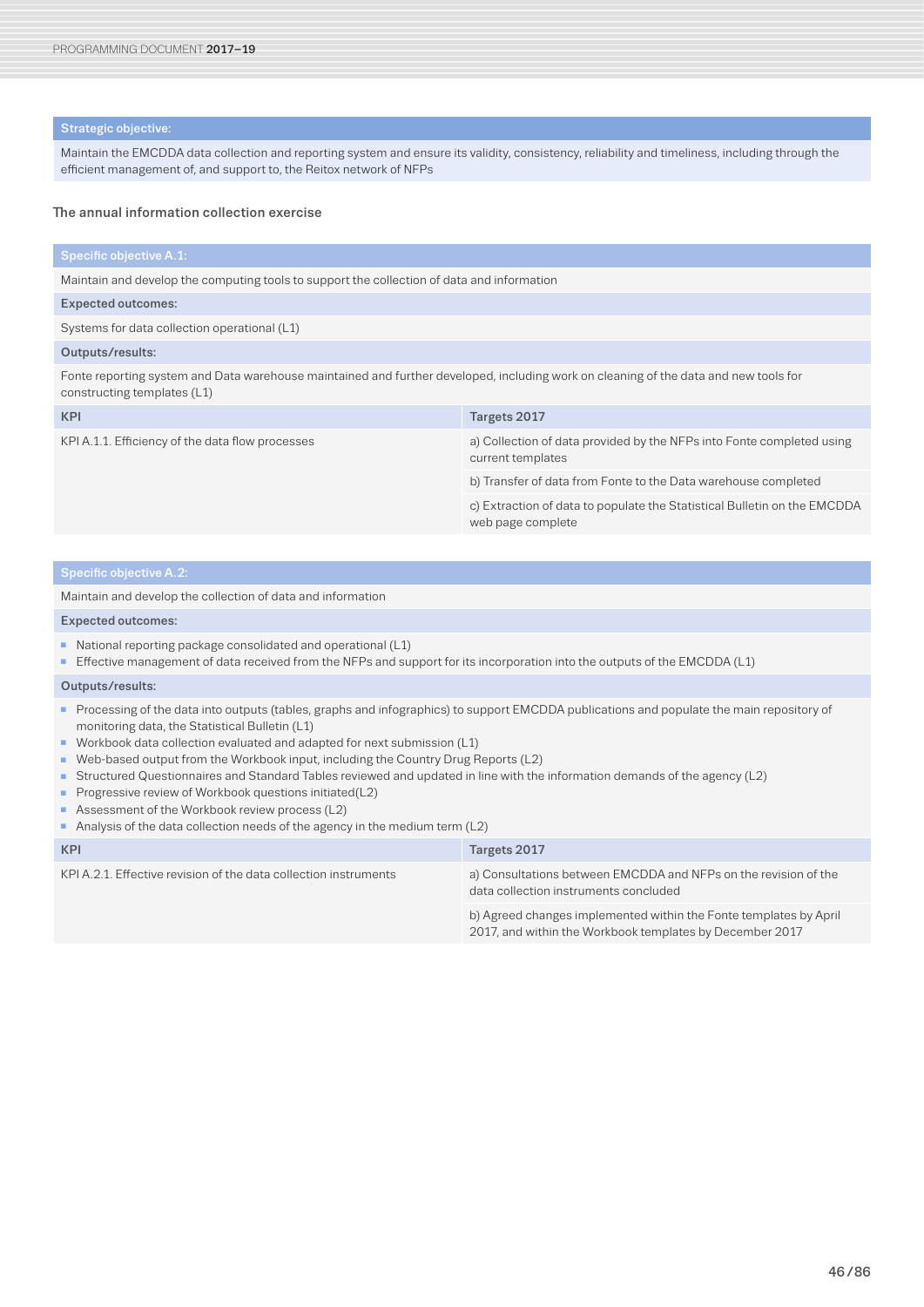Further develop and operationalise the EDND as the core monitoring tool of the EWS

### Expected outcomes:

- Strengthened capacity to identify and prioritise signals of harm of public health relevance to EU citizens (L1)
- Improved quality, integrity and management of the data (L1)
- Functionality aligned to the requirements of the new legislative framework on NPS (L1)

# Outputs/results:

- EDND maintained and regularly updated (L1)
- EWS progress and final reports (L2)

| <b>KPI</b>                                                                                          | Targets 2017                                                                                                                                                                                                              |
|-----------------------------------------------------------------------------------------------------|---------------------------------------------------------------------------------------------------------------------------------------------------------------------------------------------------------------------------|
| KPI A.3.1. Functionality level of the EDND in line with the phased<br>implementation of the project | a) Secure electronic submission and validation of the data through the<br>system piloted, including:<br>Event-based data<br>Biannual and annual national reports<br>$\bullet$<br>Joint Report questionnaires<br>$\bullet$ |
|                                                                                                     | b) Access to core data through the information system of the database<br>given to relevant stakeholders (in line with the applicable policy for<br>access levels)                                                         |

# Management of the Reitox network of national focal points

Support the NFPs in the implementation of the new reporting package and enhance knowledge exchange among the Reitox community and between Reitox and other partners

# Expected outcomes:

- Improved reporting capacity of the Reitox NFPs (L1)
- Reitox NFPs benefiting from knowledge exchange activities coordinated by the EMCDDA (L2)

### Outputs/results:

- Data provided to the EMCDDA's annual reporting exercise (L1)
- Biannual meetings of the HFPs (L1)
- Reitox Network Development Framework (L2)
- NFPs provided with technical assistance (e.g. Reitox Academies, see KA 1), quality feedback (see CCA B) and institutional support (where required) (L2)
- Technical meetings (as appropriate) (L2)

| <b>KPIs</b>                                                                      | Targets 2017                                                                                                                                                                                                                                                         |
|----------------------------------------------------------------------------------|----------------------------------------------------------------------------------------------------------------------------------------------------------------------------------------------------------------------------------------------------------------------|
| KPI A.4.1. Implementation of the national reporting packages in the<br>countries | a) Reminders to ensure the deliveries of the national reporting packages<br>sent to the NFPs by the end of November 2017                                                                                                                                             |
|                                                                                  | b) Annotated summary of the NFPs deliveries prepared for internal use                                                                                                                                                                                                |
| KPI A.4.2. Good quality organisation of the HFP meetings                         | Biannual meetings of the HFPs organised in line with the established<br>quality standards (i.e. all meeting documents made available to the<br>NFPs 2 weeks prior to the meetings, and conclusions disseminated<br>within 4 weeks after the closing of the meetings) |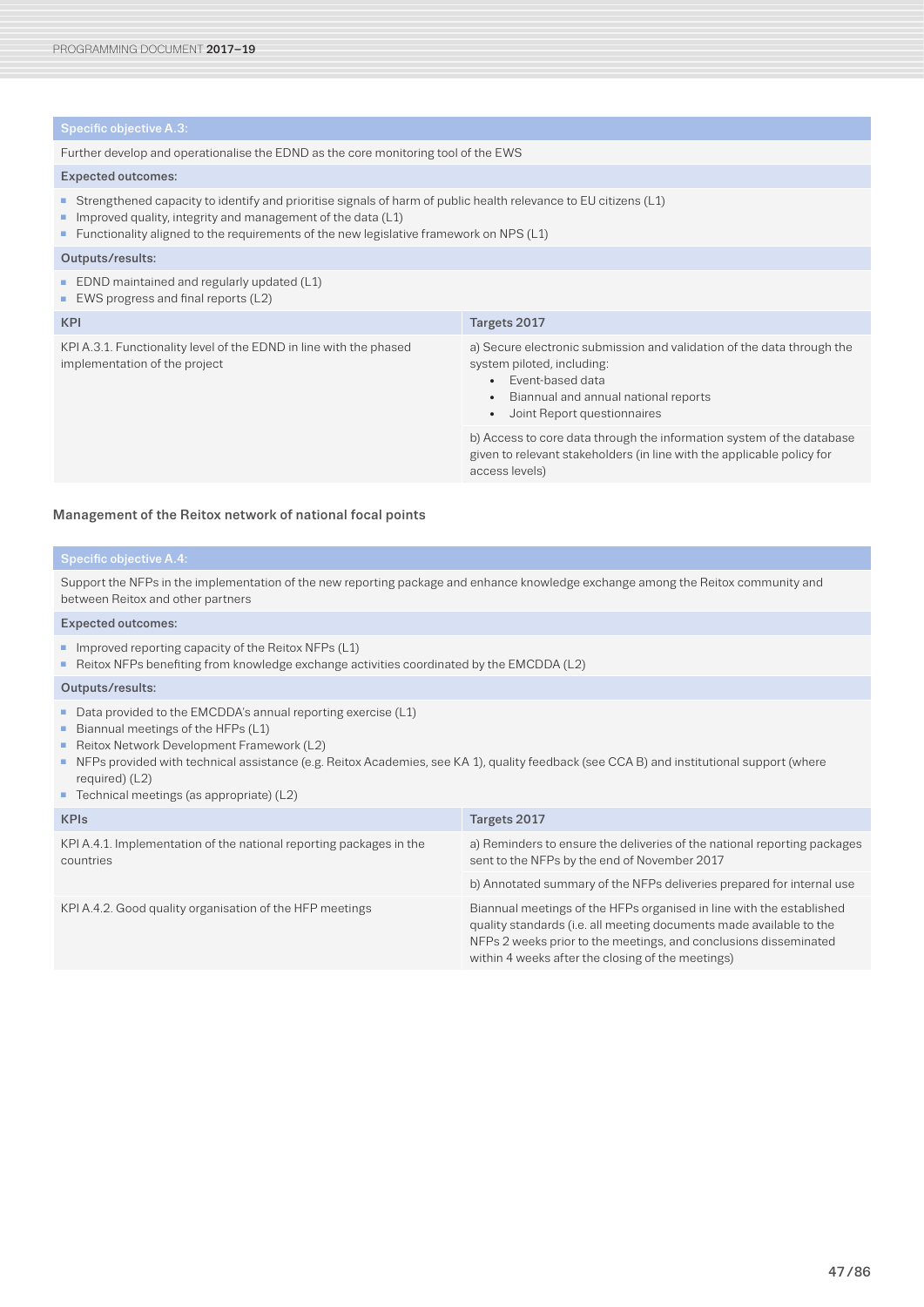Strengthen the operational and budgetary capacity of the NFPs to implement the grant agreements

# Expected outcomes:

- High level of performance in the implementation of the grant agreements (L2)
- On-site grant agreement audits performed as needed and in line with resources (L2)
- EMCDDA support to NFPs' sustainability, via meetings with national stakeholders and other initiatives, on demand and as appropriate (L2)

# Outputs/results:

- 2017 grant deliverables (financial and narrative reports) provided in line with the applicable rules and regulations (L2)
- Grant agreement audit reports (2 or 3 reports, depending on budget availability) prepared further to the audit missions carried out in selected countries, and made available to the European Court of Auditors (upon request) (L2)
- Conclusions of support meetings with national stakeholders available (L2)
- Reitox accreditation tools and processes developed (L3)

| <b>KPIs</b>                                                               | Targets 2017                                                                                                                      |
|---------------------------------------------------------------------------|-----------------------------------------------------------------------------------------------------------------------------------|
| KPI A.5.1. Execution rate (commitments) of the grant agreements<br>budget | 95 % of the available funding is committed for NFP grants                                                                         |
| KPI A.5.2. Timeliness of processing of the payment requests               | 85 % of the balance payment requests, submitted complete and on<br>time, are successfully checked and paid by 30 June of year N+1 |

# Resources necessary for the implementation of the activities in this area

| <b>Budget (EUR)</b> | Human resources (FTE) |
|---------------------|-----------------------|
| 5 145 469.30        | 10                    |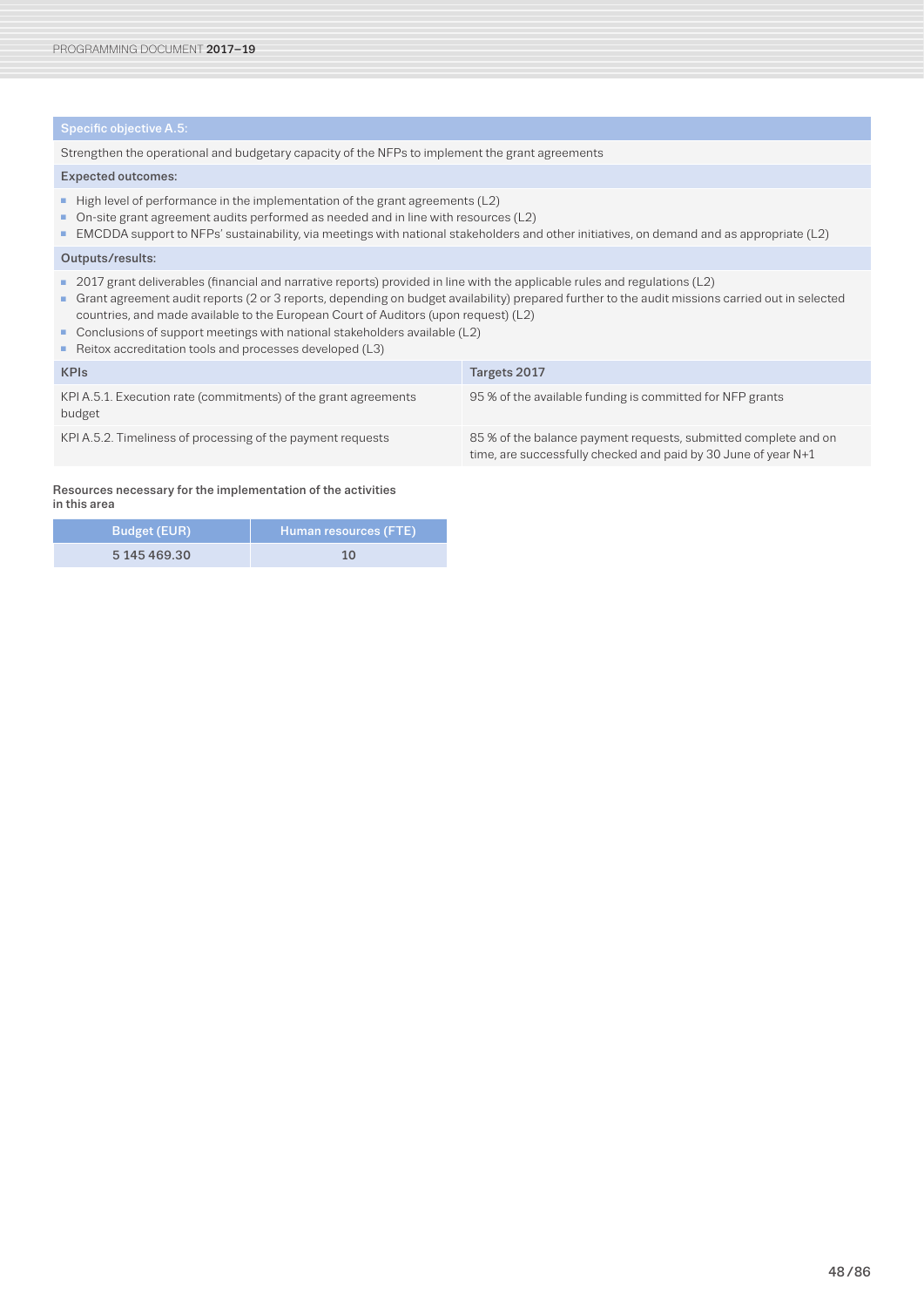# **|** 2.5 Cross-cutting area B: Quality assurance

In 2017, the EMCDDA will continue to follow up on ways to improve the high quality of our analysis and outputs across all key areas of work. Efforts will focus on implementing the feedback from the quality aspects of the reporting system (see also CCA A)

Work on the overall data quality framework and on the indicators for the Internal statistics code of practice will continue. The documentation around data/information flows and processes will be improved and key meetings will continue to be organised in line with the EMCDDA quality standards to help maximise the analytical value of expert networks. Ongoing cooperation with non-EU countries will continue to focus on working towards fuller compliance with EMCDDA standards for data collection and monitoring.

In 2017, measures for quality assurance in content production will be further developed. This concerns in particular the

documentation of core processes and generation of online content using the new content management tool, Drupal, and its integrated approval processes. The roadmap with main milestones for the implementation of this new content management tool will continue to be developed. The core content coordination and scientific writing tasks will continue, providing supported for the drafting and development of key EMCDDA publications. A new handbook for EMCDDA staff focusing on drafting scientific publications will be piloted and revised in 2017. This will include guidance on publication planning, quality assurance processes and peer review.

The EMCDDA Scientific Committee will start a new mandate (2017–19). The members of the Scientific Committee will adopt a formal opinion on the EMCDDA SPD 2018–20 and will continue to provide input on the agency's main projects and scientific publications, in line with the guiding principles for the review of selected EMCDDA publications. They will also continue to engage actively in the EMCDDA Scientific Award and contribute to the HDG's annual dialogue on research.

### Strategic objective:

Ensure that the EMCDDA's tools, processes and outputs remain of high quality and fit for purpose through a process of continuous improvement and evaluation of efforts

# Specific objective B.1:

Implement quality assurance mechanisms for EMCDDA core processes and outputs

### Expected outcomes:

Core activities are coordinated, resources are efficiently used, objectives are achieved and quality control of outputs is maintained (L1)

# Outputs/results:

- Internal scientific coordination meeting organised and communication tools maintained (L2)
- Improved coordination and planning of outputs (Products Database updated) (L2)

| KPI                                                            | Target 2017                                                            |
|----------------------------------------------------------------|------------------------------------------------------------------------|
| KPI B.1.1. Implementation of quality mechanisms to support the | Quality standards and guidelines in place for key scientific processes |
| scientific activities                                          | and outputs                                                            |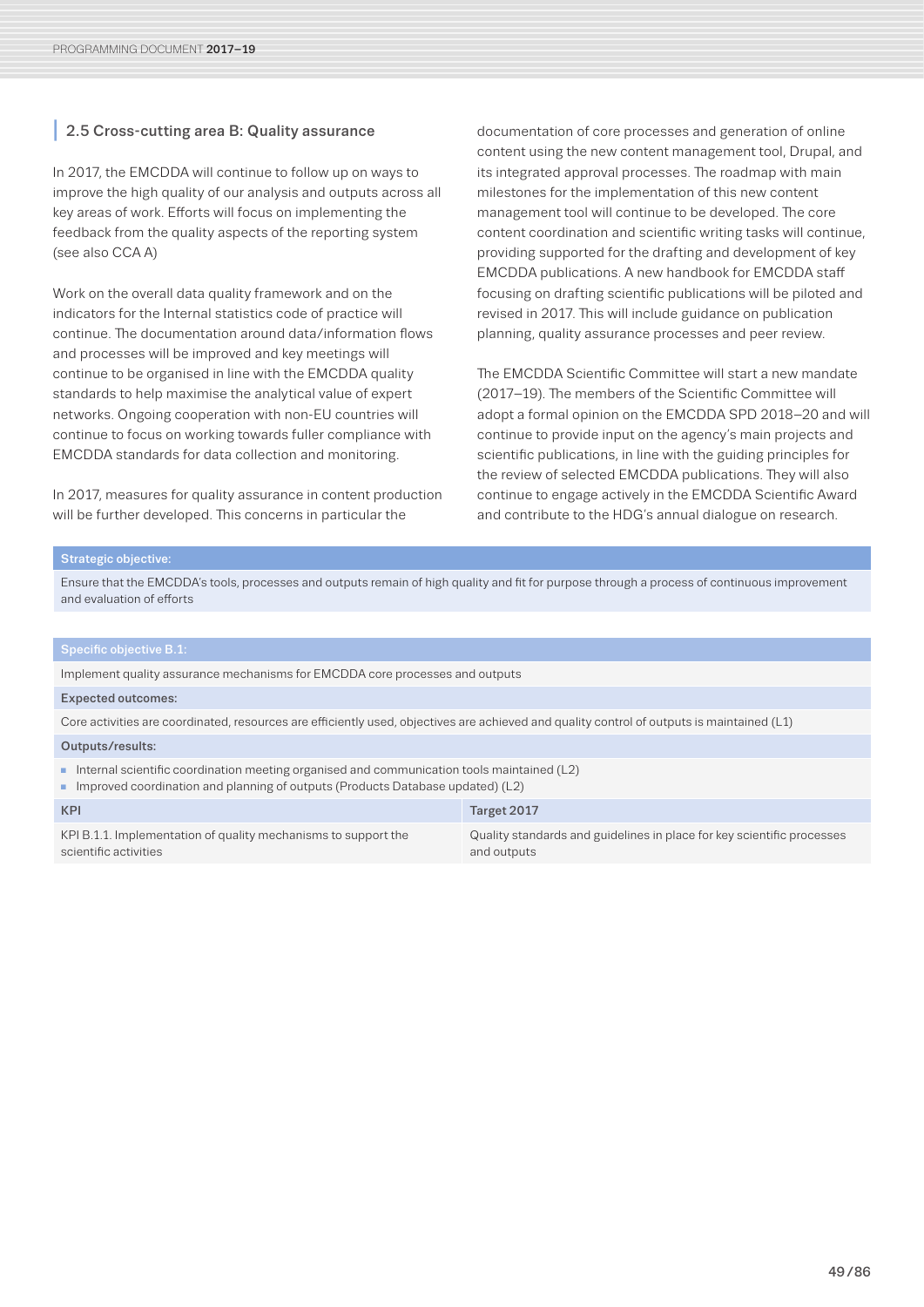Coordinate, prepare and organise the meetings of the Scientific Committee, follow up on the conclusions and recommendations and provide support to its work

# Expected outcomes:

Further enhancement of the scientific quality of the EMCDDA's work through the provision of support and guidance by the Scientific Committee  $(L1)$ 

# Outputs/results:

- Provision of scientific input/advice (in the form of peer review, formal opinions, input to protocols, projects, products, etc.) by the Scientific Committee members (L1)
- Agenda and minutes of Scientific Committee available on the public website; feedback on recommendations and follow-up provided at relevant meetings (L2)

| <b>KPIs</b>                                                                                                          | Targets 2017                                                                                                                                                                                                                                                                                                                                                                                                               |
|----------------------------------------------------------------------------------------------------------------------|----------------------------------------------------------------------------------------------------------------------------------------------------------------------------------------------------------------------------------------------------------------------------------------------------------------------------------------------------------------------------------------------------------------------------|
| KPI B.2.1. Responsiveness of the Scientific Committee to the Director's<br>and Management Board's requests           | Minimum 70 % of the requests met, out of the total number of requests<br>received by the Scientific Committee members from the Director and<br>the Management Board                                                                                                                                                                                                                                                        |
| KPI B.2.2. Effectiveness of the Director in providing support to the<br>Scientific Committee in performing its tasks | Meetings of the Scientific Committee organised in line with the<br>established quality standards (i.e. 100 % of the supporting documents<br>uploaded on the Scientific Committee extranet at least 2 weeks before<br>the meetings (except for documents related to events occurring within<br>this timeframe), and draft minutes of the meetings sent to the Chair<br>within maximum 2 weeks of the close of the meetings) |

### Specific objective B.3:

Implement and review data/information quality assurance mechanisms for input, processing and output

### Expected outcomes:

Data/information quality assurance monitoring and review mechanisms are in place for all steps of the EMCDDA data/information lifecycle and underpinned by a data/information quality assurance framework (L2)

### Outputs/results:

- Guiding principles for the review of selected EMCDDA publications maintained and updated when necessary (L1)
- Information/data quality management framework available (L2)
- Quality standards for Workbooks available (L2)
- Quality feedback on Workbooks provided to Reitox NFPs (L2)
- Documentation of data processing and analysis methods and of data flows available (L2)
- Reports from key meetings contributing to enhancing the quality of data/information analysis made available to the relevant audience(s) (L2)
- Up-to-date documentation for content production and sign-off (including online) available (L2)
- Web publishing quality standards in place and documented (L2)
- Indicators for data quality management framework available (L2)

| <b>KPIs</b>                                                          | Targets 2017                                                            |
|----------------------------------------------------------------------|-------------------------------------------------------------------------|
| KPI B.3.1. Provision of quality assurance feedback for the reporting | Quality feedback reports provided to Reitox NFPs on their contributions |
| system                                                               | under the reporting system                                              |
| KPI B.3.2. Level of progress in the implementation of the quality    | Measures to address recommendations from the 2017 audit's follow-up     |
| assurance framework                                                  | action plan implemented (as applicable)                                 |

Resources necessary for the implementation of the activities in this area

| <b>Budget (EUR)</b> | Human resources (FTE) |
|---------------------|-----------------------|
| 1366859.44          | 7.9                   |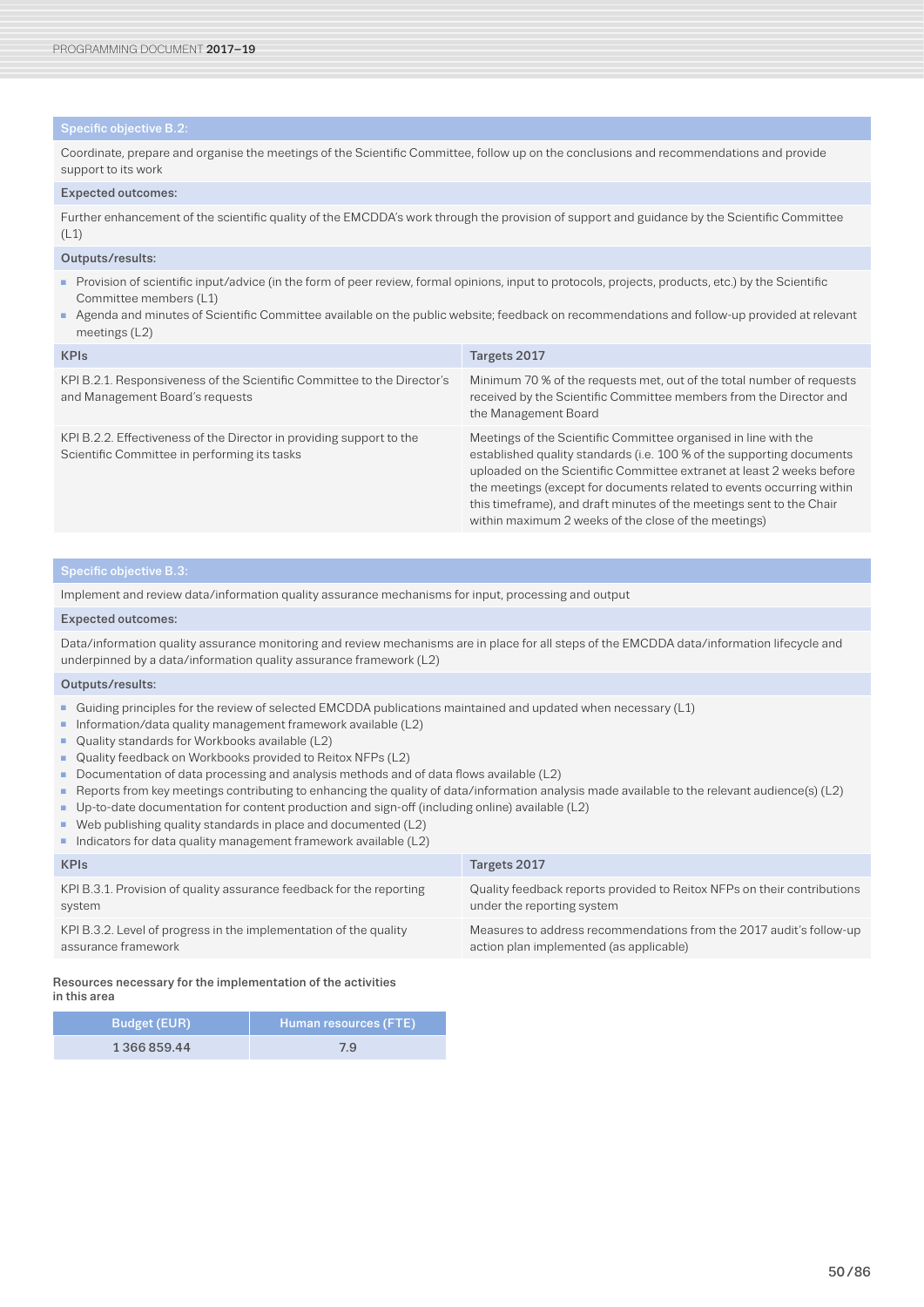# **|** 2.6 Cross-cutting area C: Cooperation with partners

In line with its strategic priorities, in 2017 the EMCDDA will enhance information and knowledge exchange with its European and global partners. Priority will be given to the activities concerning the provision of technical support to EU institutions and the EU Member States (for details, see KA 1). Actions in this area will be informed by the outcome of the strategic exercise carried out in 2016 with the objective of better identifying and efficiently addressing the needs of these two key groups of customers.

Other EU agencies, in particular those from the JHA cluster, as well as the ECDC and EMA, are key partners. In 2017, the successful collaboration developed in previous years will be continued and further developed. This will result in joint outputs, knowledge exchange through technical meetings and training initiatives, and input to other joint activities. Initiatives with the JHA cluster partners (especially with Europol, Eurojust and CEPOL) will be carried out, with the main objective being to support the implementation of the EU Agenda on Security 2015–20 and the priorities set up in the 2014–17 policy cycle of the COSI. Europol and EMA are also key partners in the implementation of the EWS on NPS (see KA 2).

From 1 January to 31 December 2017, the EMCDDA will chair the JHA network, which is composed of nine EU agencies (1). The network was established in 2006 to foster bilateral and multilateral cooperation between these JHA agencies, and to explore and develop synergies in areas of common interest such as strategic and operational work, training and external relations. Chairing the network will involve, among other tasks, organising the JHA agencies' directors' meeting, routine network meetings and other sub meetings and seminars according to the plans and priorities established by the network; preparing joint statements or common papers, when necessary; and presenting the work of the network to COSI and the Committee on Civil Liberties, Justice and Home Affairs (LIBE).

Other joint initiatives (subject to agreement and resources) will be the co-organisation of an international event on hepatitis with ECDC (see KA 3) and developing joint guidance on prison with ECDC.

The EMCDDA will also continue to contribute actively to the discussion on issues of common interest to the agencies, within the framework of the EU agencies' network. One of the highlights during the year will be the hosting by the EMCDDA of the 10th meeting of the EU Agencies Network for Scientific Advice (EU-ANSA). Cross-agency and evidence-based input to the policy- and decision-making processes at EU level will be provided within the framework of the JHA agencies' network.

Regarding our global partners, cooperation will be strengthened with international organisations, in particular those belonging to the UN family (UNODC, WHO, UNAIDS), as well as the Inter-American Drug Abuse Control Commission (part of the Organization of American States), and the Pompidou Group of the Council of Europe, with a view to maximising synergies and avoiding duplication of effort. Cooperation with the World Customs Organization and Interpol will be pursued in the area of drug supply and supply reduction.

In terms of cooperation with third countries, the priority will be the successful completion of the IPA 5 technical assistance project, which started in 2015, followed by a closing conference. A new project proposal (IPA 6) will be submitted to the EC with a view to continuing activities in this area. Further to the finalisation in 2016 of the first ENP technical assistance project, the agency has submitted to the EC an EMCDDA project for funding a second ENP project entitled 'Inter-LINK — Strengthening the capacity of ENP partner countries by creating an analysis and response platform to tackle the dynamic links between drugs, security and health threats'.

A detailed implementation plan for the IPA 5 project is presented in Annex XIII.

<sup>(1)</sup> The European Union Agency for Law Enforcement Training (CEPOL), the European Asylum Support Office (EASO), the European Institute for Gender Equality (EIGE), Eurojust, Europol, FRA, the European Border and Coast Guard Agency – replacing Frontex as from 6 October 2016 — the European Agency for the Operational Management of Large-Scale IT Systems in the Area of Freedom, Security and Justice (eu-LISA) and the EMCDDA.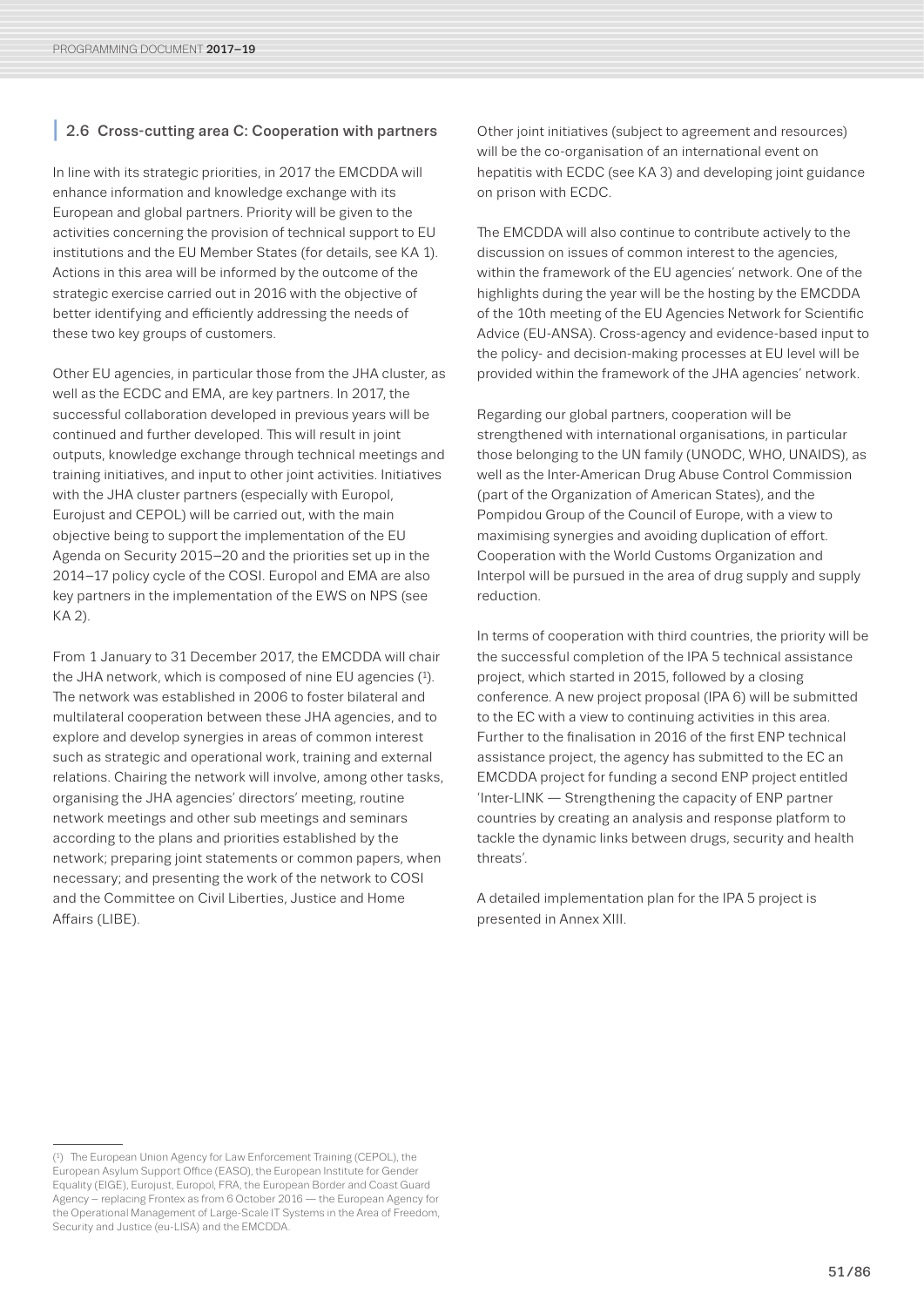# Strategic objective:

Enhance the EMCDDA's strategic understanding of the drugs phenomenon, by maintaining and further developing our strong partnership with key players at European and global levels, as well as by continuing our successful knowledge exchange with EU priority third countries and regional programmes. Ultimately, this will result in high-quality services (information and analysis) provided to EU and Member States stakeholders (see KA 1).

Maintain and strengthen information and knowledge exchange with partners at European and global levels and support international monitoring and reporting systems and standards

### Expected outcomes:

- Enhanced capacity for strategic analysis and threat assessment through better capturing the global and multidisciplinary aspects of the drugs phenomenon (L2)
- EMCDDA's contribution to improved quality and comparability of international data (L2)
- Successful chairmanship of the JHA network, contributing to improved work coordination among the members of the network and increased visibility of the work of the network among key stakeholders (L2)

# Outputs/results:

- High-quality input to partners' work, and joint outputs produced (as appropriate) (L2)
- Contribution to expert meetings and technical/advisory groups (L2)
- Contribution of EMCDDA data sets or expertise to other relevant regional/global reporting activities (L2)
- 10th meeting of EU-ANSA successfully organised (L2)
- Validation of European data sets for international partners (L3)

| <b>KPI</b>                                                  | Target 2017                                                             |
|-------------------------------------------------------------|-------------------------------------------------------------------------|
| KPI C.1. Efficient implementation of MoUs and other working | Priority interventions for joint annual work implemented and objectives |
| arrangements with key partners                              | achieved                                                                |

Assist EU priority countries (CC, PCC, ENP countries) in developing their drug-monitoring systems, especially for the establishment and development of national drug observatories and core data collection processes

Expected outcomes:

- Enhanced capacity to address drug threats in EU priority third countries (L2)
- High-quality national data fed into EMCDDA's analysis and reporting, contributing to sound EU policies with third countries (L2)

### Outputs/results:

- IPA 5 project implemented in line with the defined implementation plan (see Annex XIII) and the applicable KPI (KPI C.2) (L2)
- IPA 5 final report (L2)
- IPA 6 project proposal (L2)
- Annual Reitox week (L2)
- IPA 5 closing conference (L2)
- Training and capacity building activities (see KA 1) (L2)
- Methodological tools (guidelines, questionnaires, protocols) translated into national languages (L3)
- Contribution to third countries' sub-committee meetings (on request) (L3)

| <b>KPI</b>                                             | Targets 2017                                                                                                                    |
|--------------------------------------------------------|---------------------------------------------------------------------------------------------------------------------------------|
| KPI C.2. Efficient implementation of the IPA 5 project | a) Minimum 80 % of the project's expected results achieved (in line with<br>the commitments expressed by the partner countries) |
|                                                        | b) Minimum 85 % of the total budget committed                                                                                   |
|                                                        |                                                                                                                                 |

Resources necessary for the implementation of the activities in this area

| <b>Budget (EUR)</b> | Human resources (FTE) |
|---------------------|-----------------------|
| 722068.26           | 3.9                   |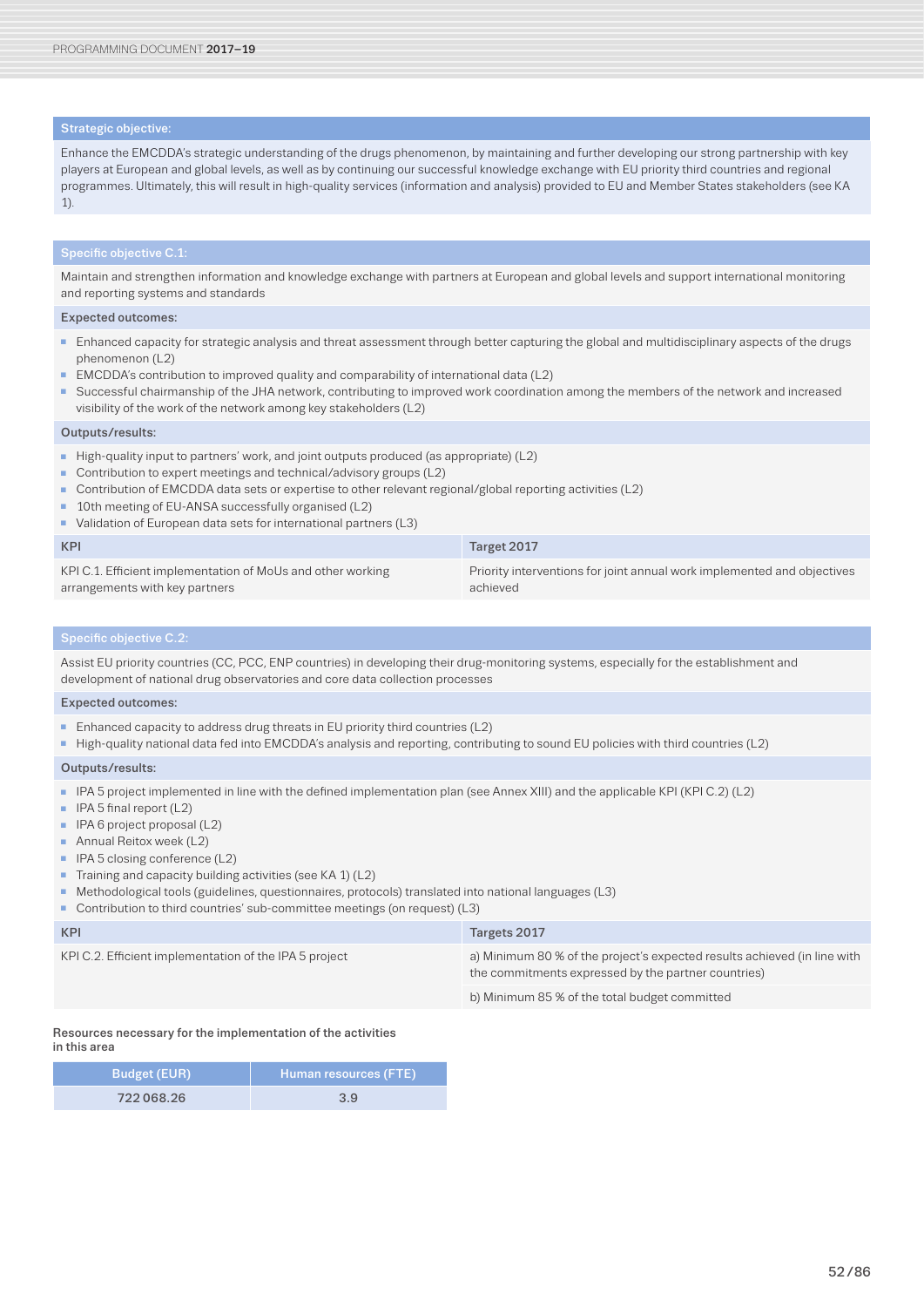# **|** 2.7 Corporate area Governance

In line with the elements described in detail in the strategic overview provided under Section II, the priorities for the Governance area in 2017 will be as follows:

a) To continue to support the Management Board in its governance function by ensuring ongoing assistance and providing timely high-quality documents for the meetings organised during the year.

b) To implement the new EMCDDA long-term strategy, until 2025. Among other tasks, this will involve the implementation of a new organisational structure and appropriate work processes. The activity will commence in 2016, when a new organigram will be developed in line with the outcome of the strategic thinking exercise and submitted for adoption to the Management Board. The first year of implementation of the new structure will be 2017. During the same year, much effort will have to be made to ensure a smooth and successful transition. Also in 2017, informed by the results of a competency-mapping exercise, a staff development programme will commence and will be gradually implemented over the following years in line with available budgetary resources.

Furthermore, for 2017, the new long-term strategy 2025 features the launch of an innovative project: a foresight exercise on the drugs situation with the horizon of 2030. This project will aim at identifying possible scenarios for the

development of the drugs phenomenon in the EU by 2030. Building on the knowledge base that has been developed over the last 25 years and combining the data and analysis resulting from long-term monitoring with more recent work on emerging trends and risk assessments, this exercise will develop possible scenarios and explore the likely consequences for demand and for supply reduction. To achieve this, the EMCDDA will work in close cooperation with its Scientific Committee, bringing together the expertise of the Reitox network of NFPs and other networks of national experts, and the expertise from its international partners.

c) To ensure efficient implementation of the first EMCDDA SPD for 2017–19 and timely delivery of the next SPDs for 2018–20, and for 2019–20 (preliminary draft), in alignment, as much as possible, with the new long-term strategy. The objective is to design the future SPDs as operational action plans of the strategy. Their implementation will be supported by detailed annual management plans (starting with 2017).

d) To pursue the development of the performance management system, ensuring that it provides the agency's Director and middle management with sound performance information and analysis. In 2017, this will include refining the annual KPIs and developing the M&E plan, and progressing in the development of the MIS (in line with available resources). To prepare for the full implementation of the MIS, the training programme on project management which started in 2016 will be rolled out, targeting staff with relevant responsibilities across all units.

# Strategic objective:

The EMCDDA functions as a modern, efficient and forward-looking EU administration, which is committed to providing high-quality services to its stakeholders and to the EU citizens in general; in achieving this, the agency will be guided by good governance, steered by sound management and leadership and operated by a highly motivated and well-performing workforce.

| <b>Specific objective GOV.1:</b>                                                                                                                                                       |                                                                                                                                                                                                                                                                                                                                                                                                           |  |
|----------------------------------------------------------------------------------------------------------------------------------------------------------------------------------------|-----------------------------------------------------------------------------------------------------------------------------------------------------------------------------------------------------------------------------------------------------------------------------------------------------------------------------------------------------------------------------------------------------------|--|
| Support the EMCDDA's Management Board in fulfilling its governance role                                                                                                                |                                                                                                                                                                                                                                                                                                                                                                                                           |  |
| <b>Expected outcomes:</b>                                                                                                                                                              |                                                                                                                                                                                                                                                                                                                                                                                                           |  |
| Sound strategic decisions at the level of the Management Board, informed by effective preparatory work carried out by the EMCDDA (L1)                                                  |                                                                                                                                                                                                                                                                                                                                                                                                           |  |
| Outputs/results:                                                                                                                                                                       |                                                                                                                                                                                                                                                                                                                                                                                                           |  |
| • Management Board, Executive Committee and Budget Committee meetings duly organised and decisions adopted (L1)<br>Supporting documents prepared for relevant items on the agenda (L2) |                                                                                                                                                                                                                                                                                                                                                                                                           |  |
| <b>KPI</b>                                                                                                                                                                             | Target 2017                                                                                                                                                                                                                                                                                                                                                                                               |  |
| KPI GOV.1. Effectiveness of the Director in providing support to the<br>Management Board for performing its tasks                                                                      | Management Board meetings organised in line with the established<br>quality standards (i.e. 100 % of the supporting documents uploaded on<br>the Management Board extranet at least 2 weeks before the meetings<br>(except for documents related to events occurring within this<br>timeframe), and draft minutes sent to the Chair within a maximum of 20<br>working days from the close of the meetings |  |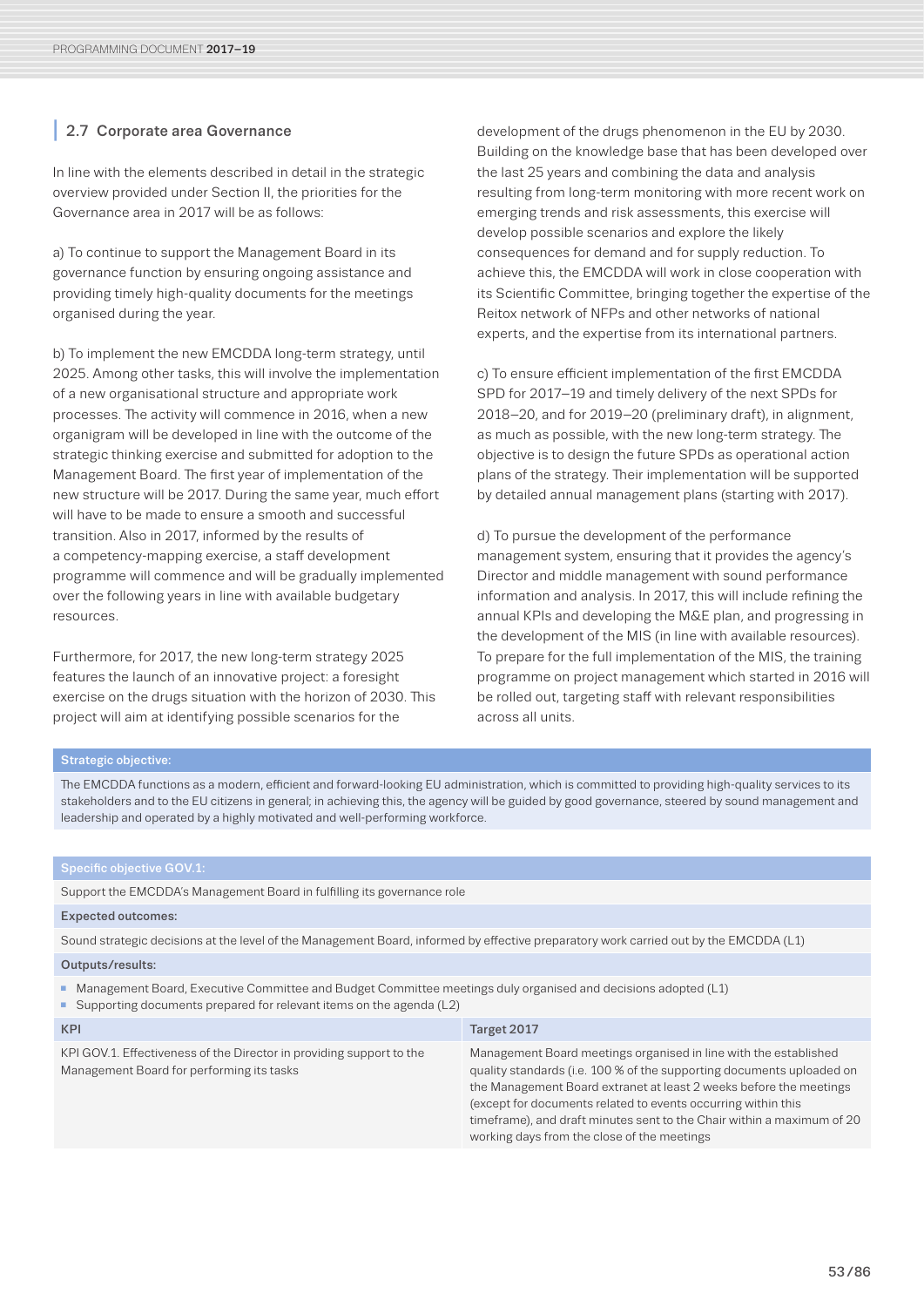Implement efficient management and leadership of the EMCDDA

### Expected outcomes:

- Good performance by the EMCDDA in implementing its long-term strategy and its work programmes (L1)
- New organisational structure and adjusted work processes in place (L2)
- Staff sharing ownership and engaged with the new strategy (L2)

# Outputs/results:

- Director's decisions (L1)
- Management meetings documented by minutes which are made available to the staff (L2)
- Training for middle management (L2)
- Staff kept informed through regular communications and via the Staff Committee (L2)

| <b>KPI</b>                                                                                                                                 | Targets 2017                                                                                                                                                                                        |
|--------------------------------------------------------------------------------------------------------------------------------------------|-----------------------------------------------------------------------------------------------------------------------------------------------------------------------------------------------------|
| KPI GOV.2.1. Degree of implementation of the 2017 work programme                                                                           | 100 % of the expected outputs/results listed as L1, 80 % of the<br>expected outputs/results listed as L2 and 50 % of the expected<br>outputs/results listed as L3 achieved                          |
| KPI GOV.2.2. Degree of implementation of internal audit<br>recommendations                                                                 | 100 % of the internal audit recommendations ('critical' and 'very<br>important') implemented within the deadline set out in the follow-up<br>action plan endorsed by the Management Board           |
| KPI GOV.2.3. Internal communication between Director and staff as an<br>effective means to enhance transparency and address staff concerns | a) Three meetings held yearly between the Director and the staff<br>committee<br>b) Two general assemblies of staff convoked by the Director to inform<br>staff of developments of general interest |

Support sound organisational performance management through state-of-the-art corporate planning, performance measurement and reporting

### Expected outcomes:

- Programming documents gradually aligned with the EMCDDA long-term strategy and adopted by the Management Board (L1)
- Management provided with timely, relevant and reliable corporate performance information (L2)

# Outputs/results:

- Final draft SPD for 2018–20 submitted to the Management Board (L1)
- Preliminary draft SPD for 2019-21 submitted to the Management Board (L1)
- General Report of Activities 2016 presented to key stakeholders and published in line with the recast regulation (L1)
- Mid-year monitoring report (L2)
- Sound KPIs in place for all the areas (L2)
- MIS:
	- Implementation of the first pilot phase (L2)
	- Project management training programme rolled out (L3)

| <b>KPIs</b>                                                                                                                                                                                                | Targets 2017                                                    |
|------------------------------------------------------------------------------------------------------------------------------------------------------------------------------------------------------------|-----------------------------------------------------------------|
| KPI GOV.3.1. Timely delivery of the documents supporting the strategic<br>planning and programming cycle (SPDs and General Report of<br>Activities) (as required by the recast EMCDDA founding regulation) | All documents delivered within deadline                         |
| KPI GOV.3.2. Degree of implementation of the performance<br>measurement system                                                                                                                             | a) Annual M&E plan developed and implemented                    |
|                                                                                                                                                                                                            | b) MIS project implemented in line with the agreed project plan |

### Resources necessary for the implementation of the activities in this area

| <b>Budget (EUR)</b> | Human resources (FTE), |
|---------------------|------------------------|
| 700 870.42          | 8.8                    |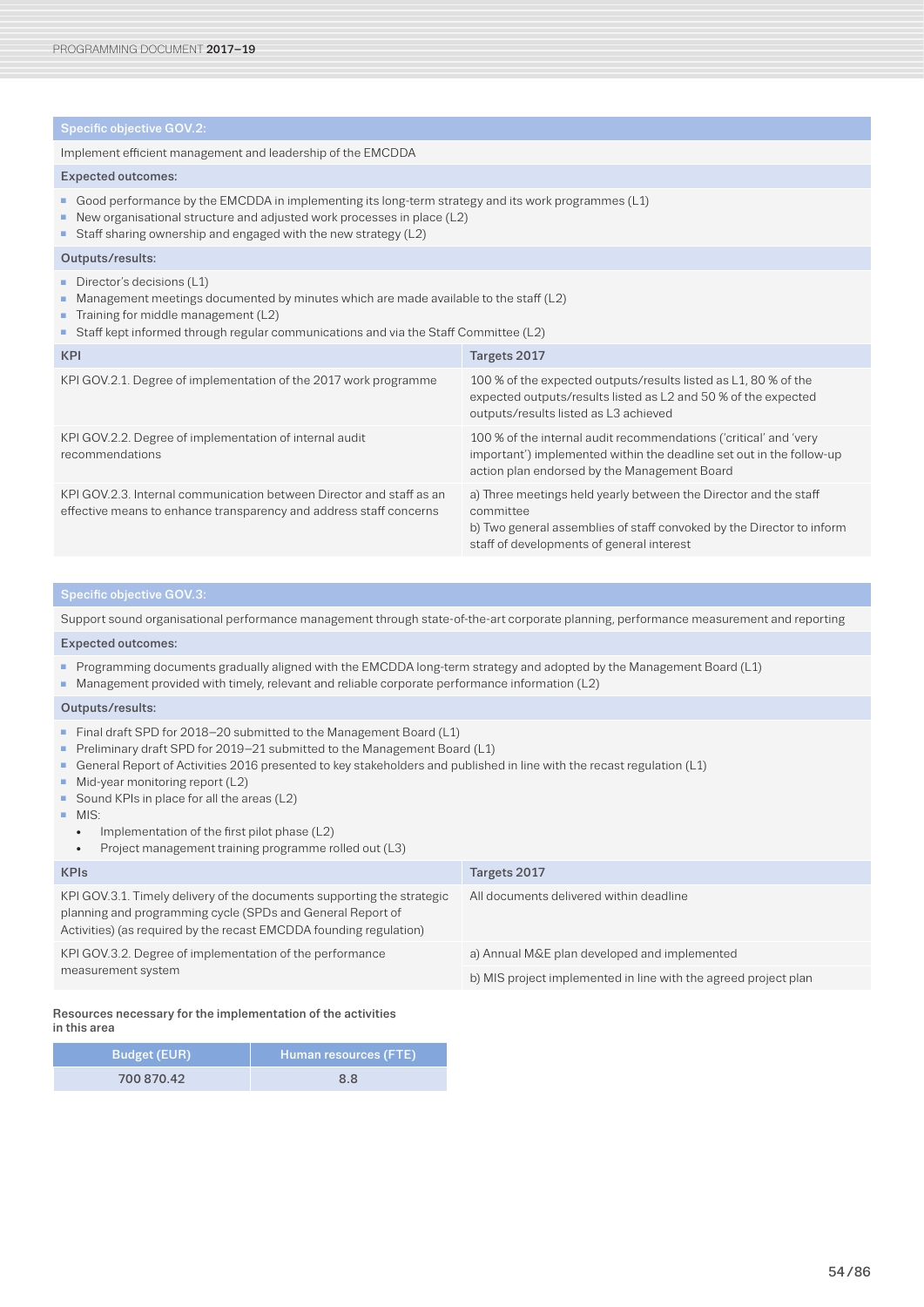# **|** 2.8 Corporate area Administration and ICT

# Administration

In line with the strategic priorities for 2017–19 presented in Section I, in 2017 the objective for this area will be to ensure that implementation of the activities planned across the different areas of the annual work programme are supported by effective and efficient management of the available resources.

Concerning HR management, this will encompass the sound management of existing processes, as required by the applicable Staff regulations and their implementing rules. To the extent possible, these processes will be further optimised through developing digital solutions. Another priority will be the organisation of appropriate training for the agency's staff, to support the effective implementation of the new EMCDDA long-term strategy and in line with available resources. In this context, special attention will be given to enhancing managerial capacity at middle-management level. To this end, other measures to support smooth implementation of the new organisational structure which will enter into effect after its adoption by the Management Board in December 2016.

The priorities in the financial resources management area are effective and timely planning, monitoring and execution of the EMCDDA budget, and optimising all the related processes. These will be complemented by the efficient use of material resources.

Ensuring safety at work will continue to be a key objective for this important support area.

# Information and communication technology

The ICT programmes and services will be developed and delivered in line with the triennial objectives, which are to implement and support core business and corporate projects and processes and to provide a continuously stable environment which supports existing basic and advanced services.

Concerning the support to core business areas, the following activities will be given priority in 2017:

- the maintenance and development of the established EMCDDA's online data collection platforms, namely Fonte and the EDND (see also CCA A), and the Drugs data warehouse;
- technical support related to implementation of the tools related to the new reporting system (the Workbooks).

Support will be also provided to the corporate areas, particularly to the planning and performance monitoring activities, as well as to the HR and financial management processes.

To ensure the most effective allocation of the limited resources in this area, the ICT Steering Committee will exercise the role of further refining these priorities and deciding on the intensity of work to be devoted to each activity, depending on the most critical organisational needs.

# Strategic objective:

Ensure sound allocation and management of financial and human resources and assets, and the management of the ICT infrastructure and services, through further rationalising and automating relevant processes, enhancing efficiency and synergies, and developing the quality of services and support

Maximise efficiency and effectiveness of HR management

### Expected outcomes:

- Resources of the HR function properly managed, in compliance with the rules set out in the Staff regulations and their implementing provisions, and in line with organisational needs (L1)
- Ongoing professional development of staff, through training and managerial support (L2)
- Integrated and efficient electronic system for the management of staff (i.e. rights, entitlements, working time, etc.) (L2)

# Outputs/results:

- Staff training, in line with the approved 2017 training plan (L2)
- Existing digital tools (HR database, E-recruitment, working time management) maintained and improved (as appropriate) (L2)

| <b>KPIs</b>                                                                | Targets 2017                                                                                                                            |
|----------------------------------------------------------------------------|-----------------------------------------------------------------------------------------------------------------------------------------|
| KPI ADM.1.1. Occupation rate (implementation of the establishment<br>plan) | 94 % of the establishment plan posts (officials, temporary agents) filled<br>at the end of the year (in line with resources)            |
| KPI ADM.1.2. Staff turnover                                                | Maximum 4 % of staff leaving EMCDDA during the year, out of the total<br>number of staff (officials, temporary agents, contract agents) |
| KPI ADM.1.3. Average number of training days per staff member              | Minimum of 3 days                                                                                                                       |
| KPI ADM.1.4. Average time of recruitment processes                         | Maximum of 4 months from the expiry date of the vacancy notice to<br>appointment decision                                               |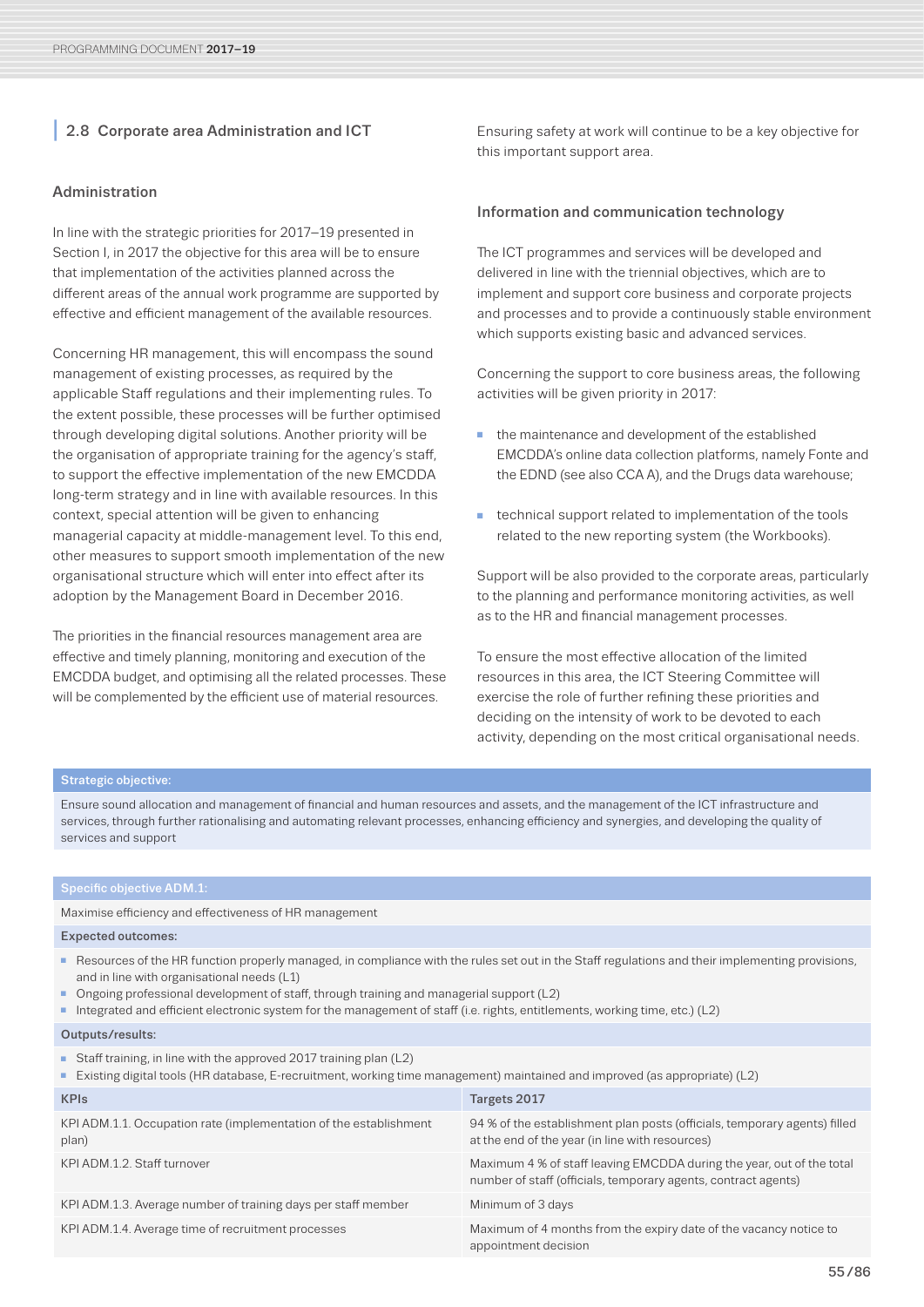Ensure efficiency in financial and budget management and accounting

## Expected outcomes:

- Sound management of the EMCDDA's financial resources, in compliance with applicable rules and procedures (L1)
- EMCDDA 2018 draft budget and 2019 preliminary draft budget adopted by the Management Board (L1)
- Internal processes (procurement, payments, missions, meetings, contracts management) optimised, including through enhanced use of electronic tools and workflows (L2)
- High level of budget execution (commitment and payment appropriations), in line with annual targets (L2)
- Effective follow-up on the recommendations from external audits performed at the EMCDDA (L2)

# Outputs/results:

- 2017 procurement plan successfully implemented (L2)
- Efficiency of the contracting and payment process, with special attention to the actual execution of payments due before the end of legal deadlines (L2)
- EMCDDA 2017 draft budget and 2018 preliminary draft budget finalised and submitted on time for internal approval and for adoption by the Management Board (L1)
- Follow-up action plan to recommendations from external audits developed and implemented (L2)
- Timely publication of the report on the EMCDDA's annual accounts for 2016 (L2)
- Meeting-related expenditure electronic workflow procedures developed (L3)

| <b>KPIs</b>                                                                                             | Targets 2017                                                                                                                                                                                                               |
|---------------------------------------------------------------------------------------------------------|----------------------------------------------------------------------------------------------------------------------------------------------------------------------------------------------------------------------------|
| $KPI$ ADM.2.1. Budget execution rate $-$ commitment appropriations<br>(without assigned appropriations) | Minimum 95 % of the total commitment appropriations                                                                                                                                                                        |
| KPI ADM.2.2. Cancellation rate of payment appropriations                                                | Maximum 5 % cancelled payment appropriations (the basis for<br>calculation is available payment appropriations for the year and<br>payment appropriations, carried forward from Title 1 and Title 2 of the<br>2016 budget) |

Ensure a healthy working environment and further optimise the use of the available facilities, equipment and infrastructure

# Expected outcomes:

Safe and environmentally friendly workplace, which prevents work accidents, promotes use of renewable energy and avoids waste of resources  $(L2)$ 

### Outputs/results:

- Health and safety risks identified (L2)
- Security risk assessment delivered (L2)
- Measures to ensure efficient use of utilities (L2)
- Environmental report delivered (L2)
- Contribution to the Greening network (L3)

| <b>KPIs</b>                                                                           | Targets 2017                                      |
|---------------------------------------------------------------------------------------|---------------------------------------------------|
| KPI ADM.3.1 Number of accidents at workplace                                          | No accidents                                      |
| KPI ADM.3.2 Efficiency in using available facilities, equipment and<br>infrastructure | No increase in utility costs (compared with 2016) |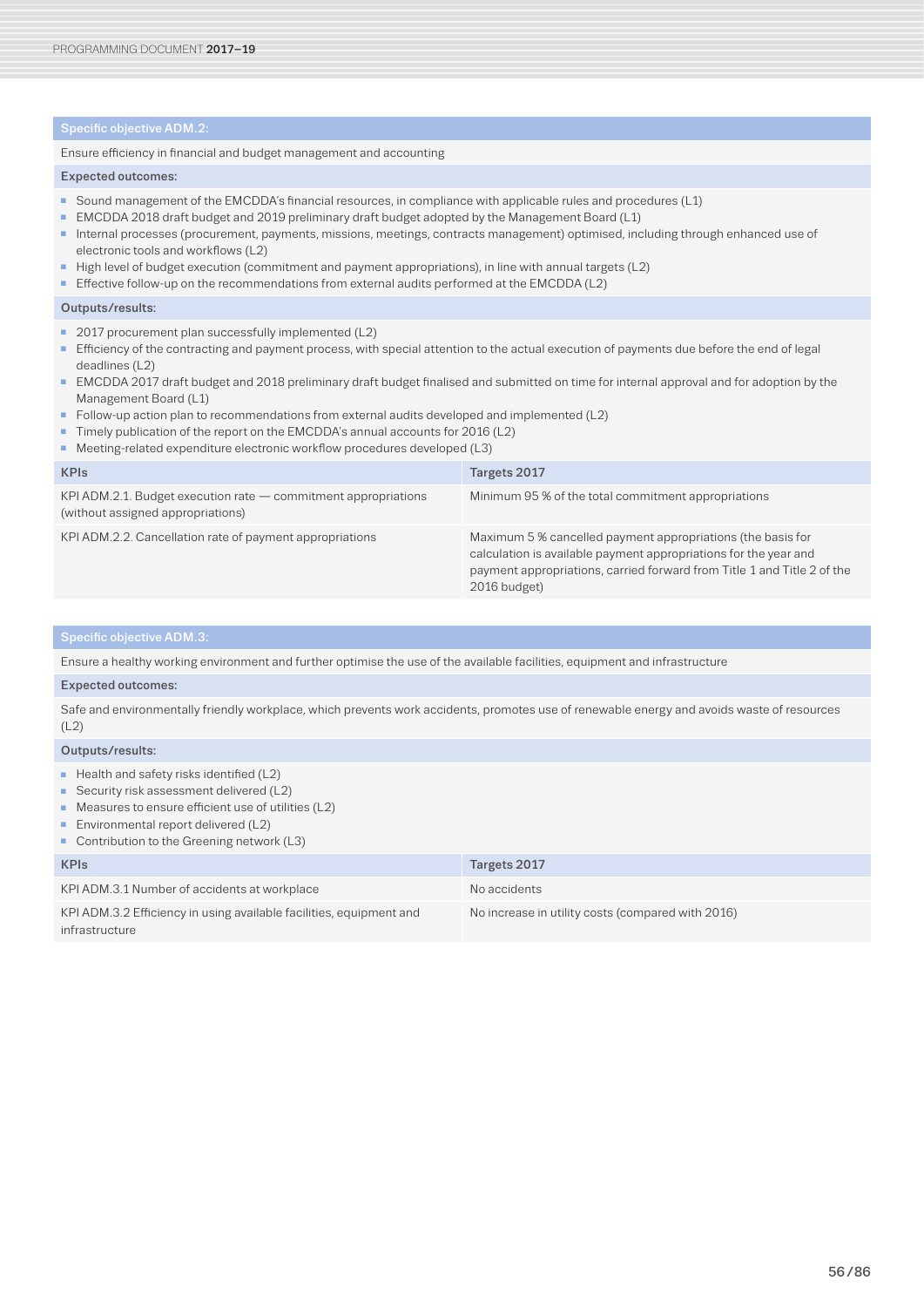Implement and support core business and corporate projects and processes

### Expected outcomes:

Core business and corporate projects and processes rely on efficient ICT services which help maximise corporate results (L2)

### Outputs/results:

- Infrastructure for the annual drugs data collection and analysis (Fonte, Data warehouse, EDND) functional and further developed (see also CCA A) (L1)
- Web system functional and further developed (migration of special contents, plan, upgrade of Drupal architecture) (L2)
- Tools and processes developed to support efficient corporate planning and monitoring, and management of resources:
	- MIS: software customised (L2)
	- Elements of HR management system reviewed, leave-management system up and running (L2)

| E-recruitment upgrade planned in the context of the development of the HR management system, as adequate (L3)                                |                                                      |  |  |  |  |  |
|----------------------------------------------------------------------------------------------------------------------------------------------|------------------------------------------------------|--|--|--|--|--|
| <b>KPI</b>                                                                                                                                   | Target 2017                                          |  |  |  |  |  |
| KPI ICT.1. Project management and implementation accountability<br>(compliance with the EMCDDA's adopted ICT project management<br>standard) | 100 % compliance for the L1 and L2 priority projects |  |  |  |  |  |

Provide a continuously stable environment which supports existing basic and advanced services

## Expected outcomes:

Optimal level of operability of the ICT systems (L2)

### Outputs/results:

- Business continuity plan implemented (L1)
- Services implemented in line with the adopted ICT Service catalogue (L2)

| KPI                                        | Targets 2017                                                                                                                                                                                                                                                               |
|--------------------------------------------|----------------------------------------------------------------------------------------------------------------------------------------------------------------------------------------------------------------------------------------------------------------------------|
| KPI ICT.2. Availability of the ICT systems | a) Office supporting infrastructure availability: system availability<br>superior to 95 %, office hours (maximum of 103 hours of accumulated<br>down time over the year)                                                                                                   |
|                                            | b) Corporate supporting infrastructure availability (websites, web<br>applications, Fonte, databases, email, security): system runs on a 24/7<br>basis with an overall annual target of minimum 99 % availability<br>(maximum of 88 hours of annual accumulated down time) |
|                                            |                                                                                                                                                                                                                                                                            |

Resources necessary for the implementation of the activities in this area

| <b>Budget (EUR)</b> | Human resources (FTE) |
|---------------------|-----------------------|
| 5 376 742.89        | 32.5                  |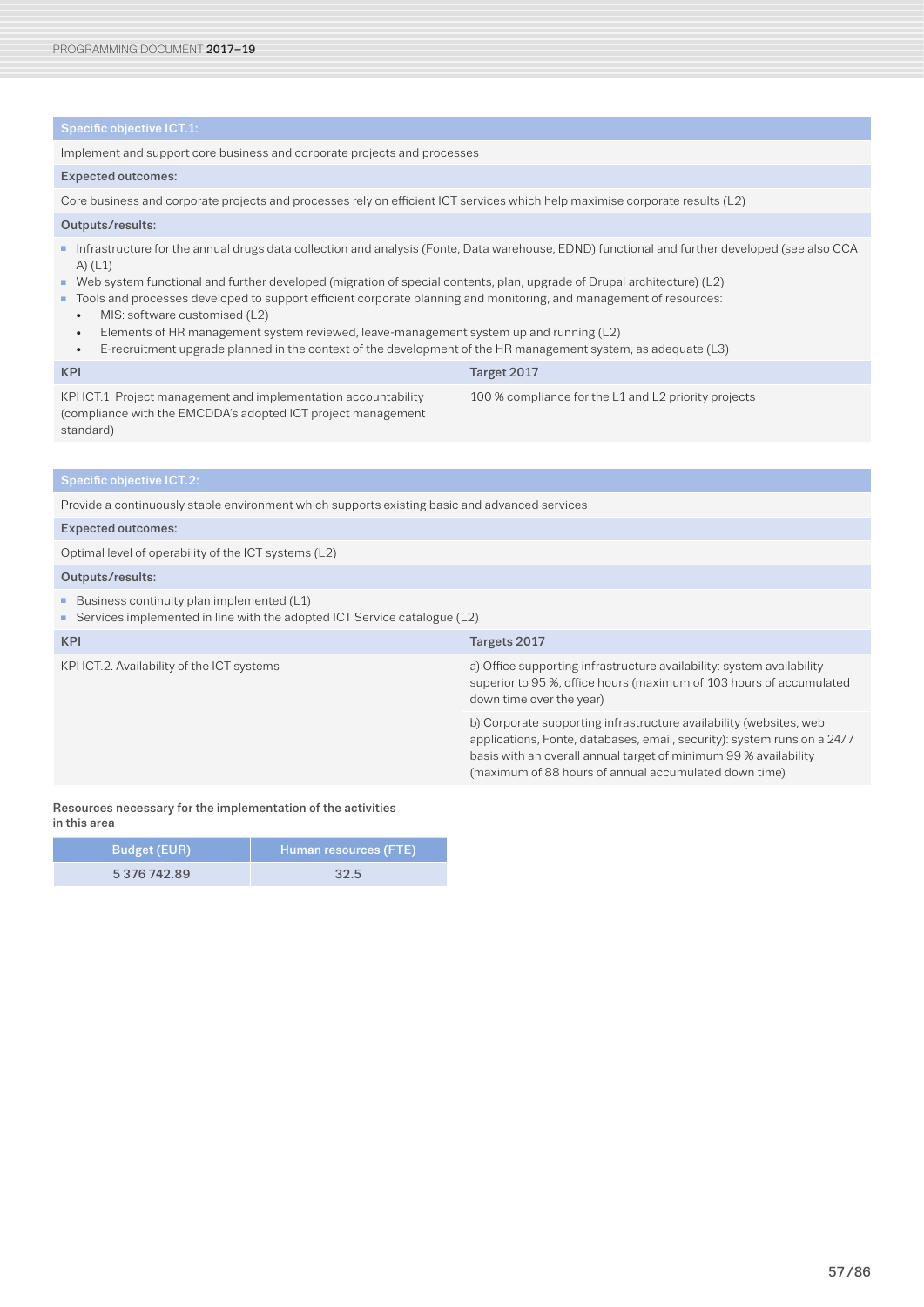# ANNEXES

# **<sup>|</sup>** ANNEX I **Estimated budget allocation for the implementation of the EMCDDA 2017 work programme**

The amounts indicated in the table below are based on the parameters of the 2017 EMCDDA draft budget, as expected to be adopted by the EMCDDA Management Board in December 2016. This budget reflects the expected result of the EU 2017 budget procedure, which should provide EUR 15 135 600 for the EU's 2017 subsidy to the EMCDDA. Should this amount not be confirmed, adjustments will be required to the activities proposed.

According to the aforementioned draft budget, in 2017 the EMCDDA budget should rely on the following revenues:

■ EUR 15 135 600 to be provided by the EU subsidy to the EMCDDA;

- EUR 400 564 to be provided by Norway for its participation in the EMCDDA activities.
- EUR 271 000 to be provided by Turkey for its participation in the EMCDDA activities, pursuant to the agreement in force between the EU and Turkey which defines the terms of this participation.

In this context, the tables below present the estimated allocation of the expected EMCDDA's 2017 budget appropriations for the implementation of the EMCDDA's 2017 work programme.

|                                                           | <b>Main actors for</b>          | <b>Allocated human resources</b><br>(fte/year: full time equivalent per year) |           |                                                      |            |      | Allocated budget resources – non-assigned<br>appropriations (EUR) |                                                    |                     |  |
|-----------------------------------------------------------|---------------------------------|-------------------------------------------------------------------------------|-----------|------------------------------------------------------|------------|------|-------------------------------------------------------------------|----------------------------------------------------|---------------------|--|
| <b>WP</b> action areas                                    | implementation/<br>cost objects | $\Omega$                                                                      | <b>TA</b> | <b>Total</b><br><b>SNE</b><br><b>CA</b><br><b>HR</b> |            |      | For direct cost of<br>operations $(1)$                            | <b>For indirect</b><br>cost of<br>operations $(2)$ | <b>Total budget</b> |  |
| KA 1: Communicating<br>evidence and knowledge<br>exchange | EPI, IBS, SAT, SDI,<br>COM, RTX | 1.75                                                                          | 16.75     | 4.5                                                  | $\bigcirc$ | 23   | 240053178                                                         | 1504220.78                                         | 390475255           |  |
| KA 2: Early warning and<br>threat assessment              | SAT, EPI, IBS, SDI,<br>COM      | $\bigcirc$                                                                    | 5         | 3                                                    | $\bigcirc$ | 8    | 956229.41                                                         | 384 238 75                                         | 1340468.16          |  |
| KA 3: Situation, responses<br>and trend analysis          | EPI, IBS, SAT, SDI,<br>COM      |                                                                               | 11.15     | 3.75                                                 |            | 16.9 | 157073782                                                         | 105593807                                          | 2626675.89          |  |
| <b>Total</b>                                              |                                 | 2.75                                                                          | 32.9      | 11.25                                                |            | 47.9 | 4927499.01                                                        | 2944397.59                                         | 7871896.60          |  |

# A. Key areas (KAs)

CA, contract agent; COM, Communication unit; EPI, Prevalence, data management and content coordination unit; IBS, Consequences, responses and best practices unit; O, official; RTX, Reitox; SAT, Supply reduction and new drugs unit; SDI, Scientific division; SNE, seconded national expert; TA, temporary agent; WP, work programme.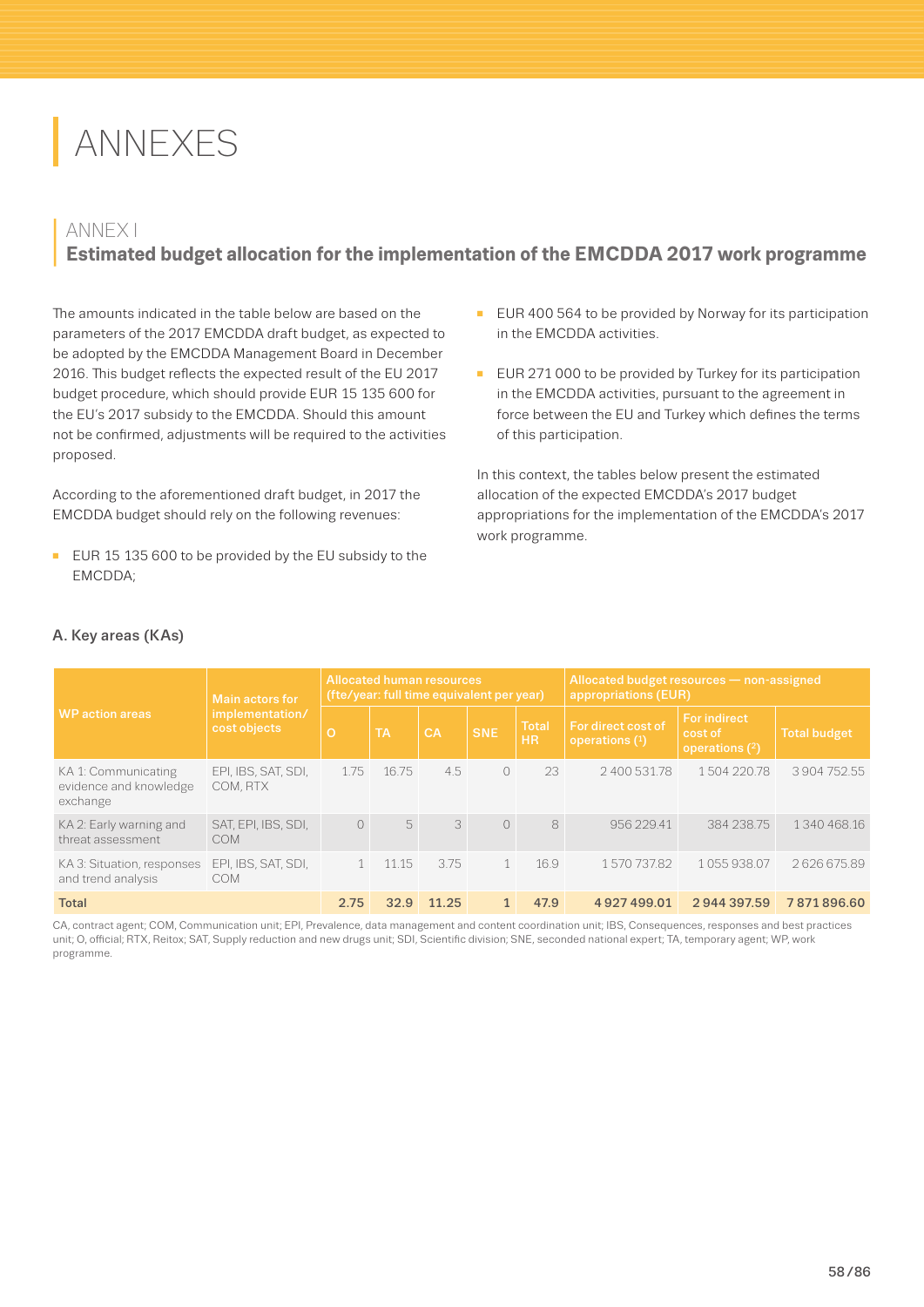# B. Cross-cutting areas (CCA)

| <b>WP</b> action areas                             | Main actors for<br>implementation/ | <b>Allocated human resources</b><br>(fte/year: full time equivalent per year) |           |           |            |                           | Allocated budget resources - non-assigned<br>appropriations (EUR) |                                          |              |  |
|----------------------------------------------------|------------------------------------|-------------------------------------------------------------------------------|-----------|-----------|------------|---------------------------|-------------------------------------------------------------------|------------------------------------------|--------------|--|
|                                                    | cost objects                       | $\overline{O}$                                                                | <b>TA</b> | <b>CA</b> | <b>SNE</b> | <b>Total</b><br><b>HR</b> | For direct cost<br>of operations $(1)$                            | For indirect cost<br>of operations $(2)$ | Total budget |  |
| CCA A: Information<br>collection and<br>management | EPI, SAT, RTX                      | 0.5                                                                           | 3.25      | 6.25      | $\bigcirc$ | 10 <sup>1</sup>           | 390291124                                                         | 1 242 558.06                             | 5 145 469 30 |  |
| CCA B: Quality assurance                           | SDI, EPI, COM,<br><b>RTX</b>       | 1.25                                                                          | 5         | 1.65      | $\bigcirc$ | 7.9                       | 845 493 77                                                        | 521 365.67                               | 1366859.44   |  |
| CCA C: Cooperation with<br>partners                | RTX, DIR/EXO                       | 1.3                                                                           | 1.85      | 0.75      | $\bigcirc$ | 3.9                       | 426379.97                                                         | 295688.29                                | 722068.26    |  |
| <b>Total</b>                                       |                                    | 3.05                                                                          | 10.1      | 8.65      | $\Omega$   | 21.8                      | 5 174 784.98                                                      | 2059612.02                               | 7 234 397.00 |  |

CCA, Cross-cutting area; COM, Communication unit; DIR/EXO Directorate/Executive office; EPI, Prevalence, data management and content coordination unit; SAT, Supply reduction and new drugs unit; SDI, Scientific division; SNE, seconded national expert; TA, temporary agent; WP, work programme.

# C. Corporate area Governance

| WP action area | <b>Main actors for</b><br>implementation/ | Allocated human resources<br>(fte/year: full time equivalent per year) |           |           |            |                         | Allocated budget resources - non-assigned<br>appropriations (EUR)                                        |                     |              |  |
|----------------|-------------------------------------------|------------------------------------------------------------------------|-----------|-----------|------------|-------------------------|----------------------------------------------------------------------------------------------------------|---------------------|--------------|--|
|                | cost objects                              |                                                                        | <b>TA</b> | <b>CA</b> | <b>SNE</b> | Total<br>H <sub>R</sub> | $\parallel$ For direct cost of $\parallel$ For indirect cost $\parallel$<br>operations $\overline{(^1)}$ | of operations $(2)$ | Total budget |  |
| Governance     | DIR/FXO                                   | 12                                                                     | щ         | 26        |            | 8.8                     | 328 137.14                                                                                               | 372 733.28          | 700 870.42   |  |
| <b>Total</b>   |                                           | 1.2 <sub>1</sub>                                                       |           | 26        |            | 8.8                     | 328 137.14                                                                                               | 372733.28           | 700 870.42   |  |

CA, contract agent; SNE, seconded national expert; TA, temporary agent; WP, work programme.

# D. Support to operations — corporate area Administration and ICT (Overhead included in Tables A, B and C in the column presenting indirect cost of operations)

| <b>Action areas</b>                                                                                                                                                                                            |              | Administration: supporting core<br><b>business</b>                                 | ICT                 |            |  |
|----------------------------------------------------------------------------------------------------------------------------------------------------------------------------------------------------------------|--------------|------------------------------------------------------------------------------------|---------------------|------------|--|
| Main actors for implementation/cost objects                                                                                                                                                                    |              | Administration and resources/<br>ICT (equipment and services)<br>assets management |                     | Total      |  |
| <b>Allocated human resources</b><br>(fte/year: full time equivalent per year)                                                                                                                                  | $\circ$      | 3                                                                                  | $\Omega$            | 3          |  |
|                                                                                                                                                                                                                | <b>TA</b>    | 11                                                                                 | 8                   | 19         |  |
|                                                                                                                                                                                                                | <b>CA</b>    | 8                                                                                  | 2.5                 | 10.5       |  |
|                                                                                                                                                                                                                | <b>SNE</b>   | $\Omega$                                                                           | $\mathbf{0}$        | $\Omega$   |  |
|                                                                                                                                                                                                                | <b>Total</b> | 22                                                                                 | 10.5                | 32.5       |  |
| Allocated budget resources for direct cost of supporting<br>activities to be distributed to operations (2) (see the<br>column 'For indirect cost of operations' above) - non-<br>assigned appropriations (EUR) |              | 4 144 325.38                                                                       | 1 2 3 2 4 1 7 . 5 1 | 5376742.89 |  |

CA, contract agent; SNE, seconded national expert; TA, temporary agent.

Notes:

(1) Appropriations for cost/expenditure for operational activities and staff directly involved in the implementation of the EMCDDA mission/task/WP.

(2) Overheads, i.e. appropriations for cost/expenditure for activities, equipment, infrastructure and staff that indirectly aim at implementing the EMCDDA mission/task/ WP, as their immediate aim is to support operational activities and staff. These overheads are distributed to operational activities in proportion of the human resources assigned for the implementation of these activities.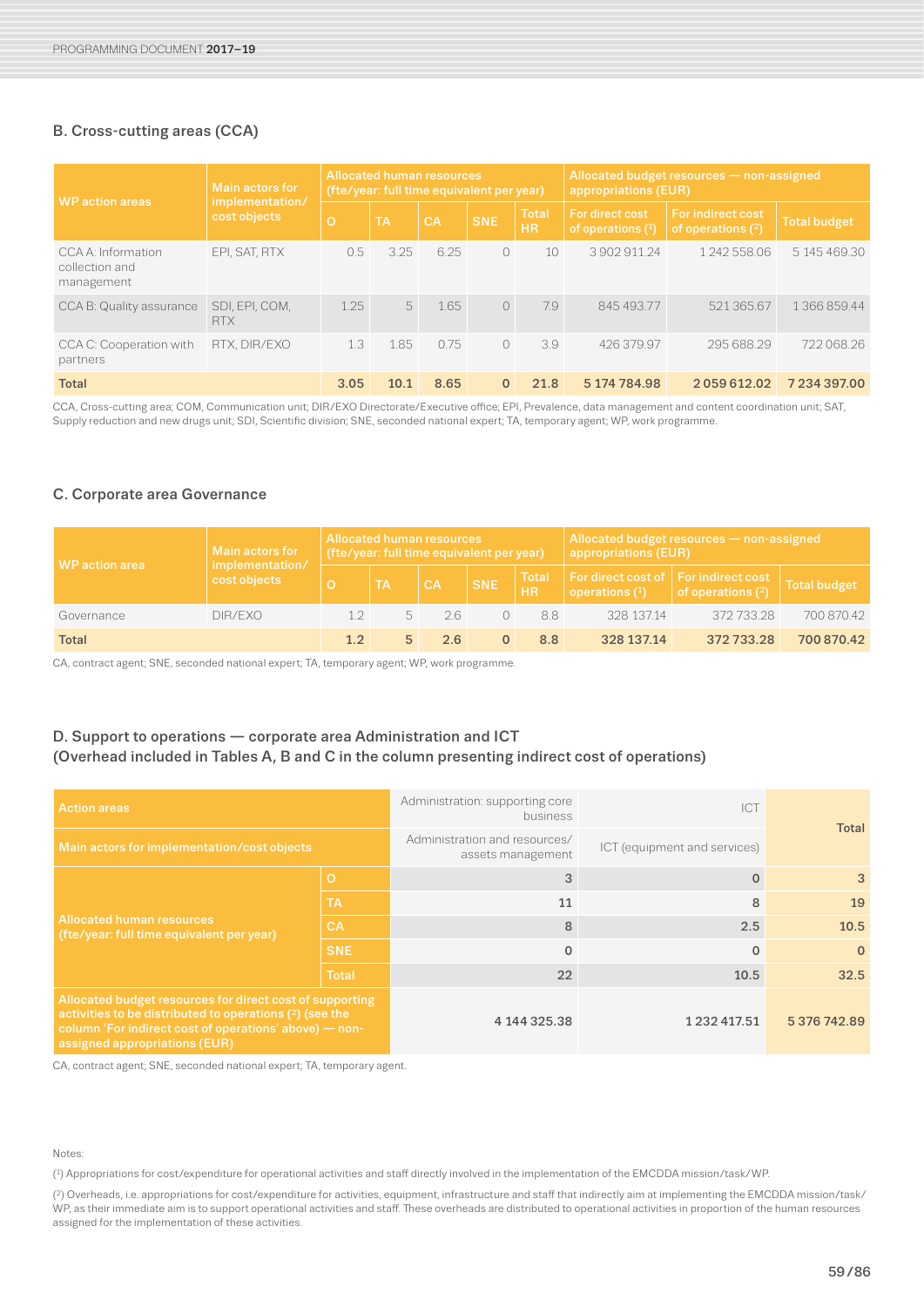# Summary of total allocations

|                                                                                            |         | <b>Allocated human resources</b> | (fte/year: full time equivalent per year) | Allocated budget resources - |                           |                                      |  |  |
|--------------------------------------------------------------------------------------------|---------|----------------------------------|-------------------------------------------|------------------------------|---------------------------|--------------------------------------|--|--|
| <b>Operations</b>                                                                          | $\circ$ | TA                               | <b>CA</b>                                 | <b>SNE</b>                   | <b>Total</b><br><b>HR</b> | non-assigned appropriations<br>(EUR) |  |  |
| For direct cost of operations (Tables A+B+C)                                               |         | 48                               | 22.5                                      |                              | 78.5                      | 10 430 421.13                        |  |  |
| For indirect cost of operations (i.e. direct costs of support<br>$\arctivities$ — Table D) |         | 19                               | 10.5                                      |                              | 32.5                      | 537674289                            |  |  |
| <b>TOTAL</b>                                                                               | 10      | 67                               | 33                                        |                              | 111                       | 15 807 164.02                        |  |  |

CA, contract agent; SNE, seconded national expert; TA, temporary agent.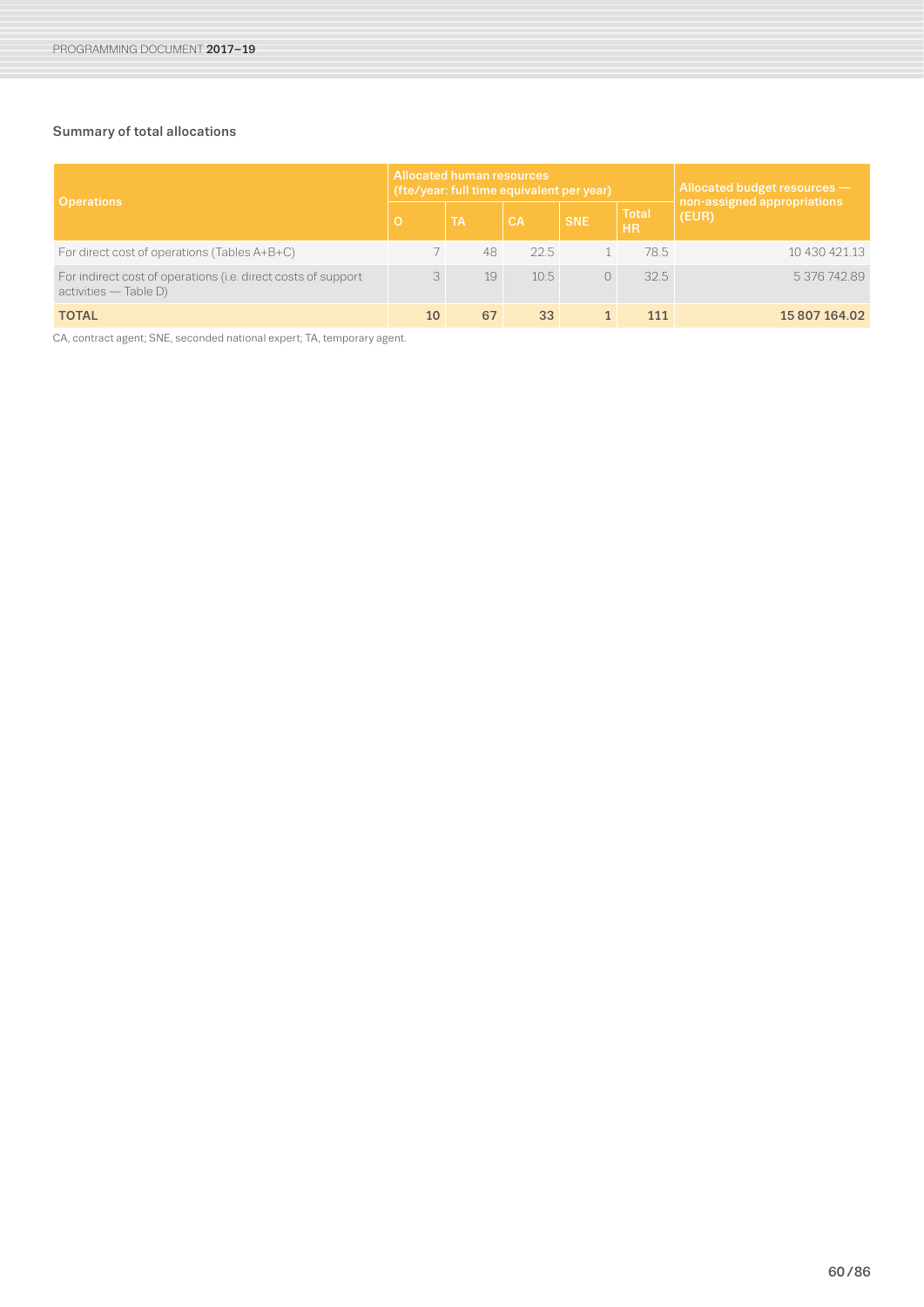# **<sup>|</sup>** ANNEX II **Human and financial resources (tables 2017–19)**

# TABLE 1 Expenditure

| <b>Expenditure</b>       | N(2016)                                            |            | $N+1(2017)$                                        |                   |  |  |
|--------------------------|----------------------------------------------------|------------|----------------------------------------------------|-------------------|--|--|
|                          | Commitment appropriations   Payment appropriations |            | Commitment appropriations   Payment appropriations |                   |  |  |
| Title 1                  | 9321199                                            | 9321199    | 10 128 023.17                                      | 10 128 023.17     |  |  |
| Title 2                  | 1 724 289                                          | 1724289    | 1226 547.66                                        | 1226547.66        |  |  |
| Title 3                  | 4 348 475                                          | 4 348 475  | 4 452 593 19                                       | 4 4 5 2 5 9 3 1 9 |  |  |
| <b>Total expenditure</b> | 15 393 963                                         | 15 393 963 | 15 807 164.02                                      | 15 807 164.02     |  |  |

|                                                               | <b>Commitment appropriations</b> |                 |                       |                    |            |                      |                      |  |  |  |  |
|---------------------------------------------------------------|----------------------------------|-----------------|-----------------------|--------------------|------------|----------------------|----------------------|--|--|--|--|
| <b>Expenditure</b>                                            |                                  |                 | Draft budget N+1      |                    | <b>VAR</b> |                      |                      |  |  |  |  |
|                                                               | <b>Executed</b><br>budget N-1    | <b>Budget N</b> | <b>Agency request</b> | Budget<br>forecast | $N+1/N$    | <b>Envisaged N+2</b> | <b>Envisaged N+3</b> |  |  |  |  |
| Title 1<br><b>Staff expenditure</b>                           | 9 159 160                        | 9 3 2 1 1 9 9   | 10 128 023.17         |                    |            | 10 465 237.30        | 10 565 237.30        |  |  |  |  |
| 11 Salaries and allowances                                    | 9024996                          | 9 204 199       | 10 000 423.17         |                    |            | 10 337 637.30        | 10 427 637.30        |  |  |  |  |
| - of which establishment plan posts                           | 7814694                          | 8013195         | 8479795.72            |                    |            | 8674895.72           | 8724895.72           |  |  |  |  |
| - of which external personnel                                 | 1210302                          | 1 191 004       | 1520627.46            |                    |            | 1662741.58           | 1702741.58           |  |  |  |  |
| 12 Expenditure relating to Staff recruitment                  | 37028                            | 27000           | 11 000.00             |                    |            | 11 000.00            | 11000.00             |  |  |  |  |
| 13 Mission expenses                                           |                                  |                 |                       |                    |            |                      |                      |  |  |  |  |
| 14 Socio-medical infrastructure                               |                                  |                 |                       |                    |            |                      |                      |  |  |  |  |
| 15 Training                                                   | 65736                            | 90 000          | 100 000.00            |                    |            | 100 000.00           | 100 000.00           |  |  |  |  |
| 16 External Services                                          | 31400                            | $\circ$         | 16 600.00             |                    |            | 16 600.00            | 16 600.00            |  |  |  |  |
| 17 Receptions and events                                      |                                  |                 |                       |                    |            |                      |                      |  |  |  |  |
| Title 2<br>Infrastructure and operating expenditure           | 4855783                          | 1724 109        | 1226547.66            |                    |            | 1252194.36           | 1292194.36           |  |  |  |  |
| 20 Rental of buildings and associated<br>costs(3)             | 4 0 18 3 5 0                     | 949 132         | 578 674.58            |                    |            | 600 193.26           | 640 193.26           |  |  |  |  |
| 21 Information and communication<br>technology                | 575683                           | 458 571         | 408 475.00            |                    |            | 409 475.00           | 409 475.00           |  |  |  |  |
| 22 Movable property and associated costs                      | 134 713                          | 119960          | 104 972.48            |                    |            | 109 360.00           | 109 360.00           |  |  |  |  |
| 23 Current administrative expenditure                         | 100 005                          | 148 953         | 97 250.00             |                    |            | 95 805.50            | 95 805.50            |  |  |  |  |
| 24 Postage/telecommunications                                 | 4982                             | 10 400          | 8 000.00              |                    |            | 8080.00              | 8080.00              |  |  |  |  |
| 25 Meeting expenses                                           |                                  |                 |                       |                    |            |                      |                      |  |  |  |  |
| 26 Running costs in connection with<br>operational activities |                                  |                 |                       |                    |            |                      |                      |  |  |  |  |
| 27 Information and publishing                                 |                                  |                 |                       |                    |            |                      |                      |  |  |  |  |
| 28 Studies                                                    |                                  |                 |                       |                    |            |                      |                      |  |  |  |  |
| Other infrastructure and operational<br>activities            | 22050                            | 37093           | 29 175.60             |                    |            | 29 280.60            | 29.280.60            |  |  |  |  |
| Title 3<br>Operational expenditure                            | 4 138 265                        | 4348475         | 4452593.19            |                    |            | 4414903.54           | 4473293.37           |  |  |  |  |
| Information and publishing                                    | 558832                           | 701625          | 587 150.00            |                    |            | 552 460.35           | 592 150.00           |  |  |  |  |
| <b>Studies</b>                                                | 469 222                          | 421504          | 672 423.72            |                    |            | 672 423.72           | 681 123.72           |  |  |  |  |
| RTX grants                                                    | 2069945                          | 2 2 2 8 5 3 7   | 2 2 2 5 3 7 . 2 6     |                    |            | 2 2 2 5 3 7 . 2 6    | 2 2 2 5 3 7 . 2 6    |  |  |  |  |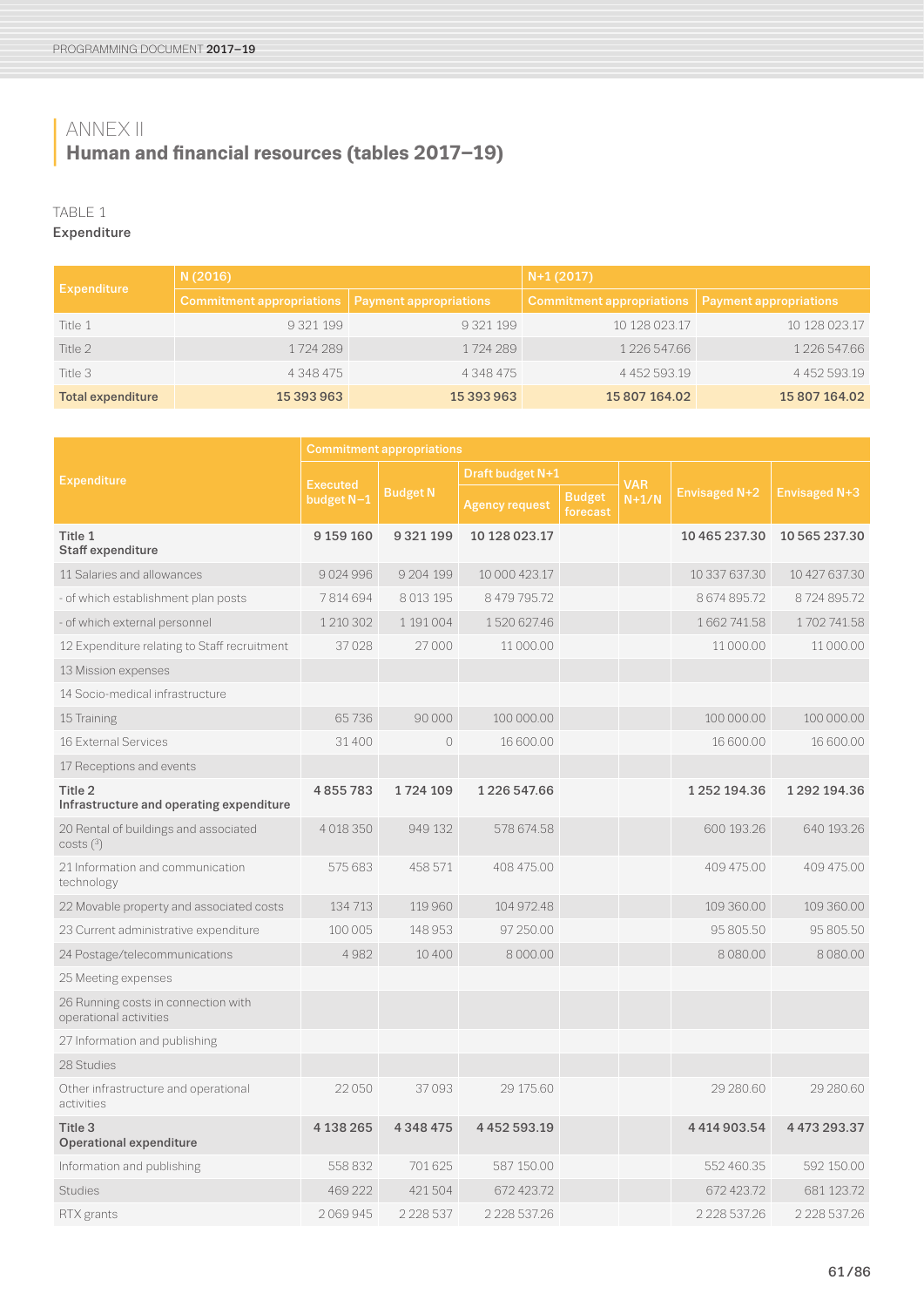|                                                       | <b>Commitment appropriations</b> |                 |                  |                           |            |               |                      |  |  |  |  |
|-------------------------------------------------------|----------------------------------|-----------------|------------------|---------------------------|------------|---------------|----------------------|--|--|--|--|
| <b>Expenditure</b>                                    | <b>Executed</b>                  |                 | Draft budget N+1 |                           | <b>VAR</b> |               | <b>Envisaged N+3</b> |  |  |  |  |
|                                                       | budget N-1                       | <b>Budget N</b> | Agency request   | <b>Budget</b><br>forecast | $N+1/N$    | Envisaged N+2 |                      |  |  |  |  |
| Mission expenses                                      | 249748                           | 289559          | 260,000,00       |                           |            | 260,000,00    | 260,000,00           |  |  |  |  |
| Meeting expenses                                      | 505 274                          | 701 250         | 698 482.21       |                           |            | 695482.21     | 705 482 39           |  |  |  |  |
| Receptions and events                                 | 1490                             | 6000            | 6000.00          |                           |            | 6 000.00      | 6 0 0 0 . 0 0        |  |  |  |  |
| Expenditure related to IPA and ENP projects,<br>total | 283754                           |                 |                  |                           |            |               |                      |  |  |  |  |
| Expenditure related to IPA projects                   | 95904                            |                 |                  |                           |            |               |                      |  |  |  |  |
| Expenditure related to ENP projects                   | 187850                           |                 |                  |                           |            |               |                      |  |  |  |  |
| <b>TOTAL EXPENDITURE</b>                              | 18 153 208                       | 15 393 783      | 15807164.02      |                           |            | 16 132 335.20 | 16 290 725.03        |  |  |  |  |

(3) Including possible repayment of interest; detailed information as regards building policy provided in Annex V.

|                                                               | <b>Payment appropriations</b>   |                 |                  |                    |                       |                      |                      |  |  |  |  |
|---------------------------------------------------------------|---------------------------------|-----------------|------------------|--------------------|-----------------------|----------------------|----------------------|--|--|--|--|
| <b>Expenditure</b>                                            |                                 |                 | Draft budget N+1 |                    |                       |                      |                      |  |  |  |  |
|                                                               | <b>Executed</b><br>budget $N-1$ | <b>Budget N</b> | Agency request   | Budget<br>forecast | <b>VAR</b><br>$N+1/N$ | <b>Envisaged N+2</b> | <b>Envisaged N+3</b> |  |  |  |  |
| Title 1<br><b>Staff expenditure</b>                           | 9096519                         | 9321199         | 10 128 023.17    |                    |                       | 10 465 237.30        | 10 565 237.30        |  |  |  |  |
| 11 Salaries and allowances                                    | 9022497                         | 9 2 0 4 1 9 9   | 10 000 423.17    |                    |                       | 10 337 637.30        | 10 427 637.30        |  |  |  |  |
| - of which establishment plan posts                           | 7812195                         | 8013195         | 8 479 795.72     |                    |                       | 8674895.72           | 8724895.72           |  |  |  |  |
| - of which external personnel                                 | 1210302                         | 1 191 004       | 1520627.46       |                    |                       | 1662741.58           | 1702741.58           |  |  |  |  |
| 12 Expenditure relating to staff<br>recruitment               | 24865                           | 27000           | 11000.00         |                    |                       | 11 000.00            | 11 000.00            |  |  |  |  |
| 13 Mission expenses                                           |                                 |                 |                  |                    |                       |                      |                      |  |  |  |  |
| 14 Socio-medical infrastructure                               |                                 |                 |                  |                    |                       |                      |                      |  |  |  |  |
| 15 Training                                                   | 48 337                          | 90 000          | 100 000.00       |                    |                       | 100 000.00           | 100 000.00           |  |  |  |  |
| 16 External services                                          | 820                             | $\circ$         | 16 600.00        |                    |                       | 16 600.00            | 16 600.00            |  |  |  |  |
| 17 Receptions and events                                      |                                 |                 |                  |                    |                       |                      |                      |  |  |  |  |
| Title 2<br>Infrastructure and operating<br>expenditure        | 4449295                         | 1724 109        | 1226547.66       |                    |                       | 1252194.36           | 1292194.36           |  |  |  |  |
| 20 Rental of buildings and associated<br>costs(3)             | 3919418                         | 949 132         | 578 674.58       |                    |                       | 600 193.26           | 640 193.26           |  |  |  |  |
| 21 Information and communication<br>technology                | 346851                          | 458 571         | 408 475.00       |                    |                       | 409 475.00           | 409 475.00           |  |  |  |  |
| 22 Movable property and associated<br>costs                   | 76 306                          | 119 960         | 104 972.48       |                    |                       | 109 360.00           | 109 360.00           |  |  |  |  |
| 23 Current administrative expenditure                         | 89574                           | 148 953         | 97 250.00        |                    |                       | 95 805.50            | 95 805.50            |  |  |  |  |
| 24 Postage/Telecommunications                                 | 4761                            | 10400           | 8000.00          |                    |                       | 8080.00              | 8080.00              |  |  |  |  |
| 25 Meeting expenses                                           |                                 |                 |                  |                    |                       |                      |                      |  |  |  |  |
| 26 Running costs in connection with<br>operational activities |                                 |                 |                  |                    |                       |                      |                      |  |  |  |  |
| 27 Information and publishing                                 |                                 |                 |                  |                    |                       |                      |                      |  |  |  |  |
| Other infrastructure and operational<br>activities            | 22050                           | 37093           | 29 175.60        |                    |                       | 29 280.60            | 29 280.60            |  |  |  |  |
| 28 Studies                                                    |                                 |                 |                  |                    |                       |                      |                      |  |  |  |  |
| Title 3<br><b>Operational expenditure</b>                     | 4074891                         | 4348475         | 4452593.19       |                    |                       | 4414903.54           | 4473293.37           |  |  |  |  |
| Information and publishing                                    | 662725                          | 701625          | 587 150.00       |                    |                       | 552 460.35           | 592 150.00           |  |  |  |  |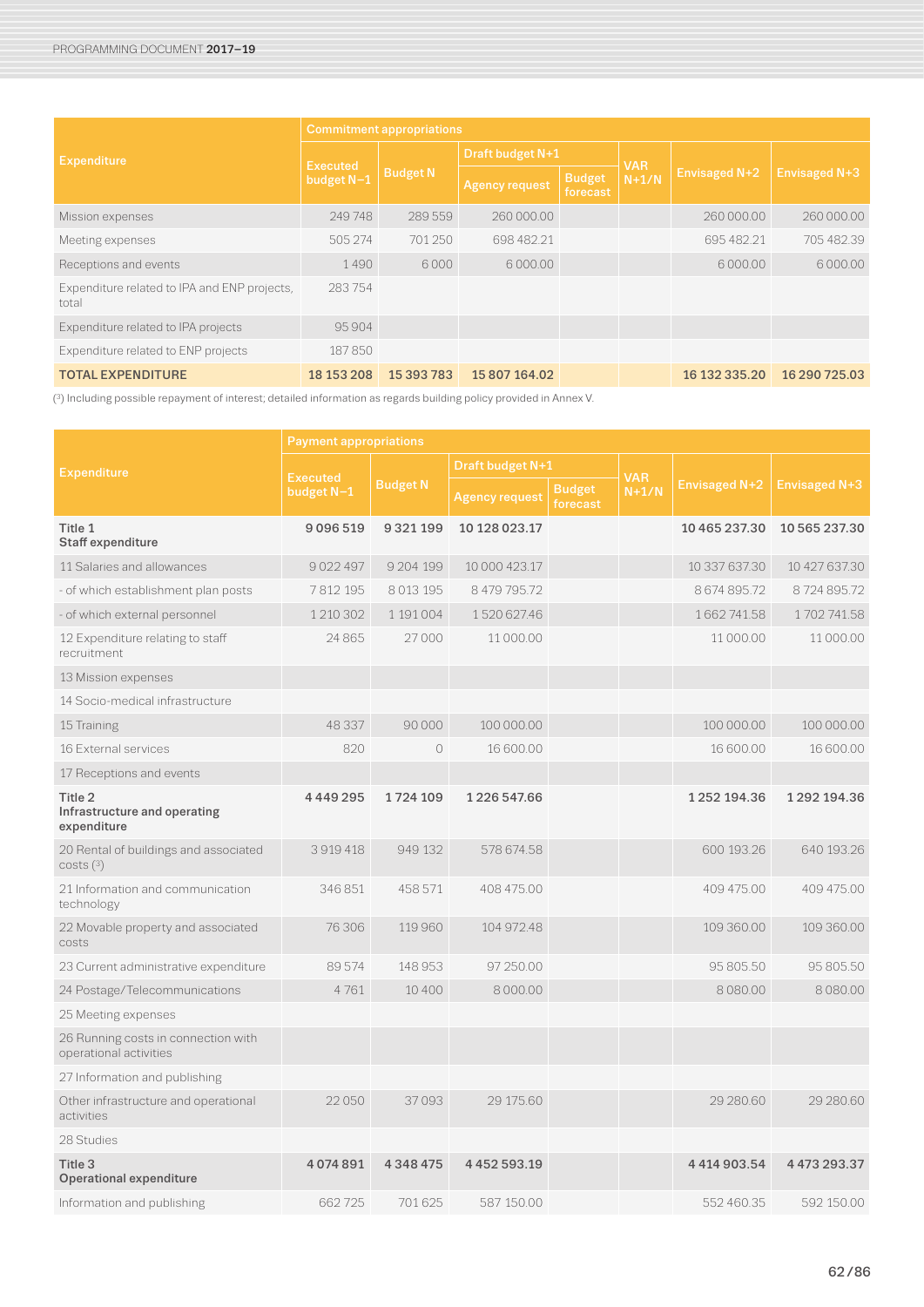|                                                       | <b>Payment appropriations</b> |                 |                       |                           |            |                      |                   |
|-------------------------------------------------------|-------------------------------|-----------------|-----------------------|---------------------------|------------|----------------------|-------------------|
| <b>Expenditure</b>                                    | <b>Executed</b>               |                 | Draft budget N+1      |                           | <b>VAR</b> |                      |                   |
|                                                       | budget $N-1$                  | <b>Budget N</b> | <b>Agency request</b> | <b>Budget</b><br>forecast | $N+1/N$    | <b>Envisaged N+2</b> | Envisaged N+3     |
| <b>Studies</b>                                        | 387 108                       | 421504          | 672 423.72            |                           |            | 672 423.72           | 681 123.72        |
| RTX grants                                            | 2095889                       | 2 2 2 8 5 3 7   | 2 2 2 8 5 3 7 . 2 6   |                           |            | 2 2 2 5 3 7 . 2 6    | 2 2 2 5 3 7 . 2 6 |
| Mission expenses                                      | 256991                        | 289 559         | 260 000.00            |                           |            | 260 000.00           | 260 000.00        |
| Meeting expenses                                      | 470 877                       | 701250          | 698 482.21            |                           |            | 695 482.21           | 705 482.39        |
| Receptions and events                                 | 7396                          | 6.000           | 6000.00               |                           |            | 6000.00              | 6000.00           |
| Expenditure related to IPA and ENP<br>projects, total | 193 905                       |                 |                       |                           |            |                      |                   |
| Expenditure related to IPA projects                   | 83513                         |                 |                       |                           |            |                      |                   |
| Expenditure related to ENP projects                   | 110 392                       |                 |                       |                           |            |                      |                   |
| <b>TOTAL EXPENDITURE</b>                              | 17620705                      | 15 393 963      | 15 807 164.02         |                           |            | 16 132 335.20        | 16 290 725.03     |

(3) Including possible repayment of interest; detailed information as regards building policy provided in Annex V.

# TABLE 2

# Revenue

|                       | N(2016)                          | $N+1(2017)$            |  |  |
|-----------------------|----------------------------------|------------------------|--|--|
| l Revenues i          | Revenues estimated by the agency | <b>Budget forecast</b> |  |  |
| EU contribution       | 14 794 000                       | 15 135 600             |  |  |
| Other revenue         | 599963                           | 671564.02              |  |  |
| <b>Total revenues</b> | 15 393 963                       | 15 807 164.02          |  |  |

|                                                                                                                    | <b>General revenues</b> |               |                   |                           |                     |                     |                     |
|--------------------------------------------------------------------------------------------------------------------|-------------------------|---------------|-------------------|---------------------------|---------------------|---------------------|---------------------|
| <b>Revenues</b>                                                                                                    | <b>Executed</b>         | <b>Budget</b> | Draft budget 2017 |                           | <b>VAR</b>          | <b>Envisaged in</b> | <b>Envisaged in</b> |
|                                                                                                                    | budget<br>2015          | 2016          | Agency<br>request | <b>Budget</b><br>forecast | 2017/2016<br>$(\%)$ | 2018                | 2019                |
| 1 Revenue from fees and<br>charges<br>(including balancing reserve from<br>previous year's surplus)                |                         |               |                   |                           |                     |                     |                     |
| 2 EU contribution                                                                                                  | 14794000                | 14 794 000    | 15081600          |                           |                     | 15 445 600.00       | 15 596 600.00       |
| - of which assigned revenues<br>deriving from previous years'<br>surpluses                                         | 151000                  | 69000         | 54 000            |                           |                     |                     |                     |
| 3 Third countries contribution<br>(incl. EEA/EFTA and candidate<br>countries)                                      | 544006                  | 599963        | 671564.02         |                           |                     | 686735.20           | 694 125.03          |
| - of which FFA/FFTA<br>(excl. Switzerland)                                                                         | 394 006                 | 389963        | 400 564.02        |                           |                     | 410 184.71          | 414 870.91          |
| - of which candidate countries                                                                                     | 150000                  | 210,000       | 271000            |                           |                     | 276 550.49          | 279 254 12          |
| 4 Other contributions                                                                                              |                         |               |                   |                           |                     |                     |                     |
| 5 Administrative operations                                                                                        | 2581837<br>(4)          |               |                   |                           |                     |                     |                     |
| - of which interest generated by<br>funds paid by the Commission by<br>way of the EU contribution (FFR<br>Art. 58) | 20945                   |               |                   |                           |                     |                     |                     |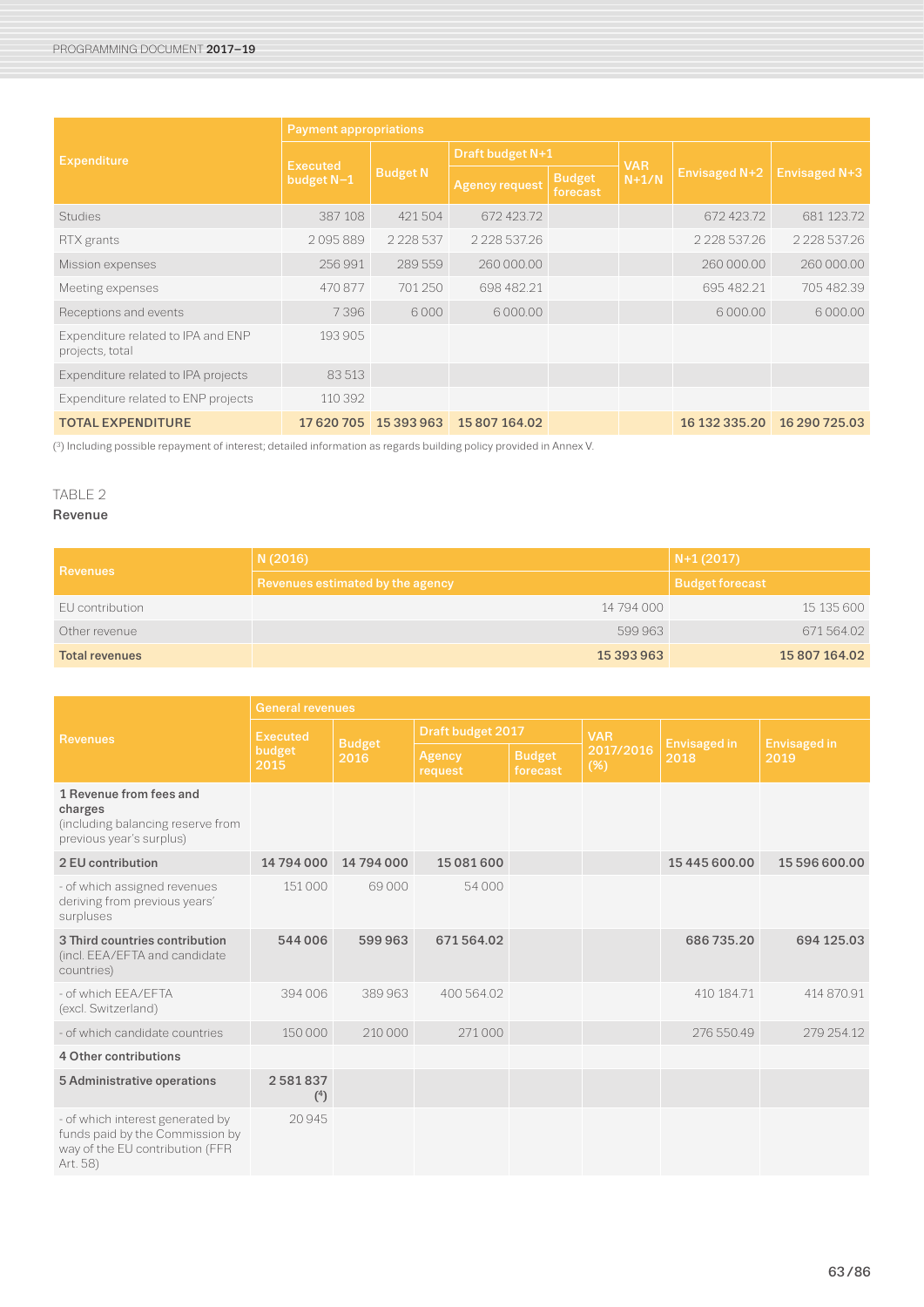|                                                      | <b>General revenues</b> |                       |                   |                           |                  |                      |                             |  |  |  |  |
|------------------------------------------------------|-------------------------|-----------------------|-------------------|---------------------------|------------------|----------------------|-----------------------------|--|--|--|--|
| <b>Revenues</b>                                      | <b>Executed</b>         |                       | Draft budget 2017 |                           | <b>VAR</b>       |                      |                             |  |  |  |  |
|                                                      | budget<br>2015          | <b>Budget</b><br>2016 | Agency<br>request | <b>Budget</b><br>forecast | 2017/2016<br>(%) | Envisaged in<br>2018 | <b>Envisaged in</b><br>2019 |  |  |  |  |
| 6 Revenues from services<br>rendered against payment |                         |                       |                   |                           |                  |                      |                             |  |  |  |  |
| 7 Correction of budgetary<br>imbalances              |                         |                       |                   |                           |                  |                      |                             |  |  |  |  |
| <b>TOTAL REVENUES</b>                                | 17919843                | 15 393 963            | 15807164.02       |                           |                  | 16 132 335.20        | 16 290 725.03               |  |  |  |  |

(4) Includes Income from sale of EMCDDA building (EUR 2 500 000), internal assigned revenue (EUR 19 278.58), interest generated by funds paid to EMCDDA (EUR 20 944.90) and misc. revenue (EUR 41 614).

# TABLE 3

# Budget outturn and cancellation of appropriations

| <b>Budget outturn</b>                                                               | $N - 4*$    | $N - 3*$    | $N - 2*$    |
|-------------------------------------------------------------------------------------|-------------|-------------|-------------|
| Revenue actually received (+)                                                       | 16 335 613  | 15690681    | 18632222    |
| Payments made $(-)$                                                                 | $-15904033$ | $-14994984$ | $-17626446$ |
| Carry-over of appropriations $(-)$                                                  | $-502221$   | $-893022$   | $-1180476$  |
| Cancellation of appropriations carried over (+)                                     | 29846       | 8622        | 38712       |
| Adjustment for carry-over of assigned revenue appropriations from previous year (+) | 198 497     | 262589      | 188 102     |
| Exchange rate differences (+/-)                                                     | $-1680$     | $-1272$     | 4976        |
| Pro-rata Norway (2014, 2015, 2016) and Turkey (2015)                                | $-4936$     | $-2253$     | $-2654$     |
| Adjustment for negative balance from previous year $(-)$                            |             |             |             |
| <b>Total</b>                                                                        | 151386      | 70360       | 54436       |

\*N – the year covered by the programming document drafted in N-1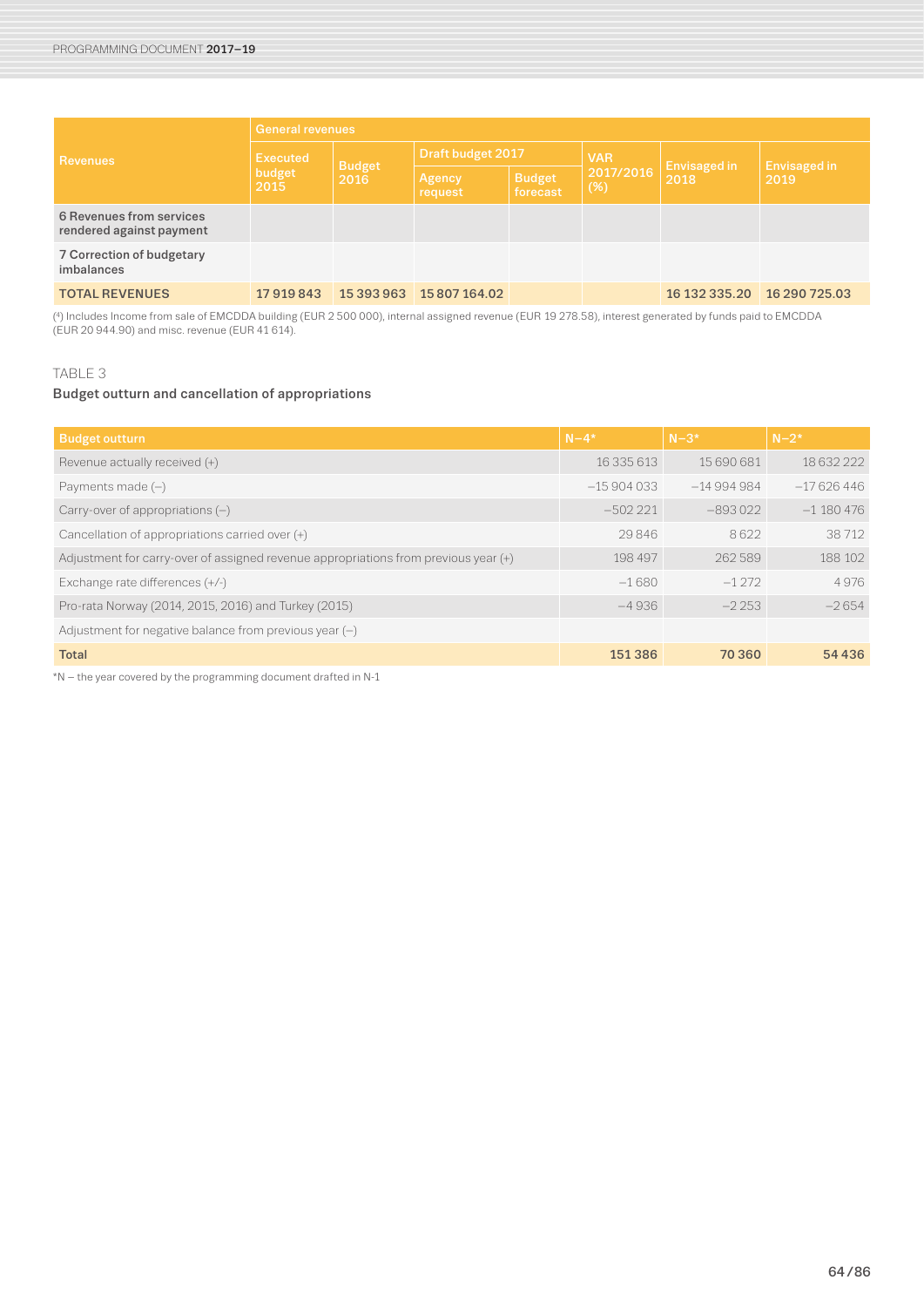# **<sup>|</sup>** ANNEX III **Human resources outlook and staff evolution**

# TABLE 1

Staff population and its evolution — overview of all categories of staff

| <b>Staff population</b>                         |                   | Actually<br>filled on<br>31.12.2014 | <b>Authorised</b><br>under EU<br>Budget 2015 | <b>Actually filled on</b><br>31.12.2015(5) | <b>Authorised under</b><br>EU Budget 2016 | <b>Actually filled</b><br>on 31.12.2016 | In draft budget<br>for year 2017 | <b>Envisaged</b><br>in 2018 | <b>Envisaged</b><br>in 2019 |
|-------------------------------------------------|-------------------|-------------------------------------|----------------------------------------------|--------------------------------------------|-------------------------------------------|-----------------------------------------|----------------------------------|-----------------------------|-----------------------------|
| <b>Officials</b>                                | AD                | $\overline{7}$                      | 8                                            | 6                                          | $\overline{7}$                            | 6                                       | 6                                | 6                           | 6                           |
|                                                 | <b>AST</b>        | 5                                   | 5                                            | $\overline{4}$                             | 5                                         | 3                                       | $\overline{4}$                   | $\overline{4}$              | $\overline{4}$              |
|                                                 | AST/<br><b>SC</b> | $\circ$                             | $\bigcirc$                                   | $\circ$                                    | $\bigcirc$                                | $\circlearrowright$                     | $\bigcirc$                       | $\bigcirc$                  | $\bigcirc$                  |
| <b>TA</b>                                       | AD                | 42                                  | 44                                           | 42                                         | 45                                        | 42                                      | 45                               | 45                          | 45                          |
|                                                 | <b>AST</b>        | 22                                  | 23                                           | 22                                         | 22                                        | 22                                      | 22                               | 22                          | 22                          |
|                                                 | AST/<br>SC        | $\circ$                             | $\circlearrowright$                          | $\circ$                                    | $\circ$                                   | $\bigcirc$                              | $\circlearrowright$              | $\circ$                     | $\circ$                     |
| <b>Total</b>                                    |                   | 76                                  | 80                                           | 74                                         | 79                                        | 73                                      | 77                               | 77                          | 77                          |
| CA GF IV                                        |                   | $\circ$                             | $\overline{2}$                               | $\overline{2}$                             | $\overline{2}$                            | 3                                       | $\overline{7}$                   | $\overline{7}$              | $\overline{7}$              |
| CA GF III                                       |                   | $\,8\,$                             | $\hbox{S}$                                   | 8                                          | $\mathcal{G}$                             | $\mathcal{G}% _{0}$                     | 10                               | 10                          | 10                          |
| CA GF II                                        |                   | 13                                  | 13                                           | 12                                         | 13                                        | 13                                      | 13                               | 13                          | 13                          |
| CA GF I                                         |                   | 3                                   | 3                                            | 3                                          | 3                                         | $\ensuremath{\mathsf{3}}$               | 3                                | 3                           | 3                           |
| <b>Total CA</b>                                 |                   | 24                                  | 27                                           | 25                                         | 27                                        | 28                                      | 33                               | 33                          | 33                          |
| SNE                                             |                   | $\mathbf{1}$                        | $\mathbf{1}$                                 | $\mathbf 1$                                | $\mathbf{1}$                              | $\circ$                                 | $\mathbf{1}$                     | $\mathbf{1}$                | $\mathbf{1}$                |
| Structural<br>service providers                 |                   | $\circ$                             | $\circ$                                      | $\circ$                                    | $\circ$                                   |                                         | $\overline{O}$                   | $\circ$                     | $\circ$                     |
| <b>TOTAL</b>                                    |                   | 101                                 | 108                                          | 100                                        | 107                                       | 101                                     | 111                              | 111                         | 111                         |
| External staff for<br>occasional<br>replacement |                   |                                     |                                              |                                            |                                           |                                         |                                  |                             |                             |

(5) Offer letters are counted as posts filled in.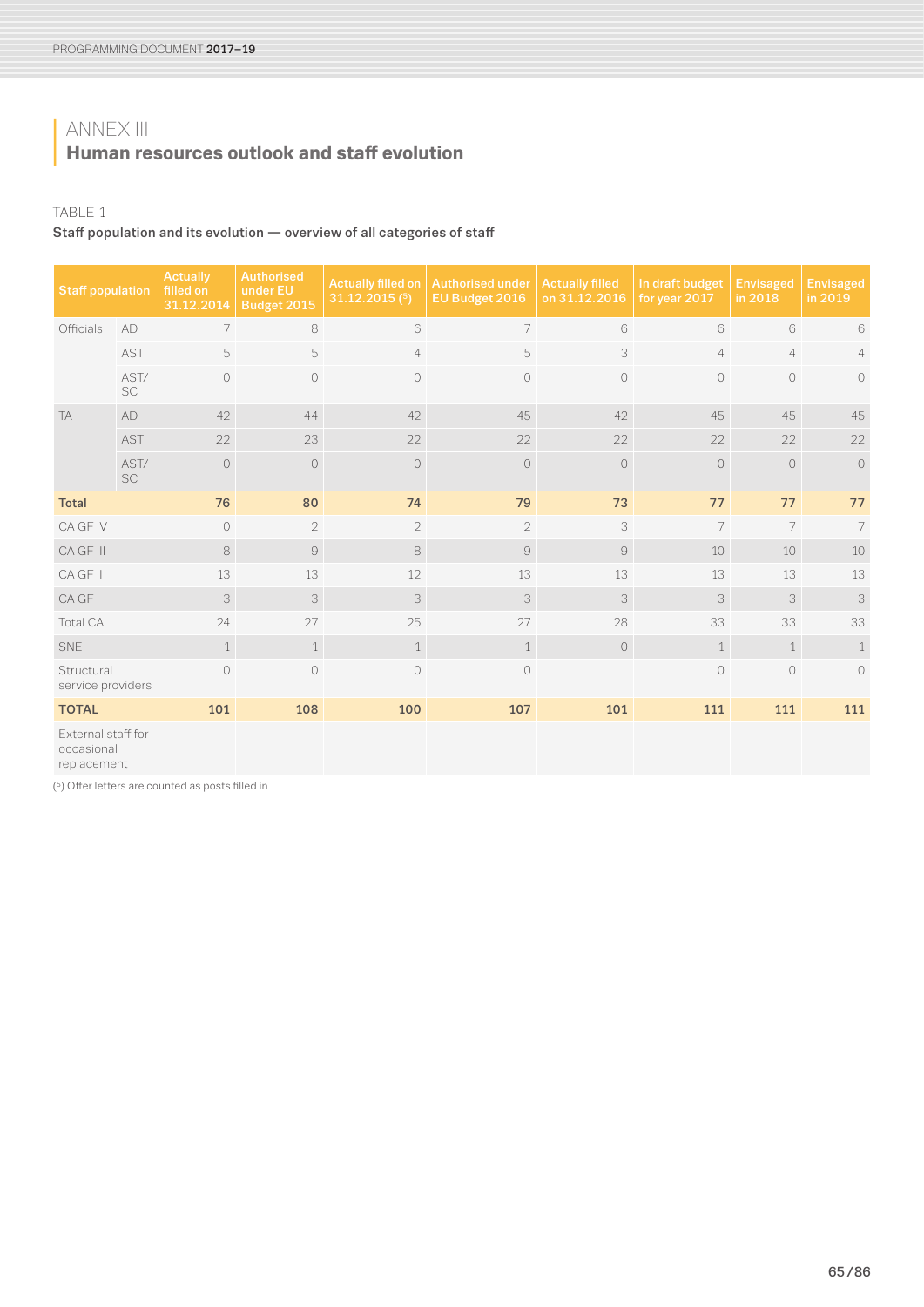# TABLE 2 Multiannual staff policy plan 2017–19

| Category<br>and<br>grade | <b>Establishment</b><br>plan in EU<br>Budget 2015 |                |                  | <b>Filled as of</b><br>31.12.2015 (5)               |                  | <b>Modifications</b><br>2015 in<br>application of<br>flexibility rule<br>2016 |                  | <b>Establishment</b><br>plan in voted<br><b>EU Budget</b> |                  | <b>Modifications</b><br><b>Establishment</b><br>2016 in<br>plan in Draft<br>application of<br><b>EU Budget</b><br>flexibility<br>2017<br>rule <sub>(6)</sub> |                     |                     | <b>Establishment</b><br>plan 2018 |                          | <b>Establishment</b><br>plan 2019 |                          |
|--------------------------|---------------------------------------------------|----------------|------------------|-----------------------------------------------------|------------------|-------------------------------------------------------------------------------|------------------|-----------------------------------------------------------|------------------|--------------------------------------------------------------------------------------------------------------------------------------------------------------|---------------------|---------------------|-----------------------------------|--------------------------|-----------------------------------|--------------------------|
|                          | <b>Officials</b>                                  | <b>TA</b>      | <b>Officials</b> | <b>TA</b>                                           | <b>Officials</b> | <b>TA</b>                                                                     | <b>Officials</b> | <b>TA</b>                                                 | <b>Officials</b> | <b>TA</b>                                                                                                                                                    | <b>Officials</b>    | <b>TA</b>           | <b>Officials</b>                  | <b>TA</b>                | <b>Officials</b>                  | <b>TA</b>                |
| AD 16                    |                                                   |                |                  |                                                     |                  |                                                                               |                  |                                                           |                  |                                                                                                                                                              |                     |                     |                                   |                          |                                   |                          |
| AD 15                    |                                                   | $\mathbf 1$    |                  | $\mathbf 1$                                         |                  |                                                                               |                  | $\mathbf 1$                                               |                  |                                                                                                                                                              |                     | $\mathbf 1$         |                                   | $\,1\,$                  |                                   | $\mathbf 1$              |
| AD 14                    |                                                   | 1              |                  |                                                     |                  |                                                                               |                  | $\mathbf 1$                                               |                  |                                                                                                                                                              |                     | $\mathbf 1$         |                                   | $\mathbf{1}$             |                                   | $\mathbf 1$              |
| AD 13                    | 1                                                 | $\overline{2}$ | $1\,$            | $\ensuremath{\mathsf{3}}$                           |                  |                                                                               | $\mathbf{1}$     | $\sqrt{2}$                                                |                  |                                                                                                                                                              | $\mathbf 1$         | $\sqrt{2}$          | $\,1\,$                           | $\sqrt{2}$               | $\mathbf 1$                       | $\sqrt{2}$               |
| AD 12                    | $\overline{4}$                                    | $10\,$         | 3                | $\mathbb{G}% _{C}^{\ast }=\mathbb{G}_{C}^{\ast }$ 6 |                  | $\bf{+1}$                                                                     | $\overline{4}$   | $11\,$                                                    |                  |                                                                                                                                                              | $\overline{4}$      | 11                  | $\overline{4}$                    | 11                       | $\overline{4}$                    | 11                       |
| AD 11                    | 3                                                 | $10\,$         |                  | $\mathbb S$                                         |                  |                                                                               | $\overline{2}$   | $10\,$                                                    |                  | $-1 +1$                                                                                                                                                      | $\mathbf 1$         | 11                  | $\mathbf 1$                       | 11                       | $\mathbf 1$                       | 11                       |
| AD 10                    |                                                   | 15             |                  | 3                                                   |                  | $-2$                                                                          |                  | 13                                                        |                  |                                                                                                                                                              |                     | 13                  |                                   | 13                       |                                   | 13                       |
| AD 9                     |                                                   | $\mathsf S$    | $\mathbf{1}$     | $\ensuremath{\mathsf{3}}$                           |                  |                                                                               |                  | $\overline{\phantom{a}}$                                  |                  |                                                                                                                                                              |                     | 6                   |                                   | 6                        |                                   | $\,6\,$                  |
| AD <sub>8</sub>          |                                                   |                | $\mathbf 1$      | $\rm 8$                                             |                  |                                                                               |                  |                                                           |                  |                                                                                                                                                              |                     |                     |                                   |                          |                                   |                          |
| AD <sub>7</sub>          |                                                   |                |                  | $\rm{S}$                                            |                  |                                                                               |                  |                                                           |                  |                                                                                                                                                              |                     |                     |                                   |                          |                                   |                          |
| AD6                      |                                                   |                |                  | $\overline{4}$                                      |                  |                                                                               |                  |                                                           |                  |                                                                                                                                                              |                     |                     |                                   |                          |                                   |                          |
| AD <sub>5</sub>          |                                                   |                |                  | $1\,$                                               |                  |                                                                               |                  |                                                           |                  |                                                                                                                                                              |                     |                     |                                   |                          |                                   |                          |
| <b>Total AD</b>          | 8                                                 | 44             | 6                | 42                                                  |                  |                                                                               |                  | 7 45                                                      |                  |                                                                                                                                                              | $\,6\,$             | 45                  | 6                                 | 45                       | 6                                 | 45                       |
| <b>AST 11</b>            | 1                                                 |                |                  |                                                     |                  |                                                                               | 1                |                                                           |                  |                                                                                                                                                              | 1                   |                     | $\mathbf{1}$                      |                          | $\mathbf 1$                       |                          |
| <b>AST 10</b>            |                                                   | $\sqrt{2}$     |                  | $\mathbf 1$                                         |                  | $\rm{+1}$                                                                     |                  | $\ensuremath{\mathsf{3}}$                                 |                  |                                                                                                                                                              |                     | 3                   |                                   | 3                        |                                   | 3                        |
| AST 9                    | $\mathbf{1}$                                      | $\rm 8$        |                  | 3                                                   |                  | $-1\,$                                                                        | 1                | $\overline{\phantom{a}}$                                  |                  |                                                                                                                                                              | $\mathbf 1$         | $\overline{7}$      | 1                                 | $\overline{\mathcal{I}}$ | $\mathbf 1$                       | $\overline{\phantom{a}}$ |
| AST8                     | $\overline{2}$                                    | 7              | $\mathbf 1$      | $\mathbf 1$                                         |                  |                                                                               | $\overline{2}$   | $\overline{\phantom{a}}$                                  |                  |                                                                                                                                                              | $\overline{2}$      | 7                   | $\sqrt{2}$                        | $\overline{\phantom{a}}$ | $\sqrt{2}$                        | $\overline{7}$           |
| AST <sub>7</sub>         | 1                                                 | 6              | $\mathbf 1$      | $\sqrt{2}$                                          |                  | $-1\,$                                                                        | 1                | $\mathbb S$                                               |                  |                                                                                                                                                              |                     | 5                   |                                   | 5                        |                                   | $\mathsf S$              |
| AST6                     |                                                   |                |                  | $\overline{4}$                                      |                  |                                                                               |                  |                                                           |                  |                                                                                                                                                              |                     |                     |                                   |                          |                                   |                          |
| AST <sub>5</sub>         |                                                   |                | $\mathbf{1}$     | $\rm 8$                                             |                  |                                                                               |                  |                                                           |                  |                                                                                                                                                              |                     |                     |                                   |                          |                                   |                          |
| AST 4                    |                                                   |                |                  | $\overline{2}$                                      |                  |                                                                               |                  |                                                           |                  |                                                                                                                                                              |                     |                     |                                   |                          |                                   |                          |
| AST <sub>3</sub>         |                                                   |                |                  | $\,1$                                               |                  |                                                                               |                  |                                                           |                  |                                                                                                                                                              |                     |                     |                                   |                          |                                   |                          |
| AST <sub>2</sub>         |                                                   |                | $\,1\,$          |                                                     |                  |                                                                               |                  |                                                           |                  |                                                                                                                                                              |                     |                     |                                   |                          |                                   |                          |
| AST 1                    |                                                   |                |                  |                                                     |                  |                                                                               |                  |                                                           |                  |                                                                                                                                                              |                     |                     |                                   |                          |                                   |                          |
| <b>Total AST</b>         | $\overline{c}$                                    | 23             | 4                | 22                                                  |                  |                                                                               |                  | 5 22                                                      |                  |                                                                                                                                                              | 4                   | 22                  | 4                                 | 22                       | 4                                 | 22                       |
| AST/SC6                  |                                                   |                |                  |                                                     |                  |                                                                               |                  |                                                           |                  |                                                                                                                                                              |                     |                     |                                   |                          |                                   |                          |
| AST/SC 5                 |                                                   |                |                  |                                                     |                  |                                                                               |                  |                                                           |                  |                                                                                                                                                              |                     |                     |                                   |                          |                                   |                          |
| AST/SC 4                 |                                                   |                |                  |                                                     |                  |                                                                               |                  |                                                           |                  |                                                                                                                                                              |                     |                     |                                   |                          |                                   |                          |
| AST/SC3                  |                                                   |                |                  |                                                     |                  |                                                                               |                  |                                                           |                  |                                                                                                                                                              |                     |                     |                                   |                          |                                   |                          |
| AST/SC 2                 |                                                   |                |                  |                                                     |                  |                                                                               |                  |                                                           |                  |                                                                                                                                                              |                     |                     |                                   |                          |                                   |                          |
| AST/SC 1                 |                                                   |                |                  |                                                     |                  |                                                                               |                  |                                                           |                  |                                                                                                                                                              |                     |                     |                                   |                          |                                   |                          |
| Total<br>AST/SC          |                                                   |                |                  |                                                     |                  |                                                                               | $\circ$          | $\mathsf{O}\xspace$                                       |                  |                                                                                                                                                              | $\mathsf{O}\xspace$ | $\mathsf{O}\xspace$ | $\mathsf{O}\xspace$               | $\mathsf{O}\xspace$      | $\mathsf{O}\xspace$               | $\mathsf{O}$             |
| <b>TOTAL</b>             | 13                                                | 67             | 10               | 64                                                  |                  |                                                                               |                  | 12 67                                                     |                  |                                                                                                                                                              | 10                  | 67                  | $10\,$                            | 67                       |                                   | 10 67                    |

(5) Offer letters are counted as filled posts.

(6) Article 38 of the Framework Financial Regulation was applied following a screening exercise.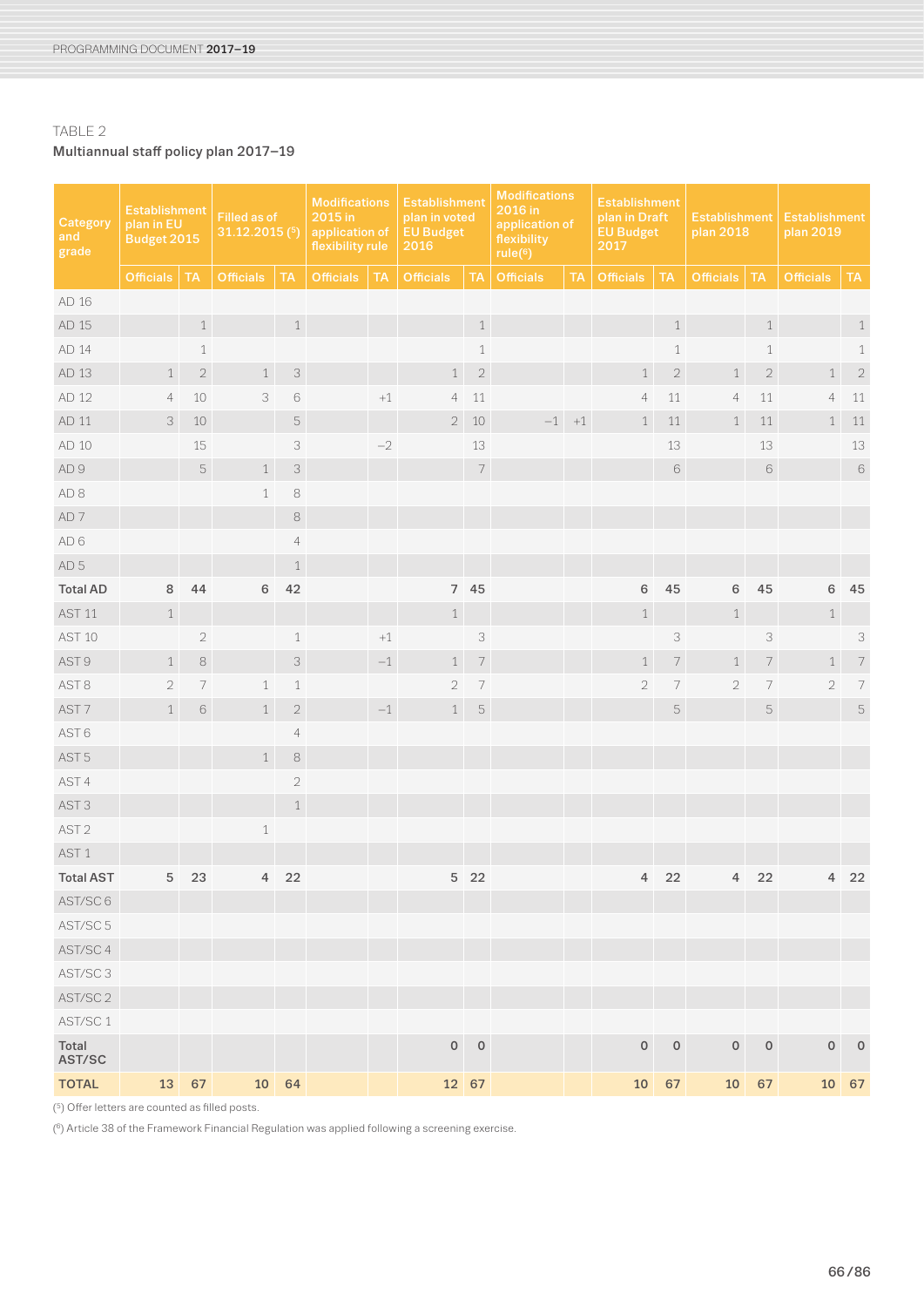# **<sup>|</sup>** ANNEX IV **Human resources policies**

# A. Recruitment policy

The selection procedures applied by the EMCDDA comply with the relevant EU provisions, namely Article 12 of the Conditions of employment of other servants (CEOS) for the recruitment of temporary and contract agents and the principles and standards laid down for officials in Annex III of the Staff regulations.

The key phases of the selection procedure for the recruitment of temporary and contract agents can be summarised as follows:

- A vacancy notice is published on the EMCDDA website, on the European Personnel Selection Office (EPSO) website, a communication is sent to all other EU institutions and agencies, to all focal points of the Reitox network and to all members of the EMCDDA Management Board and Scientific Committee and, where appropriate, advertisements are placed in the local and specialised press and on web pages.
- The vacancy notice sets out eligibility and selection criteria, indicating type and duration of contract and recruitment grade.
- A Selection Committee is appointed, usually composed of five members. The Selection Committee includes a representative from the EMCDDA Staff Committee and takes into account gender balance and broad geographical representation. External members are invited in cases where specific expertise is required to carry out the selection process appropriately. The names of the Selection Committee members are now published in the vacancy notice in full respect of Regulation 45/2001 as required by the European Ombudsman.
- Applicants are first screened on the basis of their application file (application form, CV and the further supporting documents required) to identify the candidates who best match the published requirements.
- Selected candidates are interviewed on the basis of pre-defined questions that are presented to all candidates interviewed. The procedure includes a compulsory written test. The interview and test cover assessment of the specific competences and technical qualifications required for the selection process concerned; knowledge of European institutions and particularly of the EMCDDA's activities; and general skills and language abilities of the candidate.
- The Selection Committee drafts a list of the most suitable candidates together with a possible proposal to the authority authorised to conclude contracts (AHCC) and/or to establish a reserve list for recruitment purposes.
- A reserve list may be established by the AHCC, who can, prior to this, choose to have a further interview with candidates.
- The result of the selection process is communicated to the selected candidates.
- All steps of the procedure and all decisions made are reported and documented.

The procedures described above comply with the implementing rules on the recruitment and use of temporary and contract agents adopted by the EMCDDA with the agreement of the EC pursuant to Article 110 of the Staff regulations.

When recruiting officials, the EMCDDA complies with the relevant provisions of the Staff regulations, namely with Article 29 and Annex III. The EMCDDA organised two internal competitions in 1999 and 2002. These competitions were carried out in cooperation with the EC.

Other EMCDDA vacant posts for officials have been filled through interinstitutional transfer processes according to the applicable provisions of the Staff regulations.

The EMCDDA envisages that it will continue to draw on the assistance that EPSO can provide in this field, including using its reserve lists, as required. This has already been the case for hiring officials and contract agents.

# Grade and function group corresponding to the tasks and level of the post

In line with the relevant provisions of the Staff regulations and CEOS and within the limits set by the budget adopted and the establishment plan, the EMCDDA applies by analogy the rules applied by the EC for the grading of officials, temporary agents and contract agents. The EMCDDA, as a basic rule, recruits temporary agents at grades ranging from AST 1 to AST 4 for function group AST and from AD 5 to AD 8 for function group AD.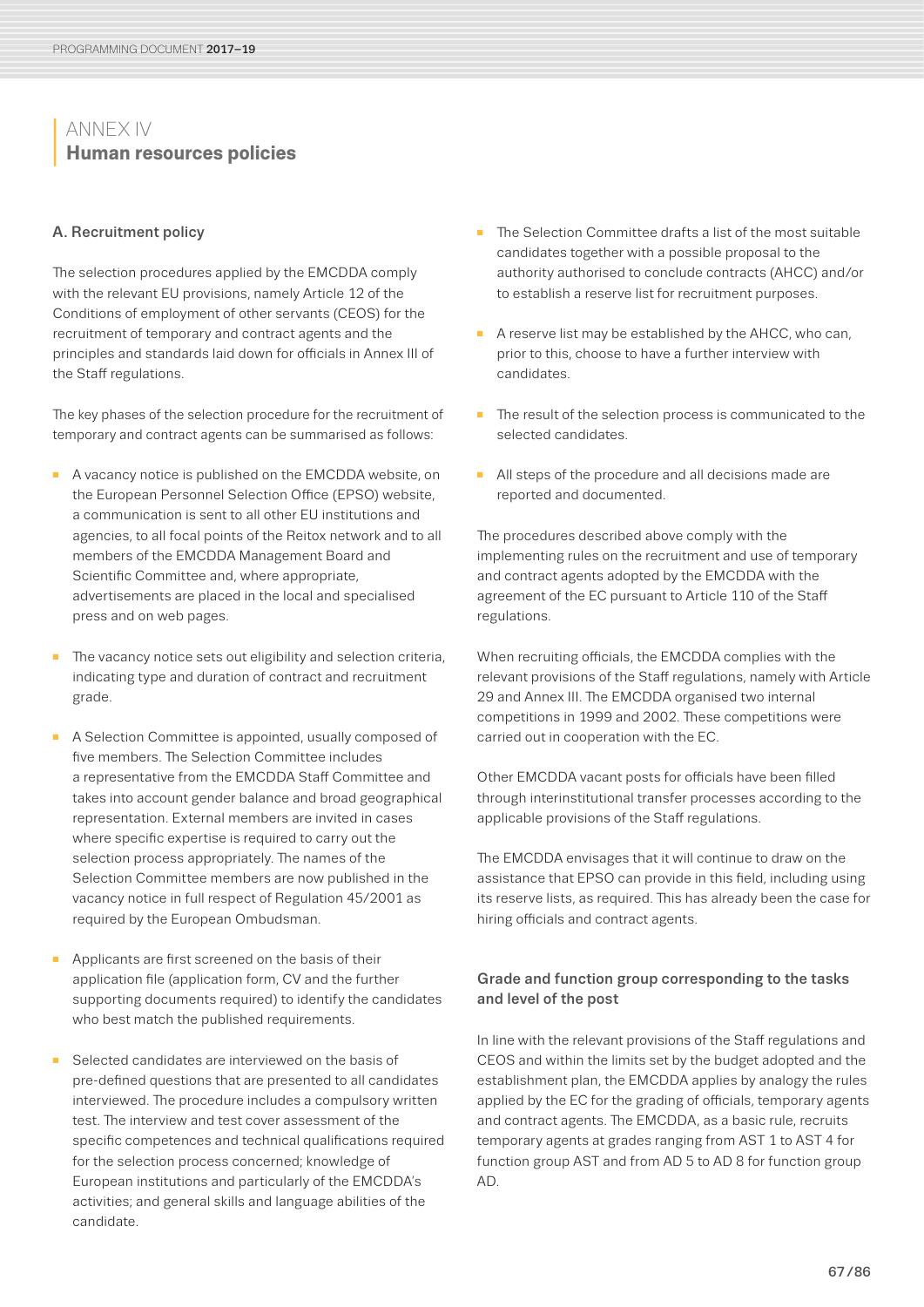Recruitment at grades AD 9 to AD 11, and in exceptional cases at AD 12, is limited to filling middle management positions or to particular cases where a higher grade is essential to ensure a recruitment of high quality. In the latter case, the grade must be justified by the high level of expertise required, the specific conditions of the labour market concerned and/or by the fact that a lower grade would not be attractive for the target population of potential candidates.

# Duration of employment

Upon recruitment, EMCDDA temporary and contract agents engaged to address long-term or permanent tasks are offered a contract of five years. In accordance with Articles 8 and 85 of the CEOS, this contract may be renewed for further five years. In case of second renewal, agents are engaged for an indefinite period.

EMCDDA temporary and contract agents on short-term employment recruited to address time-bound tasks or temporary needs are engaged for the period required to fulfil the tasks concerned. In principle, the contract may be renewed just once for a definite period.

The EMCDDA Director is employed as a temporary agent for a five-year term, this term being renewable. This is in accordance with the relevant provisions of the EMCDDA founding regulation.

# Profile of staff, and type and duration of employment required to fulfil the agency's mission and tasks

For the majority of its activities, the EMCDDA requires scientifically and/or technically qualified staff with highly specialised knowledge and extensive experience – particularly in those fields linked to its core activities. Specialisation is inherent to the agency. The EU skill base of available and competent staff is limited. In some areas of activity only one staff member is involved in running the service. Furthermore, given the ground-breaking nature of many of its activities, the agency needs to cultivate a workforce that combines sector knowledge and insight in its specialised field of expertise (drugs and drug addiction) with a track record of innovation, cooperation and knowledge transfer. Staff therefore need to be prepared to nurture agency-wide skills, and must possess the professional latitude and flexibility to work 'horizontally' on other projects that might benefit from their area of expertise.

The EMCDDA's staff policy must therefore rise to the challenges faced by all 'centres of excellence': to attract strong talent, to build on strong previous work, to retain valued expertise and, ultimately, to ensure business continuity. A key aspect in meeting these challenges is that the agency must have at its

disposal the means to offer staff appropriate job security and career prospects, with a long-term or permanent outlook.

# (a) Officials and temporary agents on long-term employment (long-term staff)

The EMCDDA employs officials and temporary agents on long-term employment to carry out its scientific, technical and administrative tasks of a permanent or long-term nature. These tasks can be summarised as follows:

- tasks directly relating to the implementation of the EMCDDA's core activities as defined by its founding regulation;
- tasks relating to the management and functioning of the EMCDDA, aimed at providing technical and administrative support to its core business.

Temporary agents on long-term employment are offered a five-year contract at the time they are contracted. In accordance with Articles 8 and 85 of the CEOS, this contract may be renewed for a further five years. In the case of second renewal, agents are engaged for an indefinite period.

The use of officials is necessary for a number of reasons:

- Retaining proven talent and enhancing career opportunities for EMCDDA temporary staff.
- Sourcing skills from other EU bodies: enabling the possibility for transfers of officials from other EU institutions and bodies, in order to fill posts of a sensitive character or requiring specific professional expertise which is available in these institutions and bodies. In particular, the option of an official is important for sourcing the scientific, technical and administrative skills common to all EU institutions and bodies; it is also useful to attract suitably qualified candidates who are on reserve lists following successful completion of competitions at other EU institutions.
- Expertise exchange to other EU bodies: that is, the possibility to offer options for external mobility, by way of secondment or transfer. This option takes into account the limited possibilities provided for temporary agents in the context of their current fixed-term contracts, while providing incentives to younger staff who are given the chance to plan their career in the wider context of all EU institutions and bodies.
- Maximising resources: to profit from the specific experience and knowledge acquired for executing highly specialised tasks.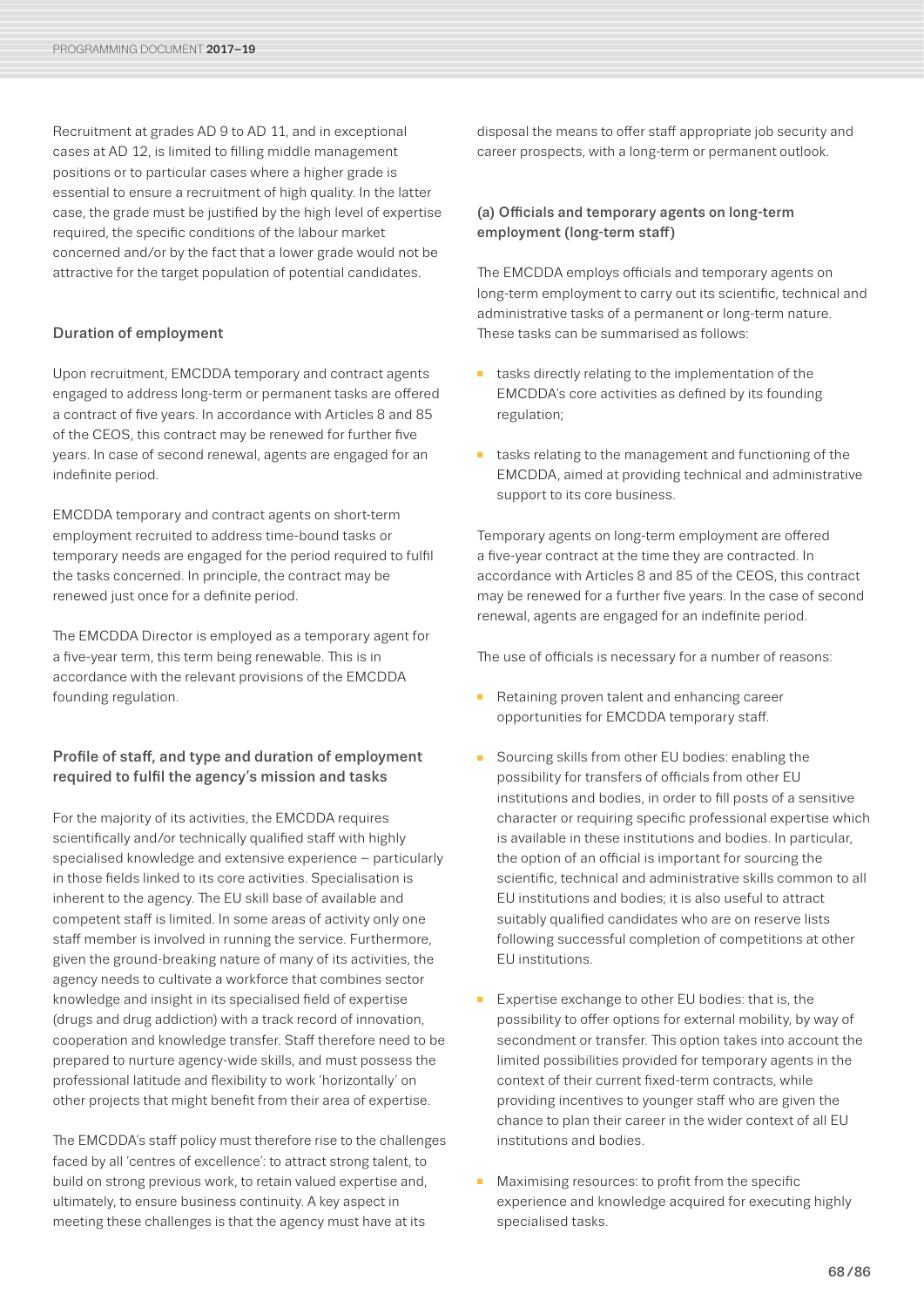All posts for officials and temporary agents authorised in the EMCDDA's current establishment plan are posts of a permanent or long-term nature (long-term employments), with the post of the Director being a specific case.

# (b) Temporary agents on short-term employment (shortterm staff)

The EMCDDA may also employ temporary agents on shortterm employment to fulfil specific scientific, technical and administrative operating needs of a limited duration. The duration of the contract is determined by the limited duration of the tasks. In principle, the contract may be renewed just once for a definite period:

- to ensure the delivery of time-bound tasks, that is, for the execution of technical assistance projects financed by specific appropriations provided by Community programmes (for example the Programme of Community aid to the countries of Central and Eastern Europe, PHARE; the Programme of Community assistance to the countries of South-Eastern Europe, CARDS; IPA);
- to ensure the temporary replacement of staff in cases of medium- or long-term absences;
- to cope with temporary peaks in workload;
- to fulfil highly specific temporary operational needs requiring highly specific and high-level technical or scientific expertise.

# (c) Contract agents on long-term employment (long-term staff)

The EMCDDA employs contract agents on long-term employment for its scientific, technical and administrative tasks of a permanent or long-term nature. In accordance with the function groups (FGs) and grades defined by Article 80 of the CEOS, the EMCDDA's contract staff are typically assigned to tasks aimed at providing administrative, linguistic, scientific and drafting support to the work of officials or temporary agents within FGs I, II and III. The use of contract staff in FG IV is limited to those situations where it is necessary to recruit very specific and high-level technical or scientific expertise.

Currently the tasks that EMCDDA contract staff are requested to carry out under the supervision of officials or temporary staff entail a lower level of responsibility. Some restrictions on contract staff have been established with regard to:

- functions and tasks relating to the execution of the EMCDDA budget, where a large measure of discretion implying strategic choices is involved;
- functions relating to the representation of the EMCDDA in institutional relations with its partners, such as EU institutions, national authorities and international organisations, in accordance with the regulation establishing the EMCDDA.

Contract agents on long-term employment are offered a five-year contract upon recruitment. In accordance with Articles 8 and 85 of the CEOS, this contract may be renewed for further five years. In the case of second renewal, agents are engaged for an indefinite period.

At the time of writing, all EMCDDA contract agent positions have been identified as long-term employment.

# (d) Contract agents on short-term employment (short-term staff)

The EMCDDA may also employ contract agents on short-term employment to cope with specific scientific, technical and administrative operating needs of a limited duration, similar to the conditions assigned to temporary agents on short-term employment. In principle, the contract may be renewed just once for a definite period.

Some restrictions apply to the use of the contract agents on short-term employment and the nature of their duties as detailed above.

# (e) Seconded national experts

The objective the EMCDDA follows with the recruitment of seconded national experts (SNEs) is to benefit from the high level of their professional knowledge and experience, in particular in areas where such expertise is not readily available.

The complete legal framework for recruitment of SNEs at EMCDDA is to be found in the Decision of the Management Board of the EMCDDA on the adoption of rules on the secondment of national experts at the EMCDDA (DEC/ MB/10/02) of 5 May 2010 (which adopts by analogy the EC Decision of 12 November 2008, laying down rules on the secondment to the Commission of national experts and national experts in professional training). SNEs are recruited following a similar procedure to the one used for the recruitment of temporary staff and the guidelines of such a procedure are publicly published on the EMCDDA job vacancies web page.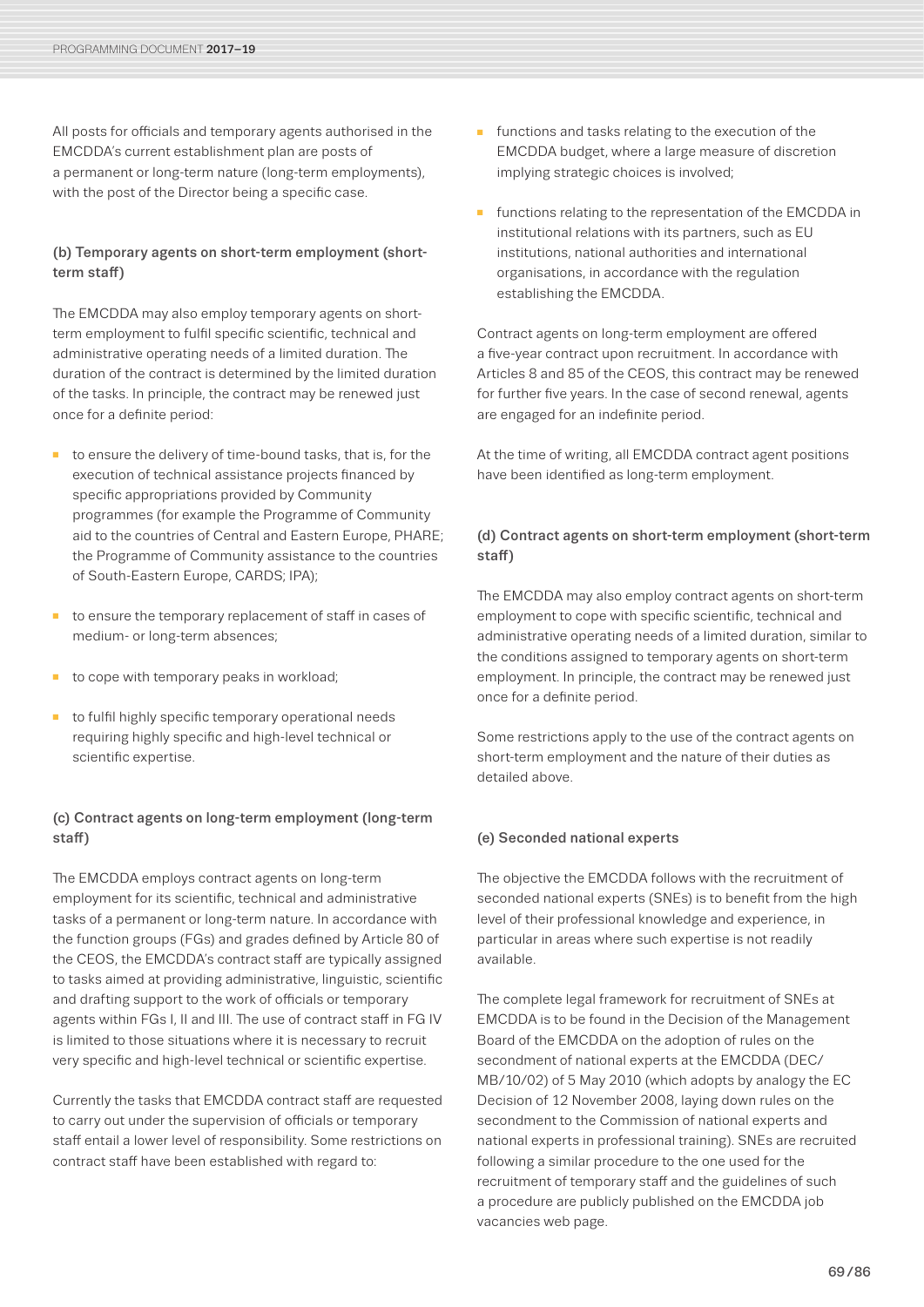# B. Appraisal of performance and reclassifications/ promotions

Since 1998, the EMCDDA has carried out annual exercises for staff appraisal, promotion of officials, assignment of temporary agents to a post corresponding to a higher grade, and classification of contract agents in the next higher grade. The rules and procedures applied by the EMCDDA comply with the relevant provisions of the Staff regulations and the CEOS.

In this context, the EMCDDA applies tools and processes for its so-called long-term staff that reflect those applied by the EC. This means:

- For staff appraisal: an annual exercise focusing on the staff member's performance. This includes dialogue between the actors involved, the possibility of appeal and definition of the staff member's training needs.
- For promotion of officials, for assignment of temporary agents to a post corresponding to a higher grade and for classification of contract agents in the next higher grade: a merit-based annual exercise with two years in the current grade as a minimum condition for eligibility. This includes a focus on the comparative assessment of the merits of eligible staff, mainly taking into account the result of the appraisal exercise.

The EMCDDA's rules and procedures in this field were revised in 2009, by decision of the EMCDDA Management Board and with the agreement of the EC, on the basis of common model decisions resulting from preparatory works carried out by the agencies and the EC. After the entry into force on 1 January 2014 of the latest reform of the Staff regulations/CEOS, the EMCDDA revised the appraisal of performance rules and procedures on the basis of common model decisions prepared by the standing working party set up for this purpose by the EC's relevant services and the network of the EU decentralised agencies. The EMCDDA Management Board adopted the rules that follow the model worked out by the standing working party that has been adopted by ex-ante agreement by the EC.

Taking into account the current policy at the EMCDDA for staff promotion and assignment to a higher grade (reclassification), the EMCDDA estimates a promotion and reclassification rate which is in line with Annex IB and Annex XIII of the Staff regulations. Regarding the legal framework for promotions and reclassification, the standing working party is finalising the work for proposing a model to all agencies. The EMCDDA will follow the ex-ante adoption of the rules by the EC as soon as the communication is received. The entry into force of the rules mentioned will also be 2016. In Tables 1 and 2 below, the actual figures on promotion/reclassification are presented for full information.

# TABLE 1

# Reclassification of temporary staff/promotion of officials

| <b>Category</b><br>and grade | <b>Staff in activity</b><br>at 01.01.2014 |                | How many staff<br>members were<br>promoted/<br>reclassified in<br>2015 (*) |                     | Average no. of<br>years in grade<br>before<br>reclassification/<br>promotion |  |
|------------------------------|-------------------------------------------|----------------|----------------------------------------------------------------------------|---------------------|------------------------------------------------------------------------------|--|
|                              | Officials                                 | <b>TA</b>      | <b>Officials</b>                                                           | <b>TA</b>           |                                                                              |  |
| AD 16                        |                                           |                |                                                                            |                     |                                                                              |  |
| AD 15                        |                                           | $1\,$          |                                                                            |                     |                                                                              |  |
| AD 14                        |                                           |                |                                                                            |                     |                                                                              |  |
| AD 13                        |                                           | $\sqrt{2}$     | 1                                                                          | $\mathbf 1$         | 8                                                                            |  |
| AD 12                        | 5                                         | 8              |                                                                            |                     |                                                                              |  |
| AD 11                        |                                           | $\overline{4}$ |                                                                            | $\sqrt{2}$          | 6.5                                                                          |  |
| AD 10                        |                                           | 5              |                                                                            |                     |                                                                              |  |
| AD <sub>9</sub>              | $\mathbf 1$                               | $\mathbf{1}$   |                                                                            | $\mathbf 1$         | 3.92                                                                         |  |
| AD <sub>8</sub>              | $\mathbf 1$                               | 5              |                                                                            | 5                   | 3.55                                                                         |  |
| AD <sub>7</sub>              |                                           | 11             |                                                                            | $\sqrt{2}$          | 3.71                                                                         |  |
| AD <sub>6</sub>              |                                           | 5              |                                                                            |                     |                                                                              |  |
| AD <sub>5</sub>              |                                           |                |                                                                            |                     |                                                                              |  |
| <b>Total AD</b>              | $\overline{7}$                            | 42             | $\mathbf 1$                                                                | 11                  |                                                                              |  |
| AST <sub>11</sub>            |                                           |                |                                                                            |                     |                                                                              |  |
| <b>AST 10</b>                |                                           | $\,1\,$        |                                                                            |                     |                                                                              |  |
| AST <sub>9</sub>             |                                           | $\overline{2}$ |                                                                            | $\mathbf 1$         | $\mathbb{G}% _{C}^{\ast }=\mathbb{G}_{C}^{\ast }$ 6                          |  |
| AST <sub>8</sub>             | 1                                         | 1              | $\mathbf 1$                                                                | 1                   | 5                                                                            |  |
| AST <sub>7</sub>             | $\mathbf{2}$                              | 3              |                                                                            |                     |                                                                              |  |
| AST6                         |                                           | $\mathbf{2}$   |                                                                            | $\mathbf{2}$        | 5                                                                            |  |
| AST <sub>5</sub>             | $\mathbf 1$                               | $\Theta$       |                                                                            | $\mathbf 1$         | 5                                                                            |  |
| AST <sub>4</sub>             |                                           | 3              |                                                                            |                     |                                                                              |  |
| AST <sub>3</sub>             |                                           | $\mathbf 1$    |                                                                            |                     |                                                                              |  |
| AST <sub>2</sub>             |                                           |                | $\mathbf 1$                                                                |                     |                                                                              |  |
| AST <sub>1</sub>             | $\mathbf 1$                               |                |                                                                            |                     |                                                                              |  |
| <b>Total AST</b>             | 5                                         | 22             | $\overline{2}$                                                             | 5                   |                                                                              |  |
| AST/SC1                      |                                           |                |                                                                            |                     |                                                                              |  |
| AST/SC 2                     |                                           |                |                                                                            |                     |                                                                              |  |
| AST/SC3                      |                                           |                |                                                                            |                     |                                                                              |  |
| AST/SC 4                     |                                           |                |                                                                            |                     |                                                                              |  |
| AST/SC 5                     |                                           |                |                                                                            |                     |                                                                              |  |
| AST/SC6                      |                                           |                |                                                                            |                     |                                                                              |  |
| Total<br>AST/SC              | 0                                         | $\mathbf 0$    | $\mathbf 0$                                                                | $\mathsf{O}\xspace$ |                                                                              |  |
| <b>TOTAL</b>                 | 12                                        | 64             | 3                                                                          | 16                  |                                                                              |  |

(\*) Number of staff reclassified/promoted at the new grade.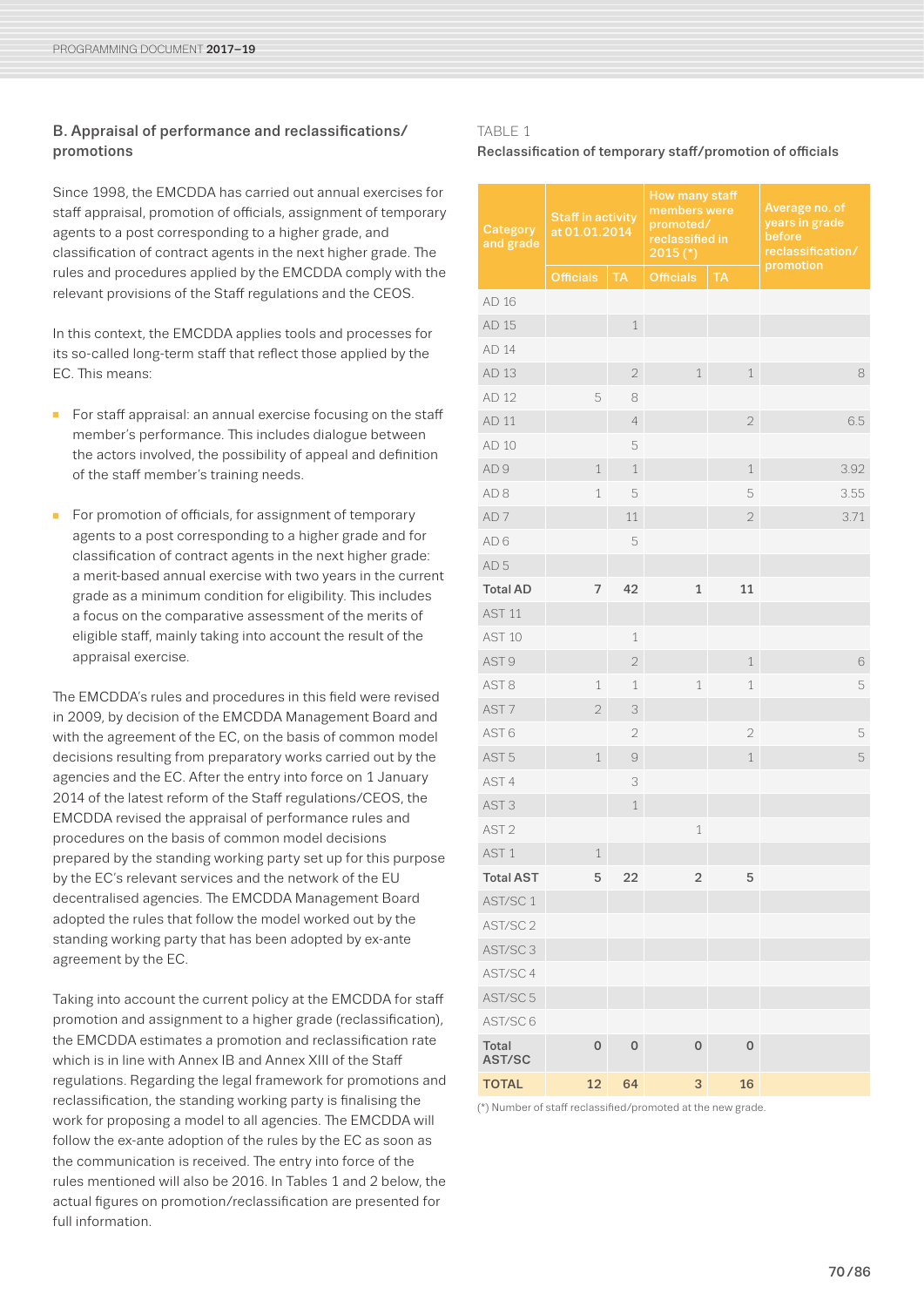# TABLE<sub>2</sub> Reclassification of contract staff

| <b>Function</b><br>group | Grade          | <b>Staff in</b><br>activity at<br>01.01.2014 | <b>How many</b><br>staff members<br>were<br>reclassified in<br>$2015$ (*) | Average<br>number of<br>years in grade<br>of reclassified<br>staff members |
|--------------------------|----------------|----------------------------------------------|---------------------------------------------------------------------------|----------------------------------------------------------------------------|
| CA IV                    | 18             |                                              |                                                                           |                                                                            |
|                          | 17             |                                              |                                                                           |                                                                            |
|                          | 16             |                                              |                                                                           |                                                                            |
|                          | 15             |                                              |                                                                           |                                                                            |
|                          | 14             |                                              |                                                                           |                                                                            |
|                          | 13             |                                              |                                                                           |                                                                            |
| CA III                   | 12             | $\mathbf{1}$                                 |                                                                           |                                                                            |
|                          | 11             |                                              |                                                                           |                                                                            |
|                          | 10             | $\overline{4}$                               | $\mathbf{1}$                                                              | 5                                                                          |
|                          | $\mathcal{G}$  | 3                                            |                                                                           |                                                                            |
|                          | 8              |                                              |                                                                           |                                                                            |
| CA <sub>II</sub>         | 7              | 5                                            |                                                                           |                                                                            |
|                          | 6              | 3                                            | 3                                                                         | 7.5                                                                        |
|                          | 5              | $\overline{4}$                               |                                                                           |                                                                            |
|                          | $\overline{4}$ | $\mathbf{1}$                                 |                                                                           |                                                                            |
| CA <sub>I</sub>          | 3              | 3                                            |                                                                           |                                                                            |
|                          | $\overline{2}$ |                                              |                                                                           |                                                                            |
|                          | $\mathbf{1}$   |                                              |                                                                           |                                                                            |
| <b>Total</b>             |                | 24                                           | $\overline{4}$                                                            |                                                                            |

(\*) Number of staff reclassified at the new grade.

# C. Mobility policy

# *(i) Mobility within the EMCDDA*

So far, mobility of staff members within the EMCDDA has been achieved using the following:

- internal publication of calls for expression of interest:
- external publications of calls for selection which also welcome applications from internal candidates;
- redeployment or reassignment of staff in the interest of the service;
- mutual exchange of staff between different units, where there is agreement between the heads of unit concerned.

# *(ii) Mobility among EU agencies*

Most of the EMCDDA's staff is composed of temporary agents, as is the case with the staff of most other EU agencies. Inter-agency mobility has to date been achieved via the recruitment of staff previously employed at other agencies by applying the standard selection procedures used for all candidates. So far, the EMCDDA has recruited seven temporary agents who were previously engaged by other EU agencies. Seven of the EMCDDA's former temporary agents have been engaged by other EU agencies.

From 2014 and with the entry into force of the new Staff regulations, the legal framework has changed. Because of the introduction of a new category of temporary agents (based on Article 2f of the Conditions of Employment of Other Servants of the EU (CEOS) and the introduction of Article 55 CEOS), the continuity of career for temporary agents is ensured. The EMCDDA has already recruited the first temporary agent from another agency using the abovementioned articles.

# *(iii) Mobility between the EMCDDA and the EU institutions*

So far, mobility of staff members between the EMCDDA and the EU institutions has been achieved through:

- transfer of officials from the institutions to the EMCDDA (seven officials from the EC and one from the Council were concerned so far);
- transfer of officials from the EMCDDA to the EU institutions (six officials to the EC and one official to the Committee of the Regions);
- engagement as temporary agents of officials on secondment from EU institutions who have been successful in an EMCDDA selection process for temporary agents (12 officials from the EC; two officials from the European Parliament).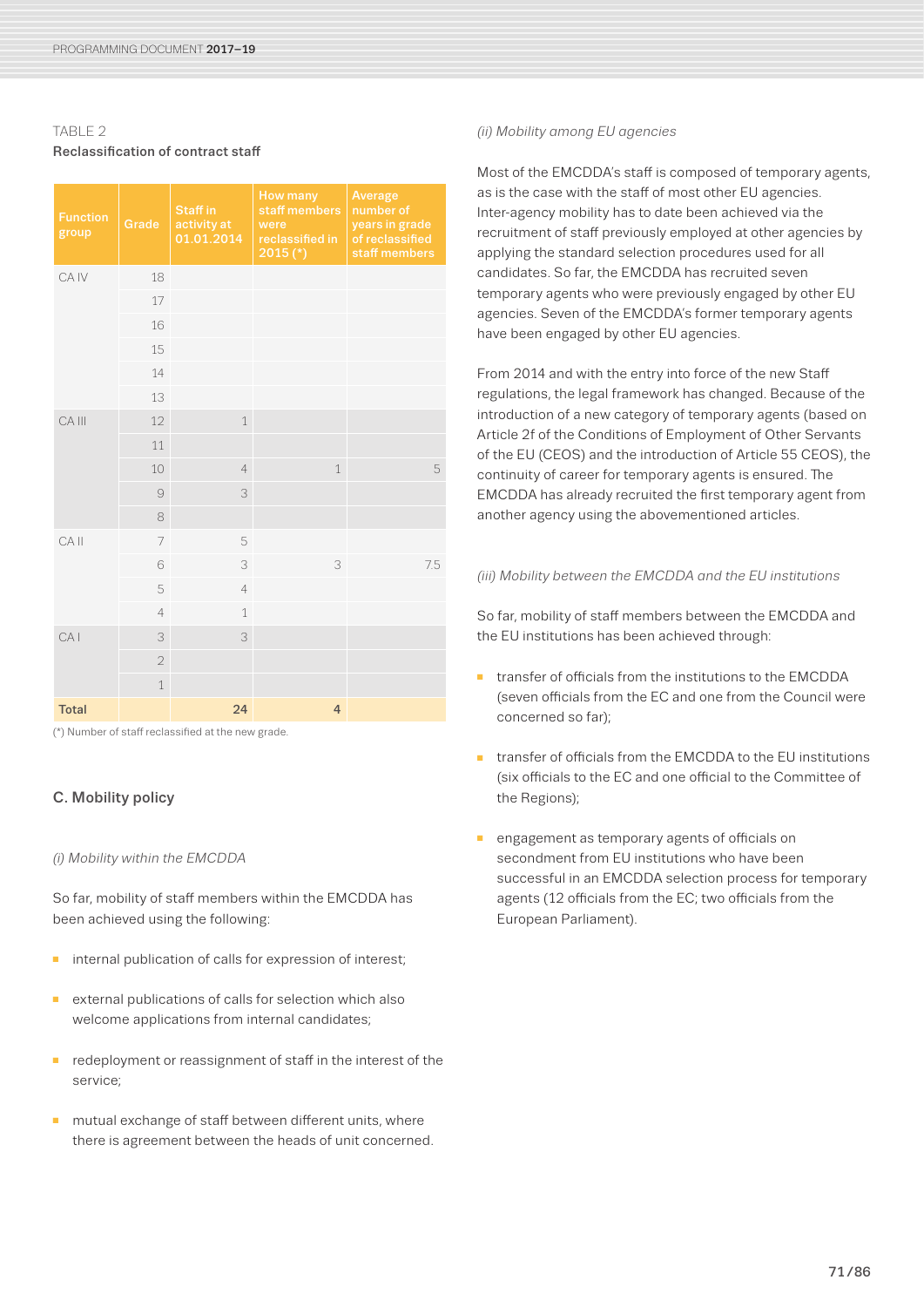# D. Gender and geographical balance

The gender balance among EMCDDA overall staff in 2015 was once again slightly in favour of women. The illustration below provides a visual representation of the number of female and male staff per contract type (officials/temporary agents/ contract agents) with an indication of the function group (AD/ AST). The same information is provided regarding seconded national experts.

# Gender balance at 31 December 2015

| <b>Contract type</b> | <b>Function group</b> | Female         | <b>Male</b>    | <b>Total</b>   |
|----------------------|-----------------------|----------------|----------------|----------------|
|                      | AD                    |                | 6              | 6              |
| Officials            | <b>AST</b>            | 4              |                | $\overline{4}$ |
| Sub-total            |                       | $\overline{4}$ | 6              | 10             |
|                      | AD                    | 21             | 21             | 42             |
| Temporary agents     | <b>AST</b>            | 10             | 12             | 22             |
| Sub-total            |                       | 31             | 33             | 64             |
| Contract agents      | CA IV                 | $\overline{2}$ |                | $\overline{2}$ |
|                      | CA III                | 5              | 3              | 8              |
|                      | $CA$ II               | 11             | 1              | 12             |
|                      | CAI                   |                | 3              | 3              |
| Sub-total            |                       | 18             | $\overline{7}$ | 25             |
| <b>SNE</b>           |                       |                | 1              | 1              |
| Sub-total            |                       | $\mathbf 0$    | 1              | 1              |
| <b>TOTAL</b>         |                       | 53             | 47             | 100            |

SNE, seconded national expert.

| <b>Nationality</b> | <b>Officials</b> |                | Temporary agents          |                     |              | <b>Contract agents</b> |                |                |                |                     |                                                     |
|--------------------|------------------|----------------|---------------------------|---------------------|--------------|------------------------|----------------|----------------|----------------|---------------------|-----------------------------------------------------|
|                    | <b>AD</b>        | <b>AST</b>     | <b>AD</b>                 | <b>AST</b>          | <b>SNE</b>   | <b>CAI</b>             | <b>CAII</b>    | <b>CA III</b>  | <b>CAIV</b>    | <b>Total</b>        | $\%$                                                |
| Belgian            | 1                |                | 3                         | 3                   |              |                        | $\overline{2}$ |                |                | $\mathcal{G}% _{0}$ | $\mathcal G$                                        |
| <b>British</b>     |                  |                | $\,$ $\,$                 | 1                   |              |                        |                |                | $\,1\,$        | 10                  | 10                                                  |
| Bulgarian          |                  |                | 3                         |                     |              |                        |                |                |                | 3                   | 3                                                   |
| Dutch              |                  |                | $\mathbf 1$               |                     |              |                        |                |                |                | 1                   | 1                                                   |
| French             |                  |                | $\overline{4}$            | $\mathbf 1$         |              |                        | $\mathbf{1}$   |                |                | 6                   | 6                                                   |
| German             | $\mathbf 1$      |                | $\mathbf 5$               | $\overline{2}$      |              |                        |                |                |                | $\,$ 8 $\,$         | $\rm 8$                                             |
| Greek              |                  | $\mathbf{1}$   |                           |                     |              |                        |                | $\mathbf{1}$   |                | $\overline{2}$      | $\sqrt{2}$                                          |
| Irish              |                  |                | $\ensuremath{\mathsf{3}}$ | $\mathbf 1$         |              |                        |                |                |                | $4 -$               | $\overline{4}$                                      |
| Italian            | $\mathbf{1}$     |                | $\overline{4}$            | $\mathbf{1}$        |              |                        |                | 3              |                | $\mathcal{G}% _{0}$ | $\mathcal{G}% _{0}$                                 |
| Latvian            |                  |                | $1\,$                     |                     |              |                        |                |                |                | 1                   | $\mathbf 1$                                         |
| Luxembourgish      |                  |                | $\mathbf 1$               | 1                   |              |                        |                |                |                | $\overline{2}$      | $\overline{2}$                                      |
| Polish             |                  |                | $\,1\,$                   | $\mathbf{1}$        |              |                        | $\mathbf 1$    |                |                | 3                   | 3                                                   |
| Portuguese         | $\mathbf{1}$     | 3              | 5                         | $\mathcal{G}% _{0}$ |              | 3                      | 8              | $\overline{4}$ | $\mathbf{1}$   | 34                  | 34                                                  |
| Romanian           |                  |                | $1\,$                     |                     |              |                        |                |                |                | 1                   | 1                                                   |
| Spanish            | $\overline{2}$   |                | $\overline{2}$            | $\overline{2}$      |              |                        |                |                |                | 6                   | $\mathbb{G}% _{C}^{\ast }=\mathbb{G}_{C}^{\ast }$ 6 |
| Swedish            |                  |                |                           |                     | $\mathbf{1}$ |                        |                |                |                | $\mathbf 1$         | $\mathbf 1$                                         |
| <b>Total</b>       | 6                | $\overline{4}$ | 42                        | 22                  | $\mathbf{1}$ | $\sqrt{3}$             | 12             | $\,8\,$        | $\overline{2}$ | 100                 |                                                     |

# Geographical balance at 31 December 2015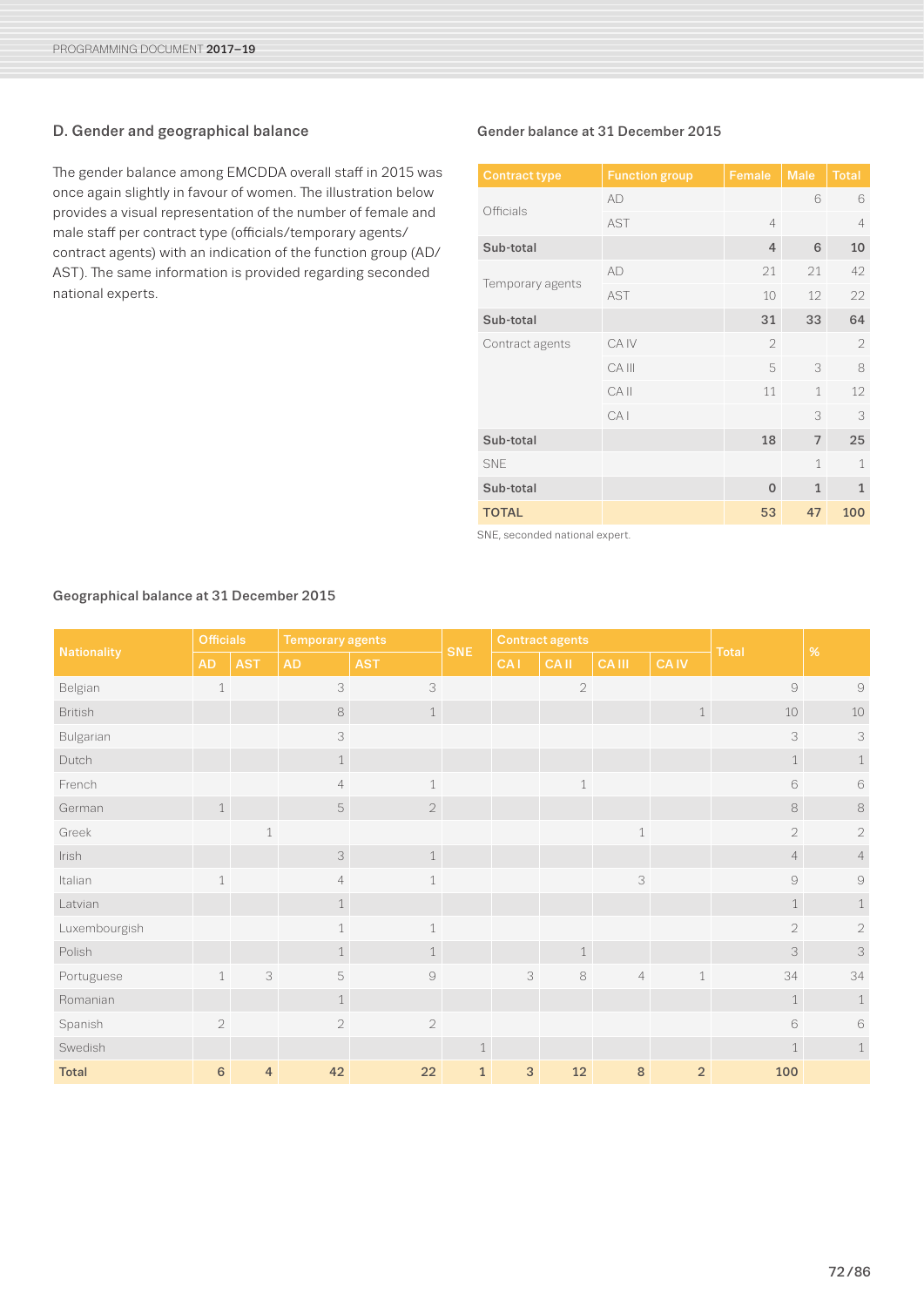#### E. Schooling

There is no European or accredited school that can be attended free of charge in the area where the EMCDDA has its seat, and education is available only in English, French, German, Spanish and Portuguese on a private basis, which is more expensive than the cost staff members can cover with the double education allowance set out under Annex VII of the Staff regulations. Because of this, staff members of the EMCDDA are penalised by not being able to give their children an education in their mother tongue.

It is evident that the staff of the EMCDDA are not treated equally to other EU personnel when one considers that (i) the staff members of EU institutions, including some agencies, enjoy free access to European Schools (school fees and transport included), where available, on condition that they have a contract of at least one year; (ii) the average annual costs covered by the EU budget per pupil attending a European School is approximately EUR 11 840<sup>(2)</sup> while the maximum reimbursement for education allowance laid down by the Staff regulations for covering the costs of attendance of a pupil per year at any school, where no European School is available, is approximately EUR 5 953; and (iii) European Schools provide multilingual tuition in all languages of the EU-15 and most of the EU-27 and offer the European Baccalaureate, recognised in all Member States.

Given that the EMCDDA is called upon to recruit officials and temporary staff of the highest ability, efficiency and integrity from the broadest possible geographical basis among nationals of Member States, as laid down in Article 27 of the Staff regulations and Articles 12 and 82 of the Conditions of employment for temporary officials and contract staff, a measure is needed to match the unequal working conditions

to which the staff of the EMCDDA are subject compared with other staff working for the European Union in a location where European Schools exist. Local solutions based on existing best practice should have been found for the schooling of staff children — solutions that reconcile the work and private life of EMCDDA staff by facilitating the schooling of their children.

While awaiting a more structural solution resulting from the work performed by the management of the European Schools and in line with the 'Guidelines on staff policy in the European regulatory Agencies' as adopted by the EC on 16 December 2005 (C(2005)5304), since the school year 2009/10 the EMCDDA has negotiated and concluded agreements with educational establishments in the area of Lisbon to provide schooling services for the children of its staff and ensure the direct payment of the eligible costs for educational services as described in the Staff regulations.

A staff member who benefits from this system does not receive the education allowance provided for in Article 3 of Annex VII to the Staff regulations, and the relevant rights/ entitlements are suspended for the period where he/she benefits from the system. The payment of expenses incurred by EMCDDA staff for the abovementioned eligible education costs is limited to a maximum ceiling of EUR 11 076 per child, per annum, which is, as mentioned above, the annual average cost covered by the EU budget per pupil attending a European School. The ceiling mentioned shall be revised annually pursuant to the relevant information provided by the Annual Report of the Secretary-General to the Board of Governors of the European Schools.

<sup>(2)</sup> Annual Report of the Secretary-General to the Board of Governors of the European Schools — Presented to the Board of Governors of the European Schools at its meeting 8, 9 and 10 April 2014, in Sofia. Ref.: 2014-01-D-23-fr-2.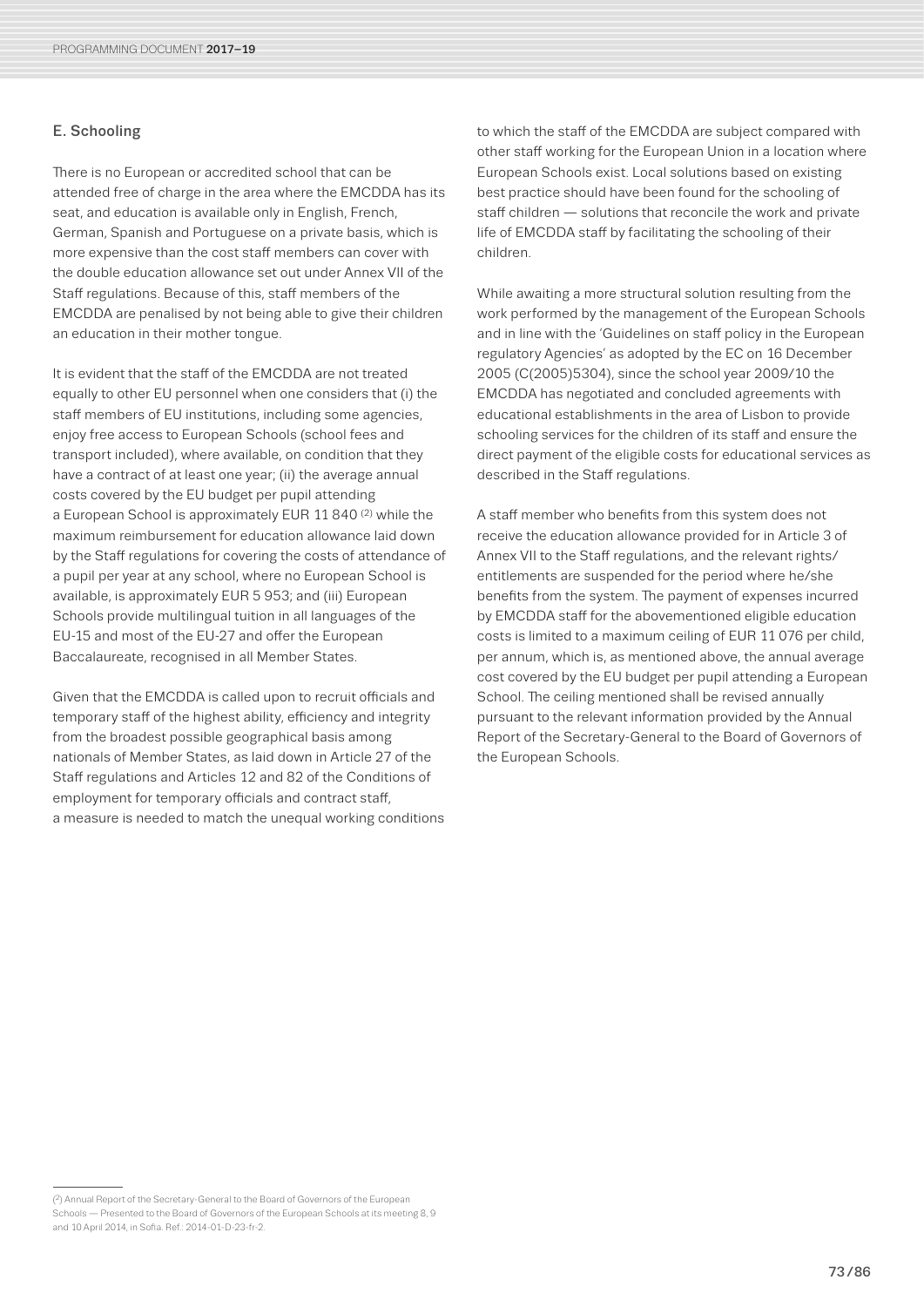# **<sup>|</sup>** ANNEX V **Buildings**

### **|** 5.1 Current building(s)

|                                             | Name, location and type of building                                                                      | <b>Other comment</b>                                                                                                                                                                                                                                                                                                                                                                                                                                                                                                                                                                                                                                                                                                                                                                                                                                                                                                                                                                                                                                                                                                                                            |
|---------------------------------------------|----------------------------------------------------------------------------------------------------------|-----------------------------------------------------------------------------------------------------------------------------------------------------------------------------------------------------------------------------------------------------------------------------------------------------------------------------------------------------------------------------------------------------------------------------------------------------------------------------------------------------------------------------------------------------------------------------------------------------------------------------------------------------------------------------------------------------------------------------------------------------------------------------------------------------------------------------------------------------------------------------------------------------------------------------------------------------------------------------------------------------------------------------------------------------------------------------------------------------------------------------------------------------------------|
| Information to be<br>provided per building: | Cais do Sodré, Lisbon, office building,<br>rented                                                        | Pursuant to an agreement with the Portuguese State, in 2009 an area of<br>673.25 square metres (located in the so-called Relogio building of the EMCDDA<br>premises) was sublet to the Portuguese State for the use of the Jacques Delors<br>European Information Centre (JDEIC since 2009). This sublease covered the period<br>between May 2009 and March 2012, when the CIEJD left the areas it had occupied<br>pursuant to the decision taken by the relevant Portuguese authorities.<br>Since 2012, some private and public entities have expressed an interest in the<br>sublease but they were not able to present any offer.<br>Finally in early 2016 the company Bensaude S.A. presented an offer for this sublease<br>which would allow the EMCDDA to sublet the areas previously used by the CIEJD<br>and neutralise the budget impact entailed by the departure of the latter. On this<br>basis the EMCDDA and Bensaude concluded the contract for the sublease of these<br>areas. The date of effect of this contract is 1 May 2016 and it will have an initial<br>duration of five years, which may be extended for further period of five years. |
| Surface area (in<br>square metres)          | 6520 + 90 parking spaces planned,<br>currently 61 rented                                                 | A supplementary area has been foreseen by the landlord.                                                                                                                                                                                                                                                                                                                                                                                                                                                                                                                                                                                                                                                                                                                                                                                                                                                                                                                                                                                                                                                                                                         |
| Of which office space                       | 5846                                                                                                     |                                                                                                                                                                                                                                                                                                                                                                                                                                                                                                                                                                                                                                                                                                                                                                                                                                                                                                                                                                                                                                                                                                                                                                 |
| Of which non-office<br>space                | 674                                                                                                      |                                                                                                                                                                                                                                                                                                                                                                                                                                                                                                                                                                                                                                                                                                                                                                                                                                                                                                                                                                                                                                                                                                                                                                 |
| Annual rent                                 | EUR 272 085.96                                                                                           | Pursuant to the agreement reached in 2015 with the landlord for the payment of the<br>rent for the lease of the current premises in the next years, the annual amount of this<br>rent was adjusted as follows:<br>EUR 272 085.96 for 2017<br>EUR 305 421.96 for 2018<br>EUR 589 689.96 for 2019<br>EUR 955 889.96 for 2020<br>EUR 1072 089.96 from 2021 until the end of the 25-year lease contract in force.                                                                                                                                                                                                                                                                                                                                                                                                                                                                                                                                                                                                                                                                                                                                                   |
| Type and duration of<br>rental contract     | Rental for 25 years with option to buy                                                                   |                                                                                                                                                                                                                                                                                                                                                                                                                                                                                                                                                                                                                                                                                                                                                                                                                                                                                                                                                                                                                                                                                                                                                                 |
| Host country grant or<br>support            | The host country supported the<br>installation by providing the office<br>furniture for the headquarters |                                                                                                                                                                                                                                                                                                                                                                                                                                                                                                                                                                                                                                                                                                                                                                                                                                                                                                                                                                                                                                                                                                                                                                 |
| Present value of the<br>building            | N.A.                                                                                                     |                                                                                                                                                                                                                                                                                                                                                                                                                                                                                                                                                                                                                                                                                                                                                                                                                                                                                                                                                                                                                                                                                                                                                                 |

#### **|** 5.2 Building project in the planning phase

Currently no new building projects are foreseen. The EMCDDA sold its former Santa Apolonia premises in 2015. In May 2016, the so-called Relogio building of the current EMCDDA premises was sublet and occupied by the company Bensaude S.A.

### **<sup>|</sup>** 5.3 Building projects submitted to the European Parliament and the Council

The EMCDDA submitted all concrete offers received for the rental or sale of the Santa Apolonia premises. One offer from a public organisation was received and presented to the EP at the end of 2014. The offer was for sale of the building for a value of EUR 2.5 million. The budget authority approved the

operation, which was concluded in January 2015. In line with the project approved by the EU budget authority for the lease of the current EMCDDA headquarters, the proceeds of this operation were used to reschedule the payment of rent due according to the contract in force for the 25-year lease of these headquarters.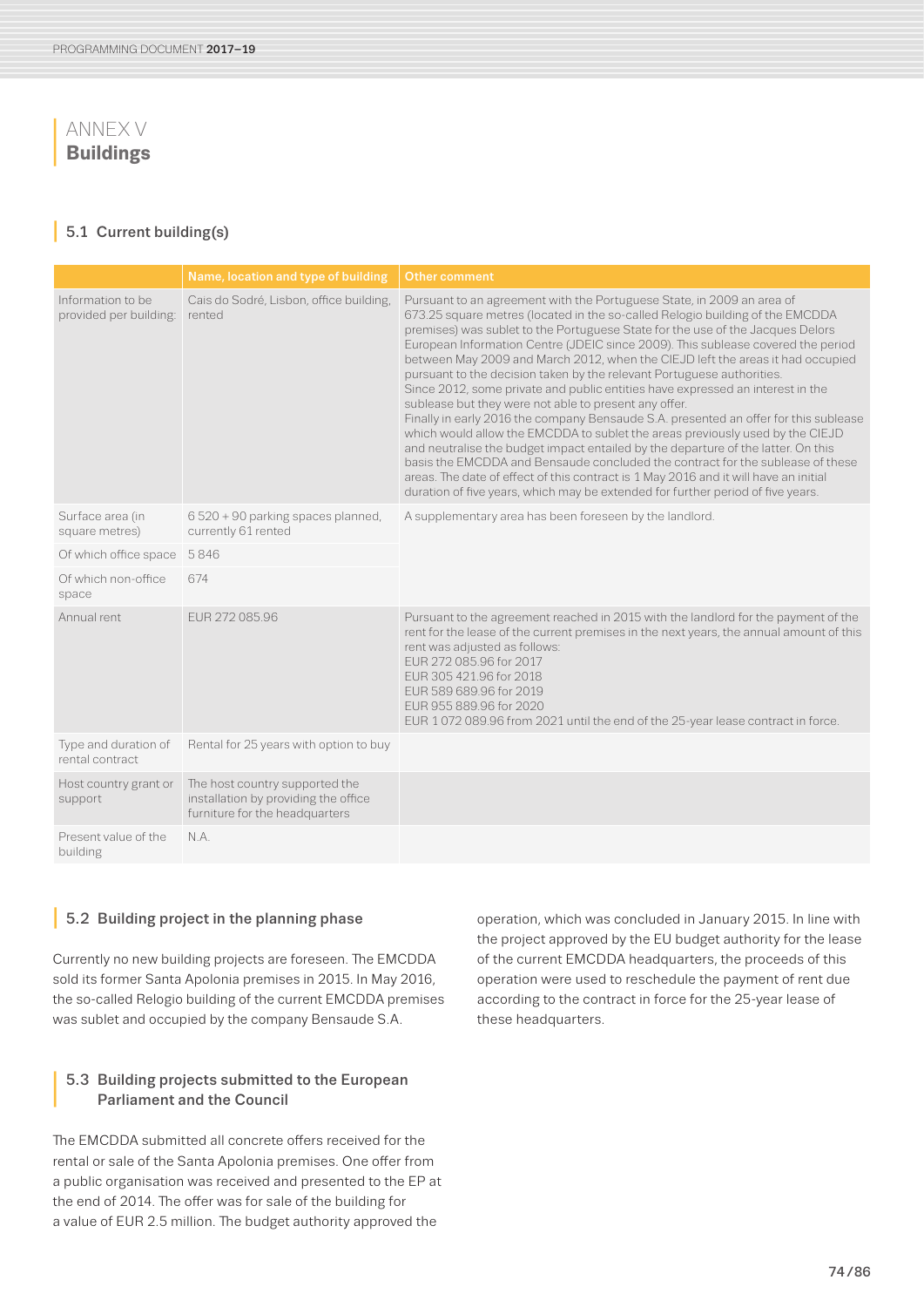# **<sup>|</sup>** ANNEX VI **Privileges and immunities**

The Portuguese Government granted the EMCDDA diplomatic status by means of the conclusion of a seat agreement on 26 June 1996 (Protocol between the Portuguese Government and the EMCDDA regarding the functioning of the agency in Portugal and the installation of its headquarters in Lisbon). Through this agreement, which entered into force in May 1998, the Portuguese Government applies the Protocol on the Privileges and Immunities of the European Communities to the EMCDDA, exempting the agency from payment of all national, regional or municipal rates and taxes as regards the fixed assets it owns or rents, as well as from customs duties and from any other taxes, prohibitions or restrictions on goods of any kind which it imports or exports in the exercise of its official business (VAT, etc.).

The Protocol on the Privileges and Immunities of the European Communities is applicable to EMCDDA staff. The protocol concluded between the Portuguese Government and the EMCDDA regarding the functioning of the agency in Portugal and the installation of its headquarters in Lisbon grants the EMCDDA staff the privileges and immunities, exemptions and facilities recognised by the Portuguese State to members of a comparable category of the diplomatic corps in Portugal. As a consequence, EMCDDA staff members are entitled to purchase furniture and/or household aids VAT free. This exemption does not cover expenditure for food supplies and beverages, property works, including materials, water, gas, electricity, food and beverages services, hotels or similar services, or fixed-line telephone services. Limited exemption is granted from the payment of the Portuguese tax and VAT on the purchase and registration of vehicles.

There is no European or accredited school that can be attended free of charge in the area where the EMCDDA has its seat. As per the MoU signed in 2004 by the Portuguese Government, the EMCDDA and EMSA concerning the common premises of the two agencies in Lisbon, the Portuguese Government committed itself to do its utmost (jointly with EMSA and EMCDDA) to find the best possible solution for providing schooling for the children of EMSA and EMCDDA staff. In this context it agreed to pursue either the establishment of a European School in Lisbon or the signature of partial agreements between the European School Board and the main international schools in the Lisbon area. However, difficulties have been encountered in the implementation of this solution.

VAT, value-added tax.

(\*) See also Annex IV, Section E — Schooling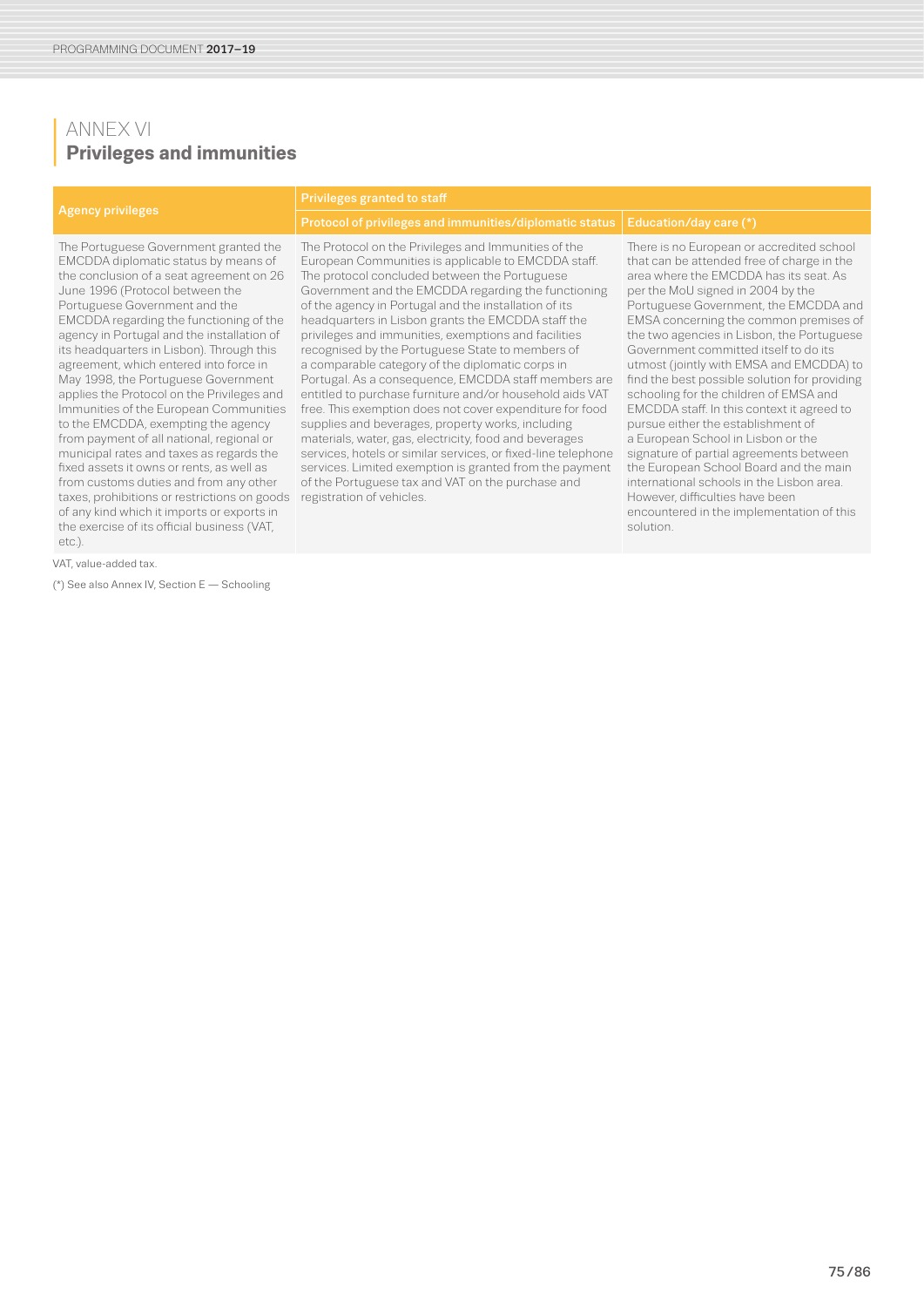## **<sup>|</sup>** ANNEX VII **Evaluations**

In line with Article 23 of the EMCDDA founding regulation recast, the European Commission shall initiate an external evaluation of the agency every six years and forward the evaluation report to the European Parliament, the Council and the Management Board of the EMCDDA.

The last external evaluation of the agency was completed in June 2012. The main findings of this evaluation can be summarised as follows:

- As stated in the overall conclusions and recommendations, the EMCDDA has performed well during the 2007–12 period in its mission of providing the EU and Member States with factual, objective, reliable and comparable information at the European level on drugs and drug addiction and their consequences. This overall conclusion is supported by the evidence from a number of different sources including the survey work.
- In relation to the various tasks set out in the EMCDDA's 2006 recast regulation, the evaluation findings are generally positive. Firstly, in relation to its role of providing 'factual, objective, reliable and comparable information at the European level concerning drugs and drugs addiction, and their consequences', the EMCDDA has performed strongly. In addition to the demand side, progress was made on improving the understanding of the supply side of the drugs problem.
- The EMCDDA also performed well in relation to the second task defined for it in the 2006 regulation, namely to 'collect, register and analyse information on emerging trends'. During the period under review, the upward trend in NPS being detected has accelerated but the EMCDDA has kept pace with developments through its EWS and related activities, providing useful information to the Commission and Member States that has been used to shape policy responses. Feedback from the research on the EMCDDA's performance in relation to the third task set out in the recast regulation, 'identifying best practices in Member States and facilitating and exchange of such practices between them', is not as positive as for the other tasks. The EMCDDA's fourth task ('to promote cooperation with other European and international bodies and with third countries') has been successfully carried out.

The result of the aforementioned evaluation can be found at the following web link: [http://www.emcdda.europa.eu/html.](http://www.emcdda.europa.eu/html.cfm/index184823EN.html) [cfm/index184823EN.html](http://www.emcdda.europa.eu/html.cfm/index184823EN.html)

The final report contains 15 recommendations and the agency prepared an action plan to implement them. This action plan was adopted by the Management Board at its meeting of 5–6 July 2012.

With a view to monitoring the implementation of the follow-up action plan, an annual internal assessment exercise was put in place and the results were presented in the General Report of Activities for 2013 and 2014 (available at: [http://www.](http://www.emcdda.europa.eu/publications-database?f%5b0%5d=field_series_type%253Aname%3AGeneral%20report%20of%20activities) [emcdda.europa.eu/publications-database?f\[0\]=field\\_series\\_](http://www.emcdda.europa.eu/publications-database?f%5b0%5d=field_series_type%253Aname%3AGeneral%20report%20of%20activities) [type%253Aname%3AGeneral%20report%20of%20activities\)](http://www.emcdda.europa.eu/publications-database?f%5b0%5d=field_series_type%253Aname%3AGeneral%20report%20of%20activities).

Furthermore, in order to measure the progress achieved, a KPI was set up in the 2014 work programme, namely KPI 10.1.6: Degree of implementation of the follow-up action plan to the third external evaluation of the EMCDDA, adopted by the Management Board in July 2012.

At the end of 2014, this KPI shows a good level of implementation (100 %) for all the actions resulting from the 15 recommendations which have been under the control of the EMCDDA. The EMCDDA therefore concluded that all these recommendations could be closed. In this regard, a decision was adopted by the Management Board at its 51st meeting, which took place in September 2015.

The agency maintains, however, its commitment to ensuring that its future activities are aligned with these recommendations. This commitment is fully reflected in the EMCDDA's 2016–18 strategy and work programme, which was adopted by the Management Board at its 52nd meeting, in December 2015, as well as in this SPD for 2017–19.

In line with the information available at the time of the drafting of this SPD, the fourth external evaluation of the EMCDDA will be carried out by the EC during 2018. The exercise will evaluate the success of the implementation of the new three-year strategy and work programme for 2016–18, as well as of the previous strategy and work programme for 2013–15.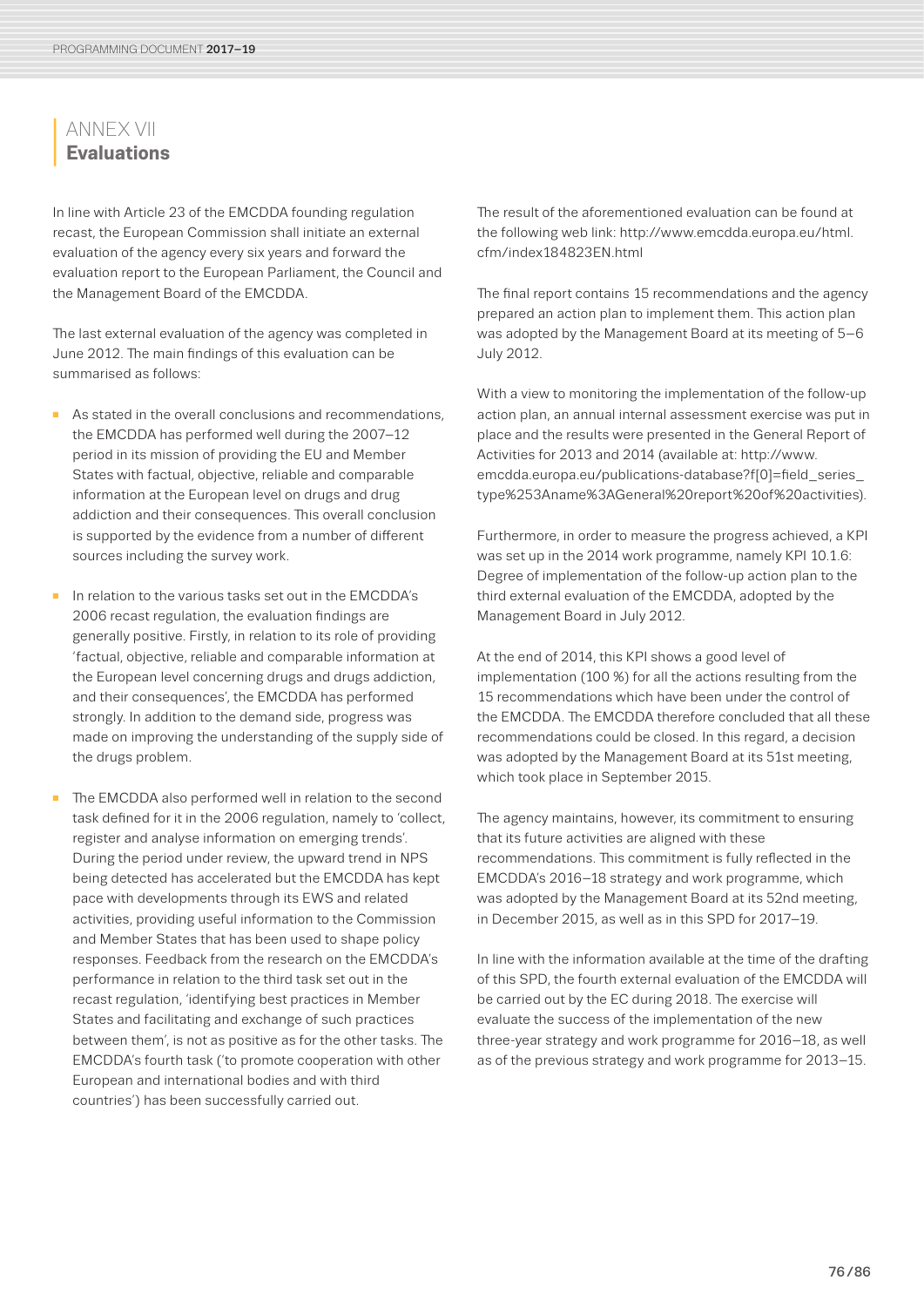# **<sup>|</sup>** ANNEX VIII **Risks 2017**

|                                                                                                                                                                                                                                                                                               | Risk factors identified for delivery of the 2017 work programme   Likelihood of risk and respective impact on the 2017 work programme                                                                                                                                                                                                                                                                                                                                                                                                                                                                                                                                                                                                                                                                                                                                                                                                                                                                                                                                                                                                                                                                                                                                                                                                                                                     |  |  |  |  |
|-----------------------------------------------------------------------------------------------------------------------------------------------------------------------------------------------------------------------------------------------------------------------------------------------|-------------------------------------------------------------------------------------------------------------------------------------------------------------------------------------------------------------------------------------------------------------------------------------------------------------------------------------------------------------------------------------------------------------------------------------------------------------------------------------------------------------------------------------------------------------------------------------------------------------------------------------------------------------------------------------------------------------------------------------------------------------------------------------------------------------------------------------------------------------------------------------------------------------------------------------------------------------------------------------------------------------------------------------------------------------------------------------------------------------------------------------------------------------------------------------------------------------------------------------------------------------------------------------------------------------------------------------------------------------------------------------------|--|--|--|--|
| External risks with a direct link to specific fields of the annual work programme                                                                                                                                                                                                             |                                                                                                                                                                                                                                                                                                                                                                                                                                                                                                                                                                                                                                                                                                                                                                                                                                                                                                                                                                                                                                                                                                                                                                                                                                                                                                                                                                                           |  |  |  |  |
| 1. Insufficient funding of the 2017 EMCDDA budget                                                                                                                                                                                                                                             | The amount of the EU subsidy decreased some EUR 756 000 from 2013 to 2014<br>and has remained unchanged since then. This situation, if it continues,<br>represents per se a medium- to high-level risk, as it encompasses an erosion in<br>real terms of the nominal value of the EMCDDA budget and affects the capacity<br>of the latter to effectively cope with the increasing operational needs and the<br>resulting pressure on the agency's resources (see risks 2 to 5, below).                                                                                                                                                                                                                                                                                                                                                                                                                                                                                                                                                                                                                                                                                                                                                                                                                                                                                                    |  |  |  |  |
| 2. Lack of adequate resources for NFPs in the Member States,<br>which may affect their capacity to comply with reporting<br>obligations towards the EMCDDA. This risk could be compounded<br>by insufficient funding of information collection in Member States<br>(see 3, immediately below) | All core monitoring activities could be affected, with the following main<br>consequences: (a) lessened capability to identify new drug threats and<br>developments; (b) undermining of established and valid time series data; and (c)<br>reduced ability to properly report to the EMCDDA's key partners.<br>The EMCDDA's own budget constraints have led to a decrease in its grants to<br>the NFPs. A review of the present national reporting package has been carried<br>out and should continue, involving regular reviews of core data needs, timely<br>feedback to the NFPs on their performance and compliance with reporting<br>obligations towards the EMCDDA.<br>The budgetary situation in certain Member States has also led to cuts in funding<br>of the respective NFPs; this risk can therefore be assessed as medium to high.<br>In particular, budget revisions performed by the national authorities during the<br>last trimester may trigger corresponding reductions of the co-financing provided<br>to the NFPs by the EMCDDA; this has obvious negative consequences for the<br>NFPs in question; it may, however, also negatively affect the EMCDDA, which, at<br>that late stage of the implementation of its work programme and execution of its<br>budget, has limited options to rapidly reallocate the funds and spend them<br>before the end of the year. |  |  |  |  |
| 3. Reduction of the reporting capacity of Member States, due to<br>either lacking or reduced availability of core data with adequate<br>quality levels                                                                                                                                        | The timeliness and comprehensiveness of reporting by Member States on new<br>threats and drug developments have been affected; reporting on matters<br>relating to the introduction of NPS has been missing or delayed.<br>Some comparative data has been unavailable, which has not allowed useful<br>analysis at European level.<br>The impact of this risk can be considered as medium to high and should in<br>principle be confined to some Member States. Closer attention to reporting<br>biases and statistical approaches adopted across the Member States ought to<br>be paid, in order to ensure the credibility of data received.                                                                                                                                                                                                                                                                                                                                                                                                                                                                                                                                                                                                                                                                                                                                             |  |  |  |  |
| 4. Supplementary specific requests from EU institutions to<br>provide technical support for the implementation of EC<br>programmes and actions, particularly regarding implementation<br>of Council Decision 2005/387/JHA on NPS                                                              | Supporting drug policy and technical cooperation (with EU institutions) could be<br>affected. The same applies regarding the undertaking of prompt action aimed at<br>addressing issues arising from harmful NPS.<br>In view of the high number of NPS appearing over a short time period,<br>monitoring through the EWS and risk assessments has placed<br>a disproportionate burden on the work programme. Legal obligations regarding<br>performance of risk assessments along the lines established in Council<br>Decision 2005/387/JHA need to be complied with.<br>Similar concerns also exist for requests related to new activities in the field of<br>Home Affairs. For this reason the risk level is within the medium to high range.                                                                                                                                                                                                                                                                                                                                                                                                                                                                                                                                                                                                                                           |  |  |  |  |
| 5. Supplementary requests from Member States and third parties<br>to provide expertise in specific domains                                                                                                                                                                                    | Supporting drug policy and technical cooperation (with EU institutions) could be<br>affected.<br>It has been increasingly difficult to deal with the level of requests. Any increase<br>in demand for this type of expertise would need additional scientific resources<br>dedicated to it and to be considered in view of other priorities of the work<br>programme; in this respect, there are serious concerns over the work overload<br>being created in response to the number of requests addressed to the<br>EMCDDA. The risk level is presently seen as medium although on the rise.                                                                                                                                                                                                                                                                                                                                                                                                                                                                                                                                                                                                                                                                                                                                                                                              |  |  |  |  |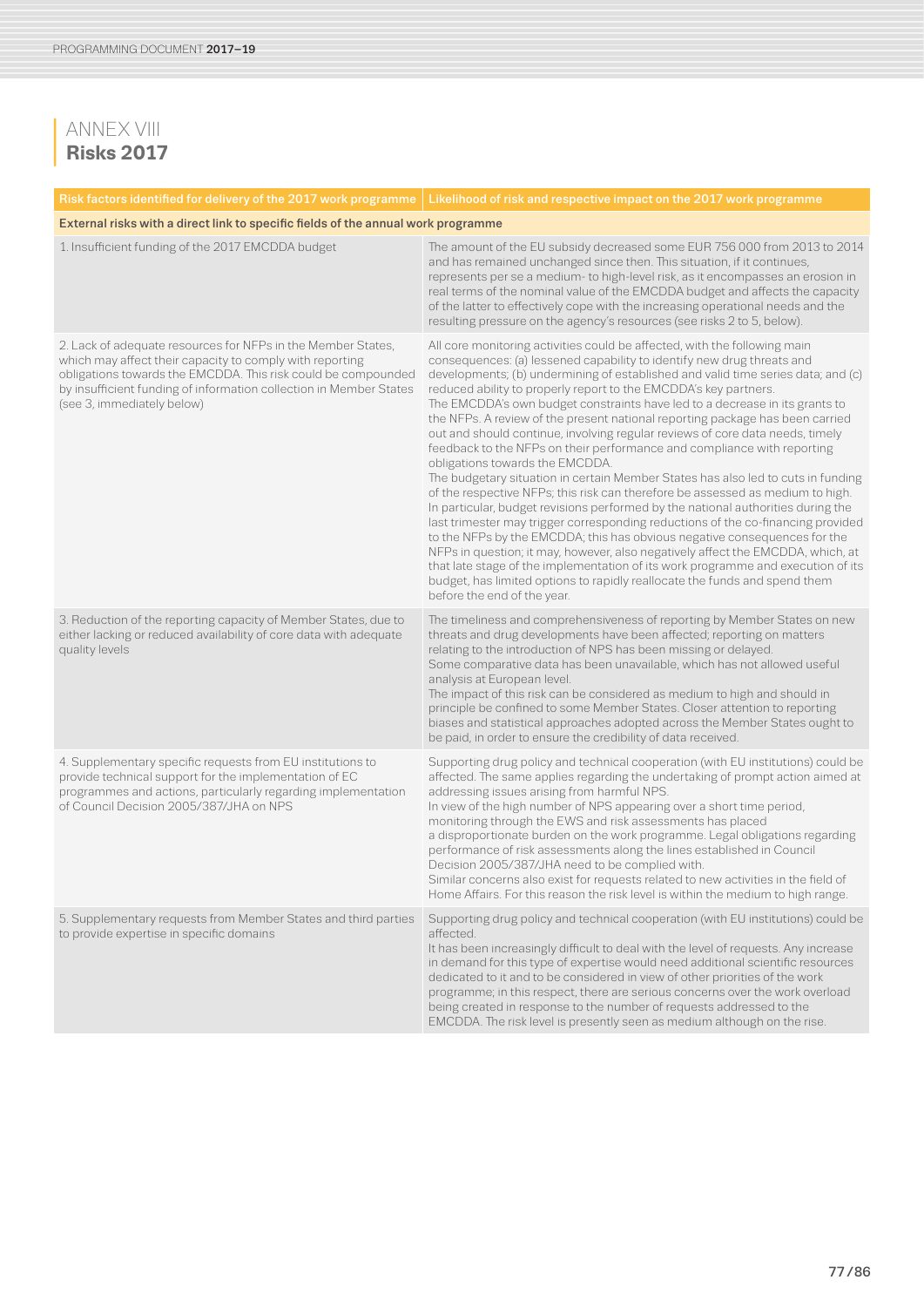|                                                                                                                                                                                                                                                | Risk factors identified for delivery of the 2017 work programme   Likelihood of risk and respective impact on the 2017 work programme                                                                                                                                                                                                                                                                                                                                                                                                                                                                                                                                                                                                                                                                                                                                                                                                                                                                                                                                                                                                                                                                                                                                                                                                                                                                                                                                                                                                                                                                                                                                                        |  |  |  |
|------------------------------------------------------------------------------------------------------------------------------------------------------------------------------------------------------------------------------------------------|----------------------------------------------------------------------------------------------------------------------------------------------------------------------------------------------------------------------------------------------------------------------------------------------------------------------------------------------------------------------------------------------------------------------------------------------------------------------------------------------------------------------------------------------------------------------------------------------------------------------------------------------------------------------------------------------------------------------------------------------------------------------------------------------------------------------------------------------------------------------------------------------------------------------------------------------------------------------------------------------------------------------------------------------------------------------------------------------------------------------------------------------------------------------------------------------------------------------------------------------------------------------------------------------------------------------------------------------------------------------------------------------------------------------------------------------------------------------------------------------------------------------------------------------------------------------------------------------------------------------------------------------------------------------------------------------|--|--|--|
| External events that might have an impact on the implementation of the annual work programme as a whole                                                                                                                                        |                                                                                                                                                                                                                                                                                                                                                                                                                                                                                                                                                                                                                                                                                                                                                                                                                                                                                                                                                                                                                                                                                                                                                                                                                                                                                                                                                                                                                                                                                                                                                                                                                                                                                              |  |  |  |
| 6. Natural catastrophes: earthquakes (leading to possible<br>tsunamis), landslides or floods                                                                                                                                                   | The location of the EMCDDA facilities, bordering the Tagus river, raises<br>a potential risk of being affected by any of these natural catastrophes. The likely<br>consequences of a major earthquake are hardly predictable and appropriate<br>measures would have to be taken in order to deal with the resulting damages.<br>A landslide of the building caused by earthquakes, although not very likely,<br>cannot be ruled out.<br>As regards Tagus flooding, some information available leads us to believe that<br>the potential risk here would be low. On the other hand, it is conceivable that<br>a combination of heavy rain with Tagus high tides could cause flooding of the<br>underground car park. Further mitigating measures to deal with this risk ought to<br>be agreed with and taken by the Administration of the Port of Lisbon (APL), the<br>entity that owns the Cais do Sodré building. Letters along these lines have been<br>sent to the APL on multiple occasions and a meeting has been held, but so far<br>without concrete results.<br>A very comprehensive insurance contract covering, inter alia, adverse effects<br>from earthquakes, landslides and floods has been signed.<br>A business continuity plan (BCP) for the agency as a whole was approved in<br>2013: this will help mitigate these risks and respective consequences.                                                                                                                                                                                                                                                                                                                    |  |  |  |
| 7. Terrorist attacks                                                                                                                                                                                                                           | Any activity of the EMCDDA could be affected. Recent events in some European<br>countries (notably the 13 November 2015 terrorist attacks in Paris), while<br>isolated, raise serious issues concerning possible collateral effects of ISIS<br>activities both in North Africa and the Middle East (notably, radicalisation of<br>youngsters and further home-grown terrorism).<br>A series of mitigating measures have been taken, notably adequate insurance<br>policies of premises; reinforced building protection against bomb blasts and<br>small calibre bullets; and scanning of suspicious mail. Moreover, the main<br>entrances at the EMCDDA premises have been redesigned in order to create<br>a second barrier to possible intruders; the immediate entrance area to the<br>garage will be upgraded in order to prevent or deter entrance by a vehicle of<br>would-be terrorists.                                                                                                                                                                                                                                                                                                                                                                                                                                                                                                                                                                                                                                                                                                                                                                                              |  |  |  |
| <b>Internal risks</b>                                                                                                                                                                                                                          |                                                                                                                                                                                                                                                                                                                                                                                                                                                                                                                                                                                                                                                                                                                                                                                                                                                                                                                                                                                                                                                                                                                                                                                                                                                                                                                                                                                                                                                                                                                                                                                                                                                                                              |  |  |  |
| 8.1 Information Technology (IT) governance risks, notably linked<br>to:<br>a) suboptimal investment decisions in IT;<br>b) certain weaknesses in the management of IT projects; and<br>c) inadequate licensing and asset management procedures | A vast number of mitigating measures to deal with these risks have been<br>implemented, namely:<br>a) setting up of a register with a categorisation of ICT investments; elaboration of<br>a detailed report on ICT activities from 2010 onwards; setting up of a project<br>catalogue for ICT; creation of an ICT Investments Steering Committee which<br>reviews and control investments in the area; implementation of a project<br>portfolio management process; adoption of the 2013-15 ICT strategic plan;<br>improved documentation of procedures leading to decisions taken on IT<br>investments; and setting up of shared high-speed internet access (in<br>cooperation with EMSA);<br>b) setting up of the ICT Advisory Committee; participation of the EMCDDA in<br>interinstitutional framework contracts; adoption of a 'turnkey' approach to<br>projects; definition and implementation of a project management methodology<br>for ICT managed projects; and implementation of a project management<br>framework using an enhanced methodology;<br>c) use of suitable tools in supporting sound asset management and reliability of<br>licensing.<br>A wide range of additional measures and actions is expected to further reduce<br>existing risks levels to tolerable levels: (a) implementation of a framework<br>targeting investment optimisation; (b) aligning of perspectives and strategy<br>covering elements such as the 'cloud' with the overall strategy finalised in 2016;<br>(c) enhancing planning and control of license and assets utilisation; and (d)<br>setting up the ICT Services Catalogue on the basis of the new Service Request<br>Management Tool. |  |  |  |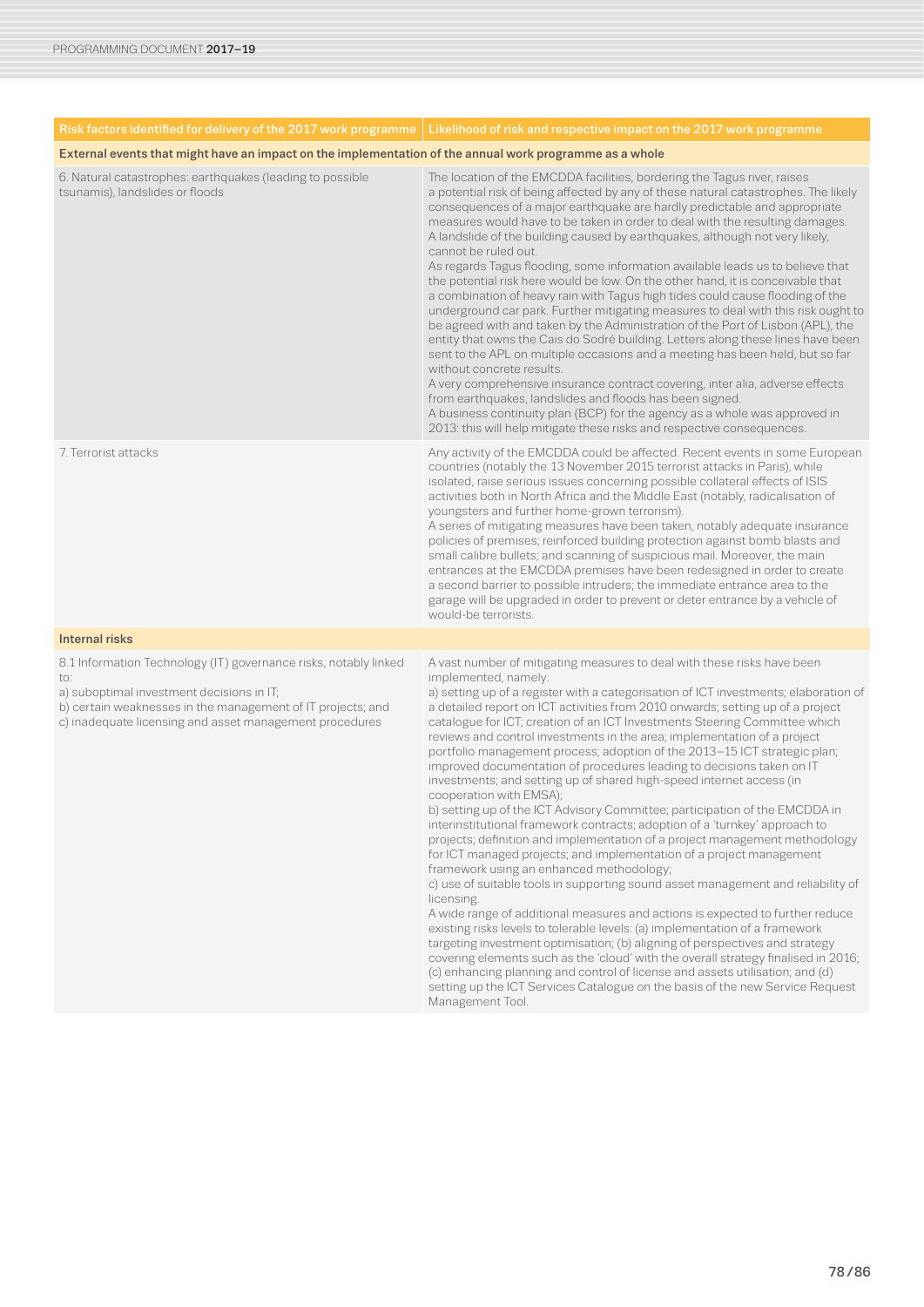| Risk factors identified for delivery of the 2017 work programme                                                                                                                                                                                                                                                                                                                                                                                                                                                                                                                                                                  | Likelihood of risk and respective impact on the 2017 work programme                                                                                                                                                                                                                                                                                                                                                                                                                                                                                                                                                                                                                                                                                                                                                                                                                                                                                                                                                                                                                                                                                                                                                                                                                                                                                                                                                                                                                                                                                                                                                                                                                                                                                                                                                                                                                                                                                                                                                                                                                                                                                                                                                                                                                                                                                                                                                                                                                                                                                                                                                                                                                                    |
|----------------------------------------------------------------------------------------------------------------------------------------------------------------------------------------------------------------------------------------------------------------------------------------------------------------------------------------------------------------------------------------------------------------------------------------------------------------------------------------------------------------------------------------------------------------------------------------------------------------------------------|--------------------------------------------------------------------------------------------------------------------------------------------------------------------------------------------------------------------------------------------------------------------------------------------------------------------------------------------------------------------------------------------------------------------------------------------------------------------------------------------------------------------------------------------------------------------------------------------------------------------------------------------------------------------------------------------------------------------------------------------------------------------------------------------------------------------------------------------------------------------------------------------------------------------------------------------------------------------------------------------------------------------------------------------------------------------------------------------------------------------------------------------------------------------------------------------------------------------------------------------------------------------------------------------------------------------------------------------------------------------------------------------------------------------------------------------------------------------------------------------------------------------------------------------------------------------------------------------------------------------------------------------------------------------------------------------------------------------------------------------------------------------------------------------------------------------------------------------------------------------------------------------------------------------------------------------------------------------------------------------------------------------------------------------------------------------------------------------------------------------------------------------------------------------------------------------------------------------------------------------------------------------------------------------------------------------------------------------------------------------------------------------------------------------------------------------------------------------------------------------------------------------------------------------------------------------------------------------------------------------------------------------------------------------------------------------------------|
| 8.2 Information Technology (IT) technical risks, notably linked to:<br>a) software configuration management problems resulting from<br>installations of software not being properly planned;<br>b) inconsistent application of patching procedures, compounded<br>by insufficient documentation of interventions and system<br>updates;<br>c) difficulties in ensuring business continuity and swift recovery in<br>cases of incidents or disasters, due to both governance-related<br>and technical risks; and<br>d) security violations, due to some lack of adequate procedures,<br>policies and documentation in the IT area | Most relevant mitigating measures have already been implemented, such as:<br>a) setting up of an automatic monitoring system to deal with installed<br>configurations; configuration audit exercises; implementation of technical tools<br>addressing management of software configuration issues; and conception of<br>a 'documentation tree' as the basis for a future documentation set covering risk<br>management, security and governance in IT;<br>b) ad hoc testing of potential consequences emerging from patching procedural<br>weaknesses and systematic registration of interventions performed; setting up<br>of a Definitive Software Library (DSL), indicating software versions in use and<br>patches installed; and extension of the scope of Windows 7 in order to include<br>the configuration of patching capabilities;<br>c) adoption of an EMCDDA BCP as a whole (thus also covering IT); initiation of<br>service continuity and disaster recovery plans; implementation of an external<br>facility for backup tape storage; use of a framework contract for the backup<br>consolidation project supporting business continuity; procurement of<br>specialised assistance services in cases of disaster; and documentation of key<br>technical dependencies in ICT;<br>d) installation of network management software combined with an update of<br>the software version of Firewalls; introduction of modules for intrusion detection<br>and prevention; and increased protection against malware and virus threats.<br>Furthermore, a comprehensive set of additional measures has been planned in<br>order to further reduce present risk levels:<br>a) establishment of standard documentation on the EMCDDA ICT technical<br>infrastructure;<br>b) definition of specific guidelines for patching in servers; creation of<br>documentation on processes used for patching of desktops; and alignment of<br>software configurations and use of patching capabilities also on Citrix servers;<br>c) finalisation of the work started in implementing the service continuity and<br>disaster recovery plans, notably in view of the setting up of the future disaster<br>recovery centre in Madrid;<br>d) contracting and carrying out telecom security-related services, as well as<br>external audits on sensitive areas of the EMCDDA core business (for instance<br>public websites and the Fonte data collection application); and outsourcing of<br>ex-post assessments on ICT security-related areas and ensuring follow-up of<br>the respective recommendations.<br>In view of the above, these IT technical risks are presently within the medium to<br>high range. |
| 9. Unexpected departure of key members of staff, which could<br>have a negatively impact on the quality of the scientific output of<br>the EMCDDA                                                                                                                                                                                                                                                                                                                                                                                                                                                                                | Given the highly specialised and technical nature of much of the agency's work,<br>finding suitable replacements can be a time-consuming task. Redeployment<br>could prove to be unfeasible, as it would require the existence of a pool of staff<br>members with very comprehensive skills and expertise in the areas at stake.<br>The readjustment inside the Scientific Division has provided some backup<br>arrangements for all staff concerned, while allowing a wider decentralisation of<br>responsibilities in this key area. Even so, these might turn out to be insufficient,<br>notably in the event of long-term absence of key staff, which could hinder the<br>EMCDDA's core operations.<br>Investment in human resources ensures that arising needs are treated with<br>minimum delay in most cases; a recruitment tool was developed by the<br>EMCDDA with a view to further accelerating recruitment procedures. Job<br>profiles have been designed with a view to recruiting staff for transversal tasks<br>and facilitating sharing of knowledge and expertise within small working groups.<br>A stable contracts policy with key staff, notably in scientific areas, has been<br>pursued and ought to be reinforced.<br>In view of the mitigation measures already taken and planned the risk level can<br>be assessed as low to medium.                                                                                                                                                                                                                                                                                                                                                                                                                                                                                                                                                                                                                                                                                                                                                                                                                                                                                                                                                                                                                                                                                                                                                                                                                                                                                                                                          |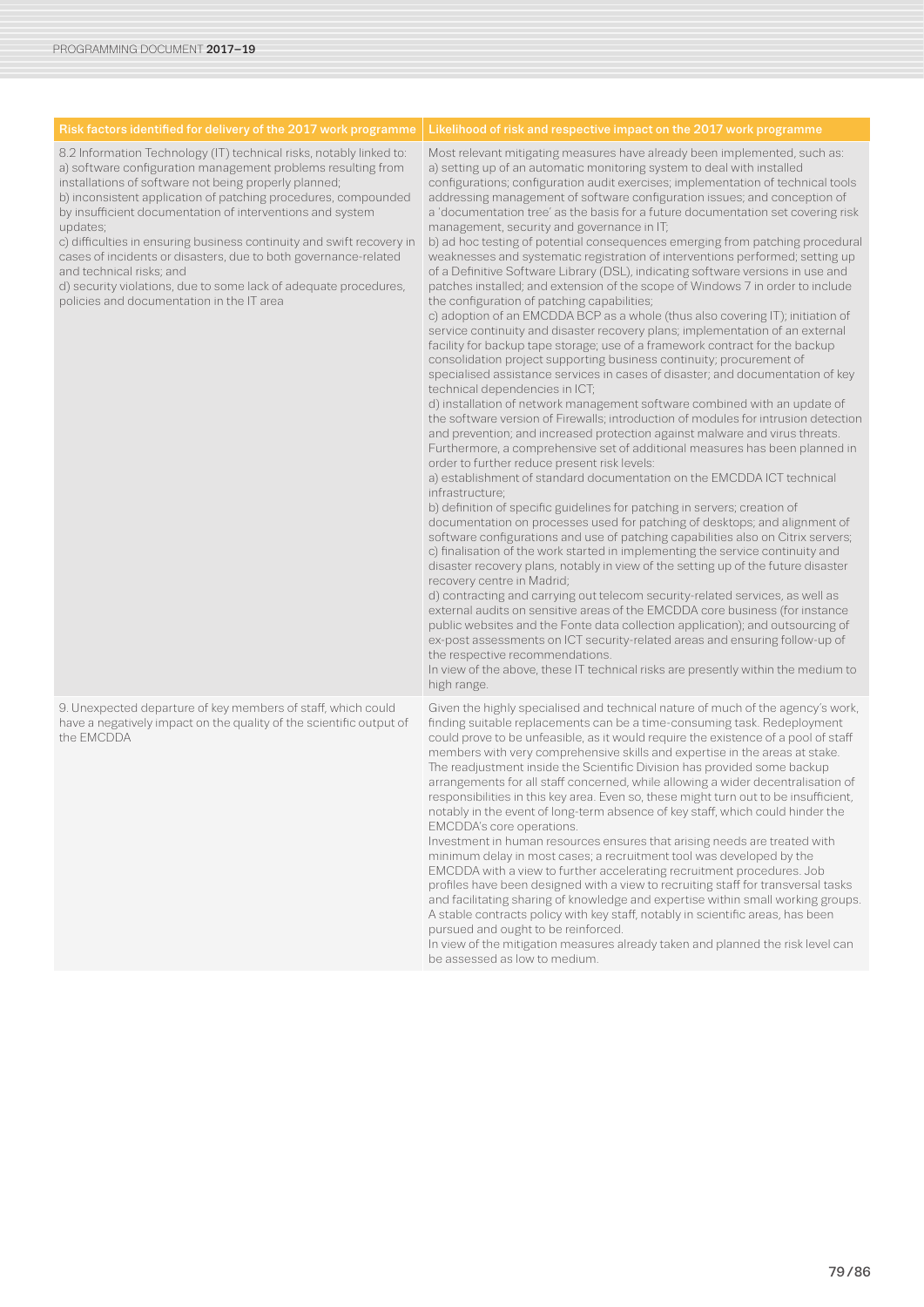# **<sup>|</sup>** ANNEX IX **Procurement plan 2017**

Pursuant to the applicable financial regulation, this annex indicates the procurements for non-administrative activities that have been envisaged for the implementation of the EMCDDA 2017 work programme the value of which is equal to or greater than EUR 60 000, to be covered by appropriations entered into Title 3 of the relevant EMCDDA budget.

No such procurements have been envisaged for the implementation of the 2017 work programme. In the event that such procurements are launched during 2017 the EMCDDA Management Board will be duly and promptly informed.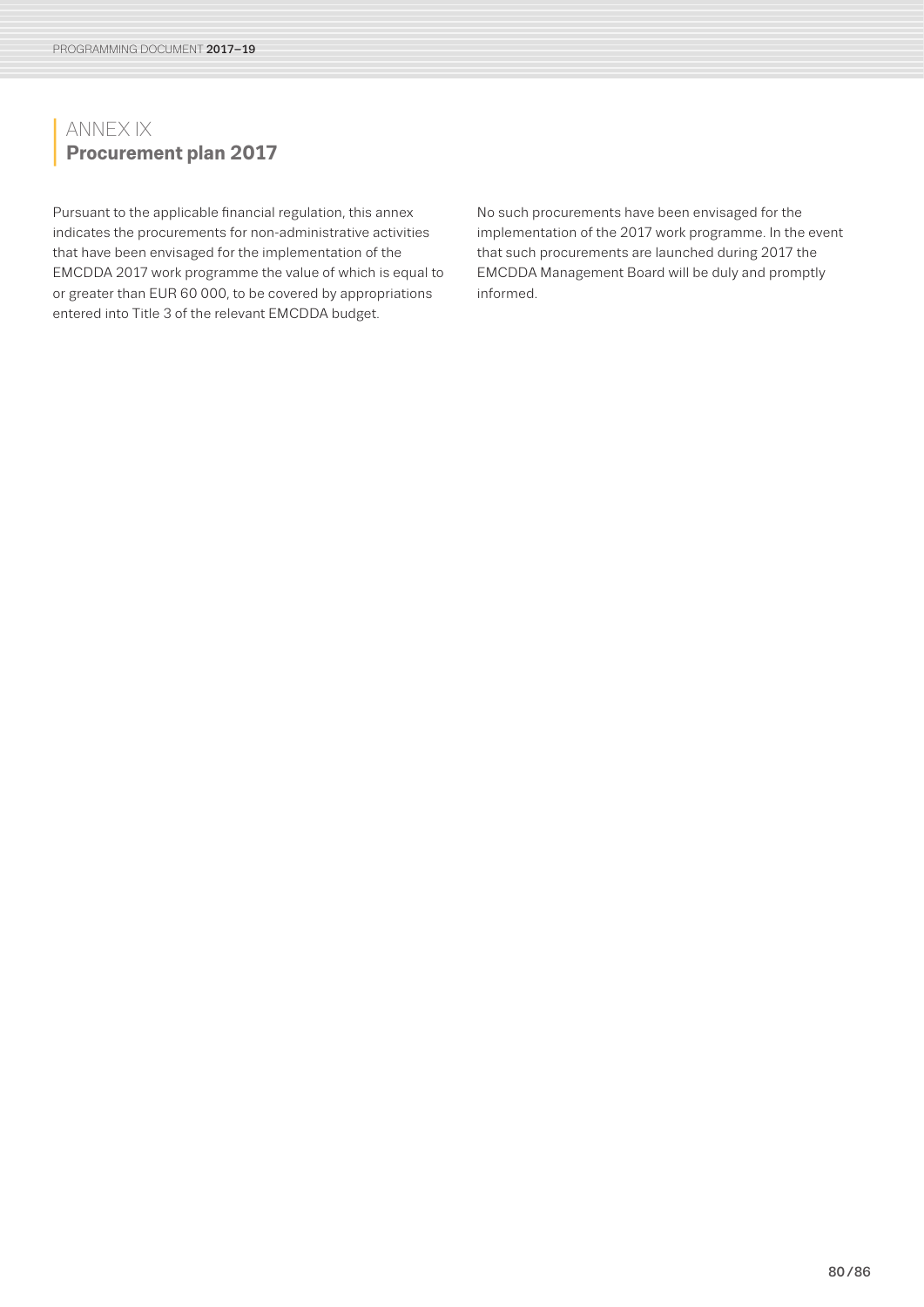# **<sup>|</sup>** ANNEX X **Organisation chart 2017**



\*provisional unit name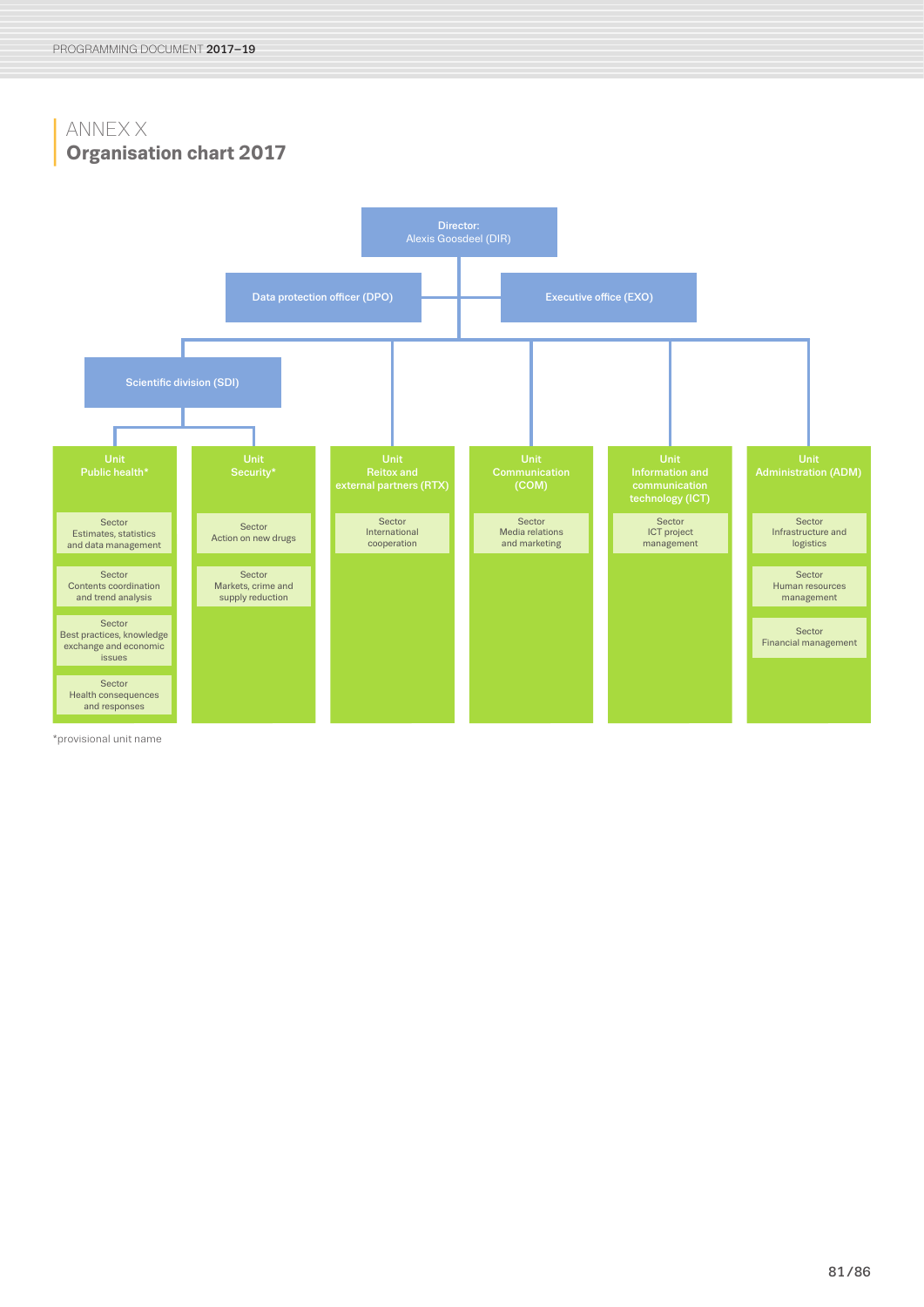## **<sup>|</sup>** ANNEX XI **List of the beneficiaries of Reitox grants (national focal points)**

- AUSTRIA: Gesundheit Österreich GmbH (Austrian Health Institute), Vienna.
- BELGIUM: Institute of Public Health Patrimoine (IPH-Patrimoine), Brussels.
- BULGARIA: National Centre for Addictions (NCA BG), Sofia.
- CROATIA: Vlada Republike Hrvatske Ured za suzbijanje zlouporabe droga (Office for Combating Drugs Abuse of the Government of the Republic of Croatia), Zagreb.
- CYPRUS: Antinapkωtiko Σymboyλio Kyπpoy (Cyprus Anti-Drugs Council — CAC), Nicosia.
- CZECH REPUBLIC: Úřad vlády České republiky (Office of the Government of the Czech Republic), Prague.
- DENMARK: Danish Health Authority, Copenhagen.
- ESTONIA: Tervise Arengu Instituut (National Institute for Health Development — NIHD), Tallinn.
- FINLAND: Terveyden Ja Hyvinvoinnin Laitos (National Institute for Health and Welfare — THL), Helsinki.
- FRANCE: Observatoire Français des Drogues et des Toxicomanies (French Monitoring Centre for Drugs and Drug Addiction), Saint-Denis.
- GERMANY: Institut für Therapieforschung (Institute for Therapy Research), Munich.
- GREECE: Εθνικό Κέντρο Τεκμηρίωσης και Πληροφόρησης για τα Ναρκωτικά — ΕΚΤΕΠΝ (University Mental Health Research Institute), Athens.
- HUNGARY: Nemzeti Egészségfejlesztési Intézet (National Institute for Health Development), Budapest.
- IRELAND: Health Research Board (HRB) Drugs Misuse Research Division, Dublin.
- ITALY: Presidenza del Consiglio dei Ministri Dipartimento per le Politiche Antidroga (Presidency of the Council of Ministers — Department for Antidrug Policies), Rome.
- LATVIA: Slimību profilakses un kontroles centra (Centre for Disease Prevention and Control of Latvia), Riga.
- LITHUANIA: Narkotikų, Tabako ir Alkoholio Kontrolés Departhamentas (Drug, Tobacco and Alcohol Control Department), Vilnius.
- LUXEMBOURG: Luxembourg Institute of Health (LIH), Luxembourg.
- MALTA: Ministry for the Family and Social Solidarity (MFSS), Valletta.
- NETHERLANDS: Stichting Trimbos Instituut, Utrecht.
- POLAND: Krajowe Biuro Do Spraw Przeciwdziałania Narkomanii (National Bureau for Drugs Prevention), Warsaw.
- PORTUGAL: Serviço de Intervenção nos Comportamentos Aditivos e nas Dependências (SICAD), Lisbon.
- ROMANIA: Agentia Natională Antidrog (National Anti-drug Agency), Bucharest.
- SLOVAKIA: Ministerstvo zdravotníctva Slovenskej republiky — MZ SR (Ministry of Health of the Slovak Republic), Bratislava.
- SLOVENIA: Inštitut za Varovanje Zdravja Republike Slovenije — NIJZ (National Institute of Public Health of the Republic of Slovenia), Ljubljana.
- SPAIN: Delegación del Gobierno para el Plan Nacional sobre Drogas (Government Delegation for the National Plan on Drugs — GDNPD), Madrid.
- SWEDEN: Folkhälsomyndigheten (Public Health Agency of Sweden), Östersund.
- UNITED KINGDOM: Public Health England, Alcohol and Drug, London.

Full contact details are available at: [http://www.emcdda.](http://www.emcdda.europa.eu/about/partners/reitox-network) [europa.eu/about/partners/reitox-network](http://www.emcdda.europa.eu/about/partners/reitox-network)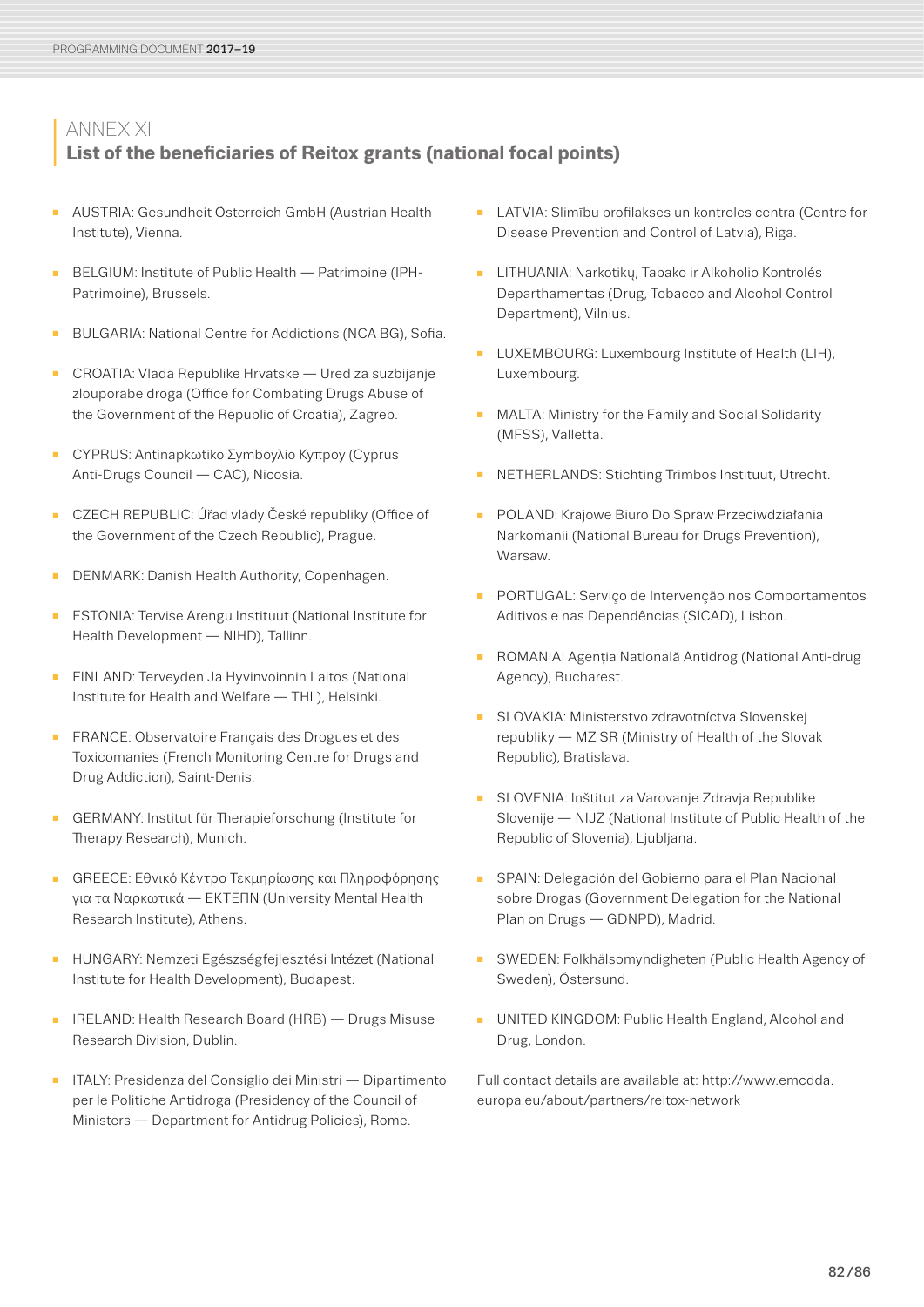# **<sup>|</sup>** ANNEX XII **Template of the 2017 Reitox grant agreement**

The current grant agreement template is available at: [www.emcdda.europa.eu/about/partners/reitox-network](http://www.emcdda.europa.eu/about/partners/reitox-network)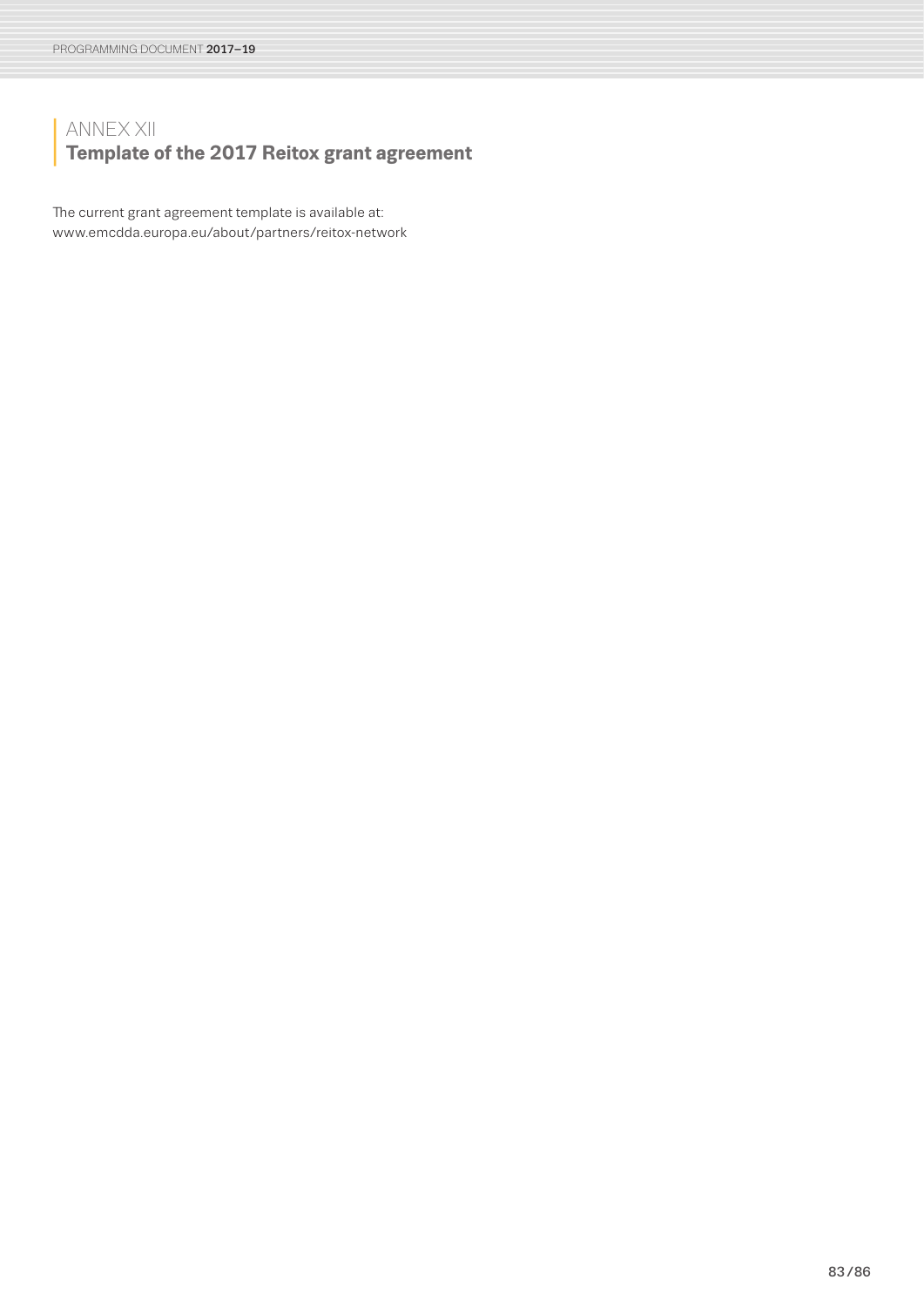# **<sup>|</sup>** ANNEX XIII **Technical assistance projects — IPA 5 2017 implementation plan**

In 2017, the EMCDDA will implement one technical assistance project for third countries, as follows:

■ IPA 5 — the fifth project funded under the Instrument for Pre-Accession Assistance (IPA) started in 2015 and has a budget of EUR 600 000. It aims to further support IPA beneficiaries in their preparation for participation in the EMCDDA activities and in the Reitox network. The project will be finalised in June 2017.

The 2017 implementation plan for this project is presented below.

Depending on the date of the signature of the IPA 6 project, in 2017 the EMCDDA may also implement the first months of the IPA 6 project with the Western Balkans.

| <b>Interventions</b>                                                             | <b>Activities</b>                                                                                                                                                                                                                       | <b>Expected results</b>                                                                                                                                                                                                                                                                                               |  |  |  |
|----------------------------------------------------------------------------------|-----------------------------------------------------------------------------------------------------------------------------------------------------------------------------------------------------------------------------------------|-----------------------------------------------------------------------------------------------------------------------------------------------------------------------------------------------------------------------------------------------------------------------------------------------------------------------|--|--|--|
| Specific objective 1. To consolidate the institutionalisation of the cooperation |                                                                                                                                                                                                                                         |                                                                                                                                                                                                                                                                                                                       |  |  |  |
| 1.1. Support to NFP/National<br>Drug Observatories (NDO)<br>building             | High-level visit to the EMCDDA<br>National meetings with participation of the<br><b>EMCDDA</b>                                                                                                                                          | Increased knowledge about the EMCDDA<br>IPA beneficiary countries have improved their national drug<br>monitoring systems institutional capacity                                                                                                                                                                      |  |  |  |
| 1.2. Strengthening of the EU<br>and international<br>partnerships                | Ad hoc input/review project proposals<br>Coordination and regular communication<br>with international organisations, EU<br>institutions and EU delegations<br>Contribution to the 2017 progress reports<br>on the 'enlargement package' | Support to strengthen National Drug Information Systems is<br>coordinated among different players at EU and national levels                                                                                                                                                                                           |  |  |  |
| 1.3. Fulfil the IPA 5<br>contractual commitments                                 | Prepare final activity report                                                                                                                                                                                                           | Final activity report drafted and delivered on time to the EC                                                                                                                                                                                                                                                         |  |  |  |
| 1.4. Implement the<br><b>EMCDDA's international</b><br>cooperation strategy      | Keep Management Board informed on the<br>progress of implementation of the IPA 5<br>project                                                                                                                                             | Management Board provided with updated progress information at<br>the December meeting                                                                                                                                                                                                                                |  |  |  |
|                                                                                  | Specific objective 2. To foster scientific cooperation in relation to data collection, analysis and interpretation                                                                                                                      |                                                                                                                                                                                                                                                                                                                       |  |  |  |
| 2.1. Direct support for data<br>collection and reporting                         | National data collection exercises in line<br>with the EMCDDA guidelines (e.g. GPS in<br>Montenegro - see 3.1 below)                                                                                                                    | Prevalence and patterns of drug use among the general population<br>available for the first time from Montenegro and the former Yugoslav<br>Republic of Macedonia<br>New information on treatment systems and on the availability of<br>services in the IPA beneficiaries<br>New data sets available on drug seizures |  |  |  |
| 2.2. Capacity development                                                        | Organise Reitox academies and provide ad<br>hoc support activities (e.g. study visits,<br>country visits, ad hoc participation of IPA<br>national experts in EU expert groups, etc.)                                                    | Increased capacity at national level (heads of existing/future NFPs<br>and their staff, and national experts) for analysis and interpretation<br>(including data on NPS)                                                                                                                                              |  |  |  |
| 2.3. EU expert meetings                                                          | Ad hoc participation of IPA national experts<br>in EU expert groups                                                                                                                                                                     | Increased exchange of information on the drugs situation and related<br>monitoring challenges between the EU Member States and CC and<br>PCC                                                                                                                                                                          |  |  |  |
| 2.4. Support for<br>development of national<br><b>EWS</b>                        | Training and meetings on building national<br>EWS (at request)                                                                                                                                                                          | Proposals for organisational structure of national EWS discussed in<br>all countries which committed to establish a national EWS with<br>support of the EMCDDA                                                                                                                                                        |  |  |  |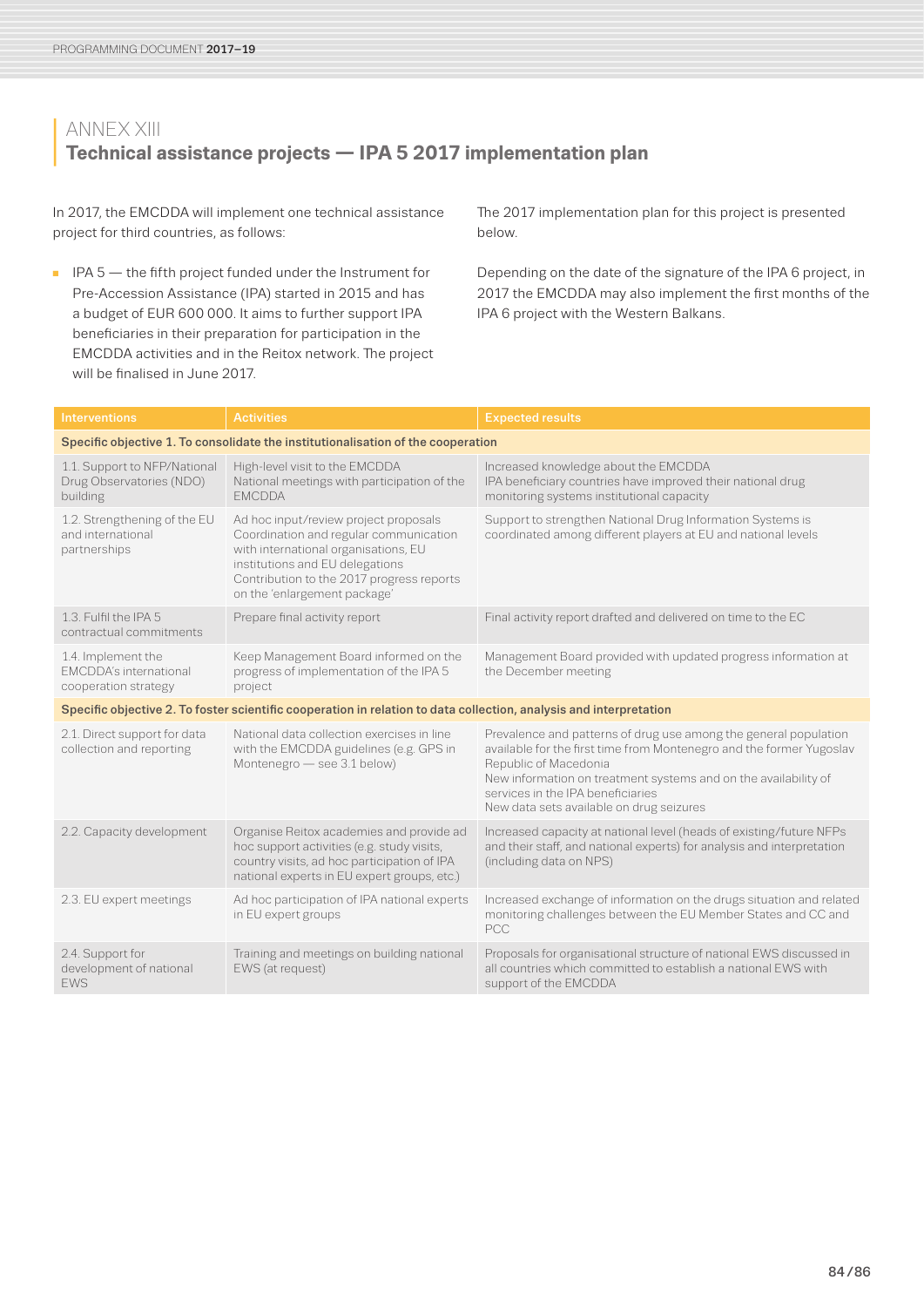| <b>Interventions</b>                                                                      | <b>Activities</b>                                                                                                                                                                                                                     | <b>Expected results</b>                                                                                                                                                                                                                                                                                                                                                                                                                                                                                                                                                                                                                           |  |  |  |
|-------------------------------------------------------------------------------------------|---------------------------------------------------------------------------------------------------------------------------------------------------------------------------------------------------------------------------------------|---------------------------------------------------------------------------------------------------------------------------------------------------------------------------------------------------------------------------------------------------------------------------------------------------------------------------------------------------------------------------------------------------------------------------------------------------------------------------------------------------------------------------------------------------------------------------------------------------------------------------------------------------|--|--|--|
| Specific objective 3. To develop, increase and promote the added value of the cooperation |                                                                                                                                                                                                                                       |                                                                                                                                                                                                                                                                                                                                                                                                                                                                                                                                                                                                                                                   |  |  |  |
| 3.1. Enhance the knowledge<br>about the drugs situation in<br>IPA beneficiaries           | Disseminate the information and<br>knowledge arising from the project<br>(through outputs, online communication,<br>presentations at national and international<br>events)                                                            | Decision-makers at national and EU level are better informed on the<br>drugs situation and on the need for interventions through the<br>following project outputs:<br>updated country overviews<br>specific reports forwarded to EU sub-committees, EU political<br>dialogue, etc. (upon request)<br>GPS report of Montenegro (provided that the GPS is implemented in<br>the country in 2016)<br>promotion of the ESPAD results<br>articles published in Drugnet -EMCDDA newsletter<br>methodological tools translated into national languages<br>Final IPA5 conference organised<br>Regular updates through the EMCDDA website and social media |  |  |  |
| 3.2. Support to national<br>strategies and action plans                                   | Share know-how on evaluation of national<br>drug strategies (upon request)<br>Provide information to decision-makers on<br>demand reduction, treatment, supply<br>reduction and legal practices at EU level<br>(ad hoc and on demand) | Information collected and produced by EMCDDA and by IPA<br>beneficiaries supports the implementation and evaluation of national<br>strategies                                                                                                                                                                                                                                                                                                                                                                                                                                                                                                     |  |  |  |